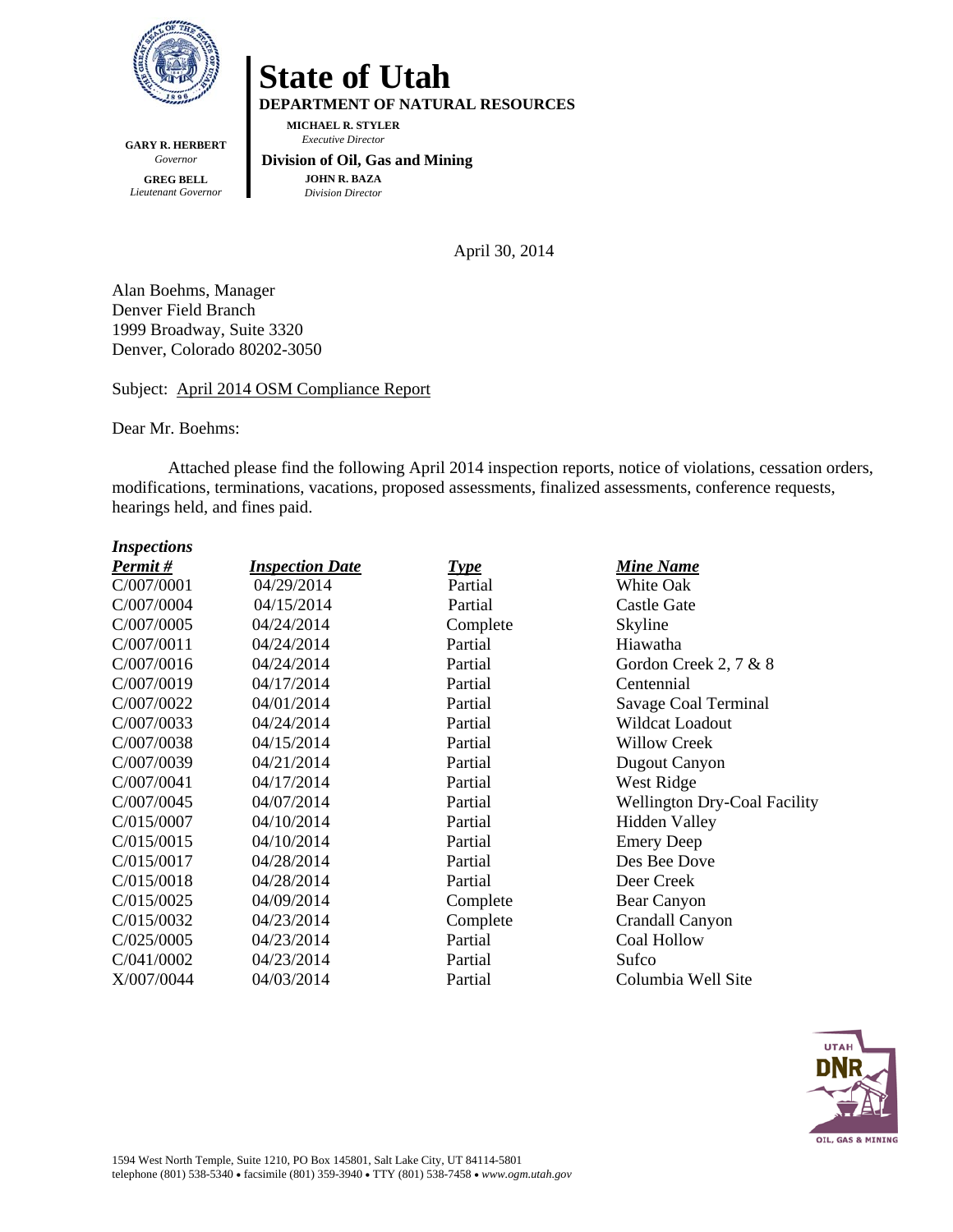| <b>Informal Hearing/Assessment Conference Scheduled</b> |                       |            |                  |  |  |
|---------------------------------------------------------|-----------------------|------------|------------------|--|--|
| Permit#                                                 | <b>Date Scheduled</b> | $NOV/CO$ # | <b>Mine Name</b> |  |  |
| C/025/0005                                              | 04/11/2014            | #10135     | Coal Hollow      |  |  |
|                                                         |                       |            |                  |  |  |
| <b>Finalized Assessments</b>                            |                       |            |                  |  |  |
| <b>Permit</b> #                                         | <b>Date Issued</b>    | $NOV/CO$ # | <b>Mine Name</b> |  |  |
| C/025/0005                                              | 04/14/2014            | #10135     | Coal Hollow      |  |  |

All of the listed inspection reports, modifications, terminations, vacations, assessments and correspondence, included in this envelope have been verified by one of the Permit Supervisors.

Sincerely,

Surgenne Steab

Suzanne Steab Engineering Technician II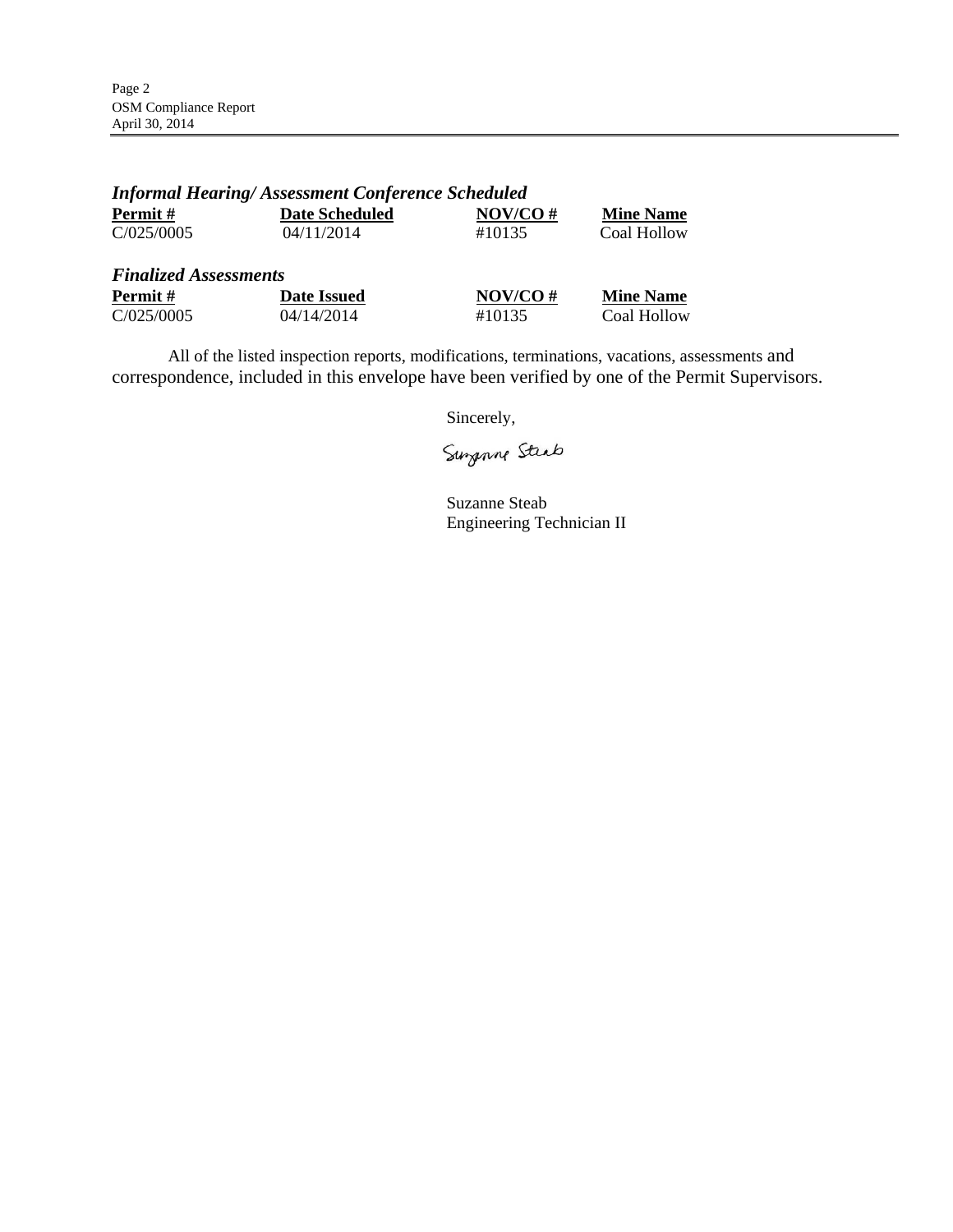

#### **GREG BELL** Lieutenant Governor

# **State of Utah**

**DEPARTMENT OF NATURAL RESOURCES** 

**MICHAEL R. STYLER Executive Director** 

#### Division of Oil, Gas and Mining

**JOHN R. BAZA Division Director** 

| Representatives Present During the Inspection: |  |
|------------------------------------------------|--|
| OGM Priscilla Burton                           |  |

### **Inspection Report**

| Permit Number:   | C0070001                    |
|------------------|-----------------------------|
| Inspection Type: | <b>PARTIAL</b>              |
| Inspection Date: | Tuesday, April 29, 2014     |
| Start Date/Time: | 4/29/2014 10:30:00 AM       |
| End Date/Time:   | 4/29/2014 12:30:00 PM       |
| Last Inspection: | Thursday, February 27, 2014 |

Inspector: Priscilla Burton,

Weather: sun, cold wind, 35 F

InspectionID Report Number: 3825

Accepted by: jhelfric 4/29/2014

|                          | Permitee: LODESTAR ENERGY INC       |
|--------------------------|-------------------------------------|
| Operator:                |                                     |
|                          | Site: WHITE OAK MINE                |
| Address:,                |                                     |
|                          | County: <b>CARBON</b>               |
|                          | Permit Type: PERMANENT COAL PROGRAM |
| Permit Status: RECLAIMED |                                     |

| <b>Current Acreages</b>  | <b>Mineral Ownership</b>      | <b>Types of Operations</b>                                                                                     |
|--------------------------|-------------------------------|----------------------------------------------------------------------------------------------------------------|
| 3,906.00 Total Permitted | $\blacktriangleright$ Federal | $\blacktriangledown$<br><b>Underground</b>                                                                     |
| 151.10 Total Disturbed   | $\vee$ State                  | $\sqrt{\phantom{a}}$ Surface                                                                                   |
| <b>Phase I</b>           | $\vee$ County                 | V<br>Loadout                                                                                                   |
| <b>Phase II</b>          | $\vee$ Fee                    | Processing                                                                                                     |
| <b>Phase III</b>         | Other                         | Reprocessing                                                                                                   |
|                          |                               | Report summary and status for pending enforcement actions, permit conditions, Division Orders, and amendments: |

Snow has melted from the Eccles pad and measurements of that pad could be taken for use in developing a reclamation plan for the pad and culvert. The gate is locked to the mine site and there is approximately 6 -12 inches of snow on the access road. Snow is all melted at the loadout water is in the pond and fills the pocked soil. The gate was open.

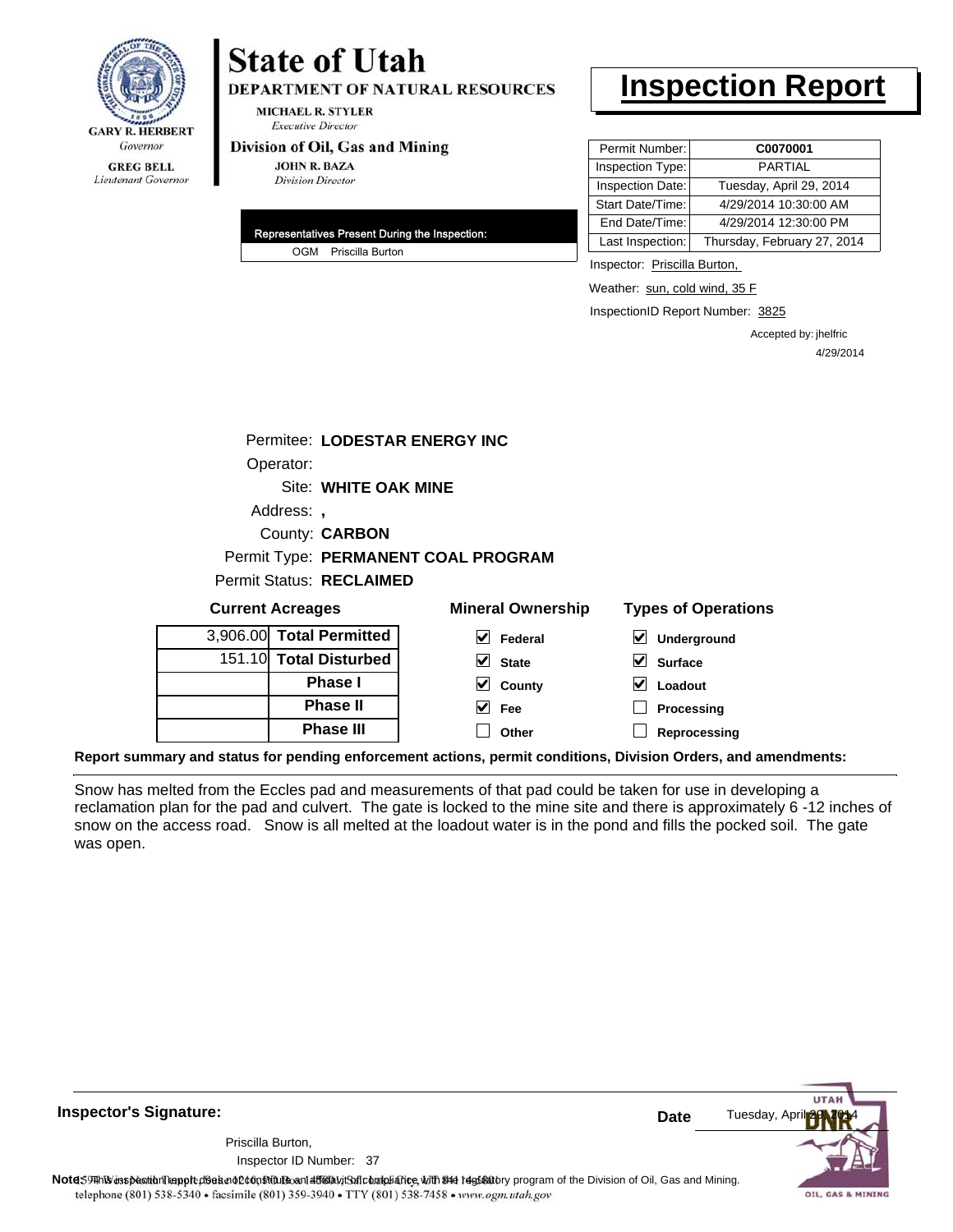#### *REVIEW OF PERMIT, PERFORMANCE STANDARDS PERMIT CONDITION REQUIREMENTS*

*1. Substantiate the elements on this inspection by checking the appropriate performance standard.*

 *a. For COMPLETE inspections provide narrative justification for any elements not fully inspected unless element is not appropriate to the site, in which case check Not Applicable.*

 *b. For PARTIAL inspections check only the elements evaluated.*

*2. Document any noncompliance situation by reference the NOV issued at the appropriate performance standard listed below.*

*3. Reference any narratives written in conjunction with this inspection at the appropriate performace standard listed below.*

|     |                                                               | Evaluated               | Not Applicable Comment |                         | Enforcement |
|-----|---------------------------------------------------------------|-------------------------|------------------------|-------------------------|-------------|
| 1.  | Permits, Change, Transfer, Renewal, Sale                      |                         |                        |                         |             |
| 2.  | <b>Signs and Markers</b>                                      |                         |                        |                         |             |
| 3.  | Topsoil                                                       | $\overline{\mathbf{v}}$ |                        | $\overline{\mathsf{v}}$ |             |
| 4.a | Hydrologic Balance: Diversions                                | ⊻                       |                        | $\blacktriangledown$    |             |
| 4.b | Hydrologic Balance: Sediment Ponds and Impoundments           | $\blacktriangledown$    |                        | ⊻                       |             |
| 4.c | Hydrologic Balance: Other Sediment Control Measures           | $\blacktriangledown$    |                        | $\blacktriangledown$    |             |
| 4.d | Hydrologic Balance: Water Monitoring                          |                         |                        |                         |             |
| 4.e | Hydrologic Balance: Effluent Limitations                      | $\overline{\mathbf{v}}$ |                        | $\overline{\mathbf{v}}$ |             |
| 5.  | Explosives                                                    |                         |                        |                         |             |
| 6.  | Disposal of Excess Spoil, Fills, Benches                      |                         |                        |                         |             |
| 7.  | Coal Mine Waste, Refuse Piles, Impoundments                   |                         |                        |                         |             |
| 8.  | Noncoal Waste                                                 |                         |                        |                         |             |
| 9.  | Protection of Fish, Wildlife and Related Environmental Issues |                         |                        |                         |             |
|     | 10. Slides and Other Damage                                   |                         |                        |                         |             |
| 11. | Contemporaneous Reclamation                                   |                         |                        |                         |             |
| 12. | <b>Backfilling And Grading</b>                                | $\overline{\mathbf{v}}$ |                        | $\overline{\mathbf{v}}$ |             |
| 13. | Revegetation                                                  | $\overline{\mathbf{v}}$ |                        | $\overline{\mathbf{v}}$ |             |
| 14. | Subsidence Control                                            |                         |                        |                         |             |
|     | 15. Cessation of Operations                                   |                         |                        |                         |             |
|     | 16.a Roads: Construction, Maintenance, Surfacing              | ☑                       |                        | $\blacktriangledown$    |             |
|     | 16.b Roads: Drainage Controls                                 | ⊽                       |                        | $\overline{\mathbf{v}}$ |             |
|     | 17. Other Transportation Facilities                           | $\overline{\mathbf{v}}$ |                        | $\overline{\mathbf{v}}$ |             |
| 18. | Support Facilities, Utility Installations                     |                         |                        |                         |             |
|     | 19. AVS Check                                                 |                         |                        |                         |             |
|     | 20. Air Quality Permit                                        |                         |                        |                         |             |
|     | 21. Bonding and Insurance                                     |                         |                        |                         |             |
|     | 22. Other                                                     | $\overline{\mathbf{v}}$ |                        | $\overline{\mathbf{v}}$ |             |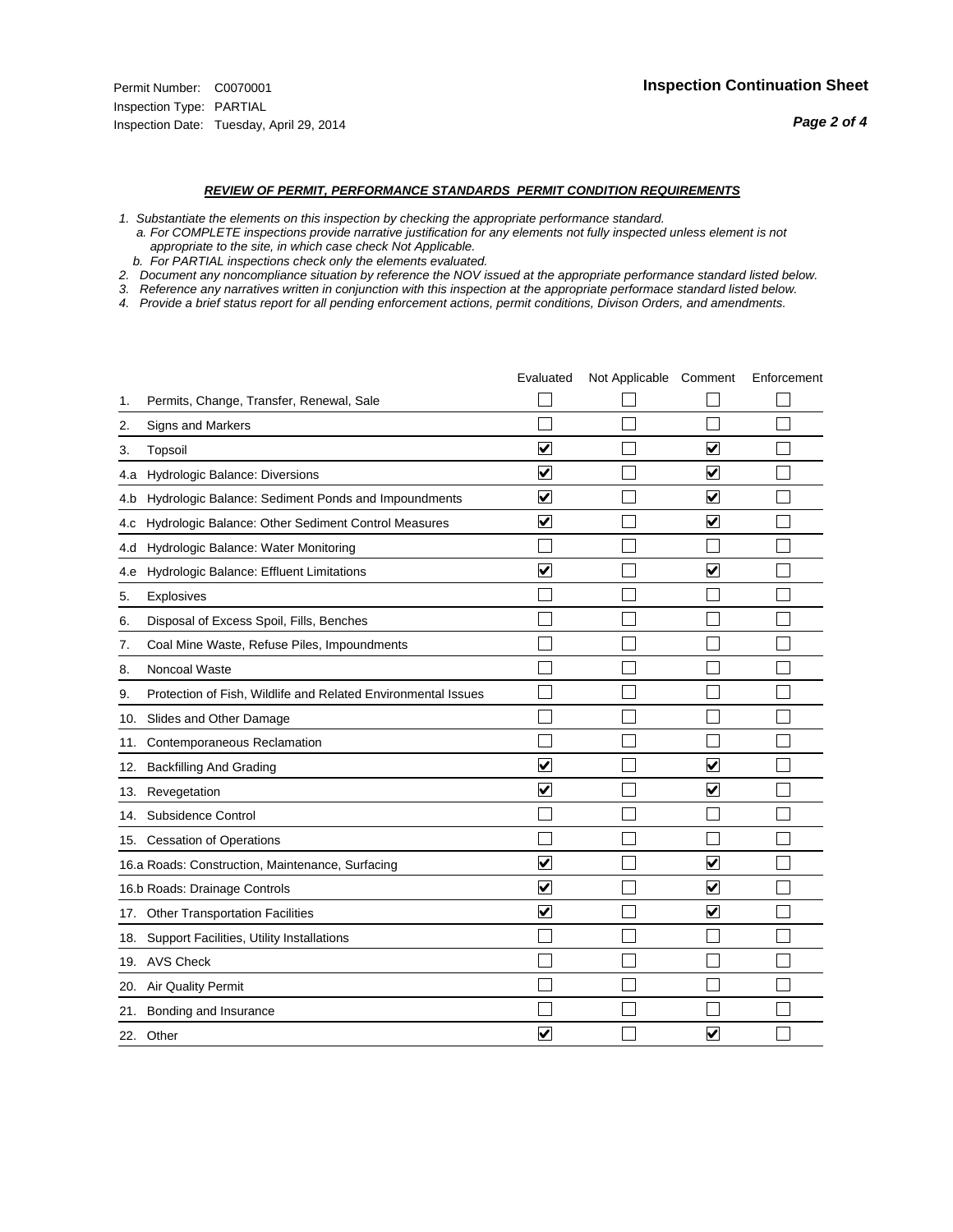#### **3. Topsoil**

Vegetation supporting material at the Loadout is covered with RR ballast on the east side. .

#### **4.a Hydrologic Balance: Diversions**

Water is ponding in the ditch east of the RR track at culvert C-1-32. The location of this culvert is shown on Dwg R645-301-527.

#### **4.b Hydrologic Balance: Sediment Ponds and Impoundments**

Pond 001A at the Loadout is holding water and was photographed. The location of this pond is shown on Dwg R645-301-527.

#### **4.c Hydrologic Balance: Other Sediment Control Measures**

Gouges in soil are holding water at the loadout.

#### **4.e Hydrologic Balance: Effluent Limitations**

Flow from Whiskey Creek into Eccles Creek was not noticeable.

#### **12. Backfilling And Grading**

The scope of work for 2014 is being reviewed by landowners at this time.

#### **13. Revegetation**

 Desireable vegetation is growing at the loadout in the vicinity of C-14-42 repair which was seeded in 2011. The location of this culvert is shown on Dwg R645-301- 527 Sheet 2. No rills or erosion was noted on any of the slopes. Rabbit brush anda bunch wheatgrass dominate the slopes at the loadout. The revegetation mix is found in Appendix A of the 2004 AMR/007/934 Contract Specifications. Grasses seeded were Bluebunch wheatgrass, Western wheatgrass, Slender wheatgrass, Mountain brome, Canby bluegrass, and Kentucky bluegrass.

### **16.a Roads: Construction, Maintenance, Surfacing**

Future work in 2015 will likely be to remove the pad over the culvert (C-21-48) in Eccles Creek. The pad was measured using a 200 ft. tape and using GPS area calculation. In walking the pad for the gps calculation , I walked from the toe of the access road slope to the toe of the highway slope and stayed on the rim above the culvert slopes. Therefore, the area approximates the surface of that portion of the fill to be removed. The area of the top surface of the pad averages about 7,000 sq ft. At its deepest, the fill is approximately 27- 30 ft deep, and averages 15 ft deep, which calculates tot 4,,000 cu yds of fill. The MRP in Section 527 describes removal of 4,000 cu yds (Table 4-1) from the pad. A terrace design for the reclamation of the channel is shown in Figure 3-3.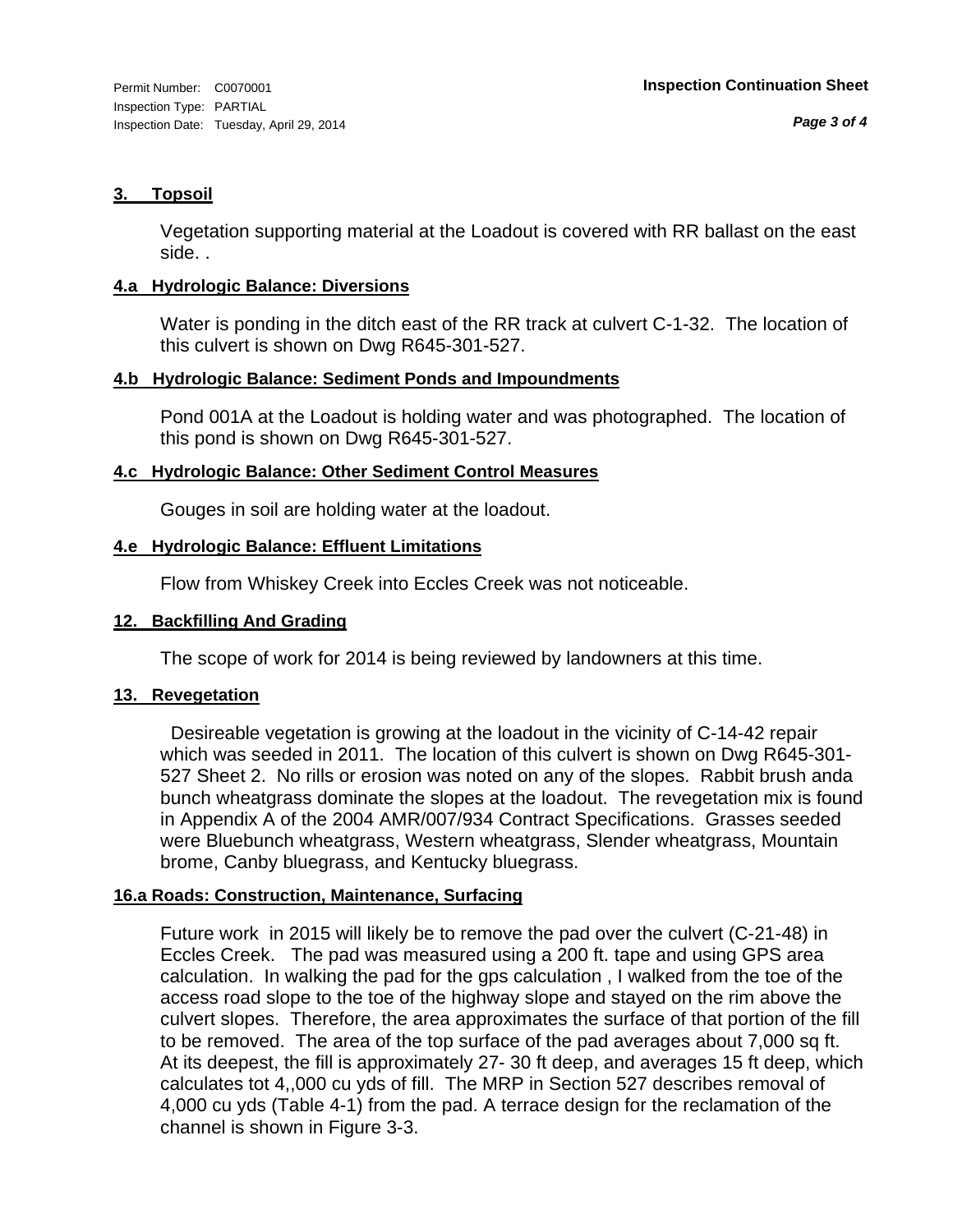Inspection Type: PARTIAL Inspection Date: Tuesday, April 29, 2014

*Page 4 of 4*

#### **16.b Roads: Drainage Controls**

Snow covers the mine site access road. A rock dam has been constructed at the inslope of the road, at the end of the pad over C-21-48, to contain the snow melt before it enters Eccles Creek. Asphalt is eroded away beneath the cement barrier on the outslope of the entrance to the mine access road, creating a hazard.

 Road drainage from the inslope of the access road is ponded in ditch D-98 near the gate at the Loadout. The location of this ditch is shown on Dwg R645-301-527 Sheet 2.

#### **17. Other Transportation Facilities**

#### **22. Other**

Questar's gas line runs along or through the pad. Questar must be contacted before digging. 1-800-300-2025.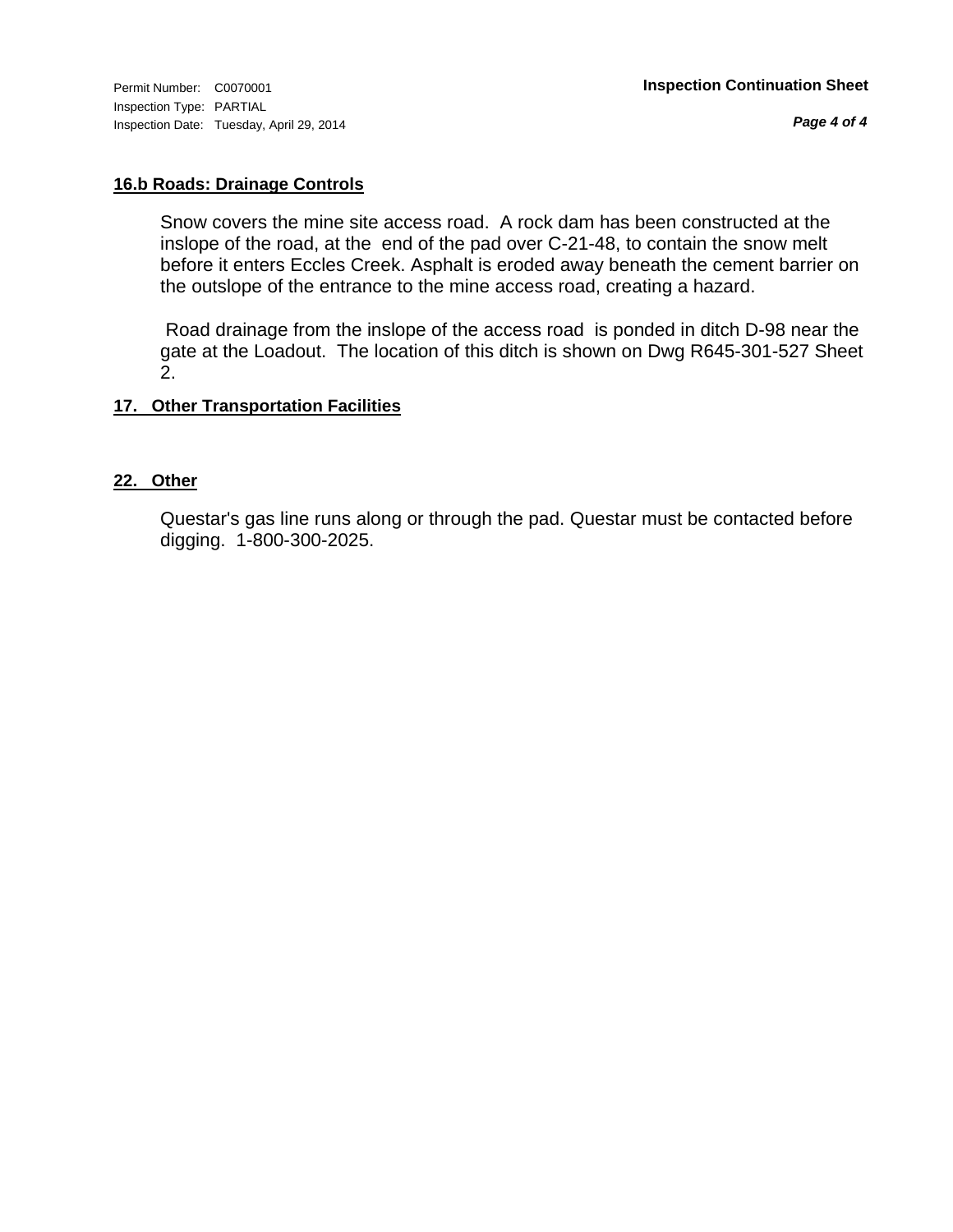

## Lieutenant Governor

## **State of Utah**

**DEPARTMENT OF NATURAL RESOURCES** 

**MICHAEL R. STYLER Executive Director** 

#### Division of Oil, Gas and Mining

**JOHN R. BAZA Division Director** 

58.10 57.44

| Representatives Present During the Inspection: |
|------------------------------------------------|
| Company Dennis Ware                            |
| OGM Steve Demczak                              |

### **Inspection Report**

| Permit Number:   | C0070004                |
|------------------|-------------------------|
| Inspection Type: | <b>PARTIAL</b>          |
| Inspection Date: | Tuesday, April 15, 2014 |
| Start Date/Time: | 4/15/2014 1:00:00 PM    |
| End Date/Time:   | 4/15/2014 3:00:00 PM    |
| Last Inspection: | Monday, March 31, 2014  |

Inspector: Steve Demczak,

Weather: Sunny 60's

InspectionID Report Number: 3813

Accepted by: jhelfric 4/28/2014

|       |                               | Permitee: CASTLE GATE HOLDING CO         |                                  |
|-------|-------------------------------|------------------------------------------|----------------------------------|
|       |                               | Operator: CASTLE GATE HOLDING CO         |                                  |
|       | <b>Site: CASTLE GATE MINE</b> |                                          |                                  |
|       |                               | Address: PO BOX 30, HELPER UT 84526-0030 |                                  |
|       | County: <b>CARBON</b>         |                                          |                                  |
|       |                               | Permit Type: PERMANENT COAL PROGRAM      |                                  |
|       | Permit Status: RECLAIMED      |                                          |                                  |
|       | <b>Current Acreages</b>       | <b>Mineral Ownership</b>                 | <b>Types of Operations</b>       |
|       | 7,619.00 Total Permitted      | V<br>Federal                             | $\bm{\mathsf{v}}$<br>Underground |
|       | 5.56 Total Disturbed          | V<br><b>State</b>                        | <b>Surface</b>                   |
| 62.42 | <b>Phase I</b>                | County                                   | Loadout                          |

**Phase II**  $\blacktriangledown$ **Processing Fee Phase III**  $\Box$ **Other Reprocessing**

**Report summary and status for pending enforcement actions, permit conditions, Division Orders, and amendments:**

The permittee has requested phase III bond release for the two sub-stations and the breakout at adit #1. The inspection should take place in the spring or summer of this year. There is less than 3 acres of disturbance. The sites are well vegetated and no sediment was noticed leaving these sites.

It was impossible to inspect the sub-station at #3 Mine. Someone smash the fence and could not get the lock off. The permittee plans to get a pry bar to open the gate.

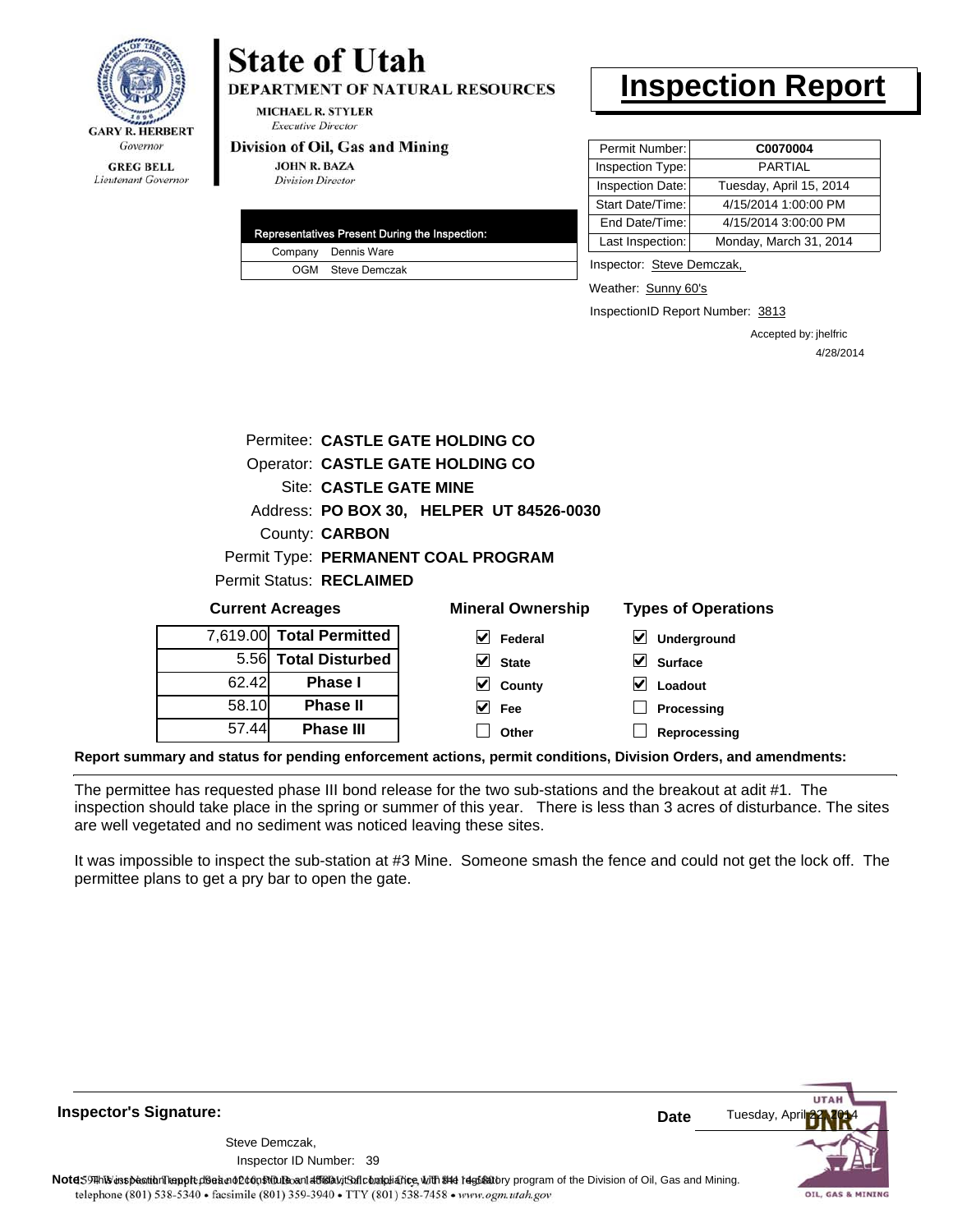#### *REVIEW OF PERMIT, PERFORMANCE STANDARDS PERMIT CONDITION REQUIREMENTS*

*1. Substantiate the elements on this inspection by checking the appropriate performance standard.*

 *a. For COMPLETE inspections provide narrative justification for any elements not fully inspected unless element is not appropriate to the site, in which case check Not Applicable.*

 *b. For PARTIAL inspections check only the elements evaluated.*

*2. Document any noncompliance situation by reference the NOV issued at the appropriate performance standard listed below.*

*3. Reference any narratives written in conjunction with this inspection at the appropriate performace standard listed below.*

|     |                                                               | Evaluated               | Not Applicable Comment |                         | Enforcement |
|-----|---------------------------------------------------------------|-------------------------|------------------------|-------------------------|-------------|
| 1.  | Permits, Change, Transfer, Renewal, Sale                      |                         |                        |                         |             |
| 2.  | <b>Signs and Markers</b>                                      | $\overline{\mathbf{v}}$ |                        | $\overline{\mathbf{v}}$ |             |
| 3.  | Topsoil                                                       | $\overline{\mathbf{v}}$ |                        | $\overline{\mathbf{v}}$ |             |
| 4.a | Hydrologic Balance: Diversions                                | ⊽                       |                        | $\blacktriangledown$    |             |
| 4.b | Hydrologic Balance: Sediment Ponds and Impoundments           |                         |                        |                         |             |
| 4.C | Hydrologic Balance: Other Sediment Control Measures           | $\overline{\mathbf{v}}$ |                        | $\blacktriangledown$    |             |
| 4.d | Hydrologic Balance: Water Monitoring                          |                         |                        |                         |             |
| 4.e | Hydrologic Balance: Effluent Limitations                      |                         |                        |                         |             |
| 5.  | Explosives                                                    |                         |                        |                         |             |
| 6.  | Disposal of Excess Spoil, Fills, Benches                      |                         |                        |                         |             |
| 7.  | Coal Mine Waste, Refuse Piles, Impoundments                   |                         |                        |                         |             |
| 8.  | Noncoal Waste                                                 | $\overline{\mathbf{v}}$ |                        | $\blacktriangledown$    |             |
| 9.  | Protection of Fish, Wildlife and Related Environmental Issues |                         |                        |                         |             |
| 10. | Slides and Other Damage                                       | ⊽                       |                        | ⊽                       |             |
| 11. | Contemporaneous Reclamation                                   |                         |                        |                         |             |
| 12. | <b>Backfilling And Grading</b>                                | $\overline{\mathbf{v}}$ |                        | $\blacktriangledown$    |             |
| 13. | Revegetation                                                  |                         |                        |                         |             |
| 14. | Subsidence Control                                            |                         |                        |                         |             |
| 15. | <b>Cessation of Operations</b>                                |                         |                        |                         |             |
|     | 16.a Roads: Construction, Maintenance, Surfacing              |                         |                        |                         |             |
|     | 16.b Roads: Drainage Controls                                 |                         |                        |                         |             |
| 17. | <b>Other Transportation Facilities</b>                        |                         |                        |                         |             |
| 18. | Support Facilities, Utility Installations                     |                         |                        |                         |             |
|     | 19. AVS Check                                                 |                         |                        |                         |             |
| 20. | Air Quality Permit                                            |                         |                        |                         |             |
| 21. | Bonding and Insurance                                         |                         |                        |                         |             |
|     | 22. Other                                                     |                         |                        |                         |             |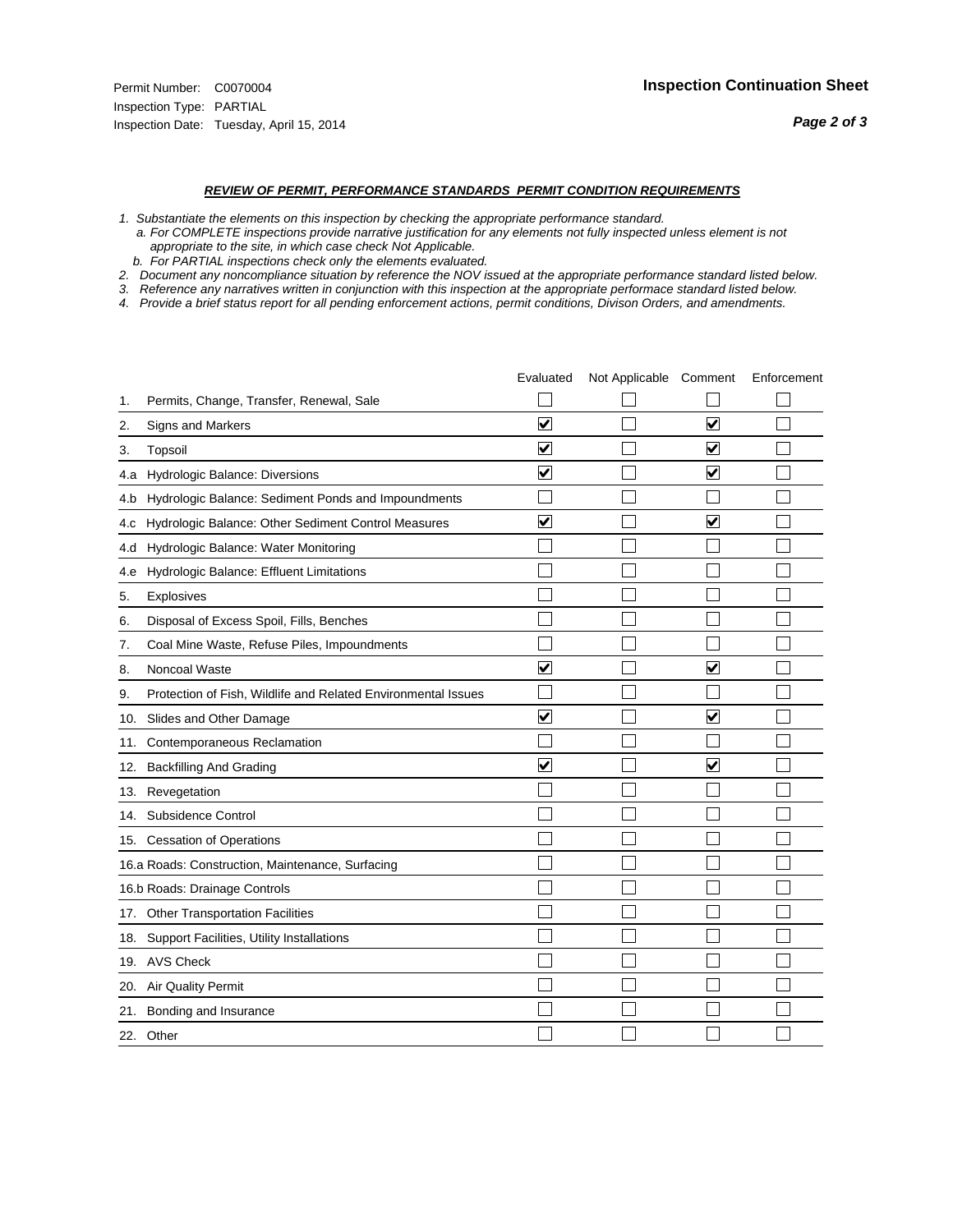Inspection Type: PARTIAL Inspection Date: Tuesday, April 15, 2014

*Page 3 of 3*

#### **2. Signs and Markers**

The identification sign is located in front of adit #1 reclamation. The information on the sign meets the minimum requirements of the R645 Coal Rules. The permittee put a new lock on gate at Mine #3.

#### **3. Topsoil**

All topsoil was used in reclamation. The sites were stable with no signs of erosion.

#### **4.a Hydrologic Balance: Diversions**

The diversion at adit #1 is opening and functioning as designed.

#### **4.c Hydrologic Balance: Other Sediment Control Measures**

The reclaim site is completely pocked for sediment control.

#### **8. Noncoal Waste**

The sites were clear of non-coal waste materials.

#### **10. Slides and Other Damage**

No slides or other damage was noticed during the inspection.

#### **12. Backfilling And Grading**

All three sites in my opinion meet AOC.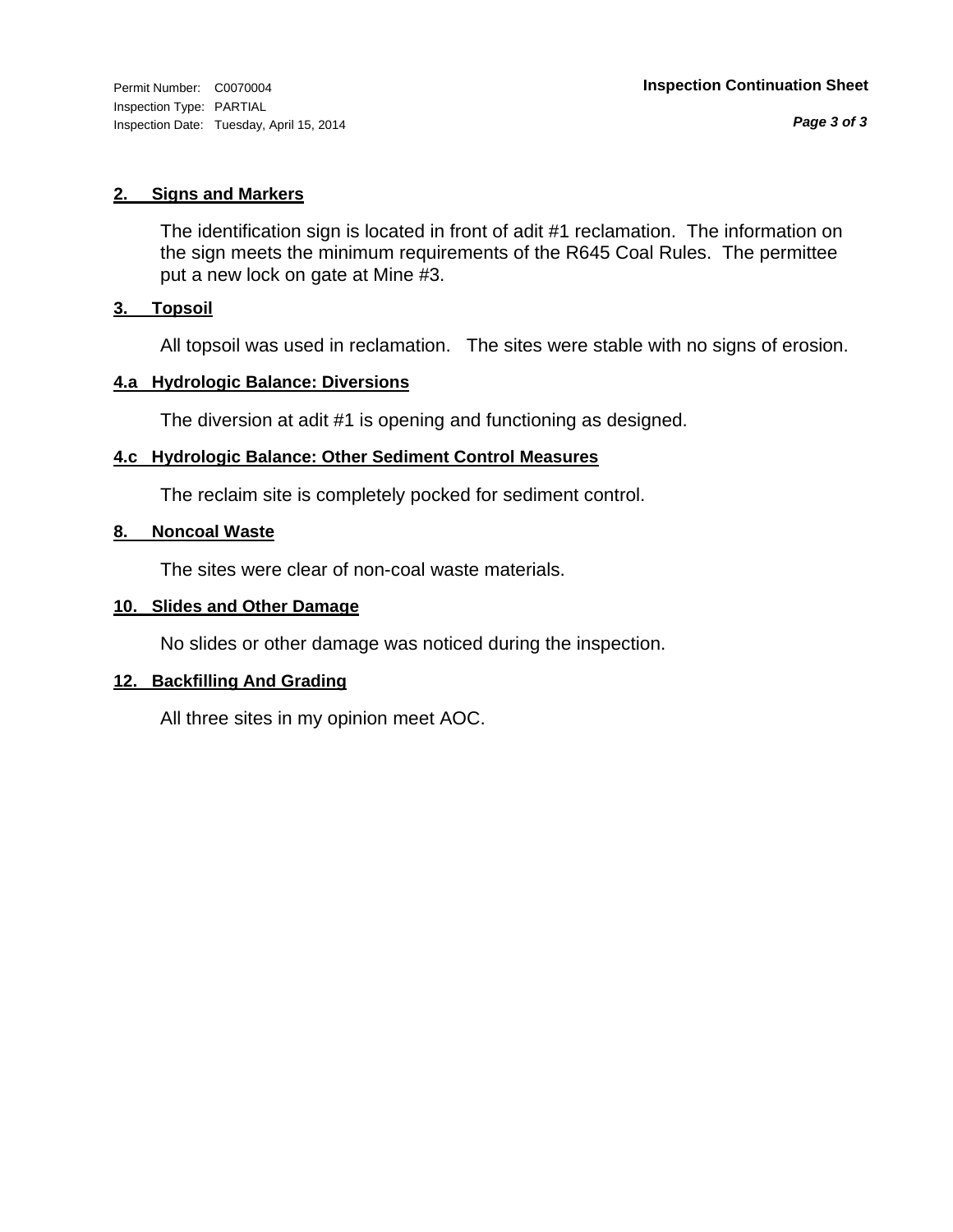

Lieutenant Governor

# **State of Utah**

DEPARTMENT OF NATURAL RESOURCES

**MICHAEL R. STYLER Executive Director** 

#### Division of Oil, Gas and Mining

**JOHN R. BAZA Division Director** 

| Representatives Present During the Inspection: |
|------------------------------------------------|
| OGM Amanda Daniels                             |
| Company Gregg Galecki                          |

### **Inspection Report**

| Permit Number:   | C0070005                 |
|------------------|--------------------------|
| Inspection Type: | <b>COMPLETE</b>          |
| Inspection Date: | Thursday, April 24, 2014 |
| Start Date/Time: | 4/24/2014 9:30:00 AM     |
| End Date/Time:   | 4/24/2014 11:15:00 AM    |
| Last Inspection: | Tuesday, March 25, 2014  |

Inspector: Amanda Daniels,

Weather: 40F, clear

InspectionID Report Number: 3816

Accepted by: jhelfric 4/28/2014

|           | Permitee: CANYON FUEL COMPANY        |                                         |                                       |  |  |
|-----------|--------------------------------------|-----------------------------------------|---------------------------------------|--|--|
|           | <b>Operator: CANYON FUEL COMPANY</b> |                                         |                                       |  |  |
|           | Site: SKYLINE MINE                   |                                         |                                       |  |  |
|           |                                      | Address: HC 35 BOX 380, HELPER UT 84526 |                                       |  |  |
|           | County: <b>CARBON</b>                |                                         |                                       |  |  |
|           |                                      | Permit Type: PERMANENT COAL PROGRAM     |                                       |  |  |
|           | Permit Status: ACTIVE                |                                         |                                       |  |  |
|           | <b>Current Acreages</b>              | <b>Mineral Ownership</b>                | <b>Types of Operations</b>            |  |  |
| 10.611.41 | <b>Total Permitted</b>               | V<br>Federal                            | $\vert\mathbf{v}\vert$<br>Underground |  |  |
|           | 121.97 Total Disturbed               | V<br><b>State</b>                       | <b>Surface</b>                        |  |  |
|           | <b>Phase I</b>                       | County                                  | Loadout                               |  |  |
|           | <b>Phase II</b>                      | <b>Fee</b>                              | Processing                            |  |  |
|           | <b>Phase III</b>                     | Other                                   | Reprocessing                          |  |  |

**Report summary and status for pending enforcement actions, permit conditions, Division Orders, and amendments:**

Gregg Galecki was met at the facility offices so that appropriate paper work could be reviewed. Facilites were inspected inluding ditches, silt traps, ponds and topsoil piles.

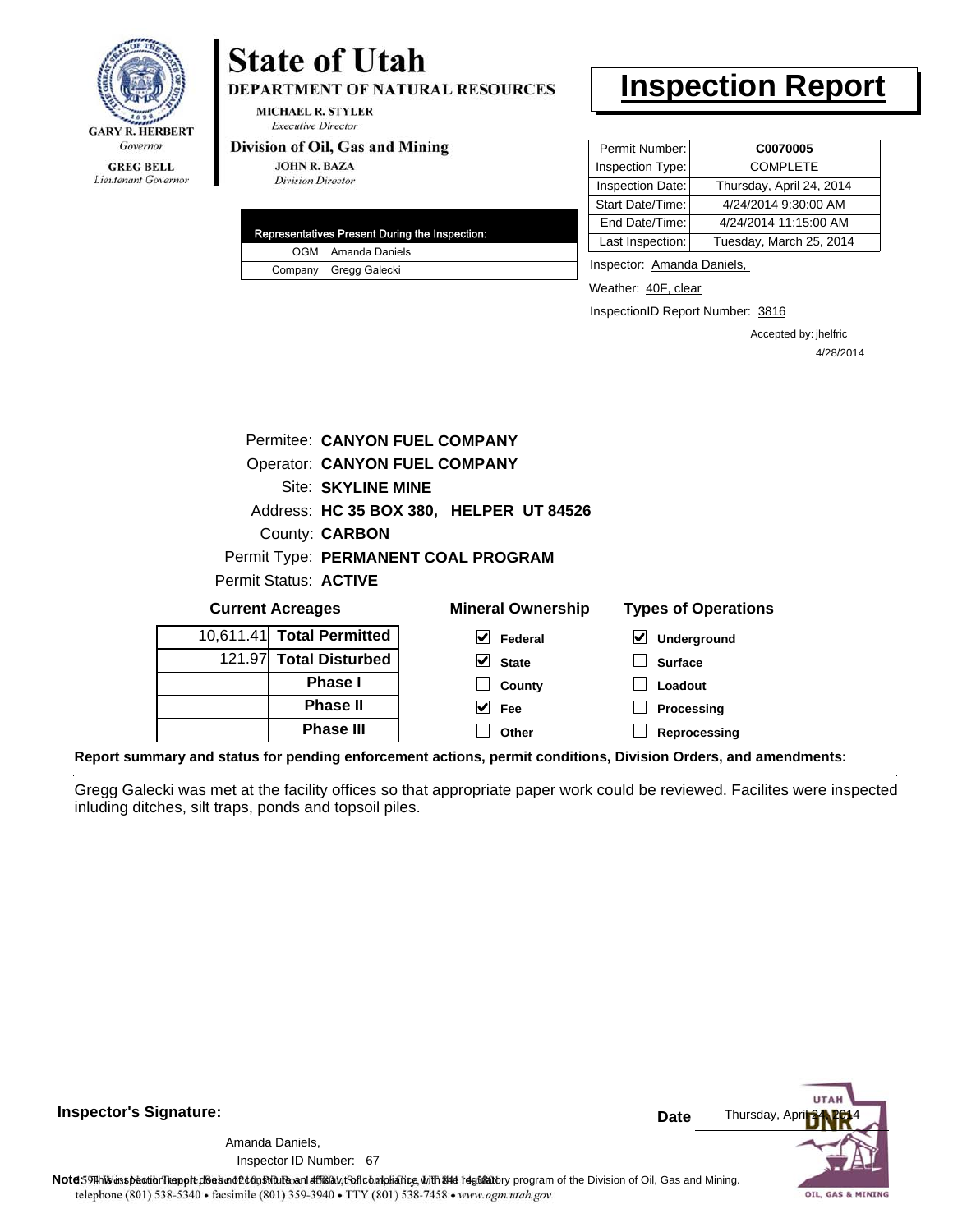#### *REVIEW OF PERMIT, PERFORMANCE STANDARDS PERMIT CONDITION REQUIREMENTS*

*1. Substantiate the elements on this inspection by checking the appropriate performance standard.*

 *a. For COMPLETE inspections provide narrative justification for any elements not fully inspected unless element is not appropriate to the site, in which case check Not Applicable.*

 *b. For PARTIAL inspections check only the elements evaluated.*

*2. Document any noncompliance situation by reference the NOV issued at the appropriate performance standard listed below.*

*3. Reference any narratives written in conjunction with this inspection at the appropriate performace standard listed below.*

|     |                                                               | Evaluated               | Not Applicable Comment  |                         | Enforcement |
|-----|---------------------------------------------------------------|-------------------------|-------------------------|-------------------------|-------------|
| 1.  | Permits, Change, Transfer, Renewal, Sale                      | ⊻                       |                         | V                       |             |
| 2.  | Signs and Markers                                             | $\overline{\mathbf{v}}$ |                         | $\blacktriangledown$    |             |
| 3.  | Topsoil                                                       | $\overline{\mathbf{v}}$ |                         | $\overline{\mathbf{v}}$ |             |
| 4.a | <b>Hydrologic Balance: Diversions</b>                         | $\overline{\mathsf{v}}$ |                         | $\blacktriangledown$    |             |
| 4.b | Hydrologic Balance: Sediment Ponds and Impoundments           | $\blacktriangledown$    |                         | $\blacktriangledown$    |             |
| 4.C | Hydrologic Balance: Other Sediment Control Measures           | $\checkmark$            |                         | $\blacktriangledown$    |             |
| 4.d | Hydrologic Balance: Water Monitoring                          | $\overline{\mathbf{v}}$ |                         | $\blacktriangledown$    |             |
| 4.e | Hydrologic Balance: Effluent Limitations                      | $\overline{\mathbf{v}}$ |                         | $\blacktriangleright$   |             |
| 5.  | <b>Explosives</b>                                             | $\overline{\mathbf{v}}$ |                         |                         |             |
| 6.  | Disposal of Excess Spoil, Fills, Benches                      | $\overline{\mathbf{v}}$ |                         |                         |             |
| 7.  | Coal Mine Waste, Refuse Piles, Impoundments                   | $\overline{\mathbf{v}}$ |                         | $\overline{\mathbf{v}}$ |             |
| 8.  | Noncoal Waste                                                 | $\overline{\mathbf{v}}$ |                         |                         |             |
| 9.  | Protection of Fish, Wildlife and Related Environmental Issues |                         | $\blacktriangledown$    |                         |             |
| 10. | Slides and Other Damage                                       |                         | $\overline{\mathbf{v}}$ |                         |             |
| 11. | Contemporaneous Reclamation                                   | ⊻                       |                         |                         |             |
| 12. | <b>Backfilling And Grading</b>                                |                         | $\blacktriangledown$    |                         |             |
| 13. | Revegetation                                                  | $\overline{\mathbf{v}}$ |                         |                         |             |
| 14. | Subsidence Control                                            | $\overline{\mathbf{v}}$ |                         |                         |             |
|     | 15. Cessation of Operations                                   |                         | $\blacktriangledown$    |                         |             |
|     | 16.a Roads: Construction, Maintenance, Surfacing              | ⊽                       |                         |                         |             |
|     | 16.b Roads: Drainage Controls                                 | $\blacktriangledown$    |                         |                         |             |
| 17. | <b>Other Transportation Facilities</b>                        | $\overline{\mathbf{v}}$ |                         |                         |             |
| 18. | Support Facilities, Utility Installations                     | $\overline{\mathbf{v}}$ |                         |                         |             |
|     | 19. AVS Check                                                 | $\overline{\mathbf{v}}$ |                         |                         |             |
| 20. | <b>Air Quality Permit</b>                                     | $\checkmark$            |                         | $\blacktriangledown$    |             |
| 21. | Bonding and Insurance                                         | $\overline{\mathbf{v}}$ |                         | $\blacktriangledown$    |             |
|     | 22. Other                                                     |                         |                         |                         |             |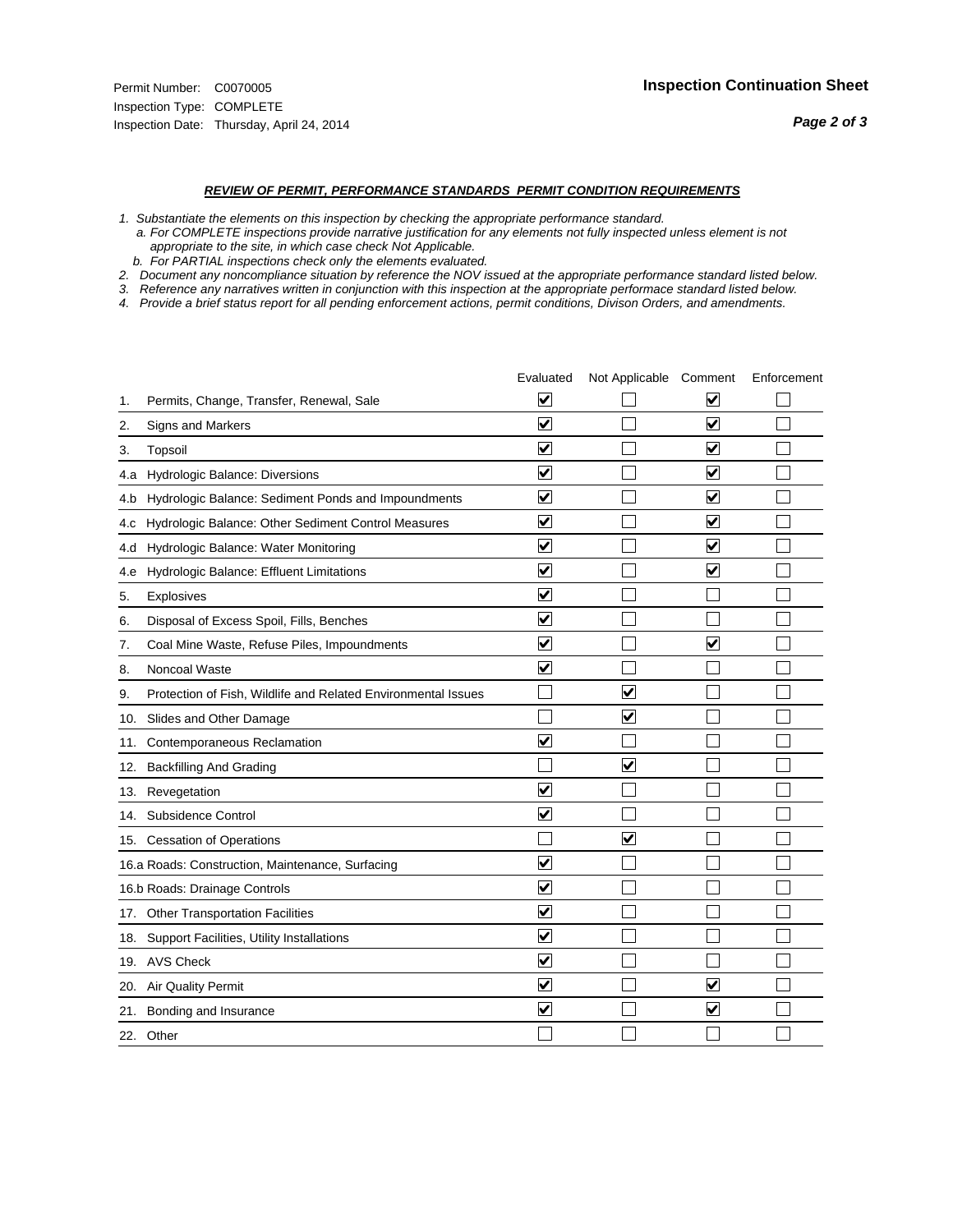#### **1. Permits, Change, Transfer, Renewal, Sale**

The DOGM permit expires on April 30, 2017, a copy of the Reclamation Agreement is kept on site and signed.

#### **2. Signs and Markers**

Signs clearly display appropriate company, permit and MSHA information at the entrance to surface facility locations.

#### **3. Topsoil**

Topsoil piles are well vegetated and clearly marked.

#### **4.a Hydrologic Balance: Diversions**

Drainage ditches on site were clear of debris. Silt traps are periodically cleaned to prevent additional sediment build-up in ponds.

#### **4.b Hydrologic Balance: Sediment Ponds and Impoundments**

Sediment ponds were inspected in March of 2014, and no hazards were observed.

#### **4.c Hydrologic Balance: Other Sediment Control Measures**

Copies of the SPCC plan and SWPP plan are kept current and signed by appropriate mine managers and PE stamped.

#### **4.d Hydrologic Balance: Water Monitoring**

Water monitoring data has been submitted to the DOGM database as required.

#### **4.e Hydrologic Balance: Effluent Limitations**

Copies of the UPDES permits are kept on site and expire November 30, 2014. DMRs for March were inspected.

#### **7. Coal Mine Waste, Refuse Piles, Impoundments**

Refuse piles were inmspected and PE stamped in March of 2014. No weaknesses were reported.

#### **20. Air Quality Permit**

The facility has a vaild air quaility permit, number DAQE-AN0092007-03

#### **21. Bonding and Insurance**

The facility is bonded for \$5,137,000. Insurance policy GL 6576428 was issued 2/1/2014 and expires 2/1/2015 and blasting is not excluded.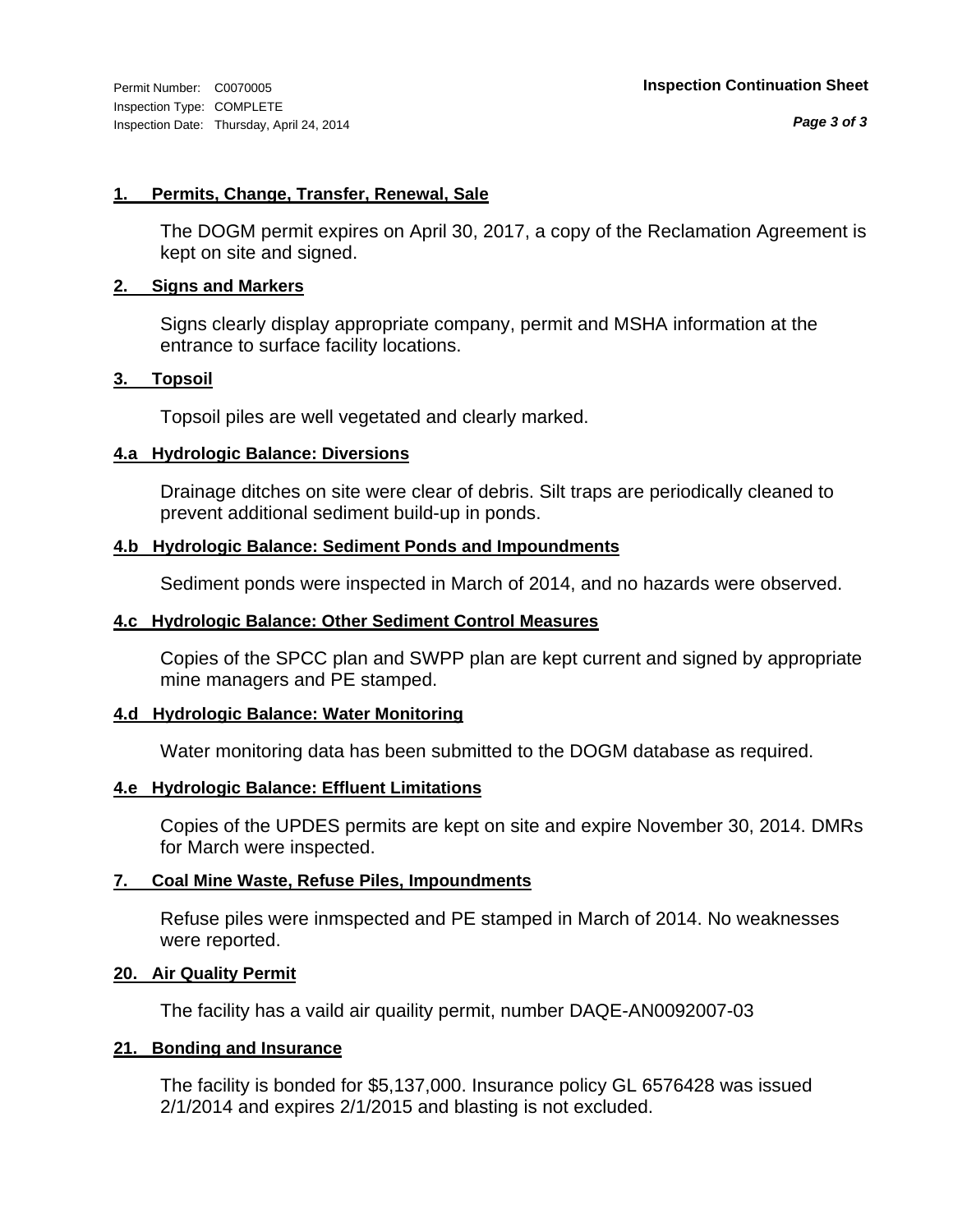

Lieutenant Governor

## **State of Utah**

**DEPARTMENT OF NATURAL RESOURCES** 

**MICHAEL R. STYLER Executive Director** 

#### Division of Oil, Gas and Mining

**JOHN R. BAZA Division Director** 

### **Inspection Report**

| Permit Number:   | C0070011                  |
|------------------|---------------------------|
| Inspection Type: | PARTIAL                   |
| Inspection Date: | Thursday, April 24, 2014  |
| Start Date/Time: | 4/24/2014 10:00:00 AM     |
| End Date/Time:   | 4/24/2014 1:00:00 PM      |
| Last Inspection: | Wednesday, March 05, 2014 |

Inspector: Steve Demczak,

Weather: Sunny, 60's

InspectionID Report Number: 3821

Accepted by:

| <b>Current Acreages</b> |                                | <b>Mineral Ownership</b>                  | <b>Types of Operations</b> |
|-------------------------|--------------------------------|-------------------------------------------|----------------------------|
| Permit Status: ACTIVE   |                                |                                           |                            |
|                         |                                | Permit Type: PERMANENT COAL PROGRAM       |                            |
|                         | County: <b>CARBON</b>          |                                           |                            |
|                         |                                | Address: PO BOX 1240, HUNTINGTON UT 84528 |                            |
|                         | Site: HIAWATHA MINE            |                                           |                            |
|                         | Operator: HIAWATHA COAL CO INC |                                           |                            |
|                         | Permitee: HIAWATHA COAL CO INC |                                           |                            |
|                         |                                |                                           |                            |

|       | 12,177.00 Total Permitted | Federal      | $\blacktriangledown$<br>Underground |
|-------|---------------------------|--------------|-------------------------------------|
|       | 290.00 Total Disturbed    | $\vee$ State | <b>Surface</b>                      |
| 95.90 | <b>Phase I</b>            | County       | Loadout                             |
|       | <b>Phase II</b>           | Fee          | Processing                          |
|       | <b>Phase III</b>          | Other        | Reprocessing                        |
|       |                           |              |                                     |

**Report summary and status for pending enforcement actions, permit conditions, Division Orders, and amendments:**

The slurry pond #1 and #5 are both inactive. The permittee did mine about 3,000 tons last month. Slurry Pond #1 is or near or ready for reclamation. Majority for the coal has been mined. There is a small area that still has coal slurry but the ash content may or may not be high.

The permittee was currently working on opening the Middle Fork road. It was covered with mud due to rainstorms in the late fall. The cause was the forest fires above the road a couple of years ago. The permittee plans to re-seed this area this year.

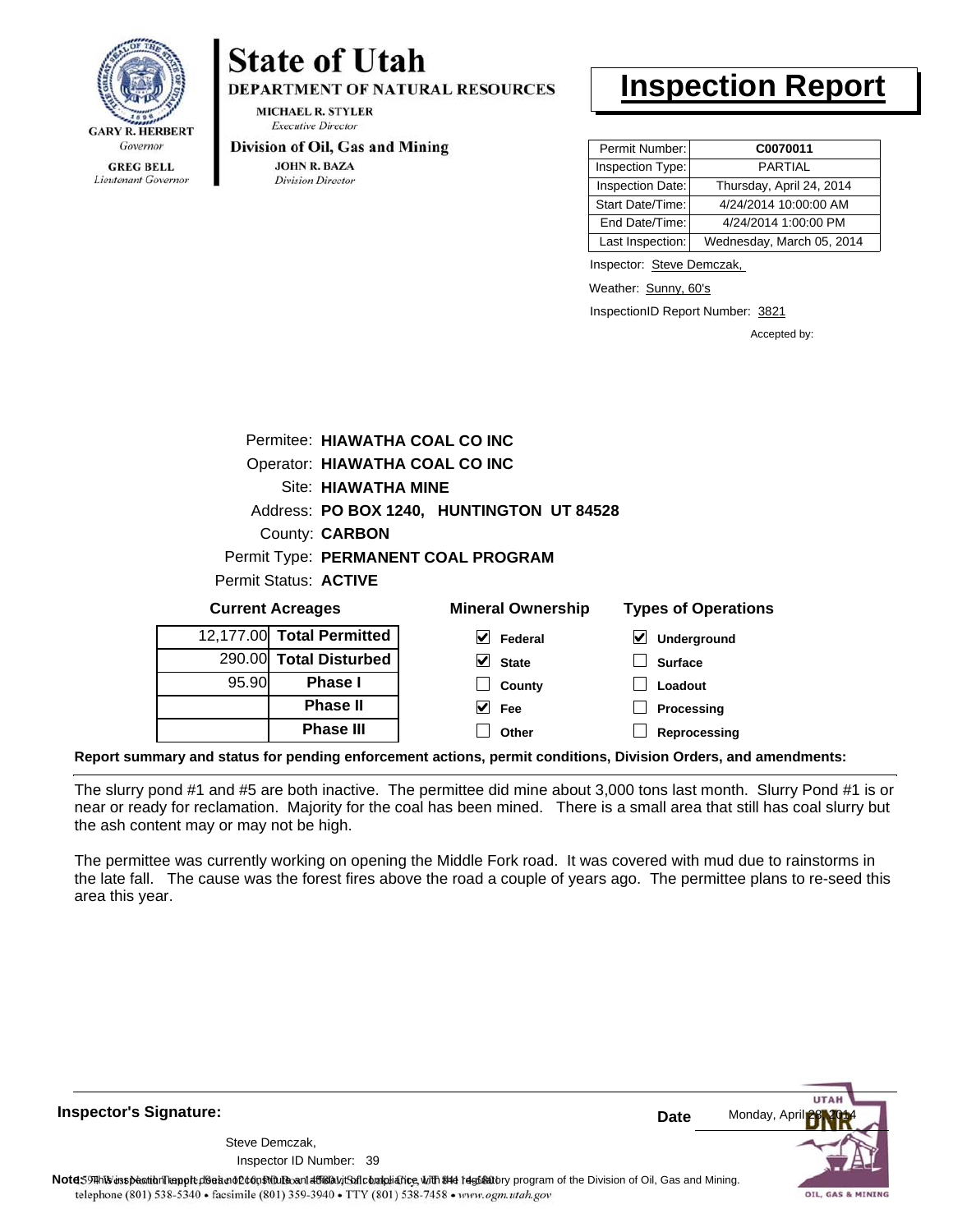#### *REVIEW OF PERMIT, PERFORMANCE STANDARDS PERMIT CONDITION REQUIREMENTS*

*1. Substantiate the elements on this inspection by checking the appropriate performance standard.*

 *a. For COMPLETE inspections provide narrative justification for any elements not fully inspected unless element is not appropriate to the site, in which case check Not Applicable.*

 *b. For PARTIAL inspections check only the elements evaluated.*

*2. Document any noncompliance situation by reference the NOV issued at the appropriate performance standard listed below.*

*3. Reference any narratives written in conjunction with this inspection at the appropriate performace standard listed below.*

|     |                                                               | Evaluated               | Not Applicable Comment |                         | Enforcement |
|-----|---------------------------------------------------------------|-------------------------|------------------------|-------------------------|-------------|
| 1.  | Permits, Change, Transfer, Renewal, Sale                      | ⊻                       |                        | V                       |             |
| 2.  | Signs and Markers                                             | $\overline{\mathbf{v}}$ |                        | $\blacktriangledown$    |             |
| 3.  | Topsoil                                                       | $\overline{\mathbf{v}}$ |                        | $\overline{\mathbf{v}}$ |             |
| 4.a | Hydrologic Balance: Diversions                                | $\blacktriangledown$    |                        | $\blacktriangledown$    |             |
| 4.b | Hydrologic Balance: Sediment Ponds and Impoundments           | $\blacktriangledown$    |                        | $\blacktriangledown$    |             |
| 4.C | Hydrologic Balance: Other Sediment Control Measures           |                         |                        |                         |             |
| 4.d | Hydrologic Balance: Water Monitoring                          |                         |                        |                         |             |
| 4.e | Hydrologic Balance: Effluent Limitations                      |                         |                        |                         |             |
| 5.  | <b>Explosives</b>                                             |                         |                        |                         |             |
| 6.  | Disposal of Excess Spoil, Fills, Benches                      |                         |                        |                         |             |
| 7.  | Coal Mine Waste, Refuse Piles, Impoundments                   | $\overline{\mathbf{v}}$ |                        | $\overline{\mathbf{v}}$ |             |
| 8.  | Noncoal Waste                                                 | $\overline{\mathbf{v}}$ |                        | $\blacktriangledown$    |             |
| 9.  | Protection of Fish, Wildlife and Related Environmental Issues |                         |                        |                         |             |
| 10. | Slides and Other Damage                                       | ⊽                       |                        | ⊽                       |             |
| 11. | Contemporaneous Reclamation                                   |                         |                        |                         |             |
| 12. | <b>Backfilling And Grading</b>                                | $\overline{\mathbf{v}}$ |                        | $\blacktriangledown$    |             |
| 13. | Revegetation                                                  |                         |                        |                         |             |
| 14. | Subsidence Control                                            |                         |                        |                         |             |
|     | 15. Cessation of Operations                                   |                         |                        |                         |             |
|     | 16.a Roads: Construction, Maintenance, Surfacing              |                         |                        |                         |             |
|     | 16.b Roads: Drainage Controls                                 | $\blacktriangledown$    |                        | ⊻                       |             |
| 17. | <b>Other Transportation Facilities</b>                        |                         |                        |                         |             |
| 18. | Support Facilities, Utility Installations                     |                         |                        |                         |             |
| 19. | <b>AVS Check</b>                                              |                         |                        |                         |             |
| 20. | Air Quality Permit                                            |                         |                        |                         |             |
| 21. | Bonding and Insurance                                         |                         |                        |                         |             |
|     | 22. Other                                                     |                         |                        |                         |             |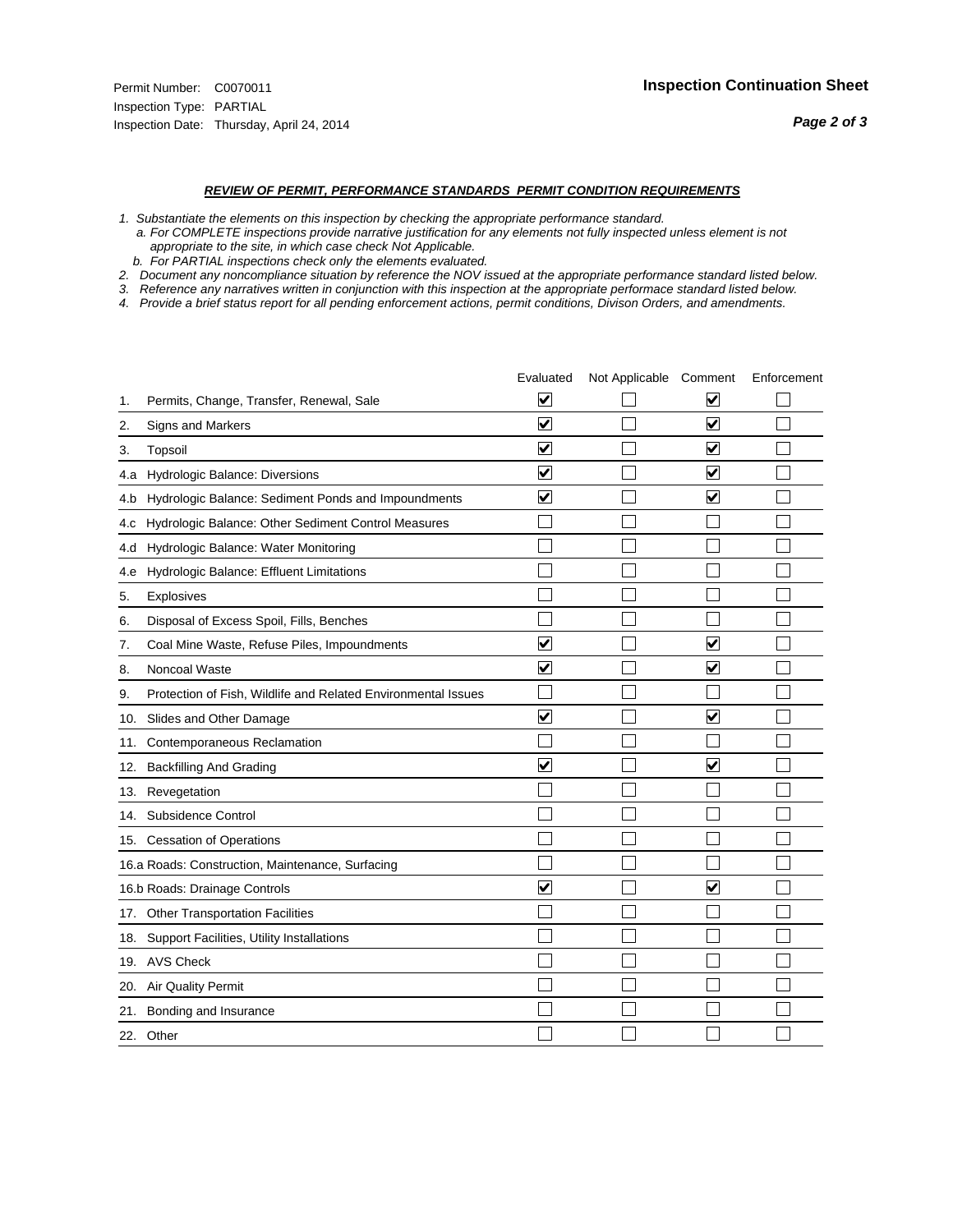#### **1. Permits, Change, Transfer, Renewal, Sale**

The permittee has no permitting action with the Division at this time.

#### **2. Signs and Markers**

The identification signs are next to the roads to the mine site. The identification sign meets the minimum requirements of the R645 Coal Rules.

#### **3. Topsoil**

I inspected the topsoil piles. They are vegetated with no signs of wind or water erosion.

#### **4.a Hydrologic Balance: Diversions**

The permittee is doing spring cleaning of diversions. The permittee had cleaned diversion in South Fork Canyon. The cleaning of the Middle Fork road is taking place. The diversions are open but sediment has started to fill the diversions.

#### **4.b Hydrologic Balance: Sediment Ponds and Impoundments**

Sediment ponds were inspected with no hazardous conditions noticed during the inspection. No sediment pond was discharging during the inspection.

#### **7. Coal Mine Waste, Refuse Piles, Impoundments**

The refuse piles were inspected with no hazardous conditions noticed during the inspection. All refuse piles are idle and no mining is taking place. There is a possibility that mine will occur this year.

#### **8. Noncoal Waste**

The site is generally clear of non-coal waste materials.

#### **10. Slides and Other Damage**

No slides were noticed during the inspection.

#### **12. Backfilling And Grading**

It is possible that Slurry cell #1 could be backfilled and graded this year.

#### **16.b Roads: Drainage Controls**

The permittee has been working on road drainages in Middle and Left Fork Canyons.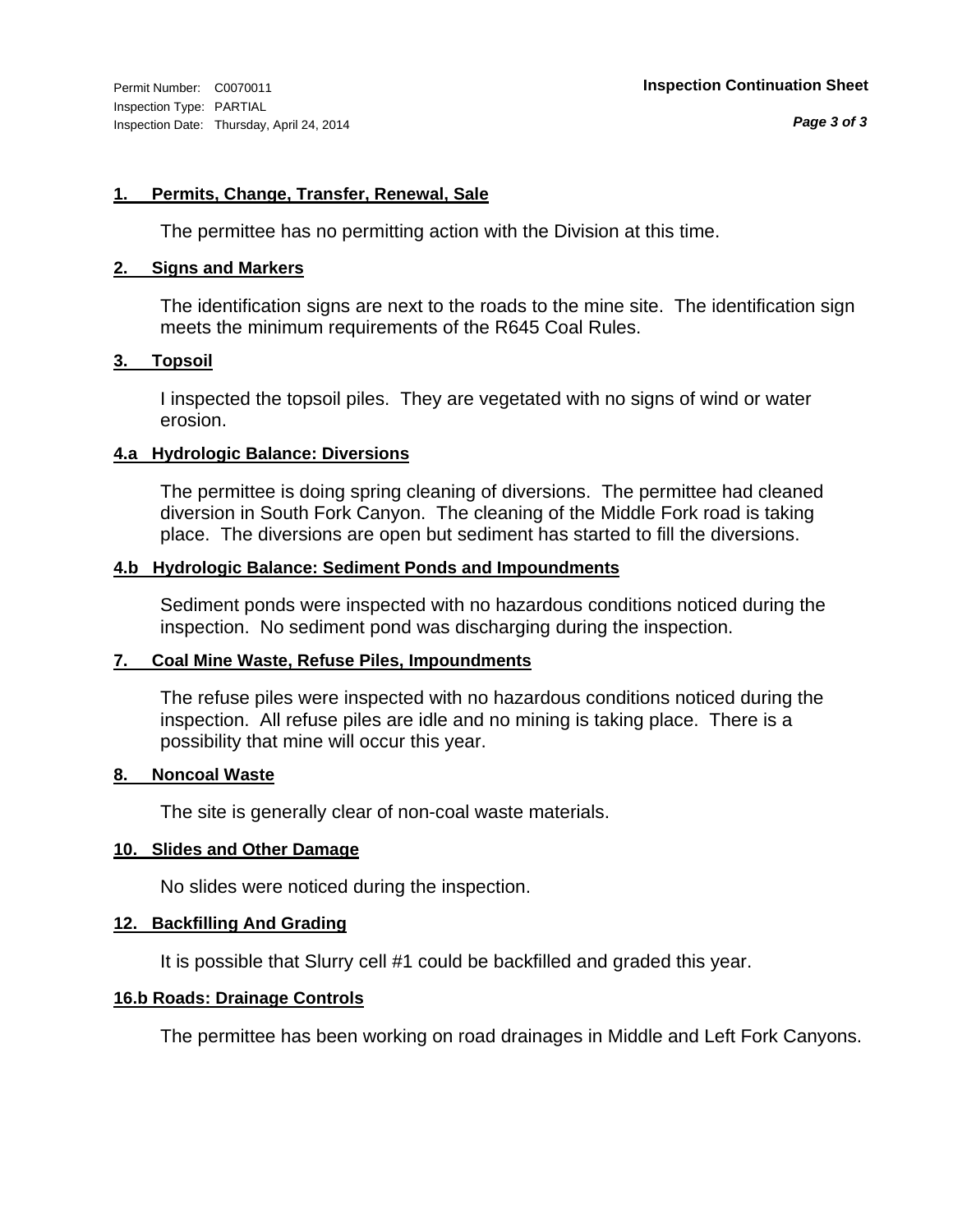

## **State of Utah**

DEPARTMENT OF NATURAL RESOURCES

**MICHAEL R. STYLER Executive Director** 

#### Division of Oil, Gas and Mining

**JOHN R. BAZA Division Director** 

| Representatives Present During the Inspection: |                    |  |
|------------------------------------------------|--------------------|--|
|                                                | OGM Amanda Daniels |  |

### **Inspection Report**

| Permit Number:   | C0070016                  |
|------------------|---------------------------|
| Inspection Type: | <b>PARTIAL</b>            |
| Inspection Date: | Thursday, April 24, 2014  |
| Start Date/Time: | 4/24/2014 1:15:00 PM      |
| End Date/Time:   | 4/24/2014                 |
| Last Inspection: | Wednesday, March 12, 2014 |

Inspector: Amanda Daniels,

Weather: Clear, 45F

InspectionID Report Number: 3818

Accepted by: jhelfric 4/28/2014

|                                         | Permitee: CANYON FUEL COMPANY        |                                     |                            |  |  |  |
|-----------------------------------------|--------------------------------------|-------------------------------------|----------------------------|--|--|--|
|                                         | <b>Operator: CANYON FUEL COMPANY</b> |                                     |                            |  |  |  |
| Site: GORDON CREEK 2, 7 & 8 MINES       |                                      |                                     |                            |  |  |  |
| Address: HC 35 BOX 380, HELPER UT 84526 |                                      |                                     |                            |  |  |  |
|                                         | County: <b>CARBON</b>                |                                     |                            |  |  |  |
|                                         |                                      | Permit Type: PERMANENT COAL PROGRAM |                            |  |  |  |
|                                         | <b>Permit Status: RECLAIMED</b>      |                                     |                            |  |  |  |
|                                         | <b>Current Acreages</b>              | <b>Mineral Ownership</b>            | <b>Types of Operations</b> |  |  |  |
| 179.27                                  | <b>Total Permitted</b>               | $\vert \mathbf{V} \vert$ Federal    | $\vee$ Underground         |  |  |  |
| 34.15                                   | <b>Total Disturbed</b>               | <b>State</b>                        | <b>Surface</b>             |  |  |  |
| 32.52                                   | <b>Phase I</b>                       | County                              | Loadout                    |  |  |  |
| 32.52                                   | <b>Phase II</b>                      | $\vee$ Fee                          | Processing                 |  |  |  |
| 0.73                                    | <b>Phase III</b>                     | Other                               | Reprocessing               |  |  |  |
|                                         | $\sim$ $\sim$ $\sim$                 |                                     |                            |  |  |  |

**Report summary and status for pending enforcement actions, permit conditions, Division Orders, and amendments:**

Snow was almost completely clear from the site. The site was accessable and appeared free of any damage.

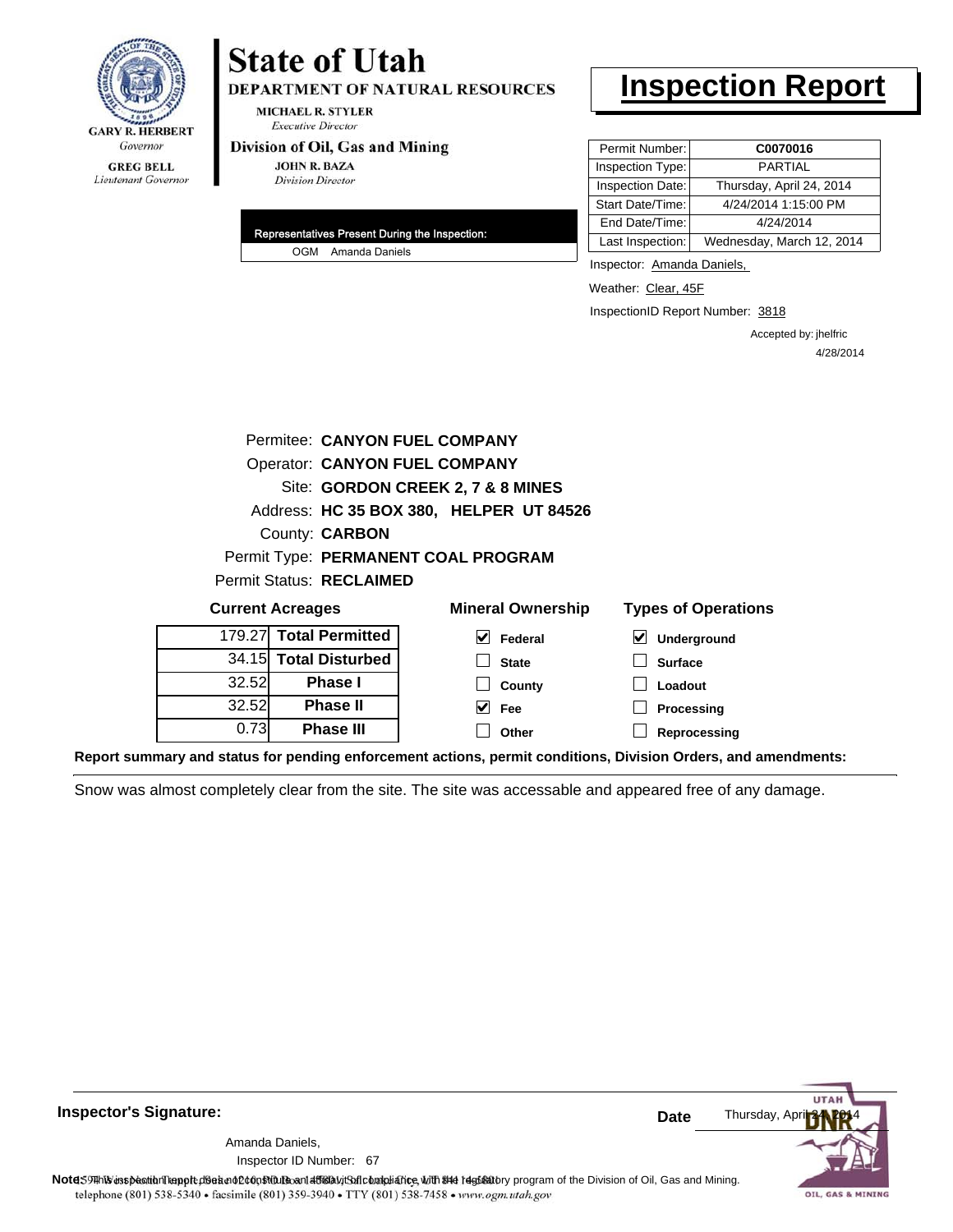#### *REVIEW OF PERMIT, PERFORMANCE STANDARDS PERMIT CONDITION REQUIREMENTS*

*1. Substantiate the elements on this inspection by checking the appropriate performance standard.*

 *a. For COMPLETE inspections provide narrative justification for any elements not fully inspected unless element is not appropriate to the site, in which case check Not Applicable.*

 *b. For PARTIAL inspections check only the elements evaluated.*

*2. Document any noncompliance situation by reference the NOV issued at the appropriate performance standard listed below.*

*3. Reference any narratives written in conjunction with this inspection at the appropriate performace standard listed below.*

|     |                                                               | Evaluated               | Not Applicable Comment  |                         | Enforcement |
|-----|---------------------------------------------------------------|-------------------------|-------------------------|-------------------------|-------------|
| 1.  | Permits, Change, Transfer, Renewal, Sale                      |                         |                         |                         |             |
| 2.  | <b>Signs and Markers</b>                                      | $\overline{\mathbf{v}}$ |                         | $\overline{\mathbf{v}}$ |             |
| 3.  | Topsoil                                                       |                         |                         |                         |             |
| 4.a | Hydrologic Balance: Diversions                                | ⊽                       |                         |                         |             |
| 4.b | Hydrologic Balance: Sediment Ponds and Impoundments           | $\blacktriangledown$    |                         | $\blacktriangledown$    |             |
| 4.C | Hydrologic Balance: Other Sediment Control Measures           |                         |                         |                         |             |
| 4.d | Hydrologic Balance: Water Monitoring                          | $\overline{\mathbf{v}}$ |                         |                         |             |
| 4.e | Hydrologic Balance: Effluent Limitations                      |                         |                         |                         |             |
| 5.  | Explosives                                                    |                         | $\overline{\mathsf{v}}$ |                         |             |
| 6.  | Disposal of Excess Spoil, Fills, Benches                      |                         |                         |                         |             |
| 7.  | Coal Mine Waste, Refuse Piles, Impoundments                   |                         | $\overline{\mathsf{v}}$ |                         |             |
| 8.  | Noncoal Waste                                                 |                         |                         |                         |             |
| 9.  | Protection of Fish, Wildlife and Related Environmental Issues |                         |                         |                         |             |
| 10. | Slides and Other Damage                                       |                         |                         |                         |             |
| 11. | Contemporaneous Reclamation                                   |                         |                         |                         |             |
| 12. | <b>Backfilling And Grading</b>                                |                         |                         |                         |             |
| 13. | Revegetation                                                  | $\overline{\mathbf{v}}$ |                         | $\overline{\mathbf{v}}$ |             |
| 14. | Subsidence Control                                            |                         |                         |                         |             |
|     | 15. Cessation of Operations                                   |                         |                         |                         |             |
|     | 16.a Roads: Construction, Maintenance, Surfacing              |                         | V                       |                         |             |
|     | 16.b Roads: Drainage Controls                                 |                         | V                       |                         |             |
|     | 17. Other Transportation Facilities                           |                         |                         |                         |             |
| 18. | Support Facilities, Utility Installations                     |                         |                         |                         |             |
|     | 19. AVS Check                                                 |                         |                         |                         |             |
| 20. | Air Quality Permit                                            |                         |                         |                         |             |
|     | 21. Bonding and Insurance                                     |                         |                         |                         |             |
|     | 22. Other                                                     |                         |                         |                         |             |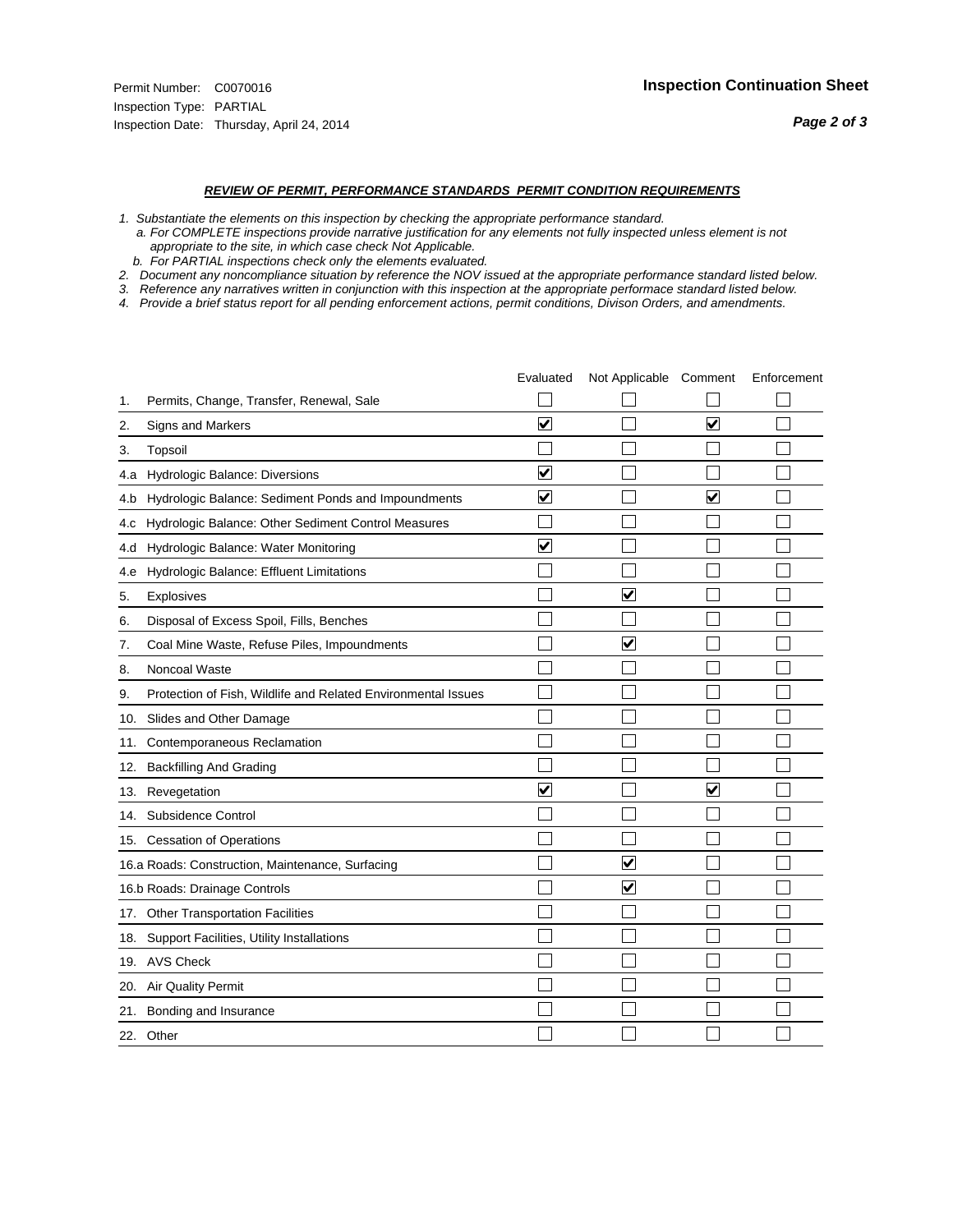Inspection Type: PARTIAL Inspection Date: Thursday, April 24, 2014

#### **2. Signs and Markers**

Relevent company and permit information is displayed at the gate to the site.

#### **4.b Hydrologic Balance: Sediment Ponds and Impoundments**

Jacob's pond was full and the banks and outlets appeared stable.

### **13. Revegetation**

The site appears to be have well established vegetation.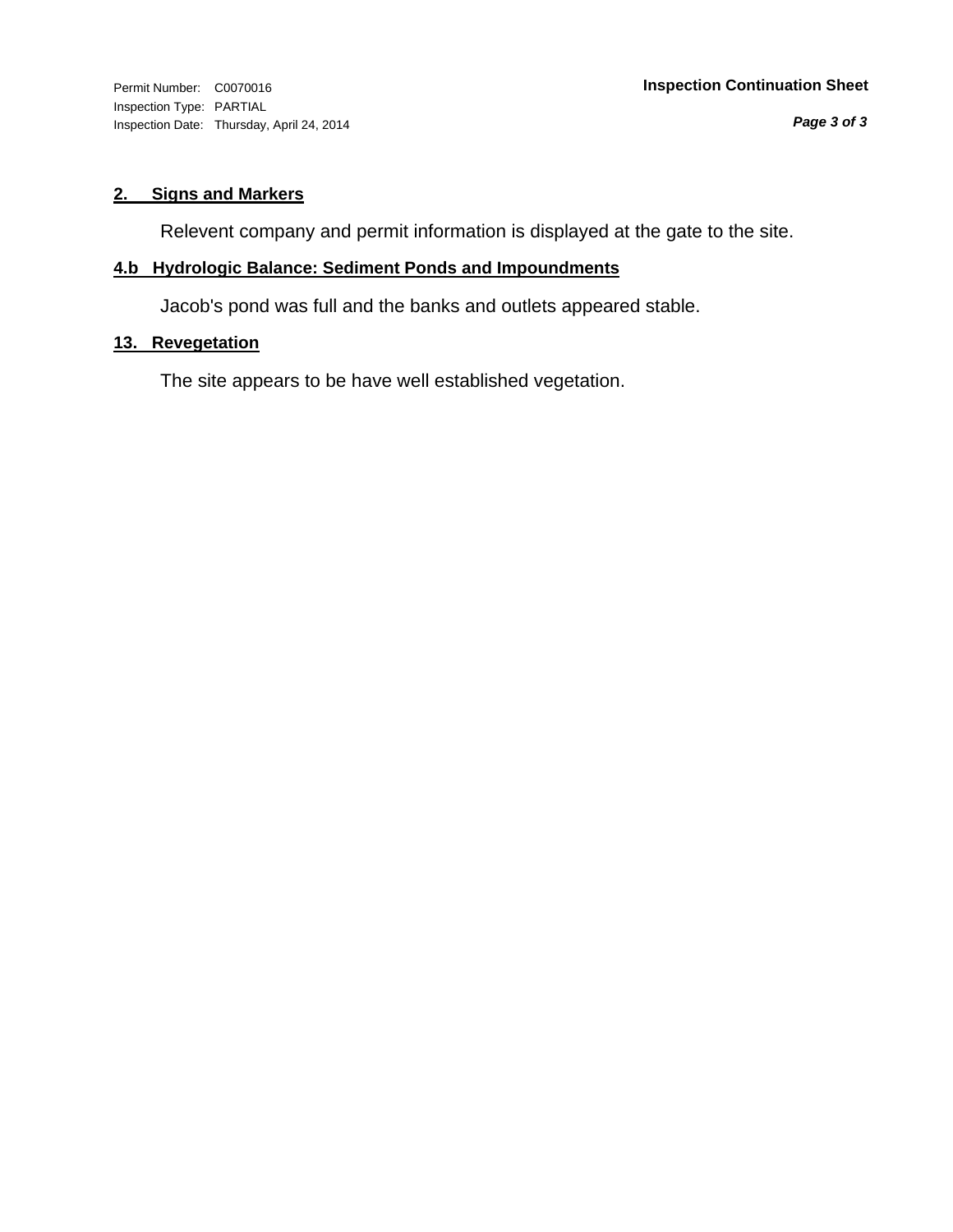

### Lieutenant Governor

# **State of Utah**

**DEPARTMENT OF NATURAL RESOURCES** 

**MICHAEL R. STYLER Executive Director** 

#### Division of Oil, Gas and Mining

**JOHN R. BAZA Division Director** 

| Representatives Present During the Inspection: |
|------------------------------------------------|
| Company Jay Marshall                           |
| OGM Karl Houskeeper                            |
| OGM Steve Demczak                              |
|                                                |

### **Inspection Report**

| Permit Number:   | C0070019                  |
|------------------|---------------------------|
| Inspection Type: | PARTIAI                   |
| Inspection Date: | Thursday, April 17, 2014  |
| Start Date/Time: | 4/17/2014 8:00:00 AM      |
| End Date/Time:   | 4/17/2014 1:00:00 PM      |
| Last Inspection: | Wednesday, March 19, 2014 |
|                  |                           |

Inspector: Karl Houskeeper,

Weather: Clear Skies, Temp. 55 Deg. F.

InspectionID Report Number: 3809

Accepted by: jhelfric 4/28/2014

| <b>Current Acreages</b>        |                              | <b>Mineral Ownership</b>                       | Types of Ope |
|--------------------------------|------------------------------|------------------------------------------------|--------------|
| <b>Permit Status: INACTIVE</b> |                              |                                                |              |
|                                |                              | Permit Type: PERMANENT COAL PROGRAM            |              |
|                                | County: <b>CARBON</b>        |                                                |              |
|                                |                              | Address: PO BOX 910, EAST CARBON UT 84520-0910 |              |
|                                | <b>Site: CENTENNIAL MINE</b> |                                                |              |
|                                |                              | Operator: ANDALEX RESOURCES INC                |              |
|                                |                              | Permitee: ANDALEX RESOURCES INC                |              |
|                                |                              |                                                |              |

| <b>Current Acreages</b> |                          | <b>Mineral Ownership</b> | <b>Types of Operations</b> |
|-------------------------|--------------------------|--------------------------|----------------------------|
|                         | 2,274.77 Total Permitted | V<br>Federal             | V<br>Underground           |
|                         | 47.19 Total Disturbed    | $\vee$ State             | <b>Surface</b>             |
|                         | <b>Phase I</b>           | County                   | Loadout                    |
|                         | <b>Phase II</b>          | $\vee$ Fee               | Processing                 |
|                         | <b>Phase III</b>         | Other                    | Reprocessing               |
|                         |                          |                          |                            |

**Report summary and status for pending enforcement actions, permit conditions, Division Orders, and amendments:**

Checked in at the main office located at the West Ridge Mine. Jay Marshall was in attendance for the partial inspection of the Centennial Mine.



**Inspector's Signature:**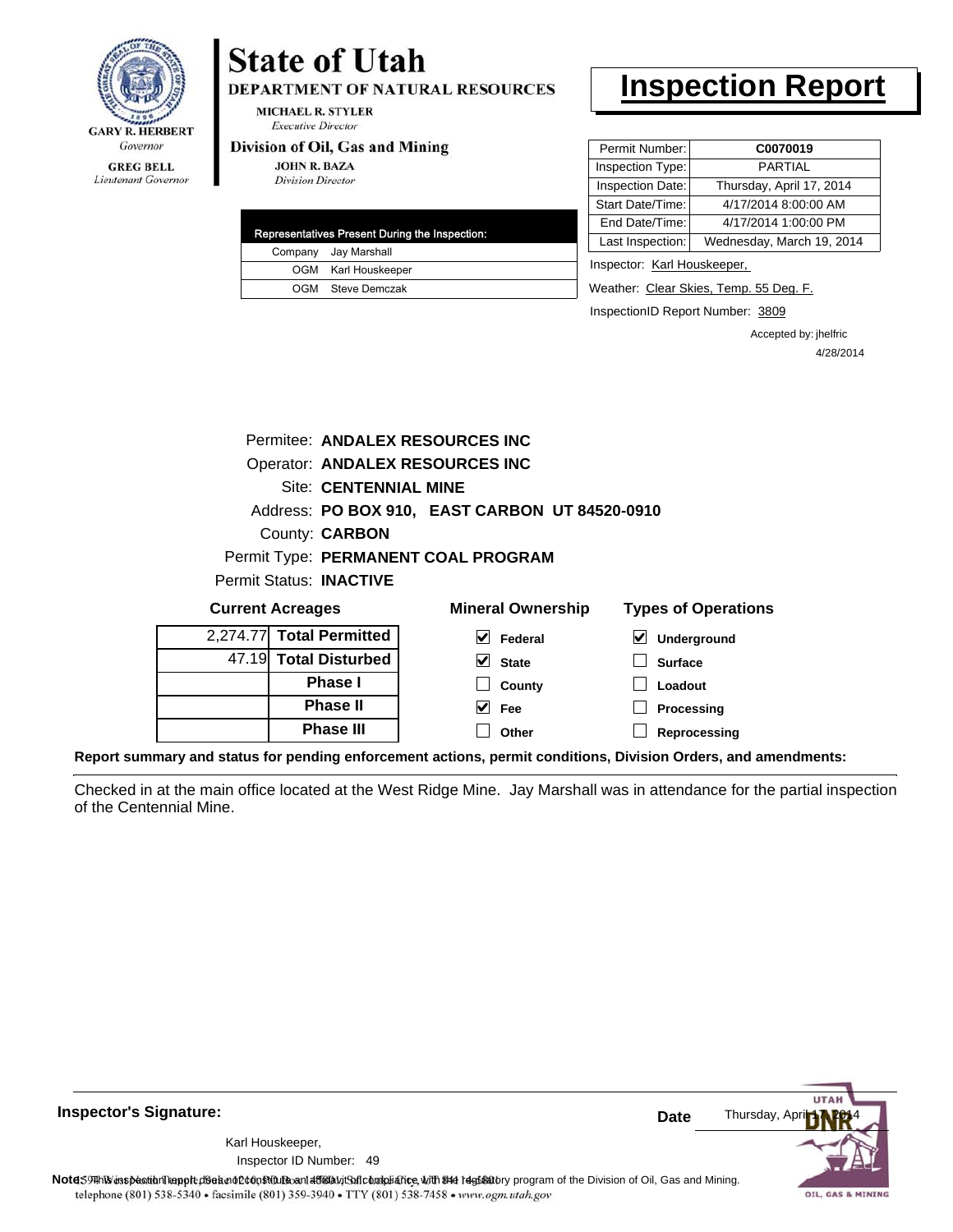#### *REVIEW OF PERMIT, PERFORMANCE STANDARDS PERMIT CONDITION REQUIREMENTS*

*1. Substantiate the elements on this inspection by checking the appropriate performance standard.*

 *a. For COMPLETE inspections provide narrative justification for any elements not fully inspected unless element is not appropriate to the site, in which case check Not Applicable.*

 *b. For PARTIAL inspections check only the elements evaluated.*

*2. Document any noncompliance situation by reference the NOV issued at the appropriate performance standard listed below.*

*3. Reference any narratives written in conjunction with this inspection at the appropriate performace standard listed below.*

|     |                                                               | Evaluated               | Not Applicable Comment |                         | Enforcement |
|-----|---------------------------------------------------------------|-------------------------|------------------------|-------------------------|-------------|
| 1.  | Permits, Change, Transfer, Renewal, Sale                      |                         |                        |                         |             |
| 2.  | <b>Signs and Markers</b>                                      | $\overline{\mathsf{v}}$ |                        | $\overline{\mathbf{v}}$ |             |
| 3.  | Topsoil                                                       |                         |                        |                         |             |
| 4.a | Hydrologic Balance: Diversions                                | V                       |                        | $\overline{\mathbf{v}}$ |             |
| 4.b | Hydrologic Balance: Sediment Ponds and Impoundments           |                         |                        |                         |             |
| 4.C | Hydrologic Balance: Other Sediment Control Measures           |                         |                        |                         |             |
| 4.d | Hydrologic Balance: Water Monitoring                          |                         |                        |                         |             |
| 4.e | Hydrologic Balance: Effluent Limitations                      |                         |                        |                         |             |
| 5.  | Explosives                                                    | $\overline{\mathbf{v}}$ | $\blacktriangledown$   | $\overline{\mathbf{v}}$ |             |
| 6.  | Disposal of Excess Spoil, Fills, Benches                      | $\blacktriangledown$    | $\vert\!\sqrt{2}\vert$ | $\blacktriangledown$    |             |
| 7.  | Coal Mine Waste, Refuse Piles, Impoundments                   | $\overline{\mathbf{v}}$ | $\blacktriangledown$   | $\overline{\mathbf{v}}$ |             |
| 8.  | Noncoal Waste                                                 | $\overline{\mathsf{v}}$ |                        | $\overline{\mathbf{v}}$ |             |
| 9.  | Protection of Fish, Wildlife and Related Environmental Issues |                         |                        |                         |             |
|     | 10. Slides and Other Damage                                   |                         |                        |                         |             |
| 11. | Contemporaneous Reclamation                                   |                         |                        |                         |             |
| 12. | <b>Backfilling And Grading</b>                                |                         |                        |                         |             |
| 13. | Revegetation                                                  |                         |                        |                         |             |
| 14. | Subsidence Control                                            |                         |                        |                         |             |
|     | 15. Cessation of Operations                                   |                         |                        |                         |             |
|     | 16.a Roads: Construction, Maintenance, Surfacing              |                         |                        |                         |             |
|     | 16.b Roads: Drainage Controls                                 |                         |                        |                         |             |
|     | 17. Other Transportation Facilities                           |                         |                        |                         |             |
| 18. | Support Facilities, Utility Installations                     |                         |                        |                         |             |
|     | 19. AVS Check                                                 |                         |                        |                         |             |
| 20. | Air Quality Permit                                            |                         |                        |                         |             |
| 21. | Bonding and Insurance                                         |                         |                        |                         |             |
|     | 22. Other                                                     | V                       |                        | $\overline{\mathbf{v}}$ |             |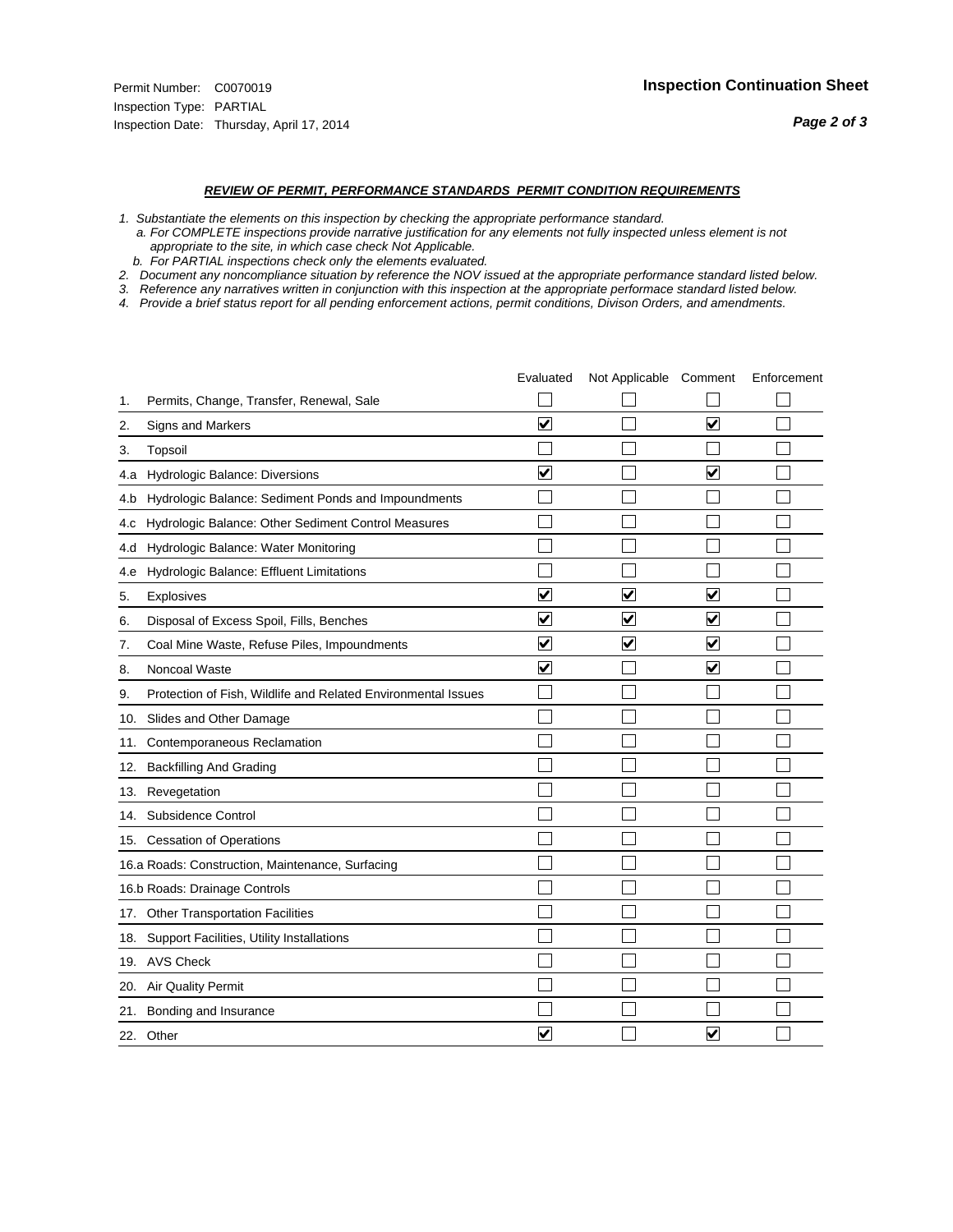Inspection Type: PARTIAL Inspection Date: Thursday, April 17, 2014

*Page 3 of 3*

#### **2. Signs and Markers**

The mine identification was observed at the entrance into the mining permit area. The sign is anchored to the metal archway at the entrance into the site. The sign contains all of the information set forth as requirements in the Utah R645 Coal Rules. The sign is in compliance with these rules.

#### **4.a Hydrologic Balance: Diversions**

Maintenance work has been done on several diversions referenced in the prior inspection by Daron Haddock. Weeds and debris have been removed fro inlets and diversions to prevent plugging during a storm event.

#### **5. Explosives**

All explosive material and some storage units (powder and cap magazines) have been removed from the mine site.

#### **6. Disposal of Excess Spoil, Fills, Benches**

NA

#### **7. Coal Mine Waste, Refuse Piles, Impoundments**

NA

#### **8. Noncoal Waste**

The mine site was found to be free of noncoal waste items outside of the approved storage area.

#### **22. Other**

The roadway leading to the Main Office area has been blocked from access by placement of a backhoe. This road leads to the office area which is located below the referenced sink hole area from the previous inspection that is AML's responsibility. The mine placed the backhoe across the road to prevent access to the area, until the necessary repairs by AML are completed.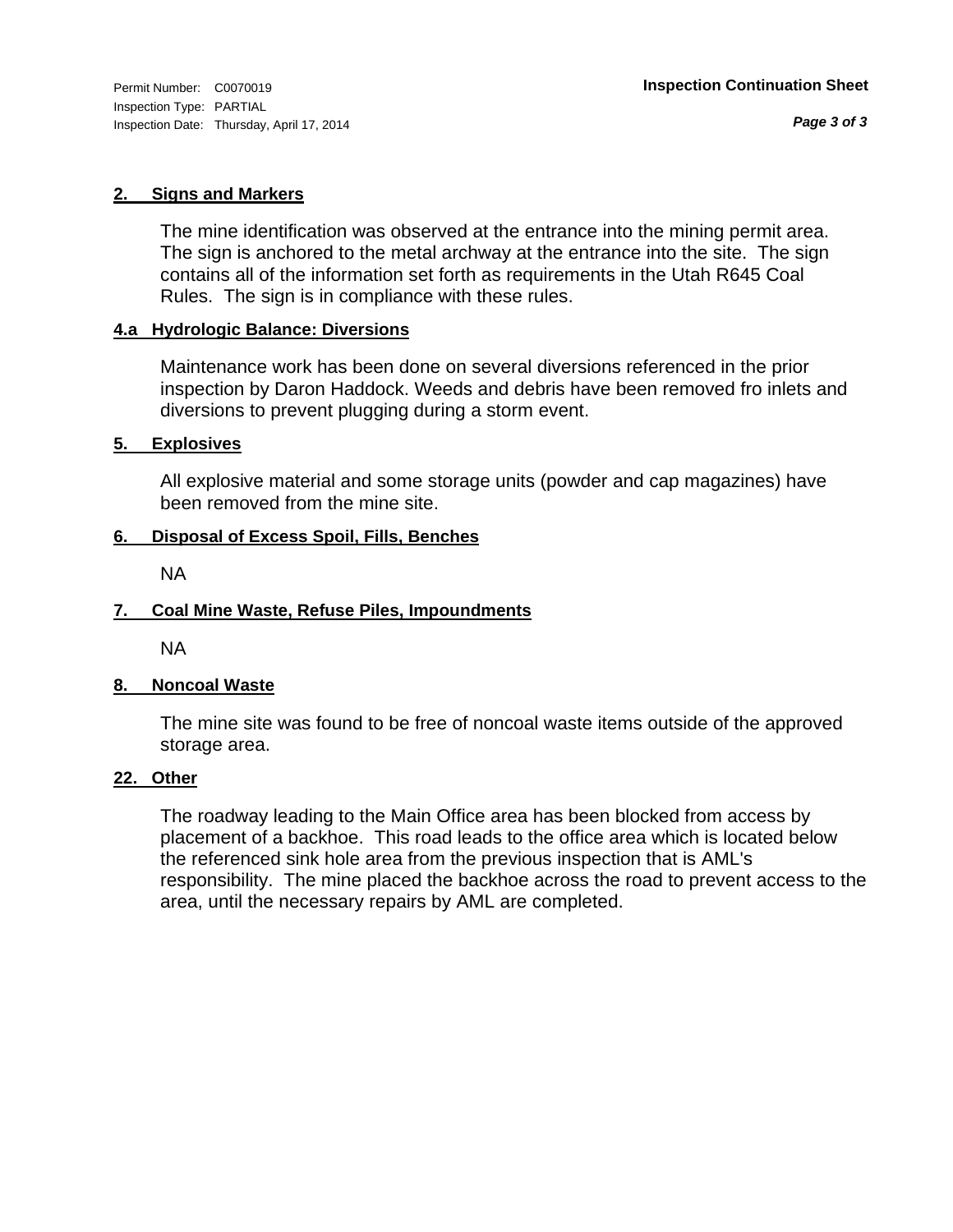

## **State of Utah**

**DEPARTMENT OF NATURAL RESOURCES** 

**MICHAEL R. STYLER Executive Director** 

#### Division of Oil, Gas and Mining

**JOHN R. BAZA Division Director** 

|                       | Representatives Present During the Inspection: |
|-----------------------|------------------------------------------------|
| Company Garth Nielsen |                                                |
|                       | OGM Steve Demczak                              |

### **Inspection Report**

| Permit Number:   | C0070022                |
|------------------|-------------------------|
| Inspection Type: | <b>PARTIAL</b>          |
| Inspection Date: | Tuesday, April 01, 2014 |
| Start Date/Time: | 4/1/2014 9:00:00 AM     |
| End Date/Time:   | 4/1/2014 1:00:00 PM     |
| Last Inspection: | Monday, March 10, 2014  |

Inspector: Steve Demczak,

Weather: Sunny, 50's

InspectionID Report Number: 3806

**Reprocessing**

Accepted by: jhelfric 4/28/2014

|                            | Permitee: SAVAGE SERVICES CORP |                                                         |                                            |  |  |
|----------------------------|--------------------------------|---------------------------------------------------------|--------------------------------------------|--|--|
|                            | Operator: SAVAGE SERVICES CORP |                                                         |                                            |  |  |
| Site: SAVAGE COAL TERMINAL |                                |                                                         |                                            |  |  |
|                            |                                | Address: 6340 S 3000 E STE 600, SALT LAKE CITY UT 84121 |                                            |  |  |
|                            | County: <b>CARBON</b>          |                                                         |                                            |  |  |
|                            |                                | Permit Type: PERMANENT COAL PROGRAM                     |                                            |  |  |
|                            | Permit Status: ACTIVE          |                                                         |                                            |  |  |
|                            | <b>Current Acreages</b>        | <b>Mineral Ownership</b>                                | <b>Types of Operations</b>                 |  |  |
|                            | 153.46 Total Permitted         | Federal                                                 | $\vert\bm{\checkmark}\vert$<br>Underground |  |  |
|                            | 132.50 Total Disturbed         | <b>State</b>                                            | <b>Surface</b>                             |  |  |
|                            | <b>Phase I</b>                 | County                                                  | Loadout                                    |  |  |
|                            | <b>Phase II</b>                | Fee                                                     | Processing                                 |  |  |

**Report summary and status for pending enforcement actions, permit conditions, Division Orders, and amendments:**

The trans- loading oil is taking place at Savage Coal terminal. There is a possibility that this could be expanded in the near future. The road expansion for loading crude oil is completed and is use.

**Other**

The coal storage facilities was receiving trucks for loading or unloading of coal during the inspection.

The shipping and loading of coal on to unit trains should increase slightly.

**Phase III**

The wash plant was idle.

**Inspector's Signature:**

Inspector ID Number: 39 Steve Demczak,



OIL, GAS & MINING

Note59#h% inspection reppt does not constitute an affidavit of compliance, with the regulatory program of the Division of Oil, Gas and Mining. telephone (801) 538-5340 · facsimile (801) 359-3940 · TTY (801) 538-7458 · www.ogm.utah.gov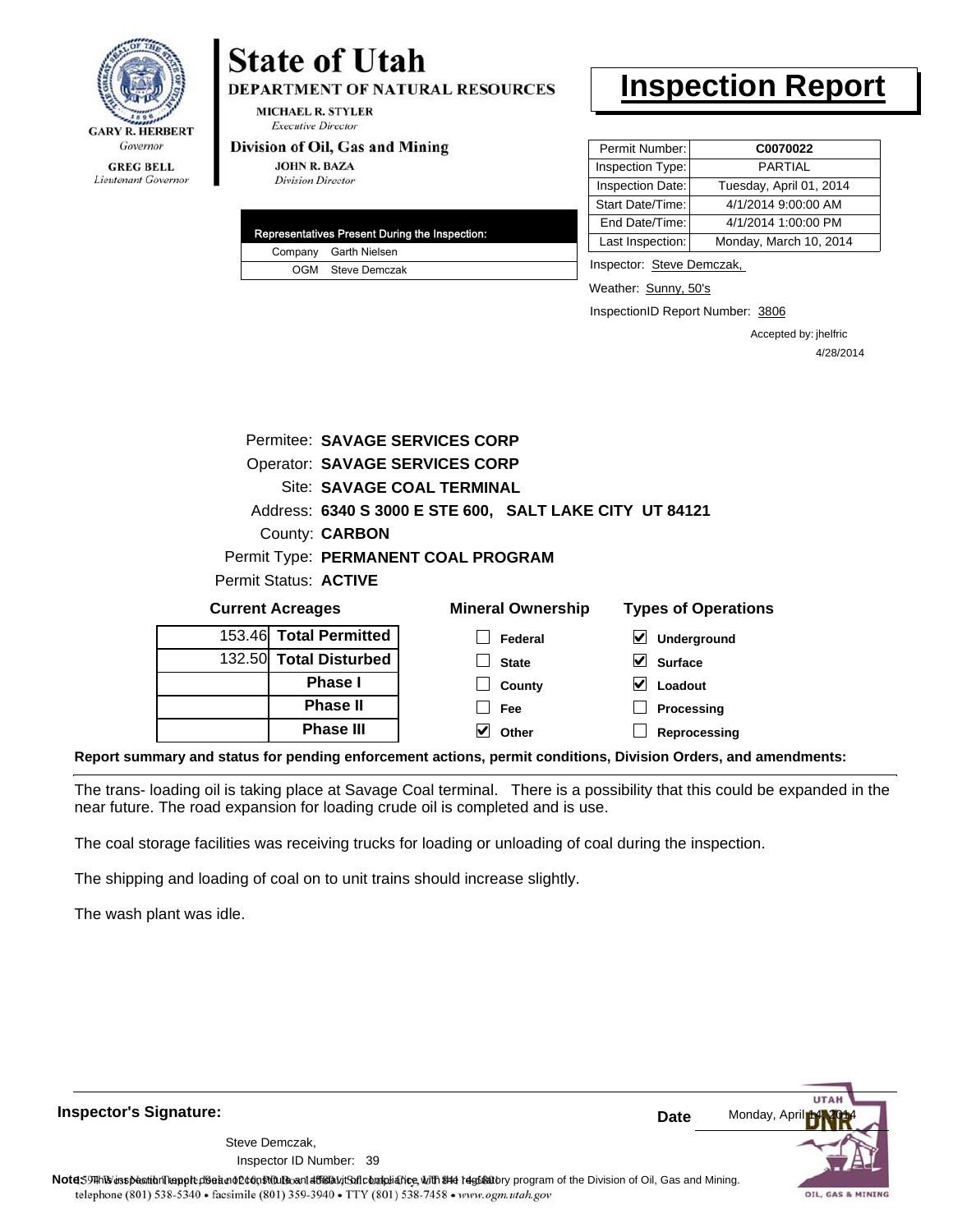#### *REVIEW OF PERMIT, PERFORMANCE STANDARDS PERMIT CONDITION REQUIREMENTS*

*1. Substantiate the elements on this inspection by checking the appropriate performance standard.*

 *a. For COMPLETE inspections provide narrative justification for any elements not fully inspected unless element is not appropriate to the site, in which case check Not Applicable.*

 *b. For PARTIAL inspections check only the elements evaluated.*

*2. Document any noncompliance situation by reference the NOV issued at the appropriate performance standard listed below.*

*3. Reference any narratives written in conjunction with this inspection at the appropriate performace standard listed below.*

|     |                                                               | Evaluated               | Not Applicable Comment  |                         | Enforcement |
|-----|---------------------------------------------------------------|-------------------------|-------------------------|-------------------------|-------------|
| 1.  | Permits, Change, Transfer, Renewal, Sale                      | ⊻                       |                         | V                       |             |
| 2.  | <b>Signs and Markers</b>                                      | $\overline{\mathbf{v}}$ |                         | $\blacktriangledown$    |             |
| 3.  | Topsoil                                                       | $\overline{\mathbf{v}}$ |                         | $\overline{\mathbf{v}}$ |             |
| 4.a | Hydrologic Balance: Diversions                                | ⊽                       |                         | $\overline{\mathbf{v}}$ |             |
| 4.b | Hydrologic Balance: Sediment Ponds and Impoundments           | $\blacktriangledown$    |                         | ⊻                       |             |
| 4.C | Hydrologic Balance: Other Sediment Control Measures           |                         |                         |                         |             |
| 4.d | Hydrologic Balance: Water Monitoring                          |                         |                         |                         |             |
| 4.e | Hydrologic Balance: Effluent Limitations                      |                         |                         |                         |             |
| 5.  | Explosives                                                    |                         | $\overline{\mathbf{v}}$ |                         |             |
| 6.  | Disposal of Excess Spoil, Fills, Benches                      |                         |                         |                         |             |
| 7.  | Coal Mine Waste, Refuse Piles, Impoundments                   | $\overline{\mathbf{v}}$ |                         | $\overline{\mathbf{v}}$ |             |
| 8.  | Noncoal Waste                                                 | $\overline{\mathbf{v}}$ |                         | $\blacktriangledown$    |             |
| 9.  | Protection of Fish, Wildlife and Related Environmental Issues |                         |                         |                         |             |
| 10. | Slides and Other Damage                                       |                         | ⊽                       |                         |             |
| 11. | Contemporaneous Reclamation                                   |                         | ☑                       |                         |             |
| 12. | <b>Backfilling And Grading</b>                                |                         |                         |                         |             |
| 13. | Revegetation                                                  |                         |                         |                         |             |
| 14. | Subsidence Control                                            |                         | $\overline{\mathbf{v}}$ |                         |             |
|     | 15. Cessation of Operations                                   |                         |                         |                         |             |
|     | 16.a Roads: Construction, Maintenance, Surfacing              | $\blacktriangledown$    |                         | $\blacktriangledown$    |             |
|     | 16.b Roads: Drainage Controls                                 | ⊽                       |                         | V                       |             |
|     | 17. Other Transportation Facilities                           |                         |                         |                         |             |
| 18. | Support Facilities, Utility Installations                     | $\overline{\mathbf{v}}$ |                         | $\overline{\mathbf{v}}$ |             |
|     | 19. AVS Check                                                 |                         |                         |                         |             |
| 20. | Air Quality Permit                                            |                         |                         |                         |             |
| 21. | Bonding and Insurance                                         |                         |                         |                         |             |
|     | 22. Other                                                     |                         |                         |                         |             |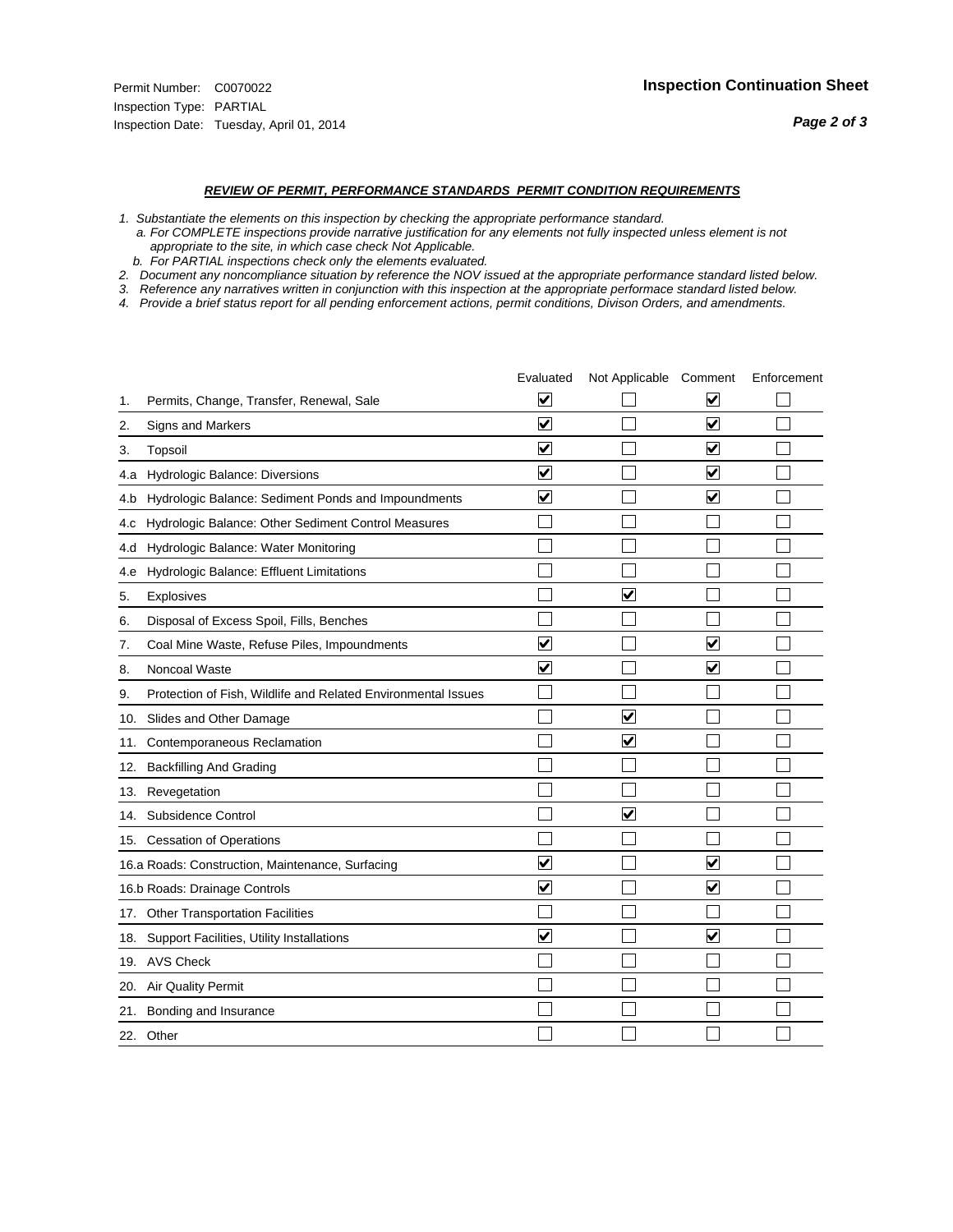#### **1. Permits, Change, Transfer, Renewal, Sale**

There is no new permitting action with the Division.

#### **2. Signs and Markers**

Identification sign was at gate to permit area. The information meets the minimum requirements of the R645 Coal Rules.

#### **3. Topsoil**

The topsoil piles are stable. There were no signs of wind or water erosion. The berms and silt fences were in good condition surrounding the topsoil piles.

#### **4.a Hydrologic Balance: Diversions**

Many of the diversions were recently cleaned out since the last inspection. No water was flowing within the diversions. Culverts were open and would function in a storm event.

#### **4.b Hydrologic Balance: Sediment Ponds and Impoundments**

I inspected the sediment ponds and did not see any hazardous conditions. The embankments were stable. The sediment ponds are recessed. Two sediment ponds contained water. No sediment pond was discharging during the inspection.

#### **7. Coal Mine Waste, Refuse Piles, Impoundments**

There is some refuse material now at the refuse pile area. This material will be transported to the co-gen plant at Sunnyside. No hazardous conditions were noticed during the inspection. The material came from sediment pond clean out.

#### **8. Noncoal Waste**

The site was clear of non-coal waste materials.

#### **16.a Roads: Construction, Maintenance, Surfacing**

Roads were water for dust control. The permittee was compacting road base material near oil truck unloading area.

#### **16.b Roads: Drainage Controls**

All road diversions were open and functioning as design. No water was flowing within the diversions.

#### **18. Support Facilities, Utility Installations**

No new support facilities since the last inspection. The turn –a-round road is completed for crude oil trucks to unload oil.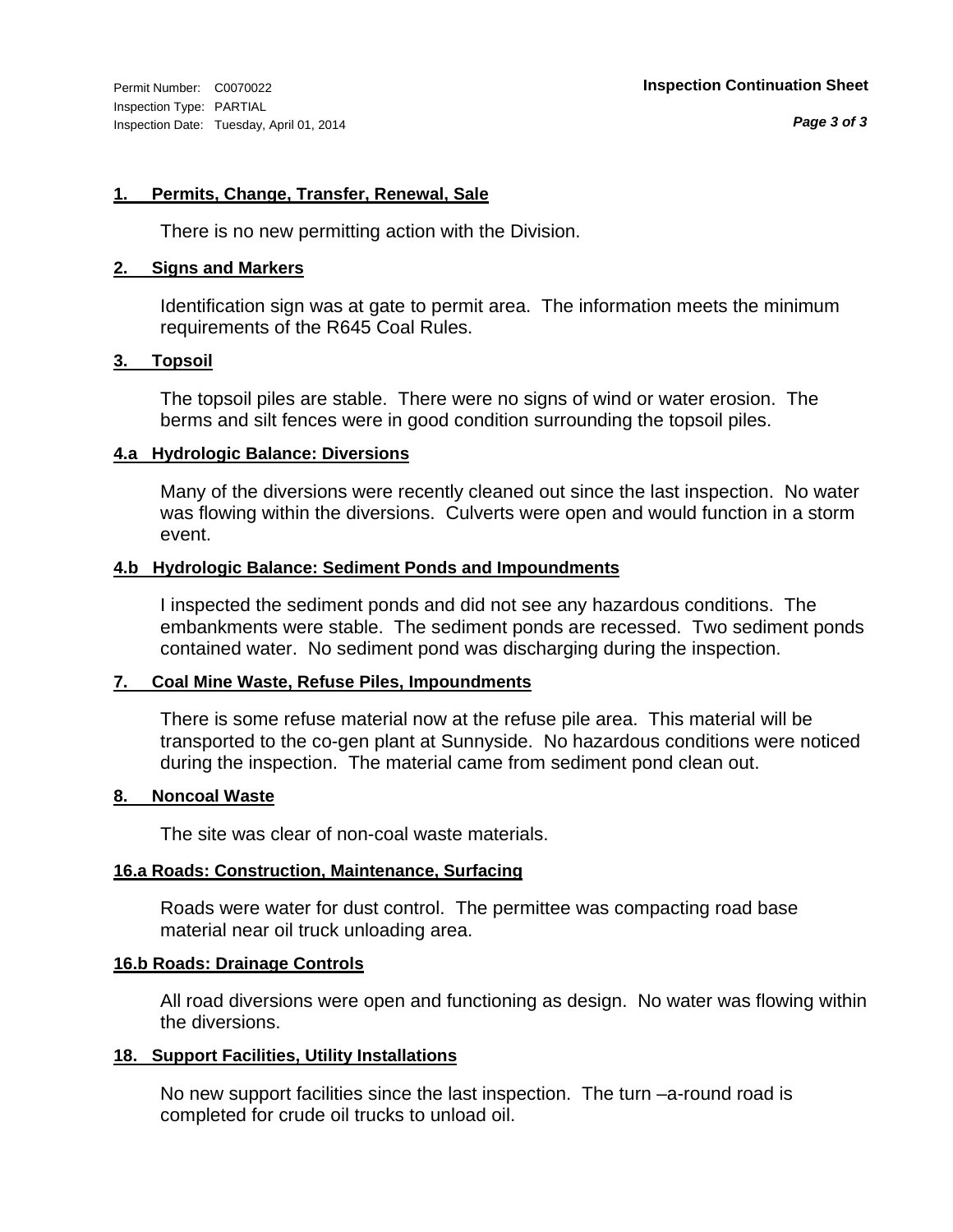

# **State of Utah**

DEPARTMENT OF NATURAL RESOURCES

**MICHAEL R. STYLER Executive Director** 

#### Division of Oil, Gas and Mining

**JOHN R. BAZA Division Director** 

| Representatives Present During the Inspection: |                    |  |  |
|------------------------------------------------|--------------------|--|--|
|                                                | OGM Amanda Daniels |  |  |

### **Inspection Report**

| Permit Number:   | C0070033                  |
|------------------|---------------------------|
| Inspection Type: | PARTIAI                   |
| Inspection Date: | Thursday, April 24, 2014  |
| Start Date/Time: | 4/24/2014 12:15:00 PM     |
| End Date/Time:   | 4/24/2014 12:40:00 PM     |
| Last Inspection: | Wednesday, March 12, 2014 |

Inspector: Amanda Daniels,

Weather: clear, 55F

InspectionID Report Number: 3817

Accepted by: jhelfric 4/28/2014

|        |                         | Permitee: INTERMOUNTAIN POWER AGENCY         |                                  |  |  |  |
|--------|-------------------------|----------------------------------------------|----------------------------------|--|--|--|
|        |                         | Operator: AMERICA WEST RESOURCES, INC.       |                                  |  |  |  |
|        | Site: WILDCAT LOADOUT   |                                              |                                  |  |  |  |
|        |                         | Address: 3266 SOUTH 125 WEST, PRICE UT 84501 |                                  |  |  |  |
|        | County: <b>CARBON</b>   |                                              |                                  |  |  |  |
|        |                         | Permit Type: PERMANENT COAL PROGRAM          |                                  |  |  |  |
|        | Permit Status: ACTIVE   |                                              |                                  |  |  |  |
|        | <b>Current Acreages</b> | <b>Mineral Ownership</b>                     | <b>Types of Operations</b>       |  |  |  |
| 100.00 | <b>Total Permitted</b>  | V<br>Federal                                 | <b>Underground</b>               |  |  |  |
| 78.45  | <b>Total Disturbed</b>  | <b>State</b>                                 | <b>Surface</b>                   |  |  |  |
|        | <b>Phase I</b>          | County                                       | $\vert \mathbf{V} \vert$ Loadout |  |  |  |
|        | <b>Phase II</b>         | <b>Fee</b>                                   | M<br>Processing                  |  |  |  |
|        | <b>Phase III</b>        | Other                                        | Reprocessing                     |  |  |  |
|        |                         |                                              |                                  |  |  |  |

**Report summary and status for pending enforcement actions, permit conditions, Division Orders, and amendments:**

Joe Fielder was met at the facility offices. He stated that quarterly inspections of ponds had taken place the day before.

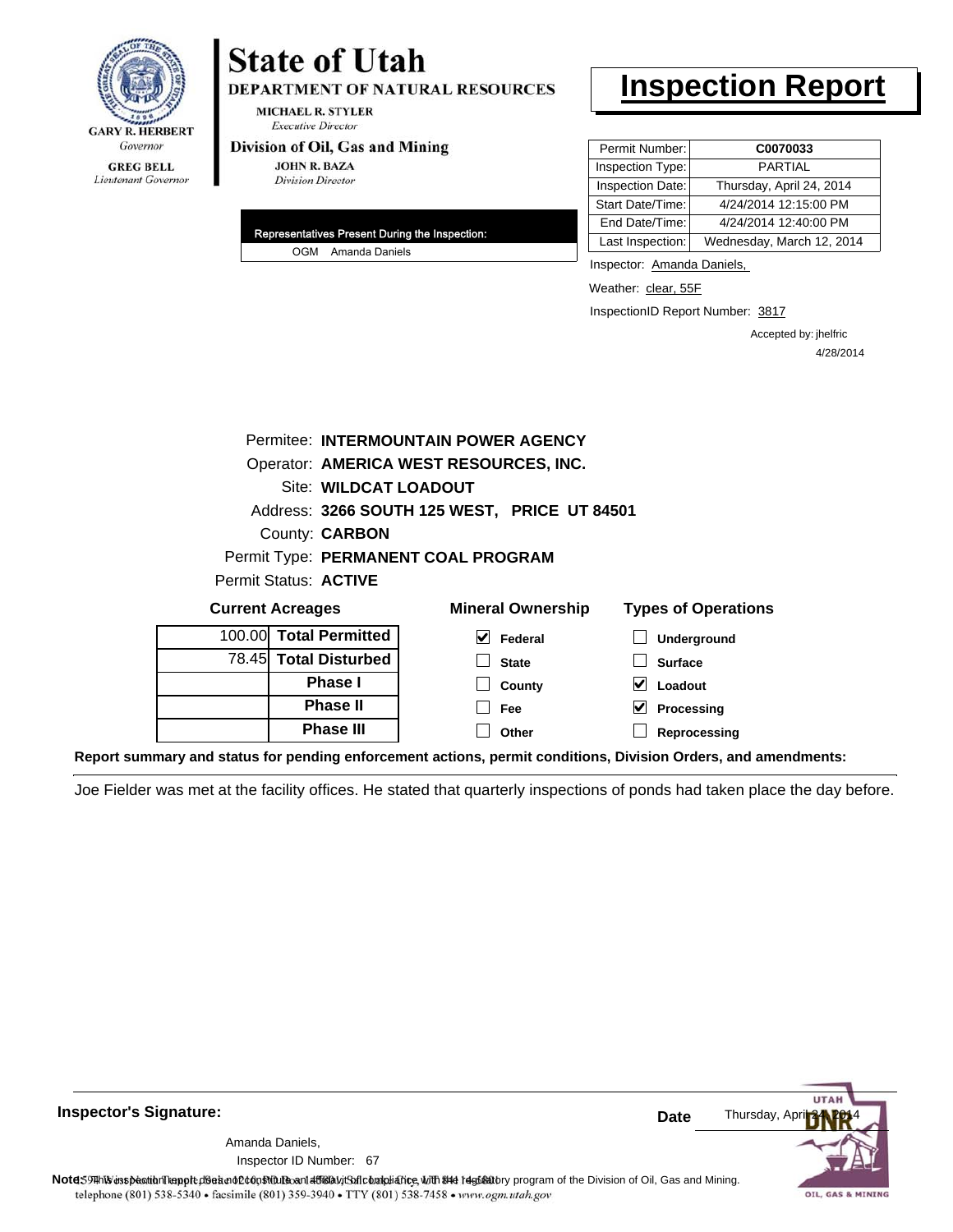#### *REVIEW OF PERMIT, PERFORMANCE STANDARDS PERMIT CONDITION REQUIREMENTS*

*1. Substantiate the elements on this inspection by checking the appropriate performance standard.*

 *a. For COMPLETE inspections provide narrative justification for any elements not fully inspected unless element is not appropriate to the site, in which case check Not Applicable.*

 *b. For PARTIAL inspections check only the elements evaluated.*

*2. Document any noncompliance situation by reference the NOV issued at the appropriate performance standard listed below.*

*3. Reference any narratives written in conjunction with this inspection at the appropriate performace standard listed below.*

|     |                                                               | Evaluated               | Not Applicable Comment |                         | Enforcement |
|-----|---------------------------------------------------------------|-------------------------|------------------------|-------------------------|-------------|
| 1.  | Permits, Change, Transfer, Renewal, Sale                      |                         |                        |                         |             |
| 2.  | Signs and Markers                                             | $\overline{\mathsf{v}}$ |                        | $\overline{\mathbf{v}}$ |             |
| 3.  | Topsoil                                                       | $\overline{\mathbf{v}}$ |                        |                         |             |
| 4.a | Hydrologic Balance: Diversions                                | ⊻                       |                        | $\checkmark$            |             |
| 4.b | Hydrologic Balance: Sediment Ponds and Impoundments           | ⊻                       |                        |                         |             |
| 4.c | Hydrologic Balance: Other Sediment Control Measures           | V                       |                        |                         |             |
| 4.d | Hydrologic Balance: Water Monitoring                          | $\overline{\mathsf{v}}$ |                        | $\overline{\mathbf{v}}$ |             |
| 4.e | Hydrologic Balance: Effluent Limitations                      | $\overline{\mathbf{v}}$ |                        |                         |             |
| 5.  | <b>Explosives</b>                                             |                         |                        |                         |             |
| 6.  | Disposal of Excess Spoil, Fills, Benches                      |                         |                        |                         |             |
| 7.  | Coal Mine Waste, Refuse Piles, Impoundments                   | $\overline{\mathbf{v}}$ |                        |                         |             |
| 8.  | Noncoal Waste                                                 |                         |                        |                         |             |
| 9.  | Protection of Fish, Wildlife and Related Environmental Issues |                         |                        |                         |             |
| 10. | Slides and Other Damage                                       |                         |                        |                         |             |
| 11. | Contemporaneous Reclamation                                   |                         |                        |                         |             |
| 12. | <b>Backfilling And Grading</b>                                |                         |                        |                         |             |
| 13. | Revegetation                                                  |                         |                        |                         |             |
| 14. | Subsidence Control                                            |                         |                        |                         |             |
|     | 15. Cessation of Operations                                   |                         |                        |                         |             |
|     | 16.a Roads: Construction, Maintenance, Surfacing              | ⊽                       |                        |                         |             |
|     | 16.b Roads: Drainage Controls                                 | $\overline{\mathbf{v}}$ |                        |                         |             |
|     | 17. Other Transportation Facilities                           |                         |                        |                         |             |
| 18. | Support Facilities, Utility Installations                     |                         |                        |                         |             |
|     | 19. AVS Check                                                 |                         |                        |                         |             |
|     | 20. Air Quality Permit                                        |                         |                        |                         |             |
|     | 21. Bonding and Insurance                                     |                         |                        |                         |             |
|     | 22. Other                                                     | V                       |                        | $\overline{\mathbf{v}}$ |             |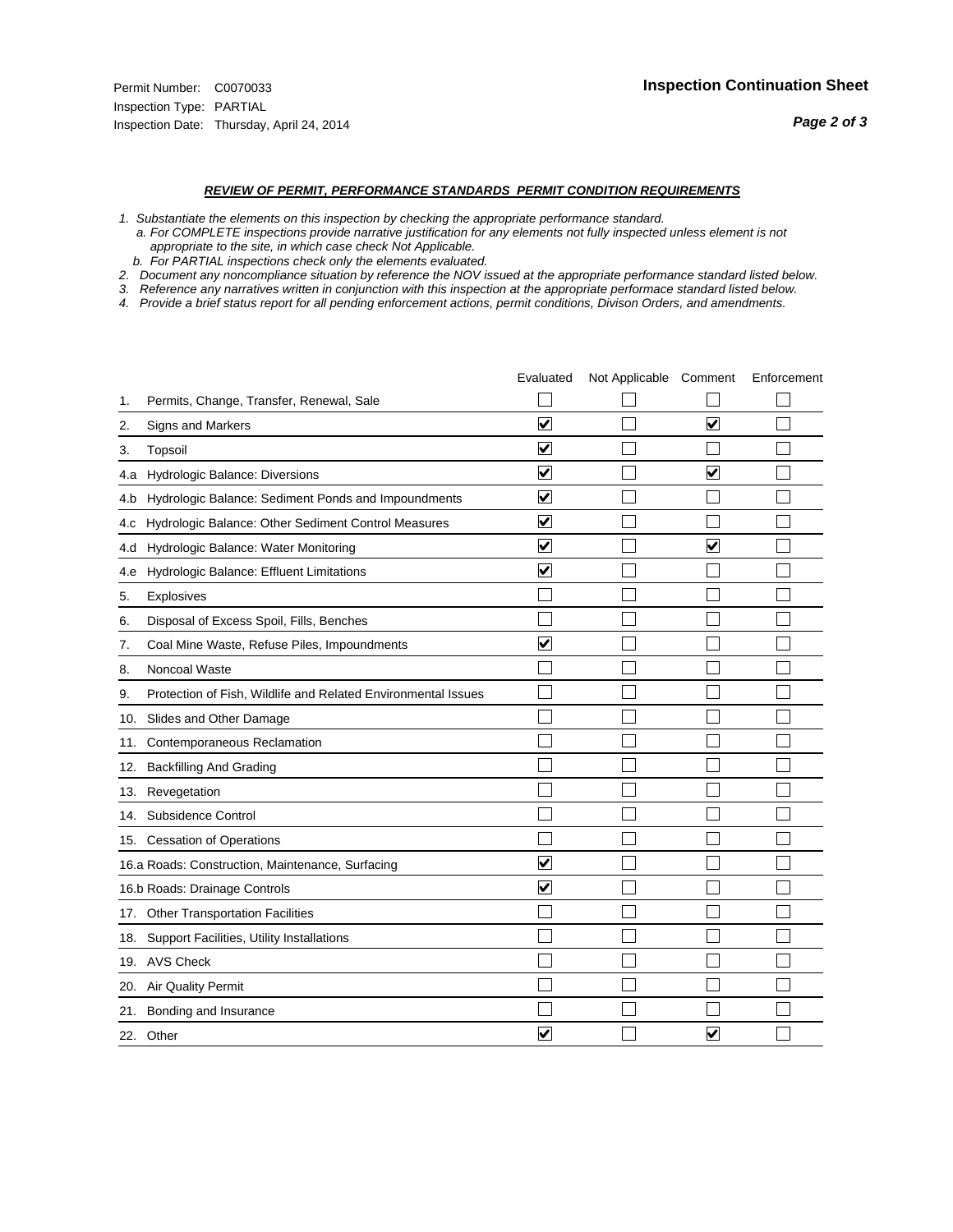Inspection Type: PARTIAL Inspection Date: Thursday, April 24, 2014

#### **2. Signs and Markers**

The sign at the entrance to the facility needs to be updated. It currently lists America West as the operators of the facility.

#### **4.a Hydrologic Balance: Diversions**

Ditches along the north end of the facility, leading to pond E, need to be cleared of tumble weeds and debris. Joe Fielder was informed and stated that it would be taken care of.

#### **4.d Hydrologic Balance: Water Monitoring**

Water monitoring data has been submitted to the DOGM database as required.

#### **22. Other**

Fences were installed along the east road and on the berm above the road. Fences were also installed along the excelsior logs on the east side of the facility directly adjacent to the coal piles. Joe stated that the fences seem to help with dropping the coal fines.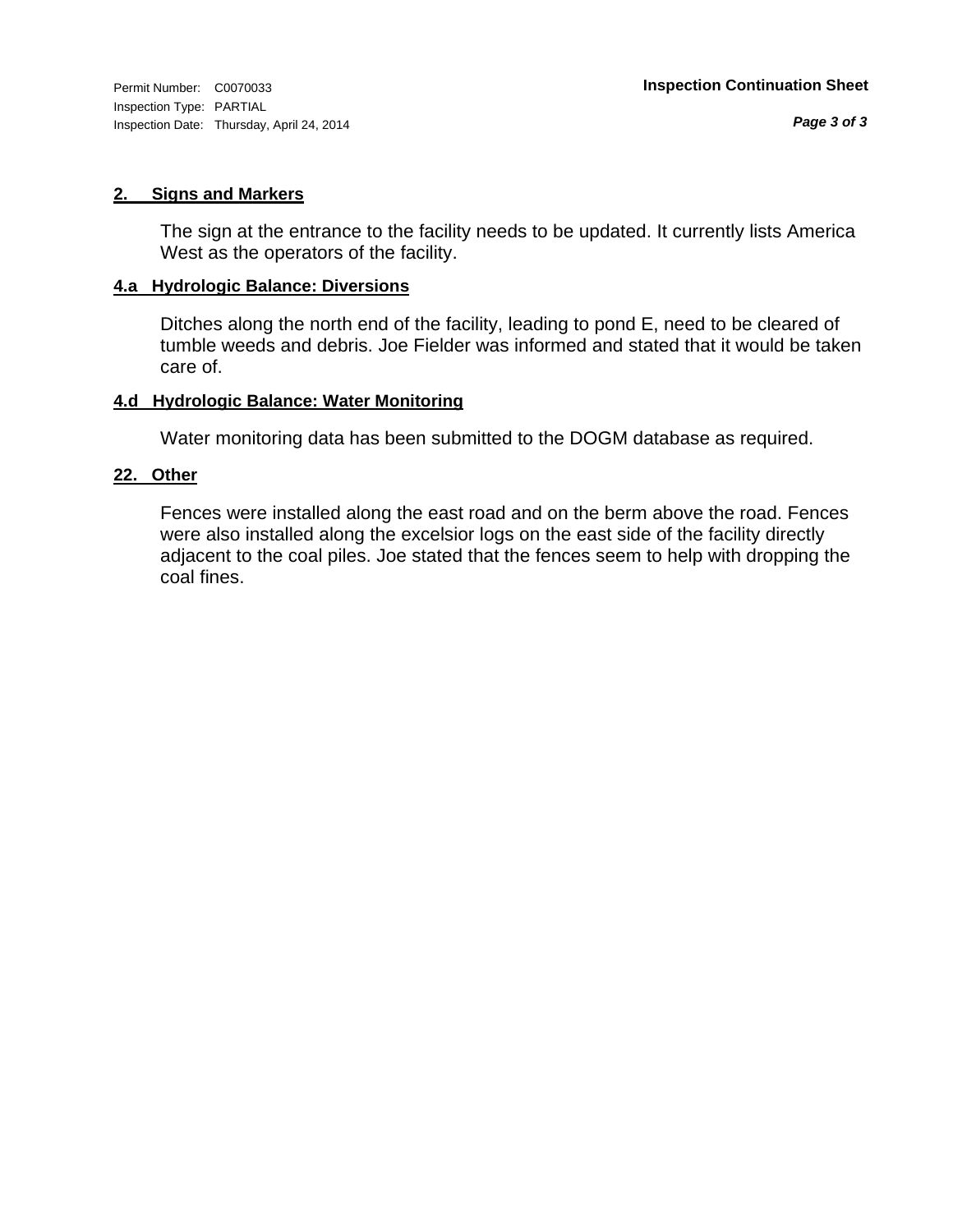

## **State of Utah**

**DEPARTMENT OF NATURAL RESOURCES** 

**MICHAEL R. STYLER Executive Director** 

#### Division of Oil, Gas and Mining

**JOHN R. BAZA Division Director** 

| Representatives Present During the Inspection: |
|------------------------------------------------|
| Company Dennis Ware                            |
| OGM Steve Demczak                              |

## **Inspection Report**

| Permit Number:          | C0070038                |
|-------------------------|-------------------------|
| Inspection Type:        | PARTIAI                 |
| <b>Inspection Date:</b> | Tuesday, April 15, 2014 |
| Start Date/Time:        | 4/15/2014 10:00:00 AM   |
| End Date/Time:          | 4/15/2014 1:00:00 PM    |
| Last Inspection:        | Monday, March 31, 2014  |

Inspector: Steve Demczak,

Weather: Sunny, 60's

InspectionID Report Number: 3812

Accepted by: jhelfric 4/28/2014

|        | Permitee: PLATEAU MINING CORP        |                                          |                                     |
|--------|--------------------------------------|------------------------------------------|-------------------------------------|
|        | <b>Operator: PLATEAU MINING CORP</b> |                                          |                                     |
|        | Site: WILLOW CREEK MINE              |                                          |                                     |
|        |                                      | Address: PO BOX 30, HELPER UT 84526-0030 |                                     |
|        | County: <b>CARBON</b>                |                                          |                                     |
|        |                                      | Permit Type: PERMANENT COAL PROGRAM      |                                     |
|        | Permit Status: ACTIVE                |                                          |                                     |
|        | <b>Current Acreages</b>              | <b>Mineral Ownership</b>                 | <b>Types of Operations</b>          |
|        | 14,662.49 Total Permitted            | $\vert \mathbf{v} \vert$ Federal         | $\blacktriangledown$<br>Underground |
|        | 95.40 Total Disturbed                | <b>State</b>                             | <b>Surface</b>                      |
| 187.85 | Phase I                              | County                                   | V<br>Loadout                        |
| 187.85 | <b>Phase II</b>                      | $\vee$ Fee                               | <b>Processing</b>                   |
| 92.45  | <b>Phase III</b>                     | Other                                    | Reprocessing                        |
|        |                                      |                                          |                                     |

**Report summary and status for pending enforcement actions, permit conditions, Division Orders, and amendments:**

The permittee had a survey conducted on the shaft area in November 2013. The shafts settled near one inches. This could be in the error of the survey accuracy. The shafts appear to be stable and no change since the last inspection.

The permittee has completed the reconstructing of three diversions. A 200 plus year rainstorm this summer had moved rip rap, cause erosion within the stream channel. The repair was completed in November16, 2013.

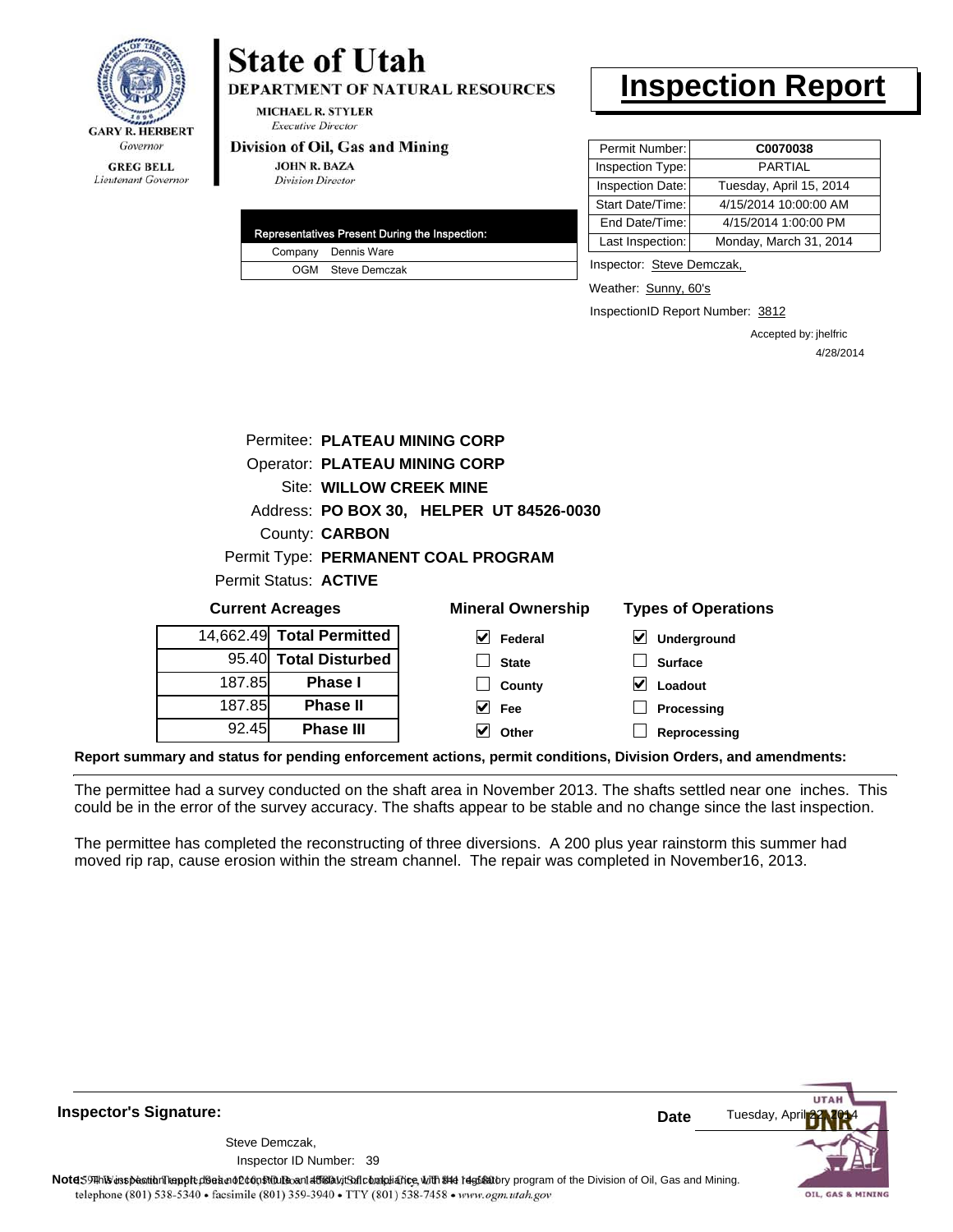#### *REVIEW OF PERMIT, PERFORMANCE STANDARDS PERMIT CONDITION REQUIREMENTS*

*1. Substantiate the elements on this inspection by checking the appropriate performance standard.*

 *a. For COMPLETE inspections provide narrative justification for any elements not fully inspected unless element is not appropriate to the site, in which case check Not Applicable.*

 *b. For PARTIAL inspections check only the elements evaluated.*

*2. Document any noncompliance situation by reference the NOV issued at the appropriate performance standard listed below.*

*3. Reference any narratives written in conjunction with this inspection at the appropriate performace standard listed below.*

|     |                                                               | Evaluated               | Not Applicable Comment |                         | Enforcement |
|-----|---------------------------------------------------------------|-------------------------|------------------------|-------------------------|-------------|
| 1.  | Permits, Change, Transfer, Renewal, Sale                      | $\overline{\mathbf{v}}$ |                        | V                       |             |
| 2.  | Signs and Markers                                             | $\overline{\mathbf{v}}$ |                        | $\blacktriangledown$    |             |
| 3.  | Topsoil                                                       | $\overline{\mathbf{v}}$ |                        | $\overline{\mathsf{v}}$ |             |
| 4.a | Hydrologic Balance: Diversions                                | $\blacktriangledown$    |                        | $\blacktriangledown$    |             |
| 4.b | Hydrologic Balance: Sediment Ponds and Impoundments           |                         | V                      |                         |             |
| 4.c | Hydrologic Balance: Other Sediment Control Measures           | $\overline{\mathbf{v}}$ |                        | $\blacktriangledown$    |             |
| 4.d | Hydrologic Balance: Water Monitoring                          |                         |                        |                         |             |
| 4.e | Hydrologic Balance: Effluent Limitations                      |                         |                        |                         |             |
| 5.  | <b>Explosives</b>                                             |                         |                        |                         |             |
| 6.  | Disposal of Excess Spoil, Fills, Benches                      |                         |                        |                         |             |
| 7.  | Coal Mine Waste, Refuse Piles, Impoundments                   |                         |                        |                         |             |
| 8.  | Noncoal Waste                                                 | $\overline{\mathsf{v}}$ |                        | $\overline{\mathbf{v}}$ |             |
| 9.  | Protection of Fish, Wildlife and Related Environmental Issues |                         |                        |                         |             |
| 10. | Slides and Other Damage                                       | $\blacktriangledown$    |                        | ⊽                       |             |
| 11. | Contemporaneous Reclamation                                   |                         |                        |                         |             |
| 12. | <b>Backfilling And Grading</b>                                | $\blacktriangledown$    |                        | $\blacktriangledown$    |             |
| 13. | Revegetation                                                  | $\overline{\mathbf{v}}$ |                        | $\overline{\mathbf{v}}$ |             |
| 14. | Subsidence Control                                            |                         |                        |                         |             |
| 15. | <b>Cessation of Operations</b>                                |                         |                        |                         |             |
|     | 16.a Roads: Construction, Maintenance, Surfacing              |                         |                        |                         |             |
|     | 16.b Roads: Drainage Controls                                 |                         |                        |                         |             |
| 17. | <b>Other Transportation Facilities</b>                        |                         |                        |                         |             |
| 18. | Support Facilities, Utility Installations                     |                         |                        |                         |             |
|     | 19. AVS Check                                                 |                         |                        |                         |             |
| 20. | Air Quality Permit                                            |                         |                        |                         |             |
| 21. | Bonding and Insurance                                         |                         |                        |                         |             |
|     | 22. Other                                                     |                         |                        |                         |             |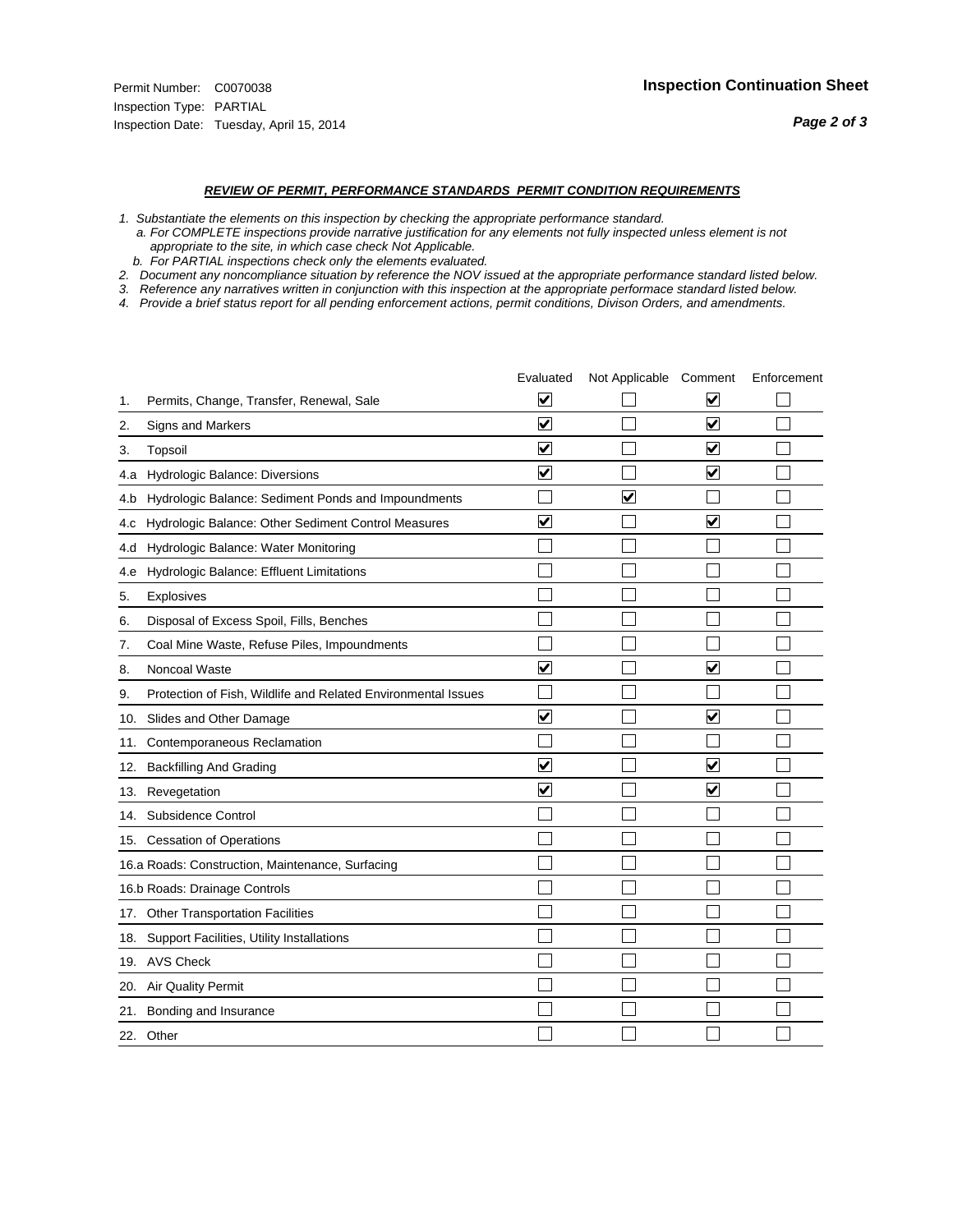#### **1. Permits, Change, Transfer, Renewal, Sale**

Next year permittee will seek Phase III bond release for most of the permit area.

#### **2. Signs and Markers**

I inspected identification signs at the gate to Crandall Canyon, the topsoil barrow area along highway US 50-6, and next to the road along Indian Canyon. The signs meet the minimum requirements of the R645 Coal Rules.

#### **3. Topsoil**

All available topsoil was used in reclamation. I did not see any signs of erosion to the topsoil. The soil appeared to be stable.

#### **4.a Hydrologic Balance: Diversions**

I inspected the diversions at the Willow Creek Mine reclaim site. All diversions were stable, with no signs of erosion. No water was flowing in the diversions.

#### **4.c Hydrologic Balance: Other Sediment Control Measures**

The site is completely pock to control sediment flow.

#### **8. Noncoal Waste**

The site is clear of non-coal waste material.

#### **10. Slides and Other Damage**

No slides or other damage was noticed during the inspection.The shaft areas were stable.

#### **12. Backfilling And Grading**

The reclaim site meets AOC in my opinion.

#### **13. Revegetation**

The reclaim site is vegetated. I do not know if it meets the cover requirement. The permittee has conducted vegetation survey this year.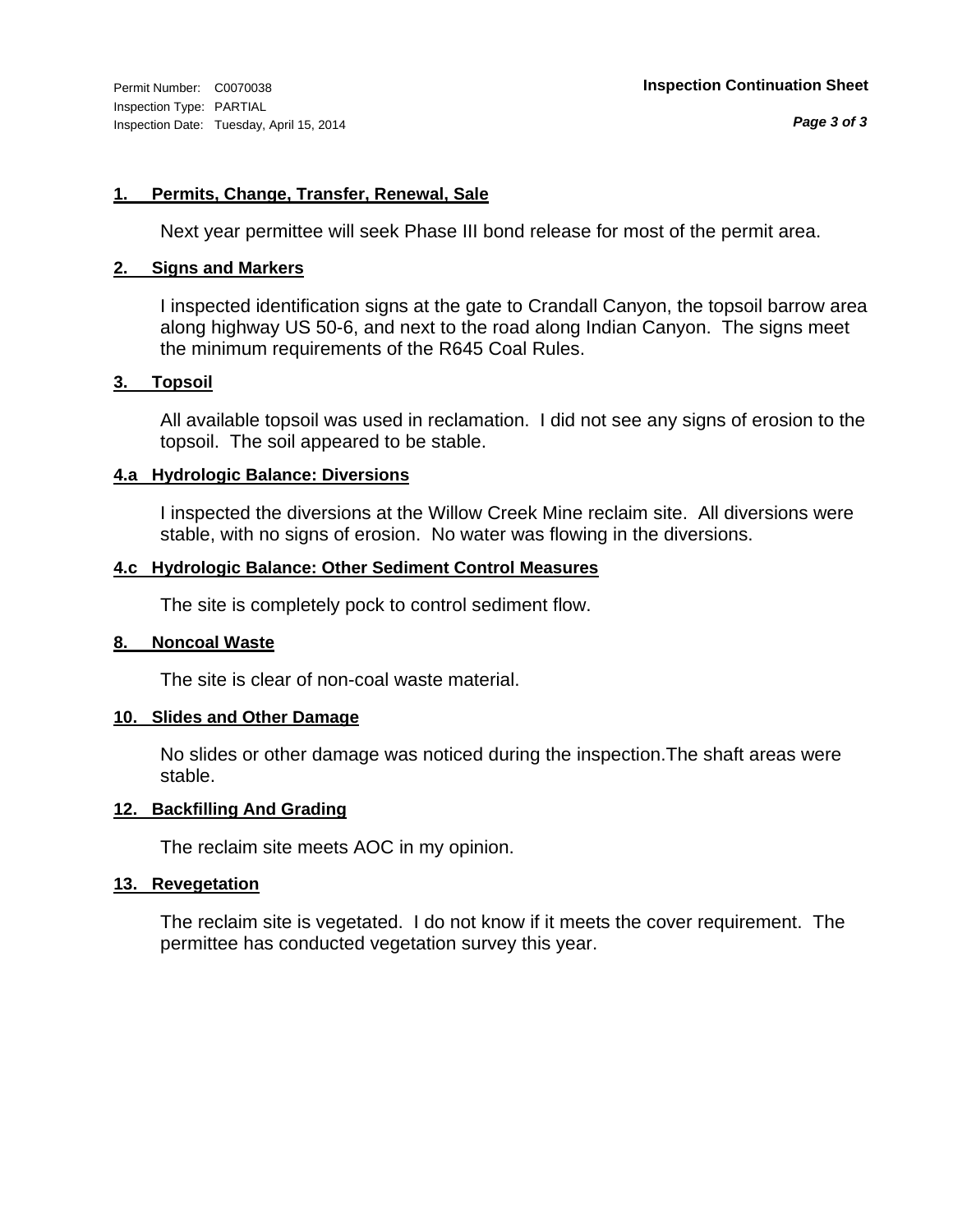

## **State of Utah**

**DEPARTMENT OF NATURAL RESOURCES** 

**MICHAEL R. STYLER Executive Director** 

#### Division of Oil, Gas and Mining

**JOHN R. BAZA Division Director** 

|  | Representatives Present During the Inspection: |
|--|------------------------------------------------|
|  | Company David Spillman                         |
|  | OGM Karl Houskeeper                            |
|  | OGM Steve Demczak                              |

### **Inspection Report**

| Permit Number:   | C0070039                 |
|------------------|--------------------------|
| Inspection Type: | PARTIAI                  |
| Inspection Date: | Monday, April 21, 2014   |
| Start Date/Time: | 4/21/2014 10:00:00 AM    |
| End Date/Time:   | 4/21/2014 4:00:00 PM     |
| Last Inspection: | Thursday, March 20, 2014 |
|                  |                          |

Inspector: Steve Demczak,

**Loadout Processing Reprocessing**

Weather: Sunny, 60's

InspectionID Report Number: 3820

Accepted by: jhelfric 4/28/2014

|          | Permitee: CANYON FUEL COMPANY        |                                           |                            |
|----------|--------------------------------------|-------------------------------------------|----------------------------|
|          | <b>Operator: CANYON FUEL COMPANY</b> |                                           |                            |
|          | <b>Site: DUGOUT CANYON MINE</b>      |                                           |                            |
|          |                                      | Address: PO BOX 1029, WELLINGTON UT 84542 |                            |
|          | County: <b>CARBON</b>                |                                           |                            |
|          |                                      | Permit Type: PERMANENT COAL PROGRAM       |                            |
|          | Permit Status: ACTIVE                |                                           |                            |
|          | <b>Current Acreages</b>              | <b>Mineral Ownership</b>                  | <b>Types of Operations</b> |
| 9.801.00 | <b>Total Permitted</b>               | Federal                                   | Underground                |
|          | 108.70 Total Disturbed               | <b>State</b>                              | <b>Surface</b>             |
|          | <b>Phase</b> I                       | County                                    | Loadout                    |

**County Fee Other**

 $\blacktriangledown$ 

**Report summary and status for pending enforcement actions, permit conditions, Division Orders, and amendments:**

The mine was active and mining coal. The mine is still running one miner section. There may be an increase in production in the near future. There is also talk about reinstalling a longwall.

No coal was being shipped during the inspection. Coal is ship durning the late afternoon.

The reclamation of the de-gas pads have stopped due to winter weather.

**Phase II Phase III**

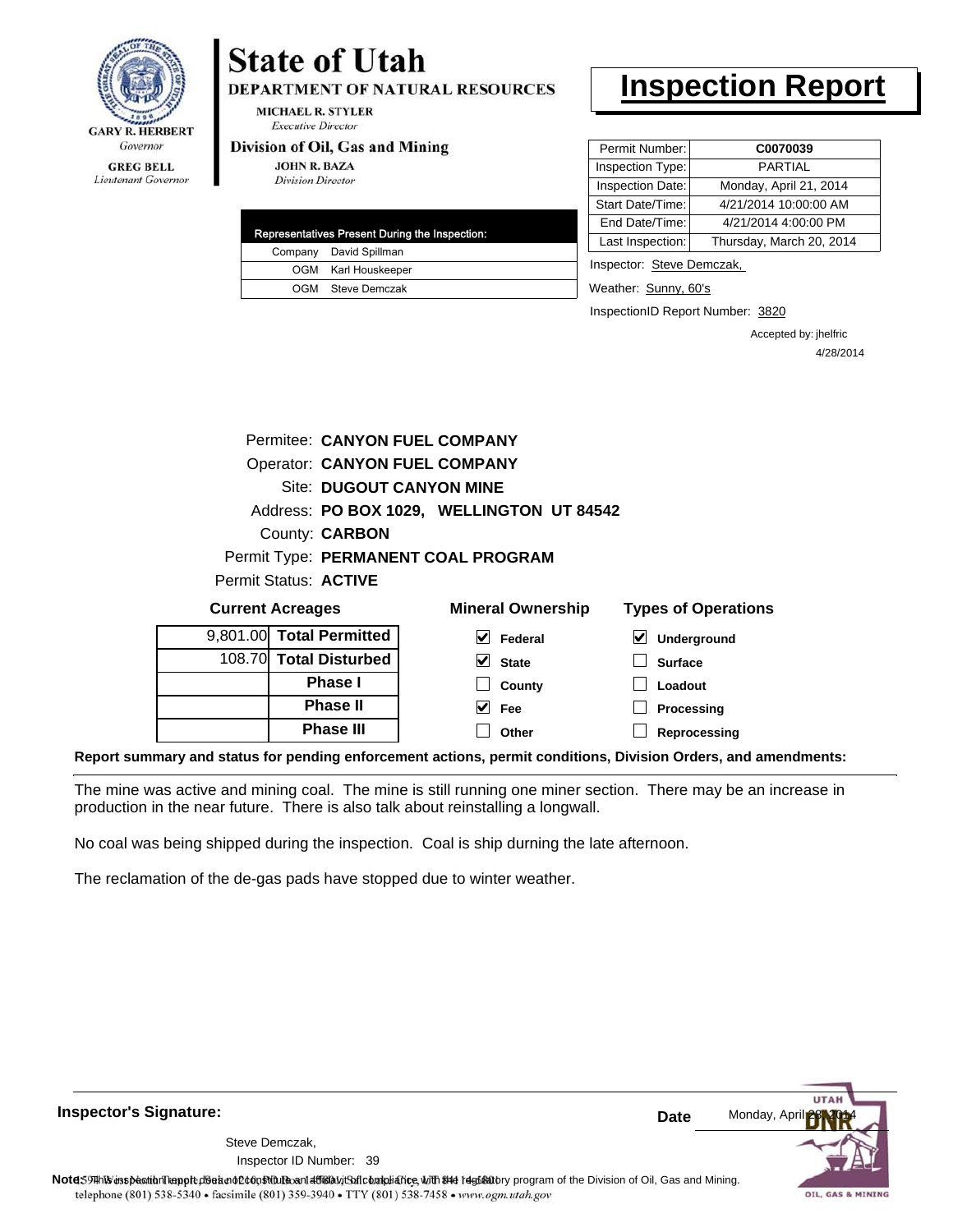#### *REVIEW OF PERMIT, PERFORMANCE STANDARDS PERMIT CONDITION REQUIREMENTS*

*1. Substantiate the elements on this inspection by checking the appropriate performance standard.*

 *a. For COMPLETE inspections provide narrative justification for any elements not fully inspected unless element is not appropriate to the site, in which case check Not Applicable.*

 *b. For PARTIAL inspections check only the elements evaluated.*

*2. Document any noncompliance situation by reference the NOV issued at the appropriate performance standard listed below.*

*3. Reference any narratives written in conjunction with this inspection at the appropriate performace standard listed below.*

|     |                                                               | Evaluated               | Not Applicable Comment |                         | Enforcement |
|-----|---------------------------------------------------------------|-------------------------|------------------------|-------------------------|-------------|
| 1.  | Permits, Change, Transfer, Renewal, Sale                      | ⊻                       |                        | V                       |             |
| 2.  | Signs and Markers                                             | $\overline{\mathbf{v}}$ |                        | $\blacktriangledown$    |             |
| 3.  | Topsoil                                                       | $\overline{\mathbf{v}}$ |                        | $\overline{\mathbf{v}}$ |             |
| 4.a | Hydrologic Balance: Diversions                                | $\blacktriangledown$    |                        | $\blacktriangledown$    |             |
| 4.b | Hydrologic Balance: Sediment Ponds and Impoundments           | $\blacktriangledown$    |                        | $\blacktriangledown$    |             |
| 4.C | Hydrologic Balance: Other Sediment Control Measures           |                         |                        |                         |             |
| 4.d | Hydrologic Balance: Water Monitoring                          |                         |                        |                         |             |
| 4.e | Hydrologic Balance: Effluent Limitations                      |                         |                        |                         |             |
| 5.  | <b>Explosives</b>                                             |                         |                        |                         |             |
| 6.  | Disposal of Excess Spoil, Fills, Benches                      |                         |                        |                         |             |
| 7.  | Coal Mine Waste, Refuse Piles, Impoundments                   | $\overline{\mathbf{v}}$ |                        | $\overline{\mathbf{v}}$ |             |
| 8.  | Noncoal Waste                                                 | $\overline{\mathbf{v}}$ |                        | $\blacktriangledown$    |             |
| 9.  | Protection of Fish, Wildlife and Related Environmental Issues |                         |                        |                         |             |
| 10. | Slides and Other Damage                                       | ⊽                       |                        | ⊽                       |             |
| 11. | Contemporaneous Reclamation                                   |                         |                        |                         |             |
| 12. | <b>Backfilling And Grading</b>                                |                         |                        |                         |             |
| 13. | Revegetation                                                  |                         |                        |                         |             |
| 14. | Subsidence Control                                            |                         |                        |                         |             |
|     | 15. Cessation of Operations                                   |                         |                        |                         |             |
|     | 16.a Roads: Construction, Maintenance, Surfacing              |                         |                        |                         |             |
|     | 16.b Roads: Drainage Controls                                 | $\blacktriangledown$    |                        | ⊻                       |             |
| 17. | <b>Other Transportation Facilities</b>                        |                         |                        |                         |             |
| 18. | Support Facilities, Utility Installations                     | $\overline{\mathbf{v}}$ |                        | $\overline{\mathbf{v}}$ |             |
| 19. | <b>AVS Check</b>                                              |                         |                        |                         |             |
| 20. | Air Quality Permit                                            |                         |                        |                         |             |
| 21. | Bonding and Insurance                                         |                         |                        |                         |             |
|     | 22. Other                                                     |                         |                        |                         |             |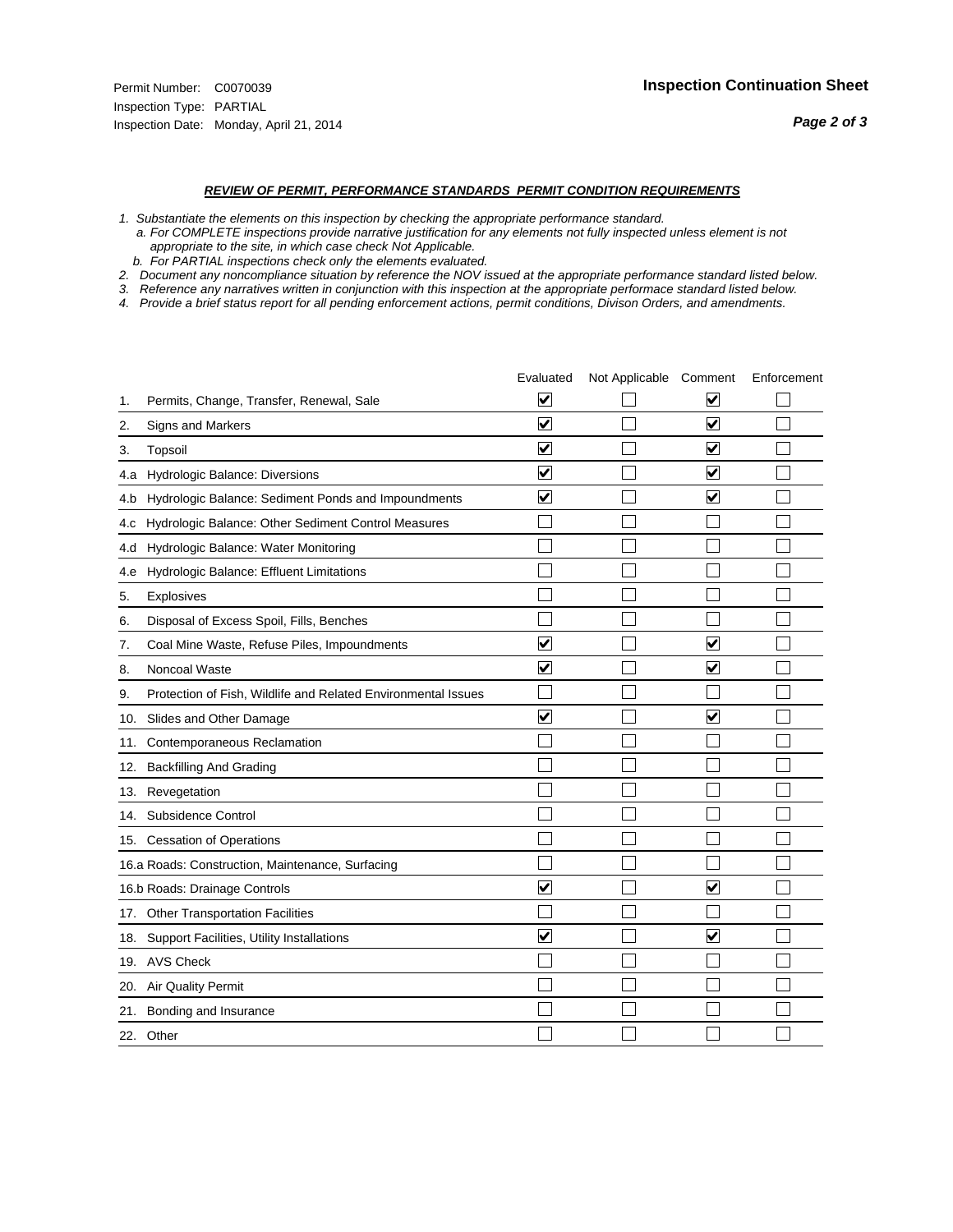#### **1. Permits, Change, Transfer, Renewal, Sale**

There is no permitting action with the Division at this time.

#### **2. Signs and Markers**

I reviewed the identification signs at the mine, the information on the sign meeting the minimum requirements of the R645 Coal Rules. It is next to the gate entering the mine site. There are also identification signs at the refuse pile and topsoil pile. The information is the same on all signs.

#### **3. Topsoil**

I inspected the topsoil piles at the refuse pile and at the main road to Soldier Creek Mine. The topsoil piles were stable with no signs of wind or water erosion.

#### **4.a Hydrologic Balance: Diversions**

I inspected the diversions. They were opening and functioning as design. Some diversions had a slight amount of water flow.

#### **4.b Hydrologic Balance: Sediment Ponds and Impoundments**

I inspected the mine site sediment pond and it contained water but was not discharging during the inspection. The refuse sediment pond was completely dry. I did not see any hazardous conditions. The embankments were stable.

#### **7. Coal Mine Waste, Refuse Piles, Impoundments**

I inspected the refuse pile. The pile was stable. No hazardous conditions were noticed. The refuse pile is idle.

#### **8. Noncoal Waste**

The mine site was clear of non-coal waste materials.

#### **10. Slides and Other Damage**

No slides or other damage was noticed during the inspection.

#### **16.b Roads: Drainage Controls**

Road diversions and culverts were open and functioning as design. A small amount of water was flowing in the diversions.

#### **18. Support Facilities, Utility Installations**

There were no new support facilities since the last inspection.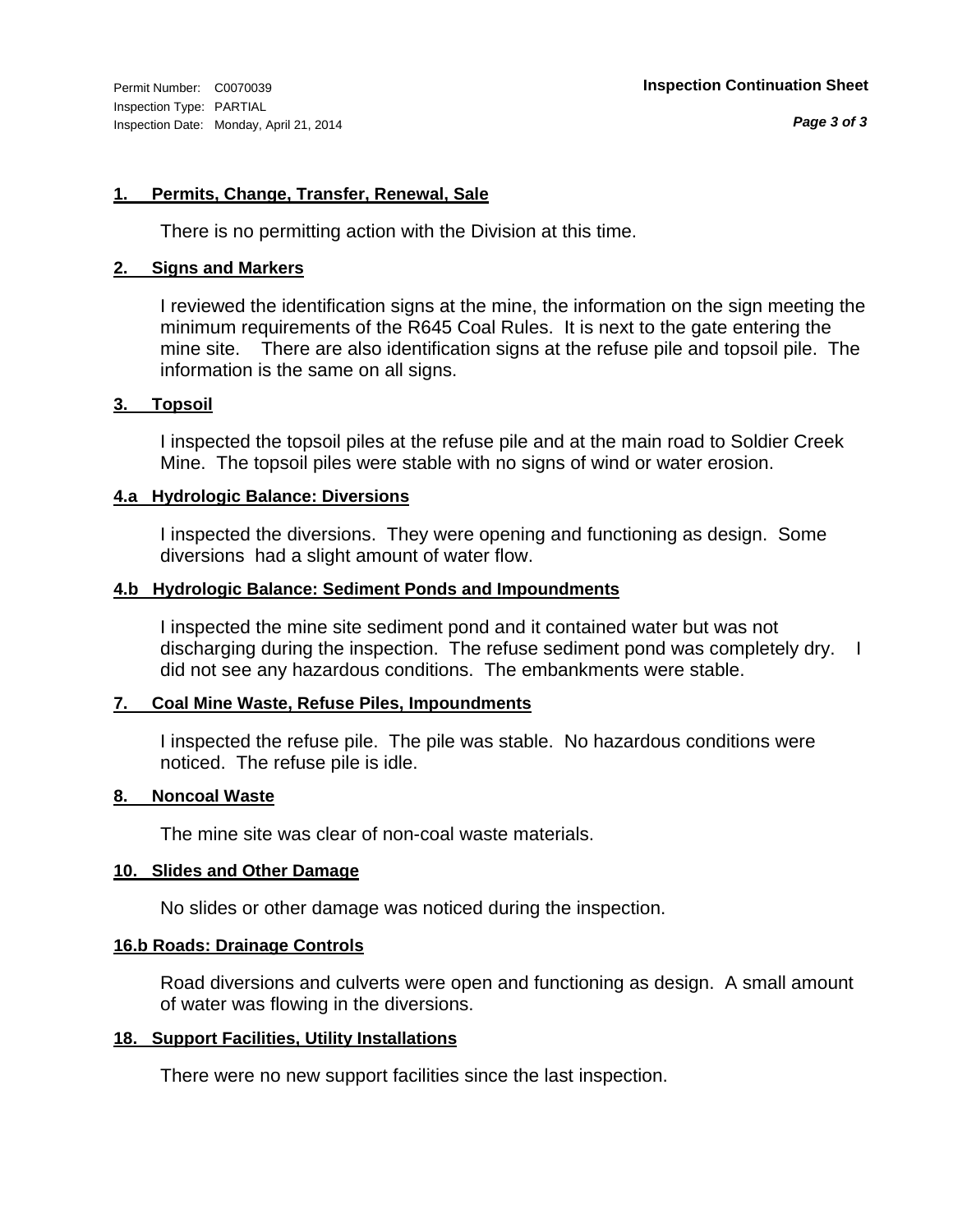

Lieutenant Governor

## **State of Utah**

**DEPARTMENT OF NATURAL RESOURCES** 

**MICHAEL R. STYLER Executive Director** 

#### Division of Oil, Gas and Mining

**JOHN R. BAZA Division Director** 

|  | Representatives Present During the Inspection: |
|--|------------------------------------------------|
|  | Company Jay Marshall                           |
|  | OGM Steve Demczak                              |

### **Inspection Report**

| Permit Number:   | C0070041                 |
|------------------|--------------------------|
| Inspection Type: | <b>PARTIAL</b>           |
| Inspection Date: | Thursday, April 17, 2014 |
| Start Date/Time: | 4/17/2014 9:00:00 AM     |
| End Date/Time:   | 4/17/2014 11:00:00 AM    |
| Last Inspection: | Tuesday, March 11, 2014  |

Inspector: Steve Demczak,

**Loadout Processing Reprocessing**

Weather: Sunny, 60's

InspectionID Report Number: 3814

Accepted by: jhelfric 4/28/2014

|                          | Permitee: WEST RIDGE RESOURCES                 |                            |
|--------------------------|------------------------------------------------|----------------------------|
|                          | <b>Operator: WEST RIDGE RESOURCES</b>          |                            |
| Site: WEST RIDGE MINE    |                                                |                            |
|                          | Address: PO BOX 910, EAST CARBON UT 84520-0910 |                            |
| County: <b>CARBON</b>    |                                                |                            |
|                          | Permit Type: PERMANENT COAL PROGRAM            |                            |
| Permit Status: ACTIVE    |                                                |                            |
| <b>Current Acreages</b>  | <b>Mineral Ownership</b>                       | <b>Types of Operations</b> |
| 8,080.58 Total Permitted | M<br>Federal                                   | Underground                |
| 31.24 Total Disturbed    | <b>State</b>                                   | <b>Surface</b>             |

**County Fee**

 $\Box$ 

**Phase III Report summary and status for pending enforcement actions, permit conditions, Division Orders, and amendments: Other**

**Phase I Phase II**

The permittee had done spring clean of diversions and culverts in the disturb area.

The mine was producing coal during the inspection.

Coal trucks were in the process of get loaded with coal.

There are no amendments with the Division at this time.

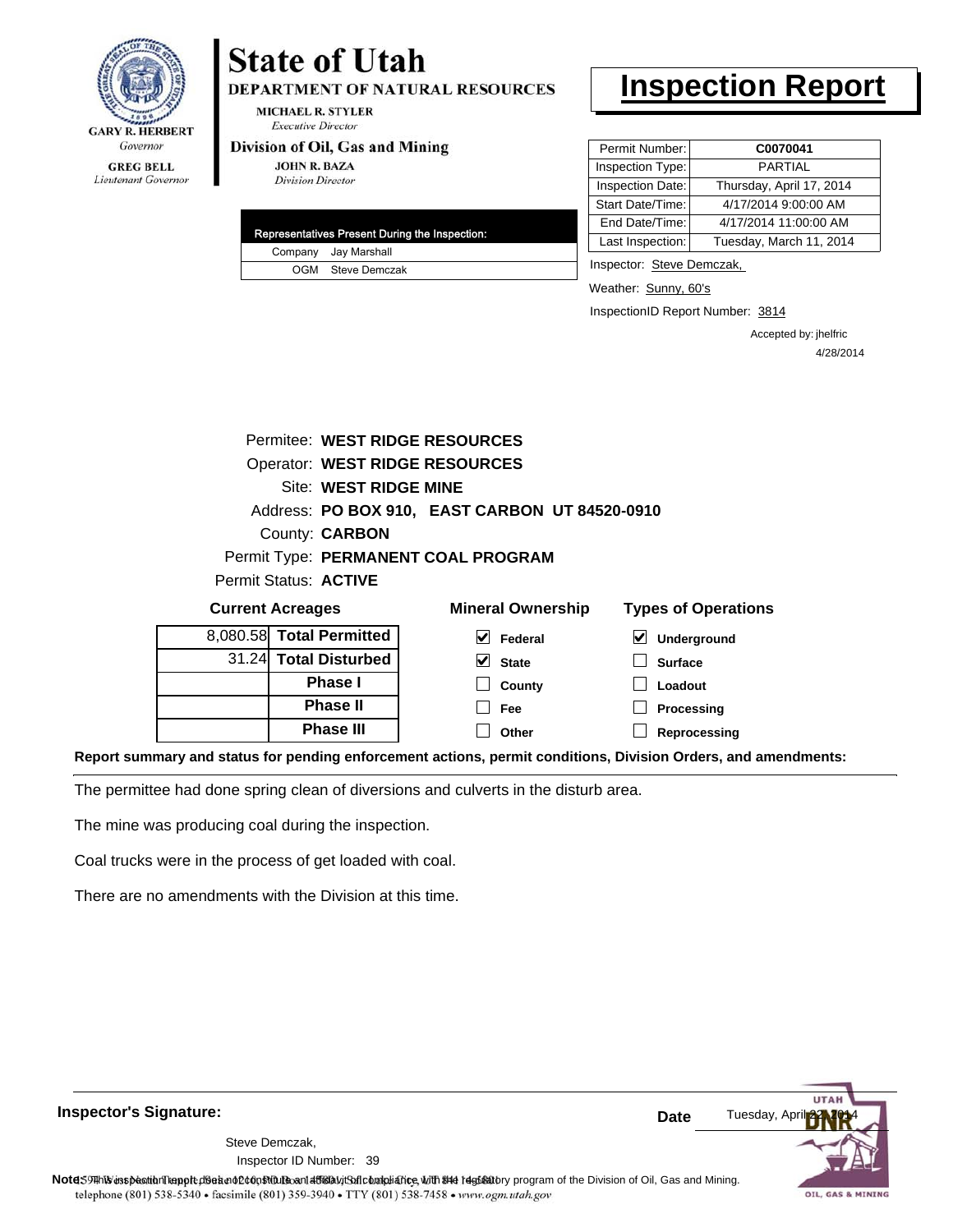#### *REVIEW OF PERMIT, PERFORMANCE STANDARDS PERMIT CONDITION REQUIREMENTS*

*1. Substantiate the elements on this inspection by checking the appropriate performance standard.*

 *a. For COMPLETE inspections provide narrative justification for any elements not fully inspected unless element is not appropriate to the site, in which case check Not Applicable.*

 *b. For PARTIAL inspections check only the elements evaluated.*

*2. Document any noncompliance situation by reference the NOV issued at the appropriate performance standard listed below.*

*3. Reference any narratives written in conjunction with this inspection at the appropriate performace standard listed below.*

|     |                                                               | Evaluated               | Not Applicable Comment |                         | Enforcement |
|-----|---------------------------------------------------------------|-------------------------|------------------------|-------------------------|-------------|
| 1.  | Permits, Change, Transfer, Renewal, Sale                      |                         |                        |                         |             |
| 2.  | <b>Signs and Markers</b>                                      | $\overline{\mathbf{v}}$ |                        | $\overline{\mathbf{v}}$ |             |
| 3.  | Topsoil                                                       | $\overline{\mathbf{v}}$ |                        | $\overline{\mathbf{v}}$ |             |
| 4.a | Hydrologic Balance: Diversions                                | ⊽                       |                        | $\blacktriangledown$    |             |
| 4.b | Hydrologic Balance: Sediment Ponds and Impoundments           | $\blacktriangledown$    |                        | ⊻                       |             |
| 4.C | Hydrologic Balance: Other Sediment Control Measures           |                         |                        |                         |             |
| 4.d | Hydrologic Balance: Water Monitoring                          |                         |                        |                         |             |
| 4.e | Hydrologic Balance: Effluent Limitations                      |                         |                        |                         |             |
| 5.  | Explosives                                                    |                         |                        |                         |             |
| 6.  | Disposal of Excess Spoil, Fills, Benches                      |                         |                        |                         |             |
| 7.  | Coal Mine Waste, Refuse Piles, Impoundments                   |                         |                        |                         |             |
| 8.  | Noncoal Waste                                                 | $\overline{\mathsf{v}}$ |                        | $\blacktriangledown$    |             |
| 9.  | Protection of Fish, Wildlife and Related Environmental Issues |                         |                        |                         |             |
| 10. | Slides and Other Damage                                       | $\blacktriangledown$    |                        | $\overline{\mathbf{v}}$ |             |
| 11. | Contemporaneous Reclamation                                   |                         |                        |                         |             |
| 12. | <b>Backfilling And Grading</b>                                |                         |                        |                         |             |
| 13. | Revegetation                                                  |                         |                        |                         |             |
| 14. | Subsidence Control                                            |                         |                        |                         |             |
|     | 15. Cessation of Operations                                   |                         |                        |                         |             |
|     | 16.a Roads: Construction, Maintenance, Surfacing              |                         |                        |                         |             |
|     | 16.b Roads: Drainage Controls                                 | ⊽                       |                        | V                       |             |
| 17. | <b>Other Transportation Facilities</b>                        |                         |                        |                         |             |
| 18. | Support Facilities, Utility Installations                     | $\overline{\mathsf{v}}$ |                        | $\overline{\mathbf{v}}$ |             |
|     | 19. AVS Check                                                 |                         |                        |                         |             |
| 20. | Air Quality Permit                                            |                         |                        |                         |             |
| 21. | Bonding and Insurance                                         |                         |                        |                         |             |
|     | 22. Other                                                     |                         |                        |                         |             |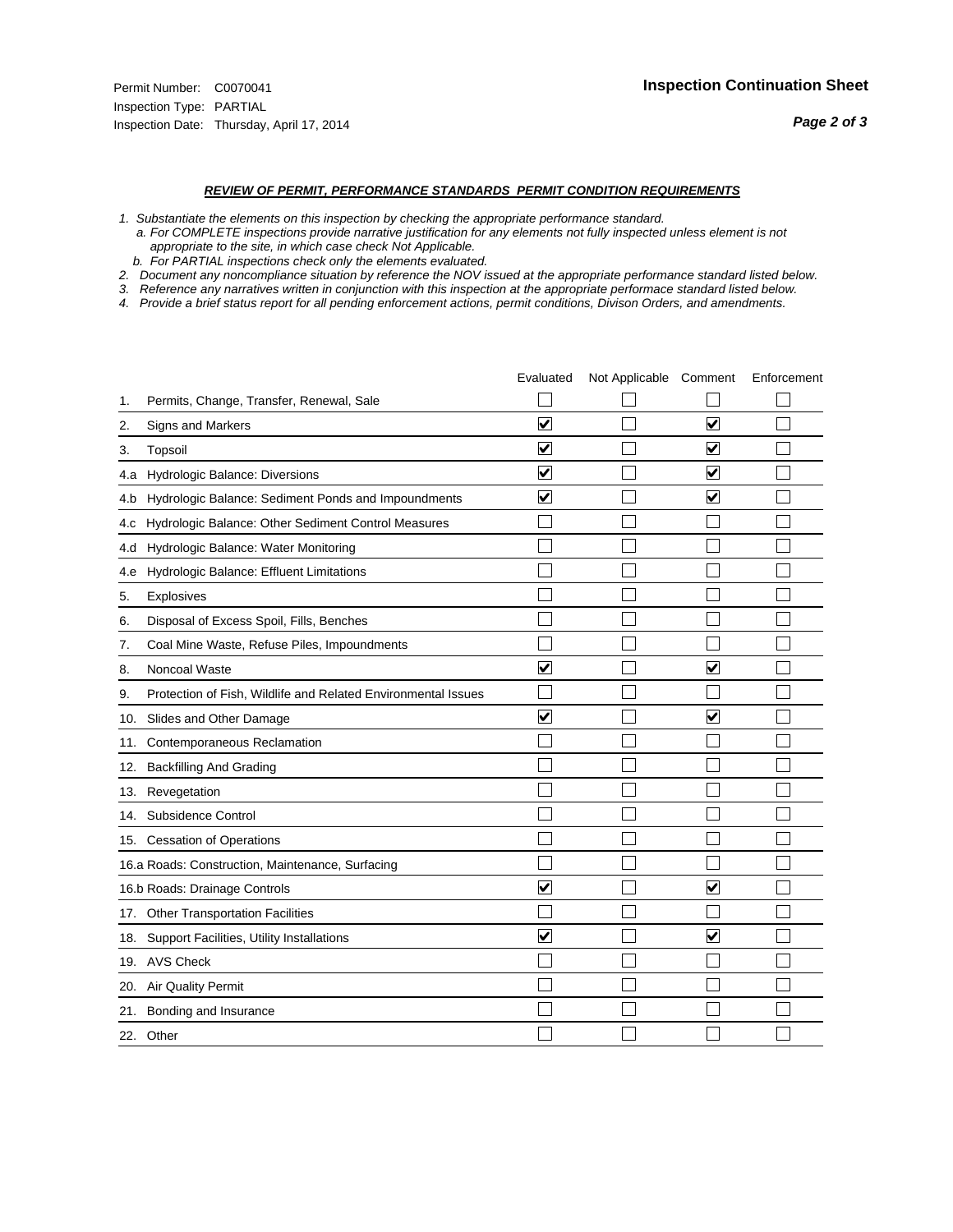#### **2. Signs and Markers**

The Identification sign is located at the main gate to the property. The sign meets the minimum requirements of the R645 Coal Rules.

#### **3. Topsoil**

The topsoil pile was inspected. There were no signs of wind or water erosion.

#### **4.a Hydrologic Balance: Diversions**

The diversions were clean out since the last inspections. Water was flowing within some of the diversions. Culverts were open.

#### **4.b Hydrologic Balance: Sediment Ponds and Impoundments**

The sediment pond contain little amount of water. No hazardous conditions were noticed during the inspection. There were no signs of embankment erosion. It is extremely unlikely that the sediment pond will discharge in the near future. It is unlikely that the sediment pond will discharge in the near future.

#### **8. Noncoal Waste**

The mine site was clear of non-coal waste materials.

#### **10. Slides and Other Damage**

No slides or other damage was noticed during the inspection.

#### **16.b Roads: Drainage Controls**

I inspected the road drainage and it was flowing water as designed. This diversion was clean out since the last inspection.

#### **18. Support Facilities, Utility Installations**

No new facilities were constructed since the last inspection.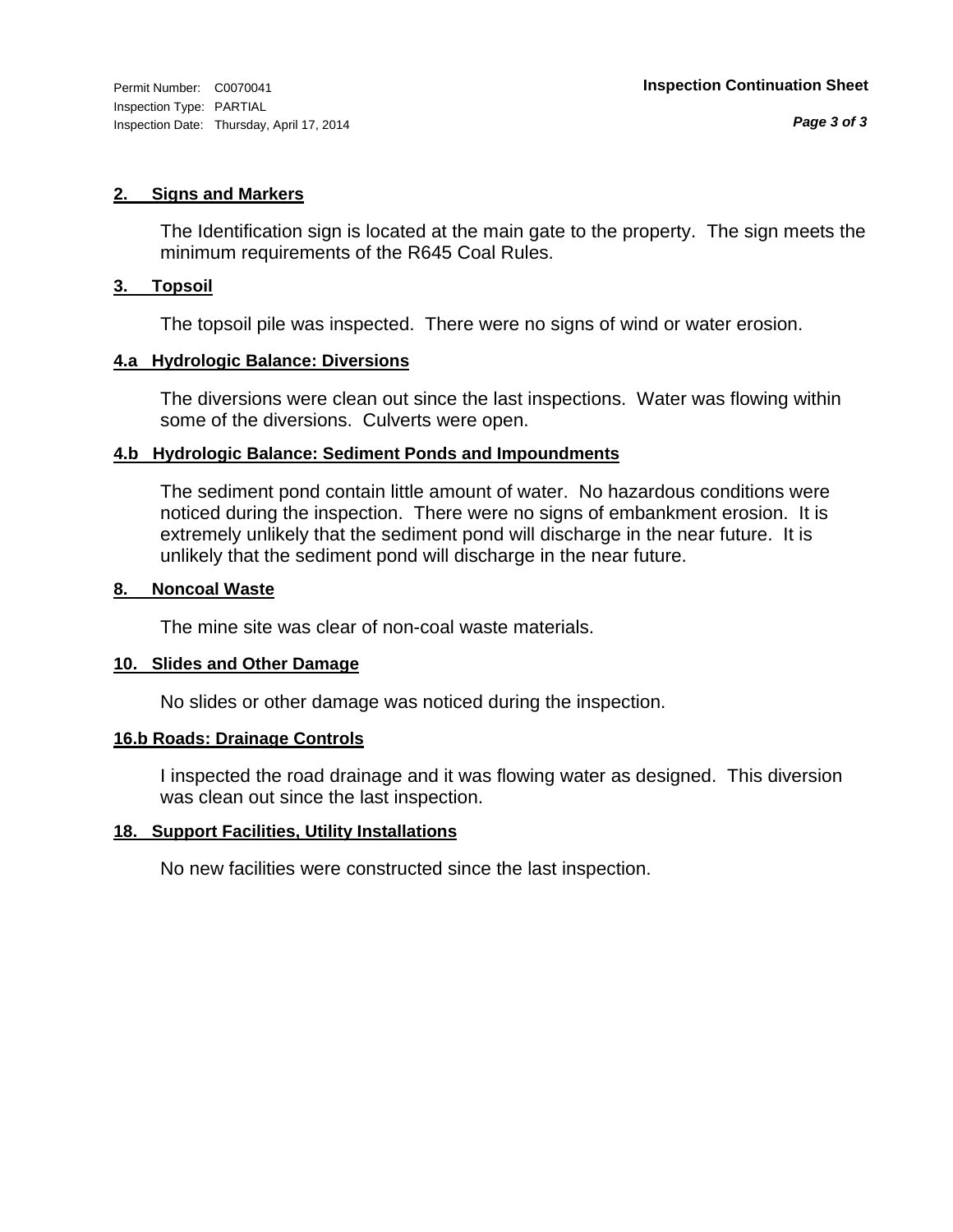

**DEPARTMENT OF NATURAL RESOURCES** 

**MICHAEL R. STYLER Executive Director** 

#### Division of Oil, Gas and Mining

**JOHN R. BAZA Division Director** 

| Representatives Present During the Inspection: |
|------------------------------------------------|
| OGM Pete Hess                                  |

### **Inspection Report**

| Permit Number:   | X0070044                 |
|------------------|--------------------------|
| Inspection Type: | <b>PARTIAL</b>           |
| Inspection Date: | Thursday, April 03, 2014 |
| Start Date/Time: | 4/3/2014 12:27:00 PM     |
| End Date/Time:   | 4/3/2014 1:02:00 PM      |
| Last Inspection: | Tuesday, March 11, 2014  |

Inspector: Pete Hess,

Weather: Mostly sunny; cool. 40's F

InspectionID Report Number: 3803

Accepted by: jhelfric 4/28/2014

|  |                          | Permitee: HIDDEN SPLENDOR RESOURCES                            |                                                                                                                |
|--|--------------------------|----------------------------------------------------------------|----------------------------------------------------------------------------------------------------------------|
|  | Operator:                |                                                                |                                                                                                                |
|  | Site: COLUMBIA WELL SITE |                                                                |                                                                                                                |
|  |                          | Address: 57 WEST 200 SOUTH, SUITE 400, SALT LAKE CITY UT 84101 |                                                                                                                |
|  | County: <b>CARBON</b>    |                                                                |                                                                                                                |
|  |                          | Permit Type: COAL EXPLORATION SMALL                            |                                                                                                                |
|  | Permit Status: PROPOSED  |                                                                |                                                                                                                |
|  | <b>Current Acreages</b>  | <b>Mineral Ownership</b>                                       | <b>Types of Operations</b>                                                                                     |
|  | <b>Total Permitted</b>   | Federal                                                        | <b>Underground</b>                                                                                             |
|  | <b>Total Disturbed</b>   | <b>State</b>                                                   | <b>Surface</b>                                                                                                 |
|  | <b>Phase I</b>           | County                                                         | Loadout                                                                                                        |
|  | <b>Phase II</b>          | <b>Fee</b>                                                     | Processing                                                                                                     |
|  | <b>Phase III</b>         | Other                                                          | Reprocessing                                                                                                   |
|  |                          |                                                                | Report summary and status for pending enforcement actions, permit conditions, Division Orders, and amendments: |

Mr. Brent Davies of C & P Coal Associates has responded to the Division letter about pursuing final reclamation. Mr. Davies has requested that the well be left as it currently exists.

The north facing slopes are snow covered, with snow patches beneath the pinjon juniper trees and other bushes. The access road to the well site was muddy / slick.

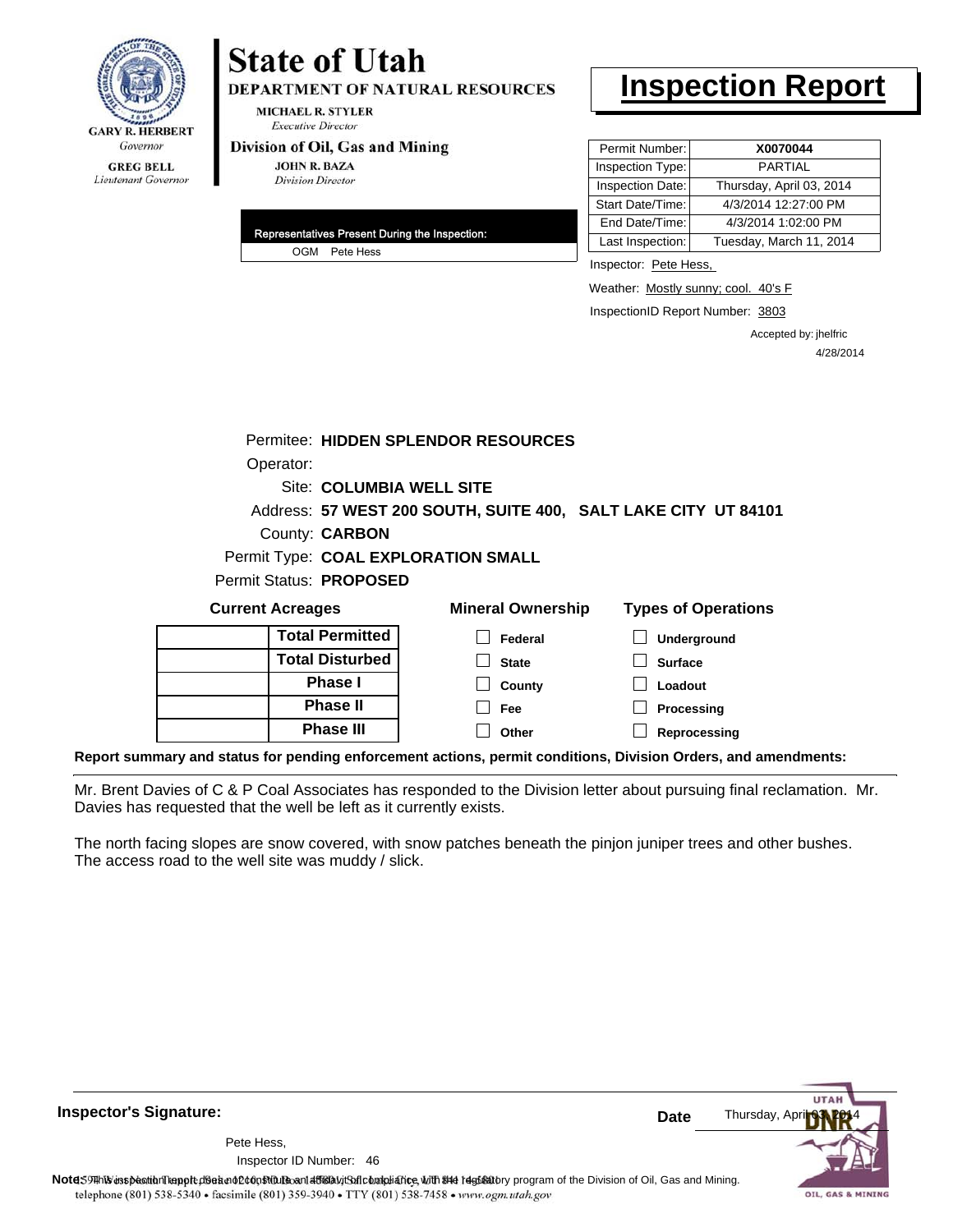#### *REVIEW OF PERMIT, PERFORMANCE STANDARDS PERMIT CONDITION REQUIREMENTS*

*1. Substantiate the elements on this inspection by checking the appropriate performance standard.*

 *a. For COMPLETE inspections provide narrative justification for any elements not fully inspected unless element is not appropriate to the site, in which case check Not Applicable.*

 *b. For PARTIAL inspections check only the elements evaluated.*

*2. Document any noncompliance situation by reference the NOV issued at the appropriate performance standard listed below.*

*3. Reference any narratives written in conjunction with this inspection at the appropriate performace standard listed below.*

|     |                                                               | Evaluated               | Not Applicable Comment  |                         | Enforcement |
|-----|---------------------------------------------------------------|-------------------------|-------------------------|-------------------------|-------------|
| 1.  | Permits, Change, Transfer, Renewal, Sale                      | V                       |                         | V                       |             |
| 2.  | <b>Signs and Markers</b>                                      | $\overline{\mathbf{v}}$ |                         |                         |             |
| 3.  | Topsoil                                                       |                         | $\overline{\checkmark}$ |                         |             |
| 4.a | Hydrologic Balance: Diversions                                |                         | V                       |                         |             |
| 4.b | Hydrologic Balance: Sediment Ponds and Impoundments           |                         | ⊻                       |                         |             |
| 4.C | Hydrologic Balance: Other Sediment Control Measures           | $\overline{\mathsf{v}}$ |                         |                         |             |
| 4.d | Hydrologic Balance: Water Monitoring                          | ✓                       |                         | $\blacktriangledown$    |             |
| 4.e | Hydrologic Balance: Effluent Limitations                      |                         | $\overline{\mathbf{v}}$ |                         |             |
| 5.  | Explosives                                                    |                         | $\overline{\mathsf{v}}$ |                         |             |
| 6.  | Disposal of Excess Spoil, Fills, Benches                      |                         | $\blacktriangledown$    |                         |             |
| 7.  | Coal Mine Waste, Refuse Piles, Impoundments                   |                         | $\overline{\mathbf{v}}$ |                         |             |
| 8.  | Noncoal Waste                                                 | $\overline{\mathbf{v}}$ |                         |                         |             |
| 9.  | Protection of Fish, Wildlife and Related Environmental Issues | $\blacktriangledown$    |                         |                         |             |
| 10. | Slides and Other Damage                                       |                         | $\overline{\mathsf{v}}$ |                         |             |
| 11. | Contemporaneous Reclamation                                   |                         | ⊽                       |                         |             |
| 12. | <b>Backfilling And Grading</b>                                |                         | $\overline{\mathbf{v}}$ |                         |             |
| 13. | Revegetation                                                  | $\overline{\mathbf{v}}$ |                         | $\overline{\mathbf{v}}$ |             |
| 14. | Subsidence Control                                            |                         | $\overline{\mathsf{v}}$ |                         |             |
|     | 15. Cessation of Operations                                   |                         | $\overline{\mathbf{v}}$ | $\blacktriangledown$    |             |
|     | 16.a Roads: Construction, Maintenance, Surfacing              |                         | ⊽                       |                         |             |
|     | 16.b Roads: Drainage Controls                                 |                         | $\overline{\mathbf{v}}$ |                         |             |
|     | 17. Other Transportation Facilities                           |                         | $\overline{\mathbf{v}}$ |                         |             |
| 18. | Support Facilities, Utility Installations                     |                         | $\blacktriangledown$    |                         |             |
|     | 19. AVS Check                                                 | $\overline{\mathsf{v}}$ |                         | ☑                       |             |
| 20. | <b>Air Quality Permit</b>                                     |                         | $\overline{\mathsf{v}}$ |                         |             |
|     | 21. Bonding and Insurance                                     |                         |                         |                         |             |
|     | 22. Other                                                     |                         |                         |                         |             |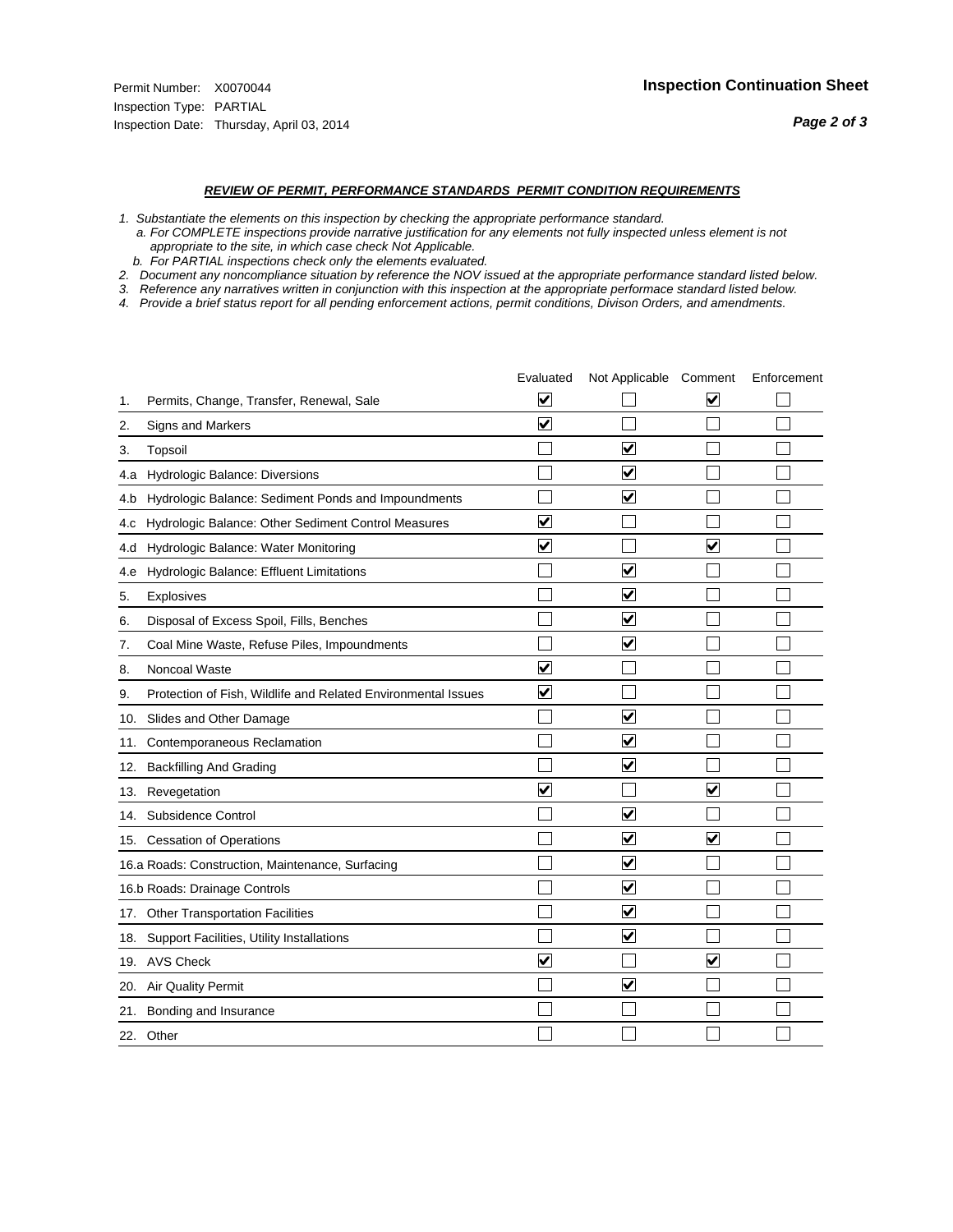*Page 3 of 3*

#### **1. Permits, Change, Transfer, Renewal, Sale**

The agreement between America West Resources and C & P Coal Assiciates for a lease with the option to buy the Columbia well is no longer in effect, due to the current status of America West.

#### **4.d Hydrologic Balance: Water Monitoring**

The 1100 foot deep exploration well remains plugged via a welded steel plate. Water monitoring can not be performed. There was no flow in Horse Canyon Creek at the Emery County road bridge. A trickle existed at the Turtle Canyon road junction.

#### **13. Revegetation**

To date, no sprouting is occurring at this site.

#### **15. Cessation of Operations**

The site remains in temporary cessation status.

#### **19. AVS Check**

Mr. Brent Davies of C & P (Columbia and Pleasant Valley Coal Associates) Coal Associates is the contact person for the Columbia well.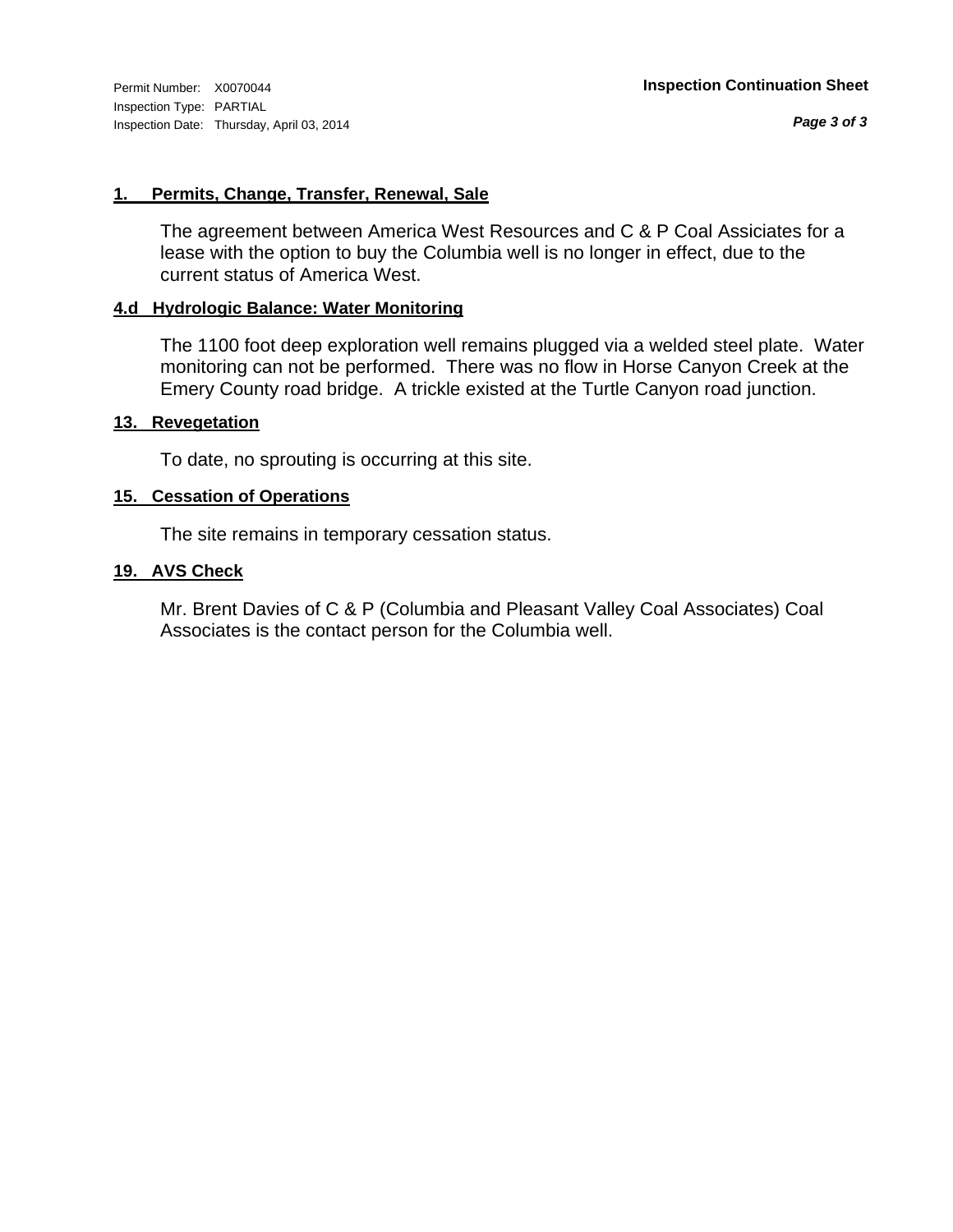

**DEPARTMENT OF NATURAL RESOURCES** 

**MICHAEL R. STYLER Executive Director** 

#### Division of Oil, Gas and Mining

**JOHN R. BAZA Division Director** 

| Representatives Present During the Inspection: |  |
|------------------------------------------------|--|
| OGM Pete Hess                                  |  |

### **Inspection Report**

| Permit Number:   | C0070045                  |
|------------------|---------------------------|
| Inspection Type: | <b>PARTIAL</b>            |
| Inspection Date: | Monday, April 07, 2014    |
| Start Date/Time: | 4/7/2014 9:30:00 AM       |
| End Date/Time:   | 4/7/2014 10:30:00 AM      |
| Last Inspection: | Wednesday, March 12, 2014 |

Inspector: Pete Hess,

Weather: Beautiful day. Warm and clear.

InspectionID Report Number: 3804

Accepted by: jhelfric 4/28/2014

|                                                                                   | Permitee: BRC WELLINGTON, LLC |                                                    |                |  |
|-----------------------------------------------------------------------------------|-------------------------------|----------------------------------------------------|----------------|--|
|                                                                                   |                               | Operator: BOWIE REFINED COAL, LLC                  |                |  |
|                                                                                   |                               | Site: WELLINGTON DRY-COAL CLEANING FACILITY        |                |  |
|                                                                                   |                               | Address: 1865 WEST RIDGE ROAD, WELLINGTON UT 84654 |                |  |
|                                                                                   | County: <b>CARBON</b>         |                                                    |                |  |
|                                                                                   |                               | Permit Type: PERMANENT COAL PROGRAM                |                |  |
|                                                                                   | Permit Status: ACTIVE         |                                                    |                |  |
| <b>Types of Operations</b><br><b>Mineral Ownership</b><br><b>Current Acreages</b> |                               |                                                    |                |  |
|                                                                                   |                               |                                                    |                |  |
|                                                                                   | 30.00 Total Permitted         | Federal                                            | Underground    |  |
|                                                                                   | 30.00 Total Disturbed         | <b>State</b>                                       | <b>Surface</b> |  |
|                                                                                   | <b>Phase I</b>                | County                                             | Loadout        |  |
|                                                                                   | <b>Phase II</b>               | Fee                                                | Processing     |  |
|                                                                                   | <b>Phase III</b>              | Other                                              | Reprocessing   |  |

**Report summary and status for pending enforcement actions, permit conditions, Division Orders, and amendments:**

Mr. Kyle Edwards represented the Permittee during today's inspection.

No processing was occurring this day; identified maiinntenance items were being addressed.

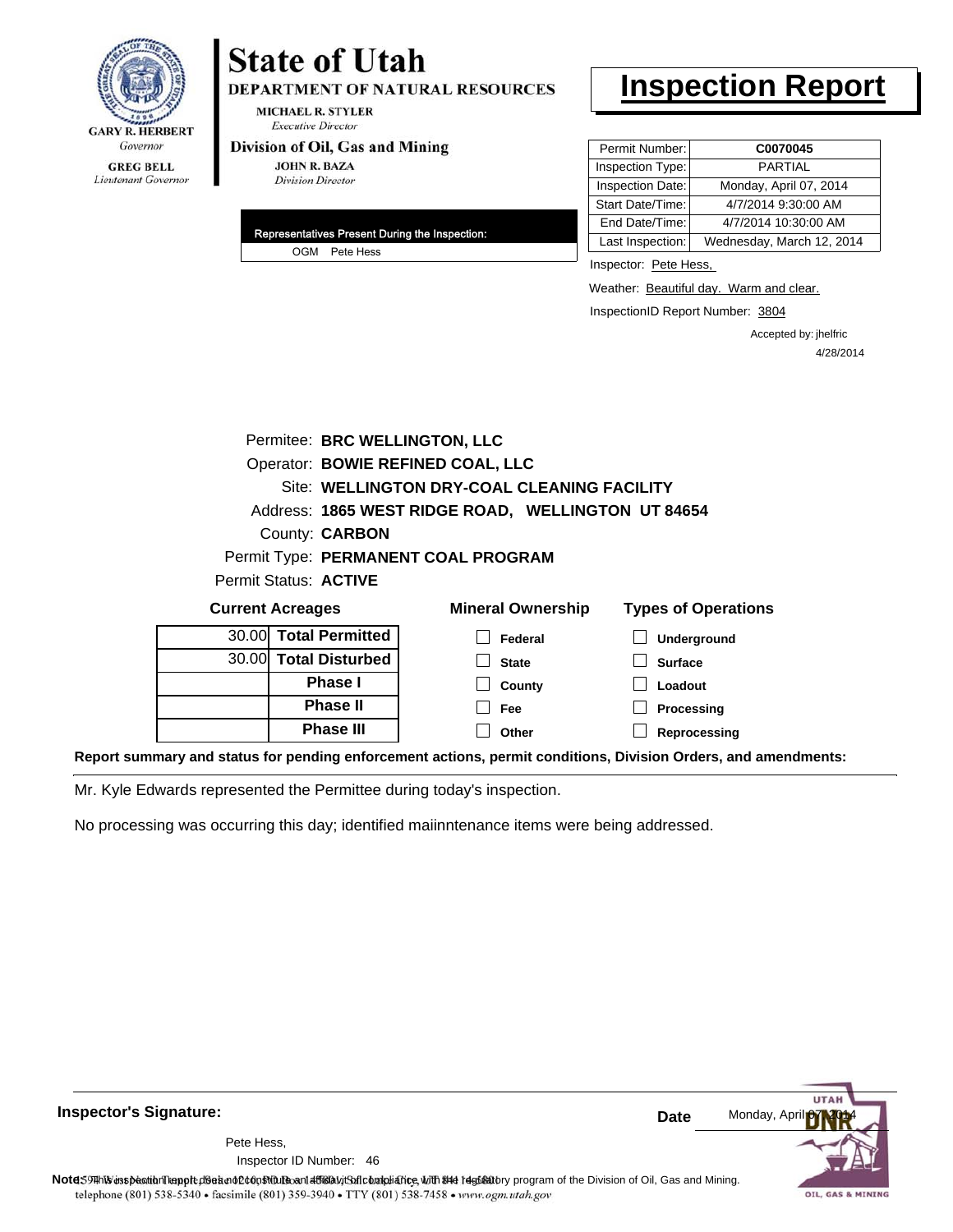#### *REVIEW OF PERMIT, PERFORMANCE STANDARDS PERMIT CONDITION REQUIREMENTS*

*1. Substantiate the elements on this inspection by checking the appropriate performance standard.*

 *a. For COMPLETE inspections provide narrative justification for any elements not fully inspected unless element is not appropriate to the site, in which case check Not Applicable.*

 *b. For PARTIAL inspections check only the elements evaluated.*

*2. Document any noncompliance situation by reference the NOV issued at the appropriate performance standard listed below.*

*3. Reference any narratives written in conjunction with this inspection at the appropriate performace standard listed below.*

|     |                                                               | Evaluated               | Not Applicable Comment  |                         | Enforcement |
|-----|---------------------------------------------------------------|-------------------------|-------------------------|-------------------------|-------------|
| 1.  | Permits, Change, Transfer, Renewal, Sale                      |                         |                         |                         |             |
| 2.  | <b>Signs and Markers</b>                                      | $\overline{\mathsf{v}}$ |                         |                         |             |
| 3.  | Topsoil                                                       | $\overline{\mathbf{v}}$ |                         |                         |             |
| 4.a | Hydrologic Balance: Diversions                                | ⊽                       |                         |                         |             |
| 4.b | Hydrologic Balance: Sediment Ponds and Impoundments           | $\blacktriangledown$    |                         | $\overline{\mathsf{v}}$ |             |
| 4.C | Hydrologic Balance: Other Sediment Control Measures           | $\overline{\mathbf{v}}$ |                         |                         |             |
| 4.d | Hydrologic Balance: Water Monitoring                          |                         | ☑                       |                         |             |
| 4.e | Hydrologic Balance: Effluent Limitations                      | $\overline{\mathbf{v}}$ |                         | $\overline{\mathbf{v}}$ |             |
| 5.  | Explosives                                                    |                         | $\blacktriangledown$    |                         |             |
| 6.  | Disposal of Excess Spoil, Fills, Benches                      |                         | ⊻                       |                         |             |
| 7.  | Coal Mine Waste, Refuse Piles, Impoundments                   | $\overline{\mathbf{v}}$ |                         |                         |             |
| 8.  | Noncoal Waste                                                 | $\overline{\mathsf{v}}$ |                         |                         |             |
| 9.  | Protection of Fish, Wildlife and Related Environmental Issues |                         |                         |                         |             |
|     | 10. Slides and Other Damage                                   |                         | ☑                       |                         |             |
| 11. | Contemporaneous Reclamation                                   |                         | V                       |                         |             |
| 12. | <b>Backfilling And Grading</b>                                |                         | $\overline{\mathbf{v}}$ |                         |             |
| 13. | Revegetation                                                  | $\overline{\mathsf{v}}$ |                         |                         |             |
| 14. | Subsidence Control                                            |                         | $\blacktriangledown$    |                         |             |
|     | 15. Cessation of Operations                                   |                         | ☑                       |                         |             |
|     | 16.a Roads: Construction, Maintenance, Surfacing              | V                       |                         |                         |             |
|     | 16.b Roads: Drainage Controls                                 | $\overline{\mathbf{v}}$ |                         | $\overline{\mathbf{v}}$ |             |
|     | 17. Other Transportation Facilities                           | $\overline{\mathbf{v}}$ |                         | $\overline{\mathbf{v}}$ |             |
| 18. | Support Facilities, Utility Installations                     |                         |                         |                         |             |
|     | 19. AVS Check                                                 |                         |                         |                         |             |
|     | 20. Air Quality Permit                                        | <u>V</u>                |                         |                         |             |
|     | 21. Bonding and Insurance                                     |                         |                         |                         |             |
|     | 22. Other                                                     |                         |                         |                         |             |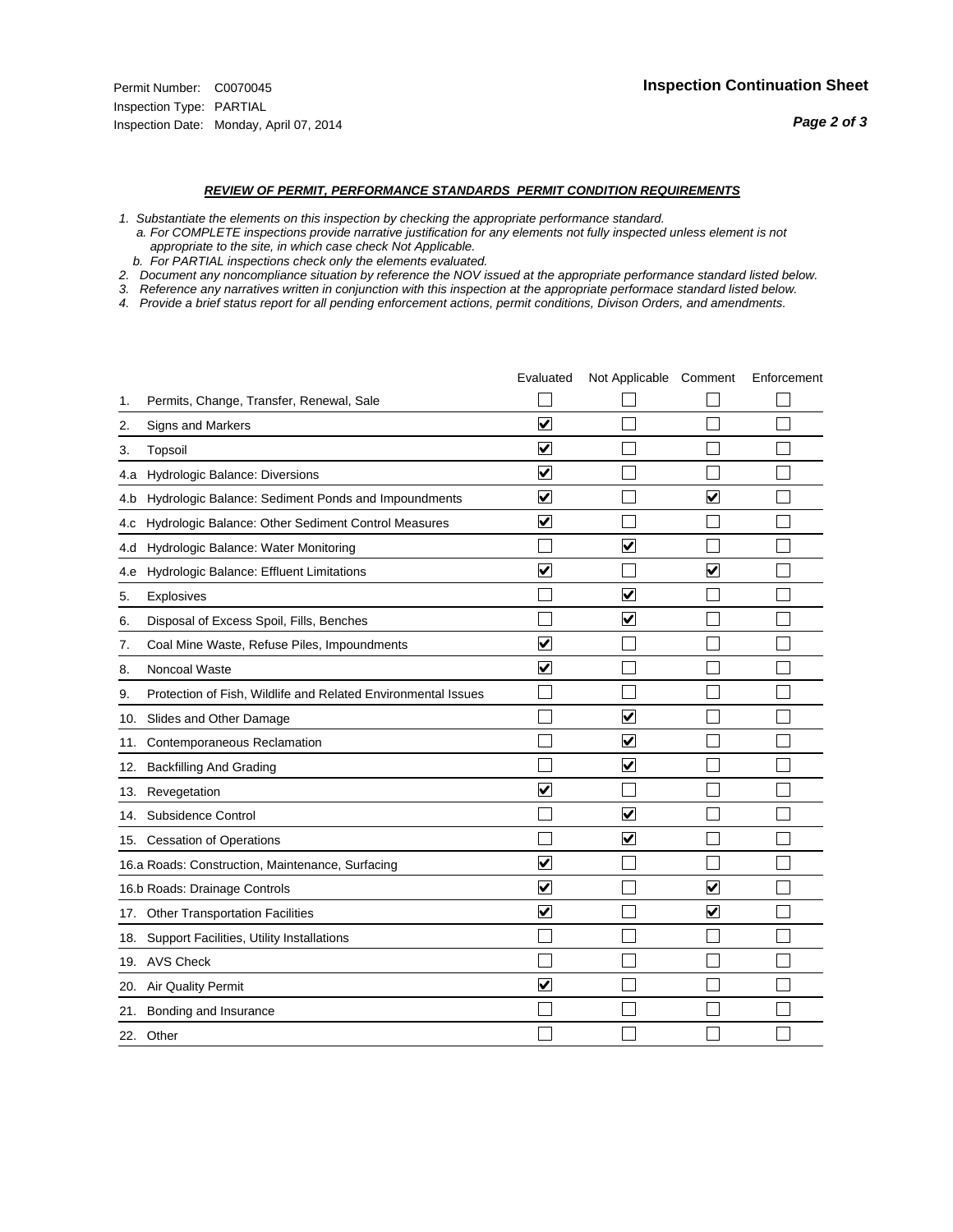#### **4.b Hydrologic Balance: Sediment Ponds and Impoundments**

The East pond was inspected and observed as dry. A delta of material exists at the outlet of culvert C-7 (feed ditches E-1, E-3 and E-5 join at C-7) . The East pond retains most of its sediment storage capacity as of the date of today's inspection.

#### **4.e Hydrologic Balance: Effluent Limitations**

Both of the open channel spillways (one at each sediment pond) were capable of functioning as designed. Neither were flowing.

#### **16.b Roads: Drainage Controls**

The Permittee has recently re-bladed the ditches identified as E-1 (upper and lower), E-3, E-5 (east 1/2 of south side disturbed area reporting to east pond), and ditch W-3 (west 1/2 of disturbed area reporting to west pond on south side). Water from the filling of the water truck reports to ditch W-1 (upper) thence to W-1 lower. This ditch was too muddy to perform maintenance on.

#### **17. Other Transportation Facilities**

Truck activity was not observed during today's inspection.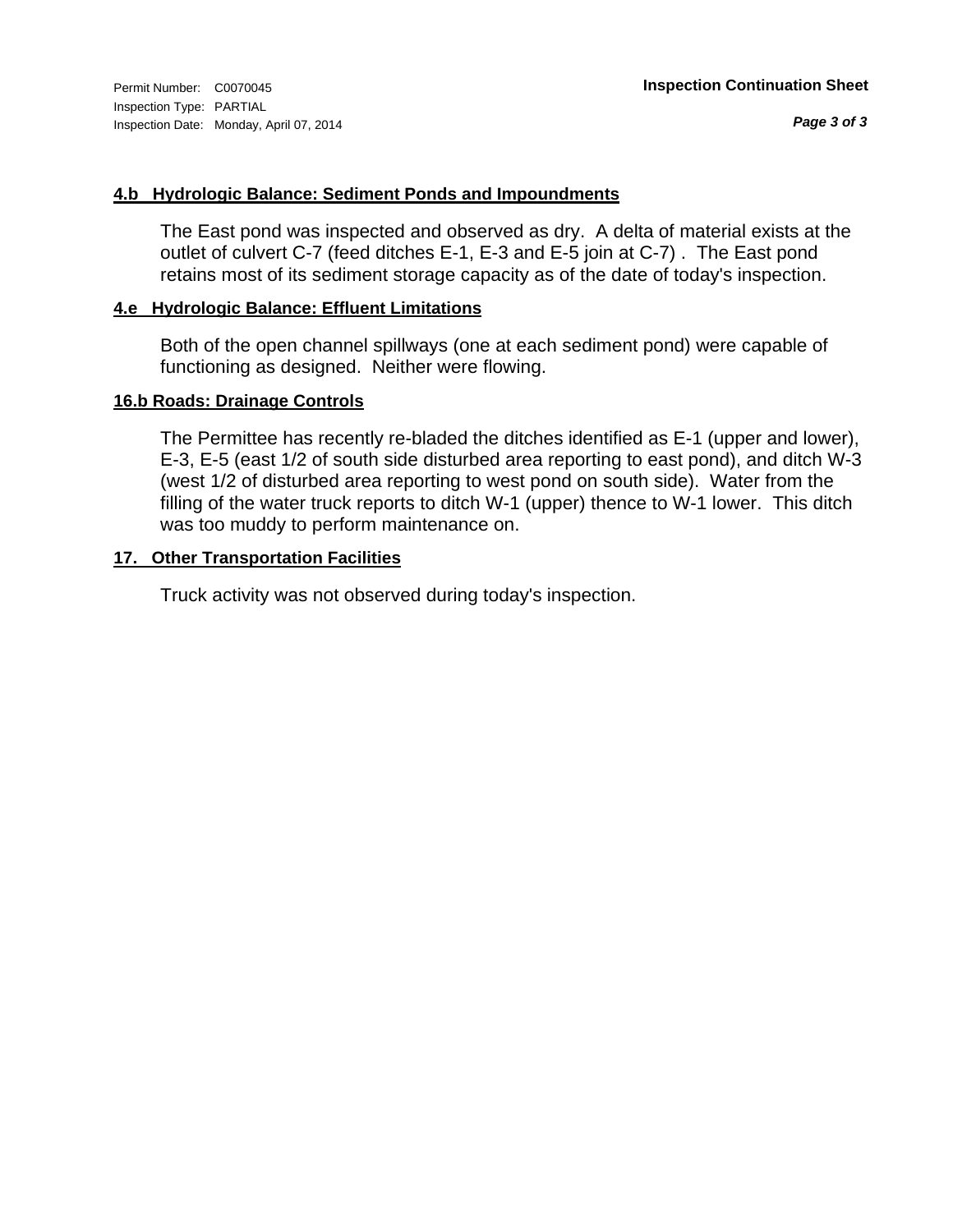

DEPARTMENT OF NATURAL RESOURCES

**MICHAEL R. STYLER Executive Director** 

#### Division of Oil, Gas and Mining

**JOHN R. BAZA Division Director** 

|  | Representatives Present During the Inspection: |
|--|------------------------------------------------|
|  | Company Russel Jensen                          |
|  | OGM Steve Demczak                              |

### **Inspection Report**

| Permit Number:   | C0150007                 |
|------------------|--------------------------|
| Inspection Type: | PARTIAI                  |
| Inspection Date: | Thursday, April 10, 2014 |
| Start Date/Time: | 4/10/2014 12:00:00 PM    |
| End Date/Time:   | 4/10/2014 2:00:00 PM     |
| Last Inspection: | Tuesday, March 18, 2014  |
|                  |                          |

Inspector: Steve Demczak,

Weather: Sunny, 50's

InspectionID Report Number: 3808

Accepted by: jhelfric 4/28/2014

|       |                                      | Permitee: CONSOL MINING COMPANY, LLC |                                                        |  |  |  |  |
|-------|--------------------------------------|--------------------------------------|--------------------------------------------------------|--|--|--|--|
|       | Operator: CONSOL MINING COMPANY, LLC |                                      |                                                        |  |  |  |  |
|       | Site: HIDDEN VALLEY MINE             |                                      |                                                        |  |  |  |  |
|       |                                      |                                      | Address: 1000 CONSOL ENERGY DRIVE, CANONSBURG PA 15317 |  |  |  |  |
|       | County: EMERY                        |                                      |                                                        |  |  |  |  |
|       |                                      | Permit Type: PERMANENT COAL PROGRAM  |                                                        |  |  |  |  |
|       | Permit Status: RECLAIMED             |                                      |                                                        |  |  |  |  |
|       | <b>Current Acreages</b>              | <b>Mineral Ownership</b>             | <b>Types of Operations</b>                             |  |  |  |  |
|       |                                      |                                      |                                                        |  |  |  |  |
|       | 960.00 Total Permitted               | Federal                              | V<br>Underground                                       |  |  |  |  |
| 6.70I | <b>Total Disturbed</b>               | <b>State</b>                         | <b>Surface</b>                                         |  |  |  |  |
| 6.70  | Phase I                              | County                               | Loadout                                                |  |  |  |  |
|       | <b>Phase II</b>                      | M<br>Fee                             | Processing                                             |  |  |  |  |
|       | <b>Phase III</b>                     | Other                                | Reprocessing                                           |  |  |  |  |

**Report summary and status for pending enforcement actions, permit conditions, Division Orders, and amendments:**

The site is reclaimed. I had always heard rumors that more had to be done. This site has been in reclamation for more than 20 years.

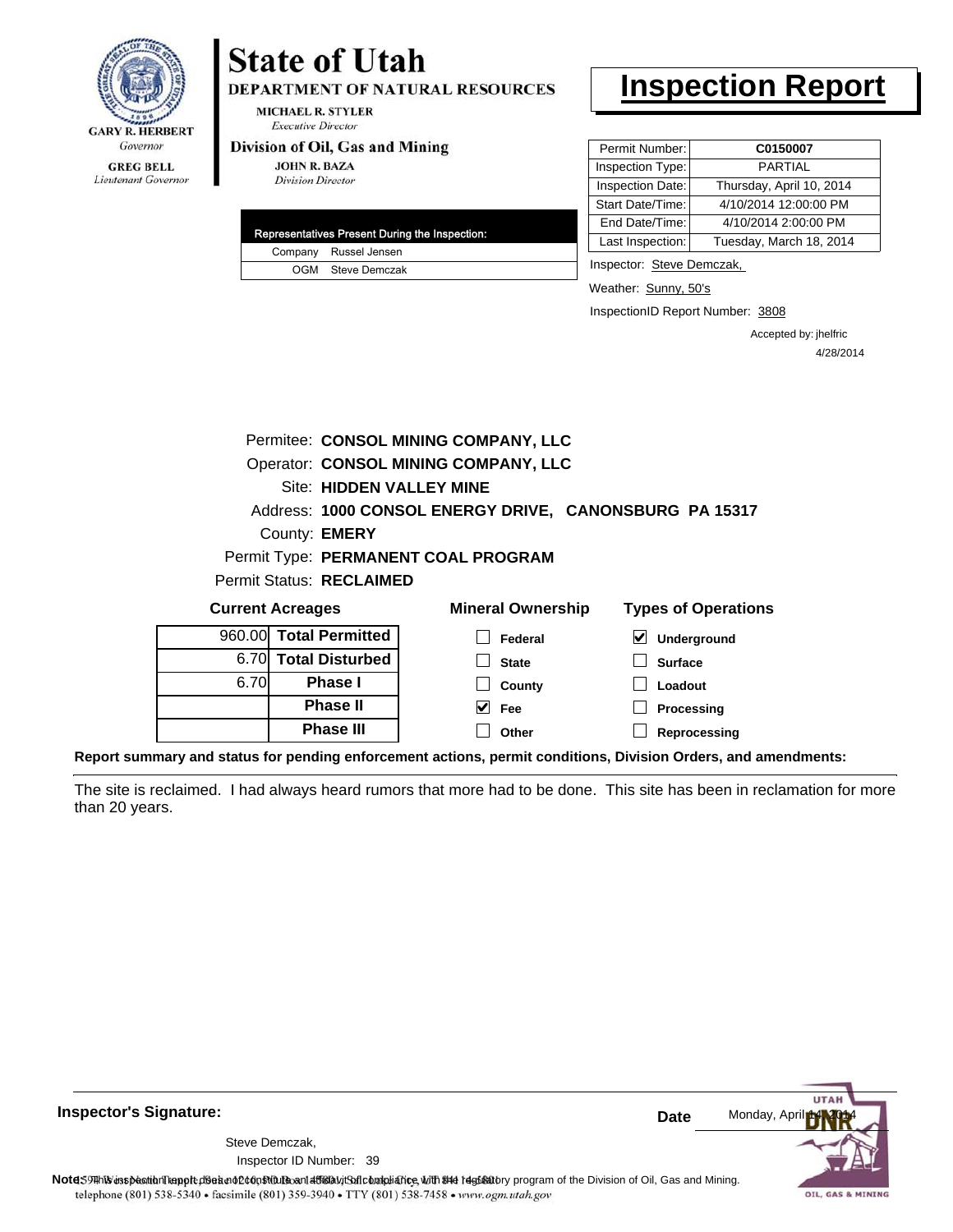#### *REVIEW OF PERMIT, PERFORMANCE STANDARDS PERMIT CONDITION REQUIREMENTS*

*1. Substantiate the elements on this inspection by checking the appropriate performance standard.*

 *a. For COMPLETE inspections provide narrative justification for any elements not fully inspected unless element is not appropriate to the site, in which case check Not Applicable.*

 *b. For PARTIAL inspections check only the elements evaluated.*

*2. Document any noncompliance situation by reference the NOV issued at the appropriate performance standard listed below.*

*3. Reference any narratives written in conjunction with this inspection at the appropriate performace standard listed below.*

|     |                                                               | Evaluated               | Not Applicable Comment          |                         | Enforcement |
|-----|---------------------------------------------------------------|-------------------------|---------------------------------|-------------------------|-------------|
| 1.  | Permits, Change, Transfer, Renewal, Sale                      |                         |                                 |                         |             |
| 2.  | <b>Signs and Markers</b>                                      | $\overline{\mathbf{v}}$ |                                 | $\overline{\mathbf{v}}$ |             |
| 3.  | Topsoil                                                       | $\overline{\mathbf{v}}$ |                                 | $\overline{\mathbf{v}}$ |             |
| 4.a | Hydrologic Balance: Diversions                                |                         |                                 |                         |             |
| 4.b | Hydrologic Balance: Sediment Ponds and Impoundments           | $\blacktriangledown$    |                                 | V                       |             |
| 4.C | Hydrologic Balance: Other Sediment Control Measures           | $\overline{\mathsf{v}}$ |                                 | $\blacktriangledown$    |             |
| 4.d | Hydrologic Balance: Water Monitoring                          |                         |                                 |                         |             |
| 4.e | Hydrologic Balance: Effluent Limitations                      |                         |                                 |                         |             |
| 5.  | Explosives                                                    |                         |                                 |                         |             |
| 6.  | Disposal of Excess Spoil, Fills, Benches                      |                         |                                 |                         |             |
| 7.  | Coal Mine Waste, Refuse Piles, Impoundments                   |                         |                                 |                         |             |
| 8.  | Noncoal Waste                                                 | $\overline{\mathsf{v}}$ |                                 | $\blacktriangledown$    |             |
| 9.  | Protection of Fish, Wildlife and Related Environmental Issues |                         |                                 |                         |             |
| 10. | Slides and Other Damage                                       | $\blacktriangledown$    |                                 | $\overline{\mathbf{v}}$ |             |
| 11. | Contemporaneous Reclamation                                   |                         |                                 |                         |             |
| 12. | <b>Backfilling And Grading</b>                                |                         |                                 |                         |             |
| 13. | Revegetation                                                  |                         |                                 |                         |             |
| 14. | Subsidence Control                                            |                         | $\overline{\mathbf{v}}$         |                         |             |
|     | 15. Cessation of Operations                                   |                         | $\blacktriangledown$            |                         |             |
|     | 16.a Roads: Construction, Maintenance, Surfacing              |                         | $\blacktriangledown$            |                         |             |
|     | 16.b Roads: Drainage Controls                                 |                         | $\blacktriangledown$            |                         |             |
| 17. | <b>Other Transportation Facilities</b>                        |                         | $\overline{\blacktriangledown}$ |                         |             |
| 18. | Support Facilities, Utility Installations                     |                         | ☑                               |                         |             |
|     | 19. AVS Check                                                 |                         |                                 |                         |             |
| 20. | Air Quality Permit                                            |                         | $\blacktriangledown$            |                         |             |
| 21. | Bonding and Insurance                                         |                         |                                 |                         |             |
|     | 22. Other                                                     |                         |                                 |                         |             |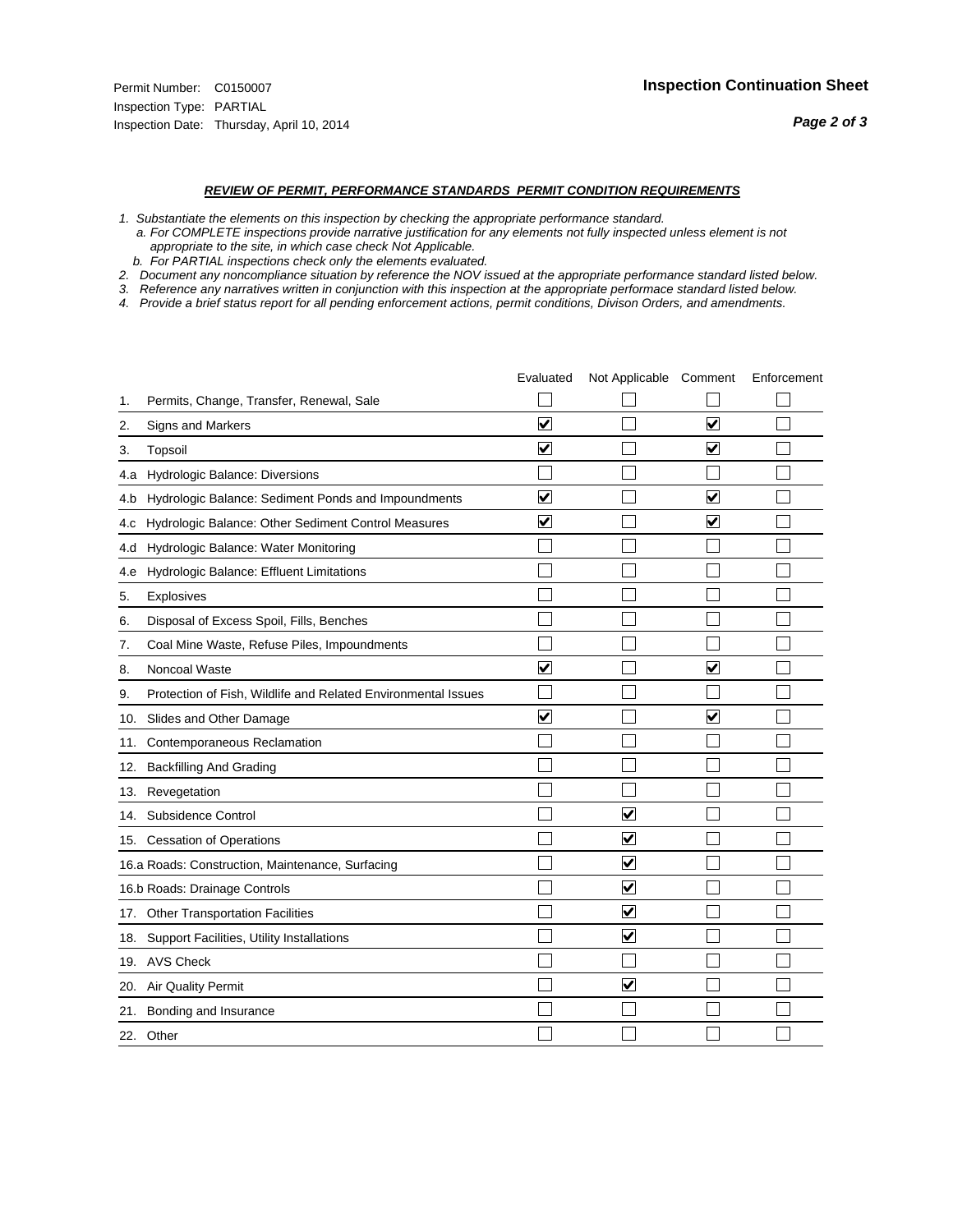#### **2. Signs and Markers**

The mine identification sign was checked during the inspection. The sign contained the required information set forth in the Utah R645 Coal Rules.

#### **3. Topsoil**

It appears that all topsoil was used in reclamation.

#### **4.b Hydrologic Balance: Sediment Ponds and Impoundments**

#### **4.c Hydrologic Balance: Other Sediment Control Measures**

Silt fence was functioning as design located at the top of the hill.

#### **8. Noncoal Waste**

The site is clear of non-coal waste materials.

#### **10. Slides and Other Damage**

No slides or other damage was noticed during the inspection.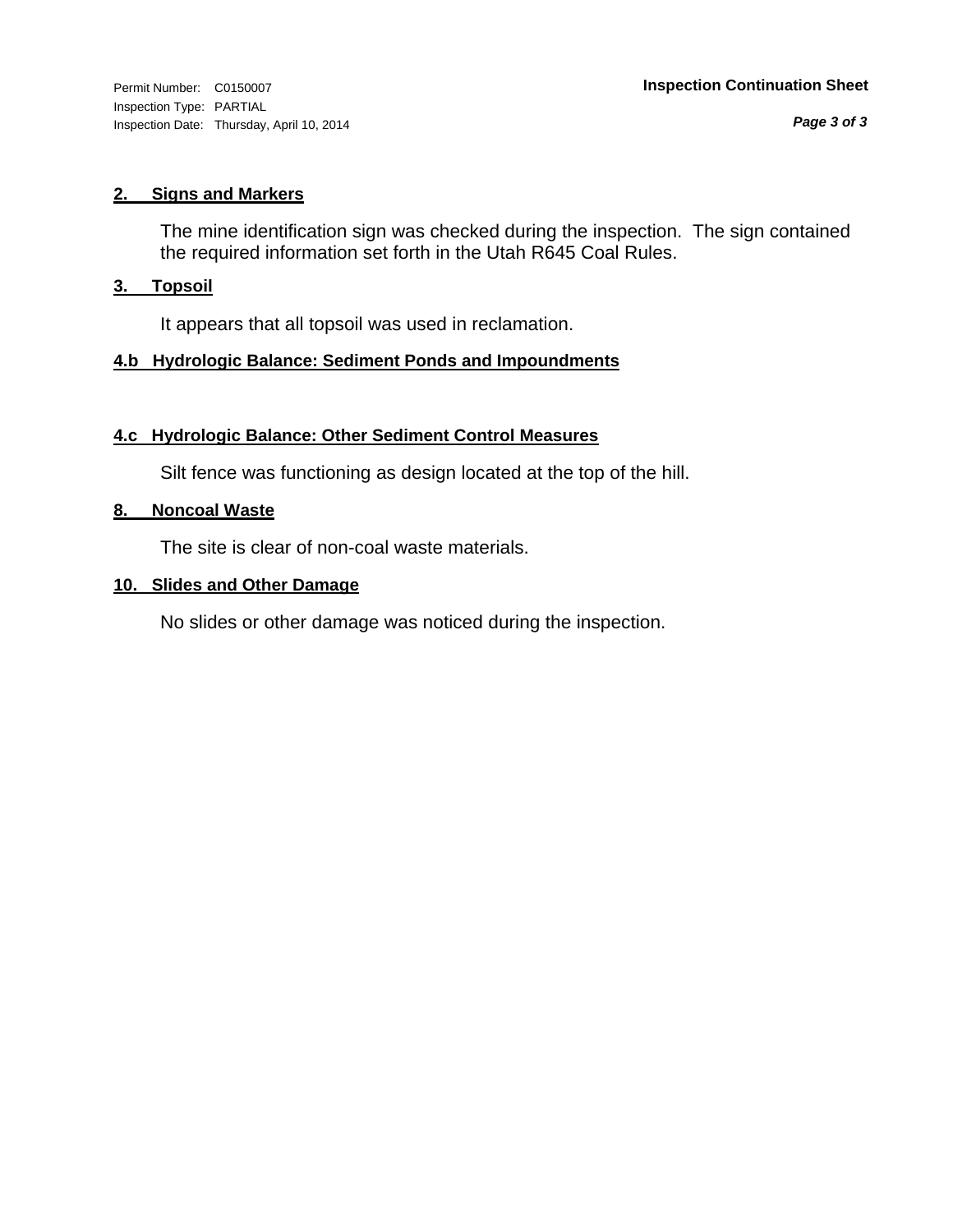

**DEPARTMENT OF NATURAL RESOURCES** 

**MICHAEL R. STYLER Executive Director** 

#### Division of Oil, Gas and Mining

**JOHN R. BAZA Division Director** 

|  | Representatives Present During the Inspection: |
|--|------------------------------------------------|
|  | Company Russel Jensen                          |
|  | OGM Steve Demczak                              |

### **Inspection Report**

| Permit Number:<br>C0150015                          |
|-----------------------------------------------------|
| Inspection Type:<br><b>PARTIAL</b>                  |
| <b>Inspection Date:</b><br>Thursday, April 10, 2014 |
| 4/10/2014 10:00:00 AM                               |
| 4/10/2014 12:00:00 PM<br>End Date/Time:             |
| Last Inspection:<br>Tuesday, March 18, 2014         |
|                                                     |

Inspector: Steve Demczak,

Weather: Sunny, 60's

InspectionID Report Number: 3807

Accepted by: jhelfric 4/28/2014

|                                      |                       | Permitee: CONSOL MINING COMPANY, LLC |                                                        |  |  |  |
|--------------------------------------|-----------------------|--------------------------------------|--------------------------------------------------------|--|--|--|
| Operator: CONSOL MINING COMPANY, LLC |                       |                                      |                                                        |  |  |  |
|                                      | Site: EMERY DEEP MINE |                                      |                                                        |  |  |  |
|                                      |                       |                                      | Address: 1000 CONSOL ENERGY DRIVE, CANONSBURG PA 15317 |  |  |  |
| County: <b>EMERY</b>                 |                       |                                      |                                                        |  |  |  |
| Permit Type: PERMANENT COAL PROGRAM  |                       |                                      |                                                        |  |  |  |
| Permit Status: ACTIVE                |                       |                                      |                                                        |  |  |  |
| <b>Current Acreages</b>              |                       | <b>Mineral Ownership</b>             | <b>Types of Operations</b>                             |  |  |  |
| 442.50 Total Permitted               |                       | V<br>Federal                         | $\boldsymbol{\mathsf{v}}$<br>Underground               |  |  |  |
| 248.50 Total Disturbed               |                       | <b>State</b>                         | <b>Surface</b>                                         |  |  |  |
| Phase I                              |                       | County                               | Loadout                                                |  |  |  |
| <b>Phase II</b>                      |                       | Fee                                  | Processing                                             |  |  |  |
| <b>Phase III</b>                     |                       | Other                                | Reprocessing                                           |  |  |  |

**Report summary and status for pending enforcement actions, permit conditions, Division Orders, and amendments:**

The site is inactive. The 4th east portals are closed and the main fan is not running. Most if not all the equipment is removed from the site.

The permittee was grading road for better road drainage at the 4th East portals.

The permittee repair the wind fence, but it is not totally complete. There is one small section still hanging partly down. There is no coal on the site for wind fence to protect. It is required to maintain in the permit.

![](_page_45_Picture_18.jpeg)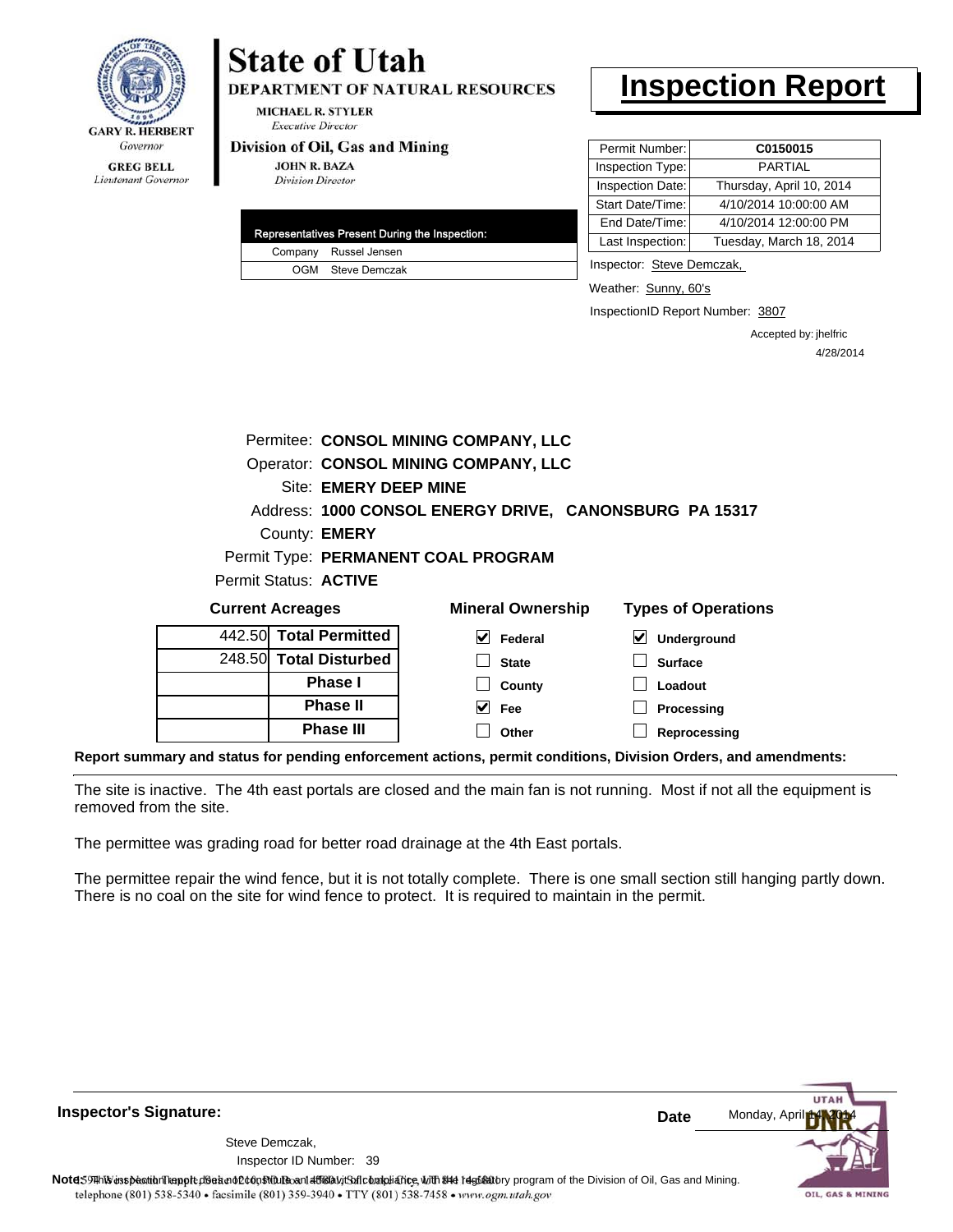#### *REVIEW OF PERMIT, PERFORMANCE STANDARDS PERMIT CONDITION REQUIREMENTS*

*1. Substantiate the elements on this inspection by checking the appropriate performance standard.*

 *a. For COMPLETE inspections provide narrative justification for any elements not fully inspected unless element is not appropriate to the site, in which case check Not Applicable.*

 *b. For PARTIAL inspections check only the elements evaluated.*

*2. Document any noncompliance situation by reference the NOV issued at the appropriate performance standard listed below.*

*3. Reference any narratives written in conjunction with this inspection at the appropriate performace standard listed below.*

|     |                                                               | Evaluated               | Not Applicable Comment |                         | Enforcement |
|-----|---------------------------------------------------------------|-------------------------|------------------------|-------------------------|-------------|
| 1.  | Permits, Change, Transfer, Renewal, Sale                      |                         |                        |                         |             |
| 2.  | Signs and Markers                                             | $\overline{\mathsf{v}}$ |                        | $\overline{\mathsf{v}}$ |             |
| 3.  | Topsoil                                                       | $\overline{\mathbf{v}}$ |                        | $\overline{\mathbf{v}}$ |             |
| 4.a | Hydrologic Balance: Diversions                                | ⊻                       |                        | $\checkmark$            |             |
| 4.b | Hydrologic Balance: Sediment Ponds and Impoundments           | ⊻                       |                        | $\blacktriangledown$    |             |
| 4.c | Hydrologic Balance: Other Sediment Control Measures           |                         |                        |                         |             |
| 4.d | Hydrologic Balance: Water Monitoring                          |                         |                        |                         |             |
| 4.e | Hydrologic Balance: Effluent Limitations                      |                         |                        |                         |             |
| 5.  | Explosives                                                    |                         |                        |                         |             |
| 6.  | Disposal of Excess Spoil, Fills, Benches                      |                         |                        |                         |             |
| 7.  | Coal Mine Waste, Refuse Piles, Impoundments                   | $\overline{\mathbf{v}}$ |                        | $\overline{\mathbf{v}}$ |             |
| 8.  | Noncoal Waste                                                 | $\overline{\mathbf{v}}$ |                        | $\overline{\mathsf{v}}$ |             |
| 9.  | Protection of Fish, Wildlife and Related Environmental Issues |                         |                        |                         |             |
| 10. | Slides and Other Damage                                       |                         |                        |                         |             |
| 11. | Contemporaneous Reclamation                                   |                         |                        |                         |             |
| 12. | <b>Backfilling And Grading</b>                                |                         |                        |                         |             |
| 13. | Revegetation                                                  |                         |                        |                         |             |
| 14. | Subsidence Control                                            |                         |                        |                         |             |
|     | 15. Cessation of Operations                                   | $\blacktriangledown$    |                        | $\checkmark$            |             |
|     | 16.a Roads: Construction, Maintenance, Surfacing              |                         |                        |                         |             |
|     | 16.b Roads: Drainage Controls                                 |                         |                        |                         |             |
|     | 17. Other Transportation Facilities                           |                         |                        |                         |             |
| 18. | Support Facilities, Utility Installations                     | $\overline{\mathsf{v}}$ |                        | $\overline{\checkmark}$ |             |
|     | 19. AVS Check                                                 |                         |                        |                         |             |
|     | 20. Air Quality Permit                                        |                         |                        |                         |             |
|     | 21. Bonding and Insurance                                     |                         |                        |                         |             |
|     | 22. Other                                                     |                         |                        |                         |             |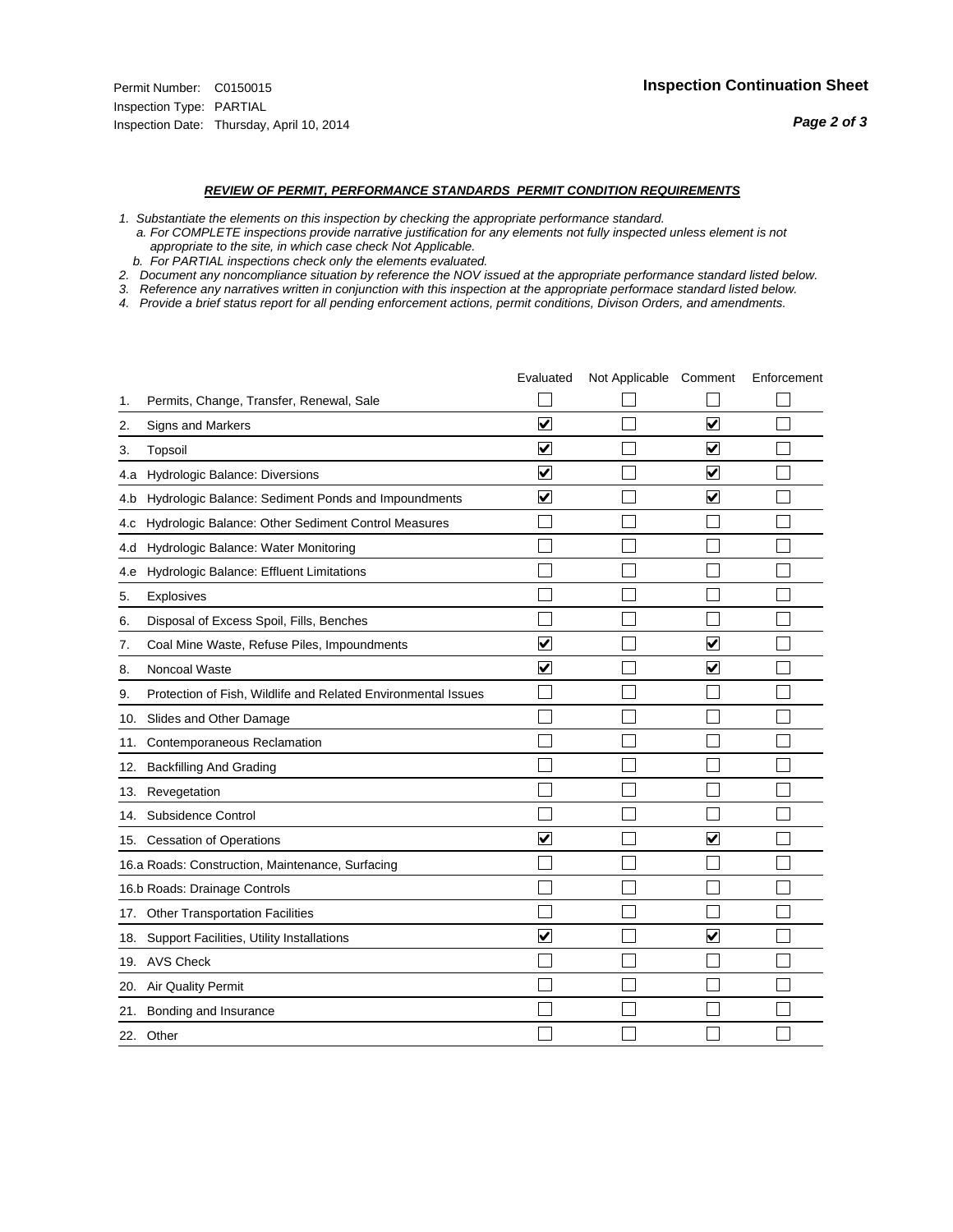#### **2. Signs and Markers**

The identification signs were inspected and contained the correct information complying with the R645 Coal Rule requirements.

#### **3. Topsoil**

Topsoil piles were inspected and there were no signs of wind or water erosion.

#### **4.a Hydrologic Balance: Diversions**

Diversions and culvert were inspected and are functioning as designed.

#### **4.b Hydrologic Balance: Sediment Ponds and Impoundments**

The sediment ponds were dry except the pond located next to main road entering the mine property. I did not see any hazardous conditions. The embankments were stable.

#### **7. Coal Mine Waste, Refuse Piles, Impoundments**

There were no hazardous conditions at the refuse pile.

#### **8. Noncoal Waste**

The site was clear of non-coal waste materials.

#### **15. Cessation of Operations**

The site is inactive and rumors of the permittee seeking buyer for the property. It is unlikely that the portal will ever be used for mining of coal. New portal are the likely case it the property even opens again. This is my opinion.

#### **18. Support Facilities, Utility Installations**

Only the main office is used.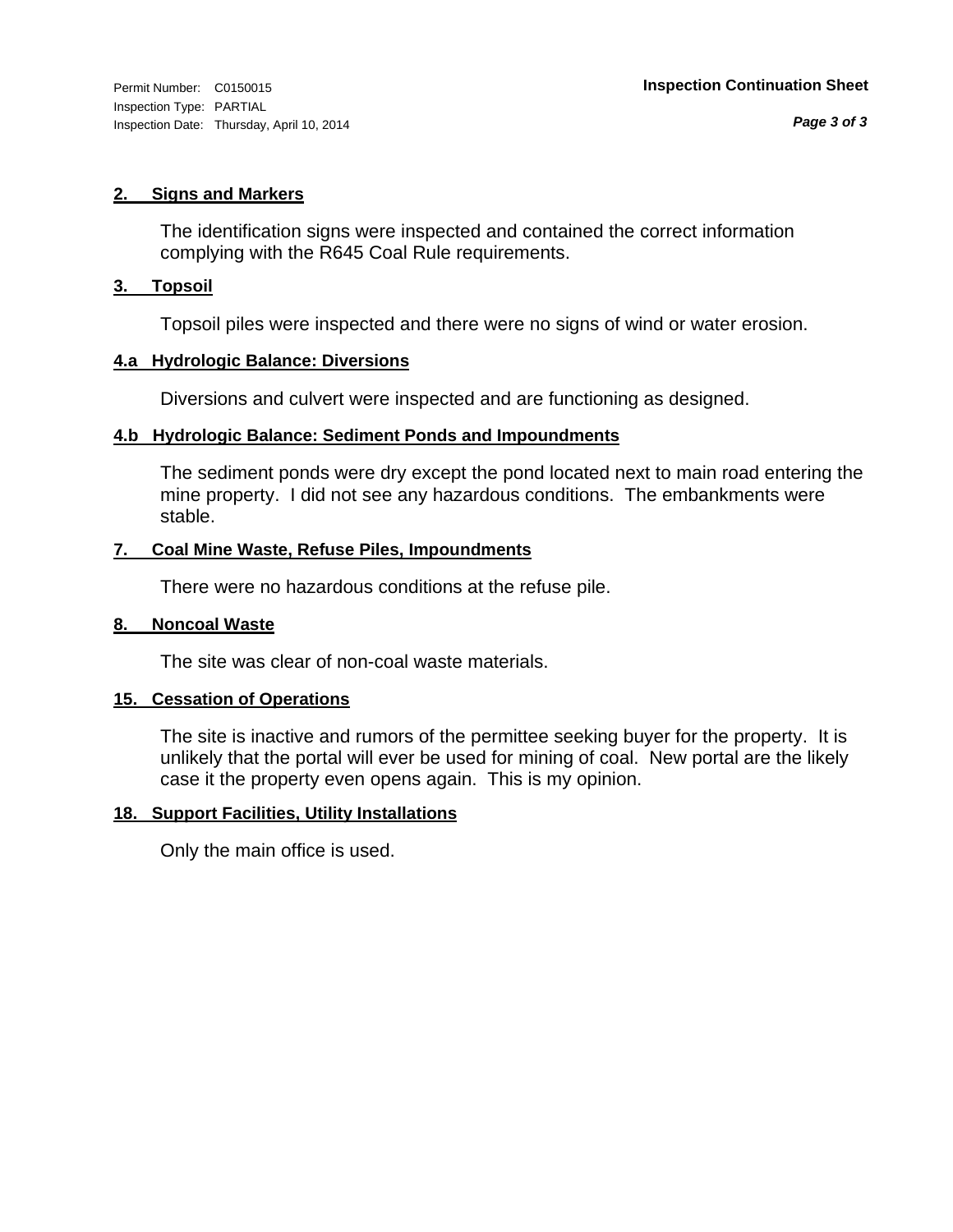![](_page_48_Picture_0.jpeg)

**DEPARTMENT OF NATURAL RESOURCES** 

**MICHAEL R. STYLER Executive Director** 

#### Division of Oil, Gas and Mining

**JOHN R. BAZA Division Director** 

|  | Representatives Present During the Inspection: |
|--|------------------------------------------------|
|  | Company Guy Davis                              |
|  | OGM Steve Demczak                              |

### **Inspection Report**

| Permit Number:   | C0150017                |
|------------------|-------------------------|
| Inspection Type: | <b>PARTIAL</b>          |
| Inspection Date: | Monday, April 28, 2014  |
| Start Date/Time: | 4/28/2014 10:00:00 AM   |
| End Date/Time:   | 4/28/2014 12:00:00 PM   |
| Last Inspection: | Tuesday, March 25, 2014 |

Inspector: Steve Demczak,

Weather: 40's, windy

InspectionID Report Number: 3823

**Reprocessing**

Accepted by: jhelfric 4/29/2014

|        | Permitee: PACIFICORP                   |                                          |                                          |
|--------|----------------------------------------|------------------------------------------|------------------------------------------|
|        | <b>Operator: ENERGY WEST MINING CO</b> |                                          |                                          |
|        | Site: DES BEE DOVE MINE                |                                          |                                          |
|        |                                        | Address: PO BOX 310, HUNTINGTON UT 84528 |                                          |
|        | County: <b>EMERY</b>                   |                                          |                                          |
|        |                                        | Permit Type: PERMANENT COAL PROGRAM      |                                          |
|        | Permit Status: RECLAIMED               |                                          |                                          |
|        | <b>Current Acreages</b>                | <b>Mineral Ownership</b>                 | <b>Types of Operations</b>               |
|        | 133.90 Total Permitted                 | V<br>Federal                             | $\boldsymbol{\mathsf{v}}$<br>Underground |
| 40.90  | <b>Total Disturbed</b>                 | <b>State</b>                             | <b>Surface</b>                           |
| 136.58 | <b>Phase I</b>                         | County                                   | Loadout                                  |
| 95.70  | <b>Phase II</b>                        | Fee                                      | Processing                               |

**Report summary and status for pending enforcement actions, permit conditions, Division Orders, and amendments:**

The permittee has submitted a request for Phase III bond release. This should take place sometime in the summer.

**Other**

The permittee has submitted an application for Phase III bond release. This should take place sometime in the summer.

The site is starting to green up. The site is stable with no changes since the last inspection.

The site is totally reclaimed using all available soil.

95.70

**Phase III**

![](_page_48_Picture_19.jpeg)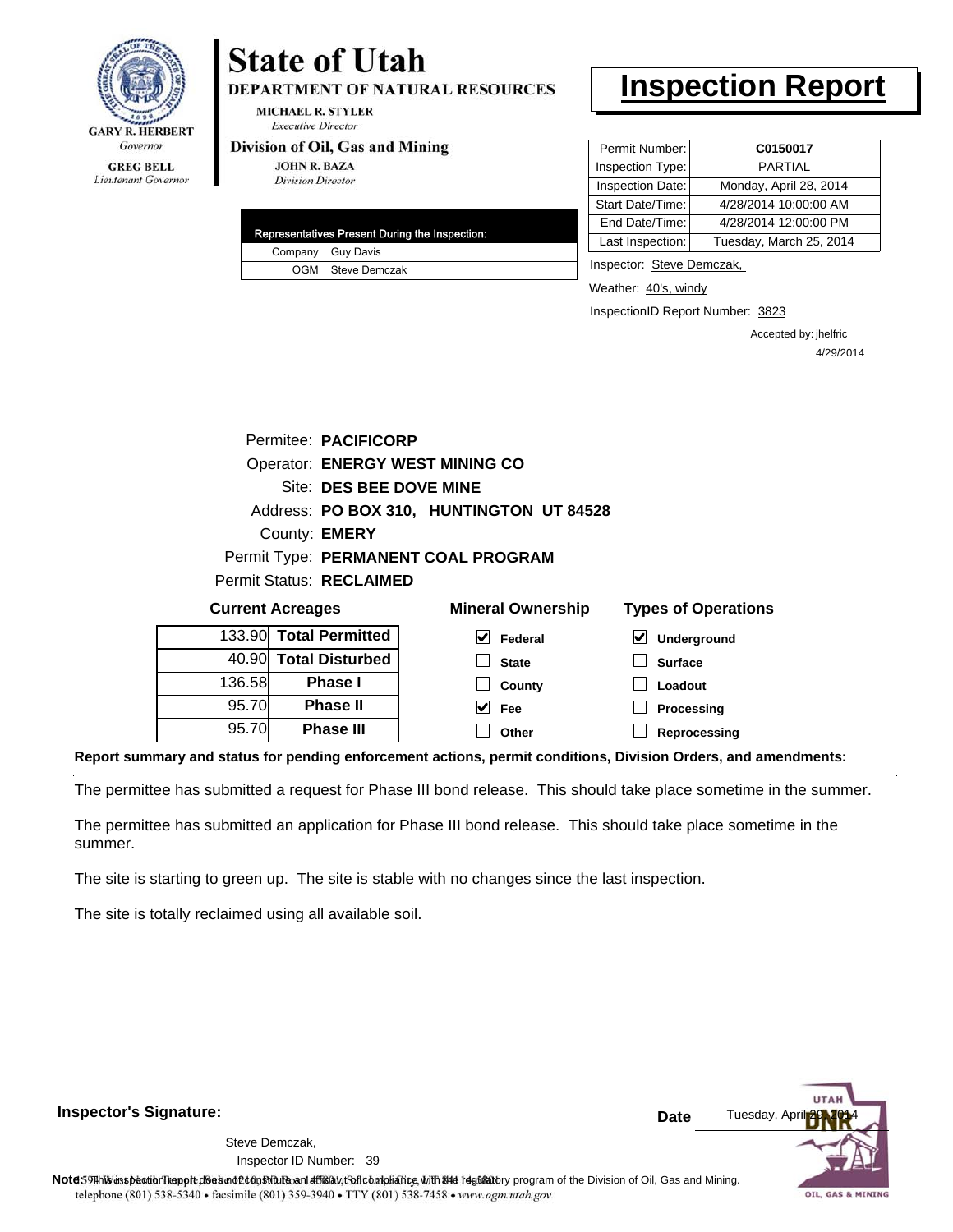#### *REVIEW OF PERMIT, PERFORMANCE STANDARDS PERMIT CONDITION REQUIREMENTS*

*1. Substantiate the elements on this inspection by checking the appropriate performance standard.*

 *a. For COMPLETE inspections provide narrative justification for any elements not fully inspected unless element is not appropriate to the site, in which case check Not Applicable.*

 *b. For PARTIAL inspections check only the elements evaluated.*

*2. Document any noncompliance situation by reference the NOV issued at the appropriate performance standard listed below.*

*3. Reference any narratives written in conjunction with this inspection at the appropriate performace standard listed below.*

|     |                                                               | Evaluated               | Not Applicable Comment |                         | Enforcement |
|-----|---------------------------------------------------------------|-------------------------|------------------------|-------------------------|-------------|
| 1.  | Permits, Change, Transfer, Renewal, Sale                      | $\overline{\mathsf{v}}$ |                        | V                       |             |
| 2.  | Signs and Markers                                             | $\overline{\mathbf{v}}$ |                        | $\blacktriangledown$    |             |
| 3.  | Topsoil                                                       | $\overline{\mathbf{v}}$ |                        | $\blacktriangledown$    |             |
| 4.a | Hydrologic Balance: Diversions                                | ⊽                       |                        | $\blacktriangledown$    |             |
| 4.b | Hydrologic Balance: Sediment Ponds and Impoundments           |                         | V                      |                         |             |
| 4.C | Hydrologic Balance: Other Sediment Control Measures           | $\overline{\mathbf{v}}$ |                        | $\blacktriangledown$    |             |
| 4.d | Hydrologic Balance: Water Monitoring                          |                         |                        |                         |             |
| 4.e | Hydrologic Balance: Effluent Limitations                      |                         |                        |                         |             |
| 5.  | <b>Explosives</b>                                             |                         |                        |                         |             |
| 6.  | Disposal of Excess Spoil, Fills, Benches                      |                         |                        |                         |             |
| 7.  | Coal Mine Waste, Refuse Piles, Impoundments                   |                         |                        |                         |             |
| 8.  | Noncoal Waste                                                 | $\overline{\mathsf{v}}$ |                        | $\overline{\mathbf{v}}$ |             |
| 9.  | Protection of Fish, Wildlife and Related Environmental Issues | ⊽                       |                        | $\overline{\mathbf{v}}$ |             |
|     | 10. Slides and Other Damage                                   | $\overline{\mathbf{v}}$ |                        | $\checkmark$            |             |
| 11. | Contemporaneous Reclamation                                   |                         |                        |                         |             |
| 12. | <b>Backfilling And Grading</b>                                | $\blacktriangledown$    |                        | $\blacktriangledown$    |             |
| 13. | Revegetation                                                  | $\overline{\mathbf{v}}$ |                        | $\overline{\mathsf{v}}$ |             |
| 14. | Subsidence Control                                            |                         |                        |                         |             |
|     | 15. Cessation of Operations                                   |                         |                        |                         |             |
|     | 16.a Roads: Construction, Maintenance, Surfacing              |                         |                        |                         |             |
|     | 16.b Roads: Drainage Controls                                 |                         |                        |                         |             |
|     | 17. Other Transportation Facilities                           |                         |                        |                         |             |
| 18. | Support Facilities, Utility Installations                     |                         |                        |                         |             |
|     | 19. AVS Check                                                 |                         |                        |                         |             |
| 20. | <b>Air Quality Permit</b>                                     |                         |                        |                         |             |
| 21. | Bonding and Insurance                                         |                         |                        |                         |             |
|     | 22. Other                                                     |                         |                        |                         |             |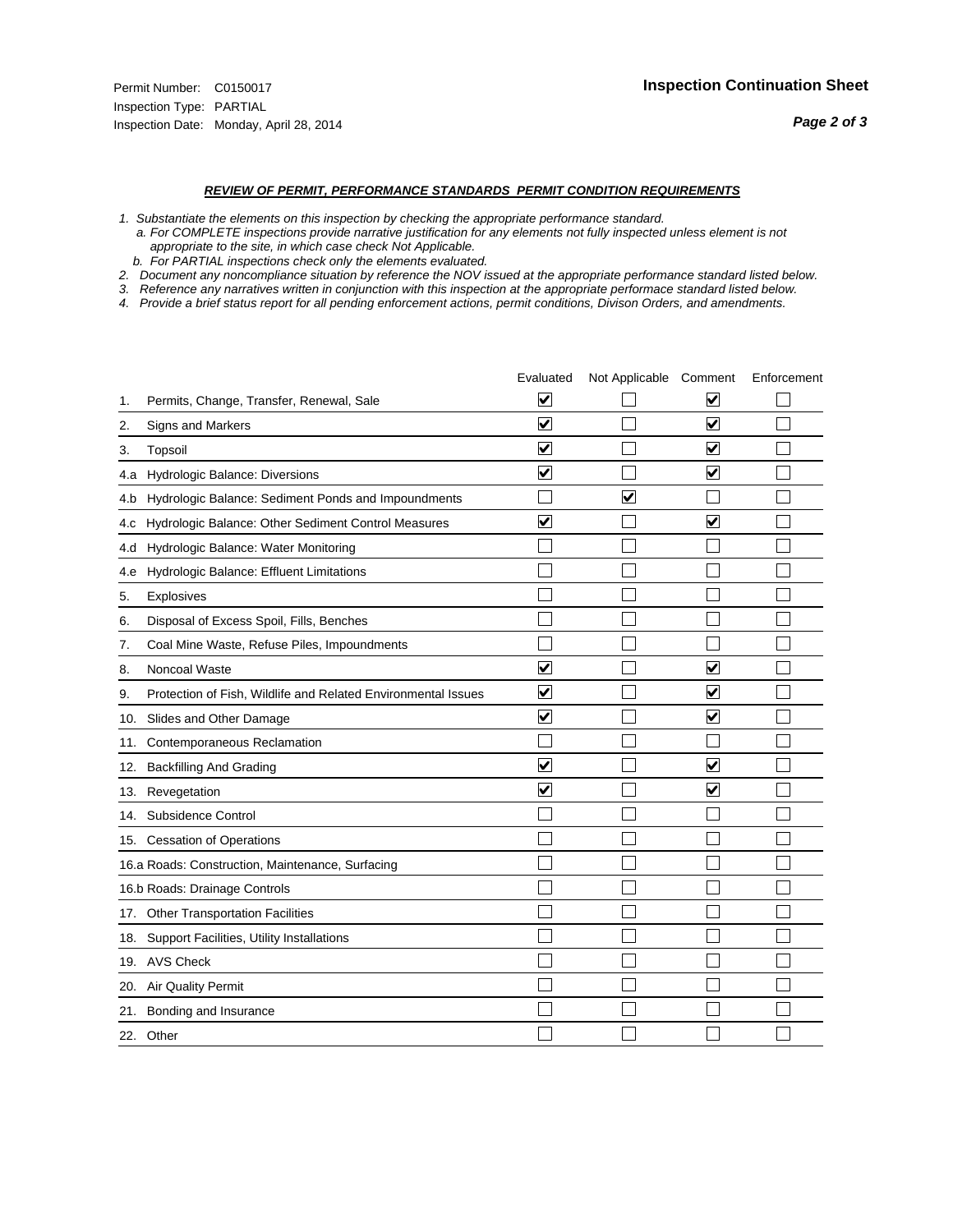#### **1. Permits, Change, Transfer, Renewal, Sale**

The permittee has submitted an application for Phase III bond release at Des Bee Dove. It is anticipated that bond release inspection will take place in the summer.

#### **2. Signs and Markers**

The permittee is in the process of removing fences along the property. The identification sign is located on the path to the reclaimed site. It contains all the required information to meet the minimum requirements of the R645 Coal Rules.

#### **3. Topsoil**

All topsoil was used in reclamation. The reclaim site is stable and vegetation is growing. I did not see any sediment leaving the site.

#### **4.a Hydrologic Balance: Diversions**

The diversions were spot-checked and no water was flowing within the diversion during the inspection. The diversions are open and would function during a storm event.

#### **4.c Hydrologic Balance: Other Sediment Control Measures**

The site is completely pock for sediment control.

#### **8. Noncoal Waste**

The reclaim site was clear of non-coal waste materials.

#### **9. Protection of Fish, Wildlife and Related Environmental Issues**

Deer routinely move across the reclaim site.

#### **10. Slides and Other Damage**

No slides or other damage was noticed during the inspection.

#### **12. Backfilling And Grading**

The site is completely backfilled and graded. This site has Phase II bond release.

#### **13. Revegetation**

It is still early in the year; I did not see new vegetation coming up from the ground. Year 10 vegetation study was taken last year. The results are in the annual report.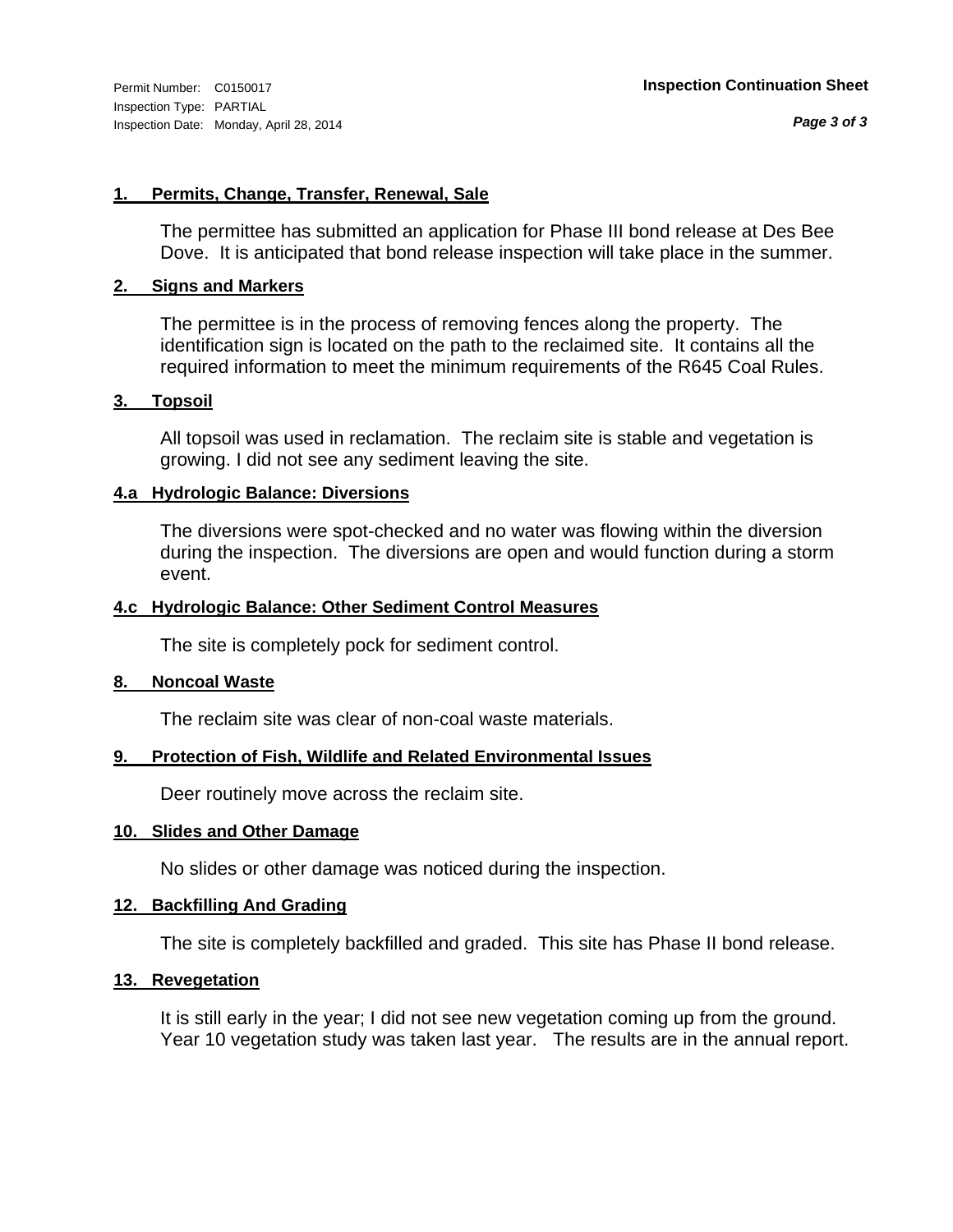![](_page_51_Picture_0.jpeg)

Lieutenant Governor

## **State of Utah**

**DEPARTMENT OF NATURAL RESOURCES** 

**MICHAEL R. STYLER Executive Director** 

#### Division of Oil, Gas and Mining

**JOHN R. BAZA Division Director** 

| Representatives Present During the Inspection: |
|------------------------------------------------|
| Company Guy Davis                              |
| OGM Steve Demczak                              |

### **Inspection Report**

| Permit Number:   | C0150018                |
|------------------|-------------------------|
| Inspection Type: | <b>PARTIAL</b>          |
| Inspection Date: | Monday, April 28, 2014  |
| Start Date/Time: | 4/28/2014 12:00:00 PM   |
| End Date/Time:   | 4/28/2014 3:00:00 PM    |
| Last Inspection: | Tuesday, March 25, 2014 |

Inspector: Steve Demczak,

Weather: 40's, Windy

InspectionID Report Number: 3824

Accepted by: jhelfric 4/29/2014

|                                                                                   | Permitee: PACIFICORP      |                                     |                  |  |  |
|-----------------------------------------------------------------------------------|---------------------------|-------------------------------------|------------------|--|--|
| Operator: ENERGY WEST MINING CO                                                   |                           |                                     |                  |  |  |
|                                                                                   |                           |                                     |                  |  |  |
| Address: PO BOX 310, HUNTINGTON UT 84528                                          |                           |                                     |                  |  |  |
|                                                                                   | County: <b>EMERY</b>      |                                     |                  |  |  |
|                                                                                   |                           | Permit Type: PERMANENT COAL PROGRAM |                  |  |  |
|                                                                                   | Permit Status: ACTIVE     |                                     |                  |  |  |
| <b>Types of Operations</b><br><b>Mineral Ownership</b><br><b>Current Acreages</b> |                           |                                     |                  |  |  |
|                                                                                   |                           |                                     |                  |  |  |
|                                                                                   | 19,936.88 Total Permitted | V<br><b>Federal</b>                 | V<br>Underground |  |  |
| 91.63                                                                             | <b>Total Disturbed</b>    | V<br><b>State</b>                   | <b>Surface</b>   |  |  |
| 0.60                                                                              | Phase I                   | County                              | Loadout          |  |  |
| 0.60                                                                              | <b>Phase II</b>           | Fee                                 | Processing       |  |  |

**Report summary and status for pending enforcement actions, permit conditions, Division Orders, and amendments:**

Abandon Mine Lands (AML) have finish reclaiming an adjacent property next to the Deer Creek Mine. The site is a major improvement to the land. All coal fines are removed and sediment and coal will not go into the creek. The site is seeded. It seems the reclaimed area has done well. There are no signs of erosion. The matting has held up throughout the winter.

The mine was active.

Currently the UMWA union is working under the old contract/agreement. The permittee/operator are in talks for a new union contract.

I inspected all refuse site, Rilda Canyon and the mine site.

Tuesday, Apr **Date** Steve Demczak, 39 Inspector ID Number:Note59#h% inspection report does not constitute an affidavit of compliance, with the regulatory program of the Division of Oil, Gas and Mining. telephone (801) 538-5340 · facsimile (801) 359-3940 · TTY (801) 538-7458 · www.ogm.utah.gov OIL, GAS & MINING

**Inspector's Signature:**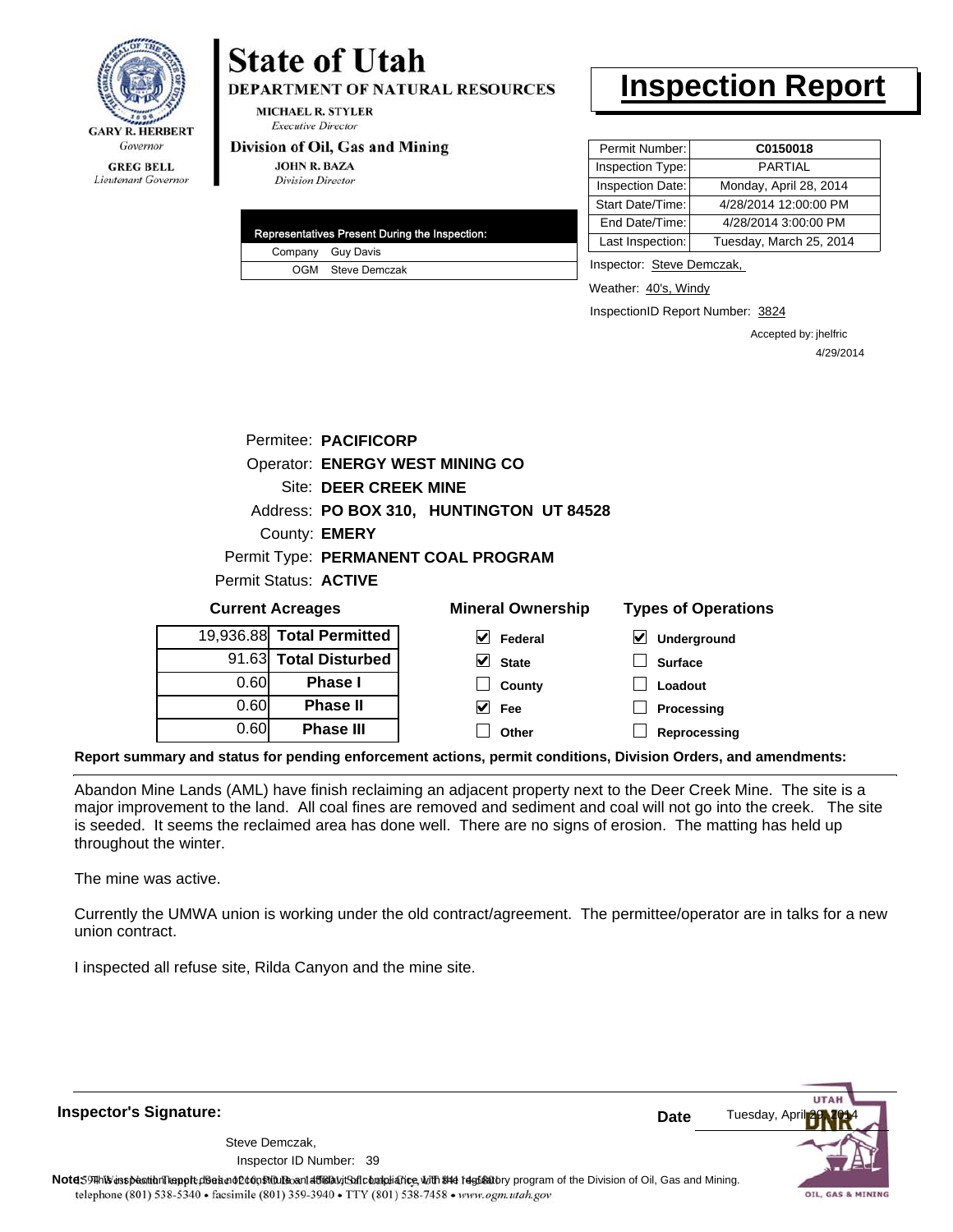#### *REVIEW OF PERMIT, PERFORMANCE STANDARDS PERMIT CONDITION REQUIREMENTS*

*1. Substantiate the elements on this inspection by checking the appropriate performance standard.*

 *a. For COMPLETE inspections provide narrative justification for any elements not fully inspected unless element is not appropriate to the site, in which case check Not Applicable.*

 *b. For PARTIAL inspections check only the elements evaluated.*

*2. Document any noncompliance situation by reference the NOV issued at the appropriate performance standard listed below.*

*3. Reference any narratives written in conjunction with this inspection at the appropriate performace standard listed below.*

|     |                                                               | Evaluated               | Not Applicable Comment |                         | Enforcement |
|-----|---------------------------------------------------------------|-------------------------|------------------------|-------------------------|-------------|
| 1.  | Permits, Change, Transfer, Renewal, Sale                      | V                       |                        | V                       |             |
| 2.  | <b>Signs and Markers</b>                                      | $\overline{\mathbf{v}}$ |                        | $\blacktriangledown$    |             |
| 3.  | Topsoil                                                       | $\overline{\mathbf{v}}$ |                        | $\overline{\mathbf{v}}$ |             |
| 4.a | Hydrologic Balance: Diversions                                | ⊽                       |                        | $\blacktriangledown$    |             |
| 4.b | Hydrologic Balance: Sediment Ponds and Impoundments           | $\checkmark$            |                        | $\blacktriangledown$    |             |
| 4.C | Hydrologic Balance: Other Sediment Control Measures           | $\overline{\mathbf{v}}$ |                        | $\blacktriangledown$    |             |
| 4.d | Hydrologic Balance: Water Monitoring                          |                         |                        |                         |             |
| 4.e | Hydrologic Balance: Effluent Limitations                      |                         |                        |                         |             |
| 5.  | Explosives                                                    |                         |                        |                         |             |
| 6.  | Disposal of Excess Spoil, Fills, Benches                      |                         |                        |                         |             |
| 7.  | Coal Mine Waste, Refuse Piles, Impoundments                   | $\overline{\mathbf{v}}$ |                        | $\overline{\mathbf{v}}$ |             |
| 8.  | Noncoal Waste                                                 | $\overline{\mathbf{v}}$ |                        | ☑                       |             |
| 9.  | Protection of Fish, Wildlife and Related Environmental Issues |                         |                        |                         |             |
| 10. | Slides and Other Damage                                       |                         |                        |                         |             |
| 11. | Contemporaneous Reclamation                                   |                         |                        |                         |             |
| 12. | <b>Backfilling And Grading</b>                                |                         |                        |                         |             |
| 13. | Revegetation                                                  |                         |                        |                         |             |
| 14. | Subsidence Control                                            |                         |                        |                         |             |
| 15. | <b>Cessation of Operations</b>                                |                         |                        |                         |             |
|     | 16.a Roads: Construction, Maintenance, Surfacing              |                         |                        |                         |             |
|     | 16.b Roads: Drainage Controls                                 | $\blacktriangledown$    |                        | $\blacktriangledown$    |             |
| 17. | <b>Other Transportation Facilities</b>                        |                         |                        |                         |             |
| 18. | Support Facilities, Utility Installations                     | $\overline{\mathsf{v}}$ |                        | $\overline{\mathbf{v}}$ |             |
|     | 19. AVS Check                                                 |                         |                        |                         |             |
| 20. | <b>Air Quality Permit</b>                                     |                         |                        |                         |             |
| 21. | Bonding and Insurance                                         |                         |                        |                         |             |
|     | 22. Other                                                     |                         |                        |                         |             |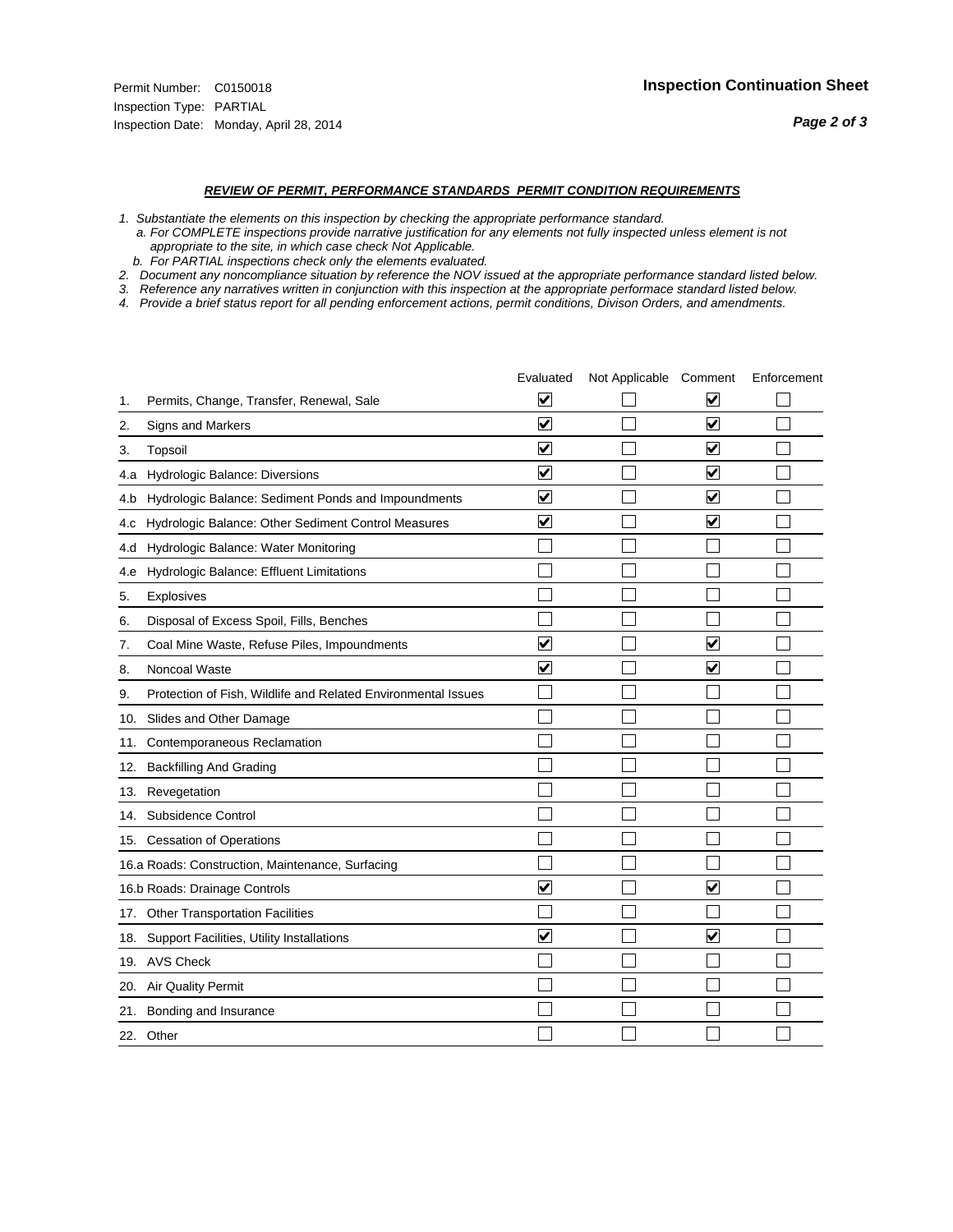*Page 3 of 3*

#### **1. Permits, Change, Transfer, Renewal, Sale**

The Deer Creek Mill Fork Lease Modification is conditionally approved pending OSM concurrence.

#### **2. Signs and Markers**

The mine identification signs are located at all points of public access into the various permit areas. The signs contain the necessary information to meet the R645 Coal Rules.

#### **3. Topsoil**

There was vegetation growth on the topsoil piles. The waste rock topsoil piles had the least amount of vegetation growth due to soil composition and drier climate.

#### **4.a Hydrologic Balance: Diversions**

The diversions were recently clean out. No water was flowing within the diversions. Diversions and culverts were opened.

#### **4.b Hydrologic Balance: Sediment Ponds and Impoundments**

The sediment pond contained water and was discharging. No hazardous conditions were noticed. The embankments appeared to be stable.

#### **4.c Hydrologic Balance: Other Sediment Control Measures**

Catch basins were inspected and functioning as design. Most of the basins were dry. These catch basins were recently cleaned out.

#### **7. Coal Mine Waste, Refuse Piles, Impoundments**

I inspected the refuse pile and did not see any hazardous conditions. Since the last inspection the permittee place more material on the refuse pile. Embankments were stable.

#### **8. Noncoal Waste**

The site was clear of non-coal waste materials.

#### **16.b Roads: Drainage Controls**

Road drainage was functioning as design. No water was flowing within the diversions.

#### **18. Support Facilities, Utility Installations**

There were no new support facilities since the last inspection.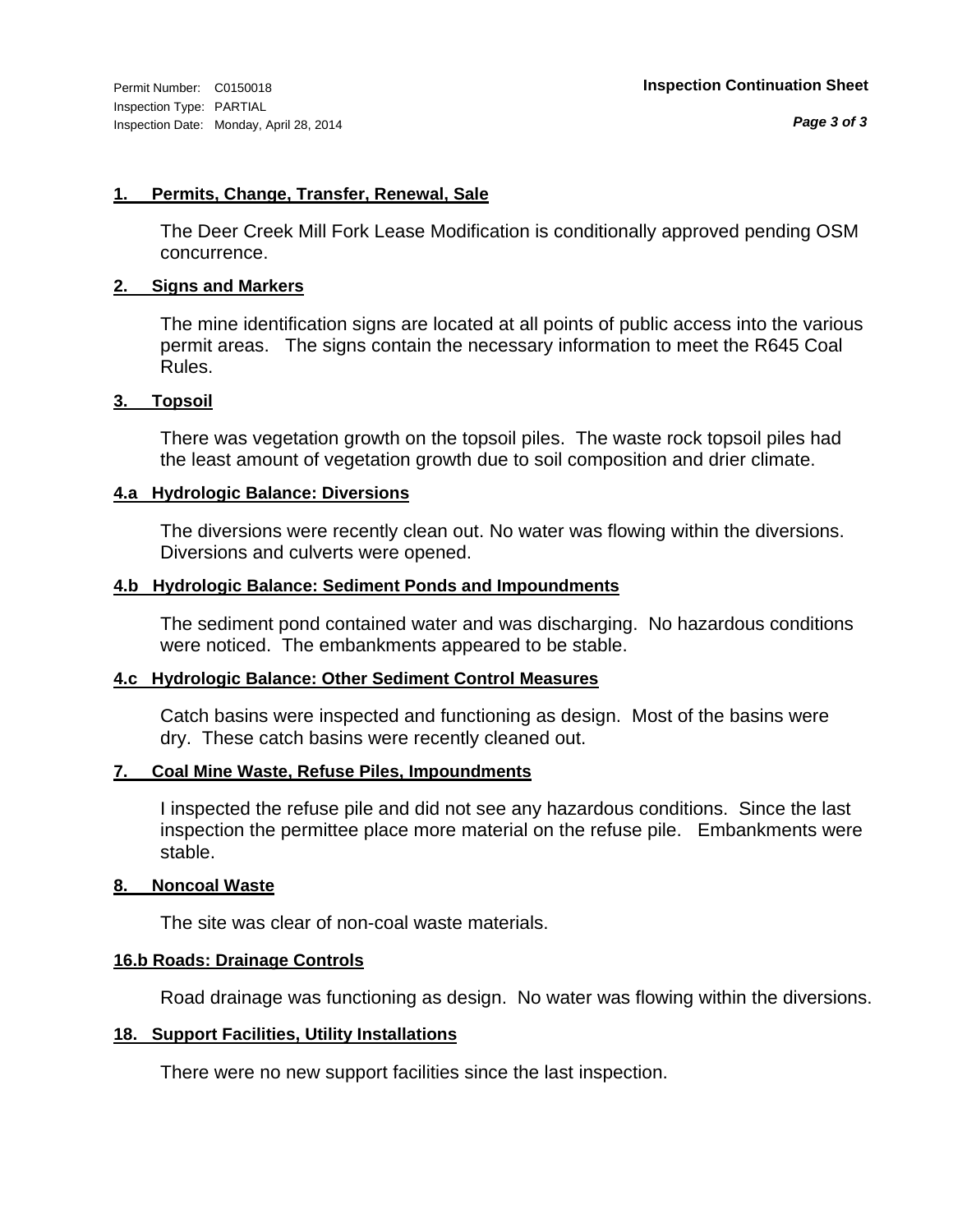![](_page_54_Picture_0.jpeg)

**DEPARTMENT OF NATURAL RESOURCES** 

**MICHAEL R. STYLER Executive Director** 

#### Division of Oil, Gas and Mining

**JOHN R. BAZA Division Director** 

|  | Representatives Present During the Inspection: |
|--|------------------------------------------------|
|  | Company Jaren Jorgensen                        |
|  | OGM Pete Hess                                  |

### **Inspection Report**

| Permit Number:   | C0150025                  |
|------------------|---------------------------|
| Inspection Type: | <b>COMPLETE</b>           |
| Inspection Date: | Wednesday, April 09, 2014 |
| Start Date/Time: | 4/9/2014 9:11:00 AM       |
| End Date/Time:   | 4/9/2014 11:15:00 AM      |
| Last Inspection: | Tuesday, March 18, 2014   |
|                  |                           |

Inspector: Pete Hess,

Weather: Warm, 40's F. Overcast

InspectionID Report Number: 3805

Accepted by: jhelfric 4/28/2014

|                |                           | Permitee: CASTLE VALLEY MINING LLC                              |                                                                                                                |
|----------------|---------------------------|-----------------------------------------------------------------|----------------------------------------------------------------------------------------------------------------|
|                |                           | <b>Operator: CASTLE VALLEY MINING LLC</b>                       |                                                                                                                |
|                | Site: BEAR CANYON MINE    |                                                                 |                                                                                                                |
|                |                           | Address: 2352 NORTH 7TH STREET, UNIT B, GRAND JUNCTION CO 81501 |                                                                                                                |
|                | County: <b>EMERY</b>      |                                                                 |                                                                                                                |
|                |                           | Permit Type: PERMANENT COAL PROGRAM                             |                                                                                                                |
|                | Permit Status: ACTIVE     |                                                                 |                                                                                                                |
|                | <b>Current Acreages</b>   | <b>Mineral Ownership</b>                                        | <b>Types of Operations</b>                                                                                     |
|                | 10,991.83 Total Permitted | $\blacktriangledown$<br>Federal                                 | $\vert\bm{\mathsf{v}}\vert$<br>Underground                                                                     |
|                | 40.46 Total Disturbed     | <b>State</b>                                                    | <b>Surface</b>                                                                                                 |
| <b>Phase I</b> |                           | County                                                          | Loadout                                                                                                        |
|                | <b>Phase II</b>           | $\vee$ Fee                                                      | Processing                                                                                                     |
|                | <b>Phase III</b>          | Other                                                           | Reprocessing                                                                                                   |
|                |                           |                                                                 | Report summary and status for pending enforcement actions, permit conditions, Division Orders, and amendments: |

The current State permit has three Special Conditions which are listed in Attachment "A"; 1) the Permittee must submit all required quarterly surface and ground water monitoring information in an electronic fashion to the DOGM water monitoring data base. 2) The Permittee must co-operate with the requirements of the Guaranty for payment of AML fees. 3) The permit has several Special Forest Service Stipulations which are required for compliance with the National Historic Preservation Act.

![](_page_54_Picture_15.jpeg)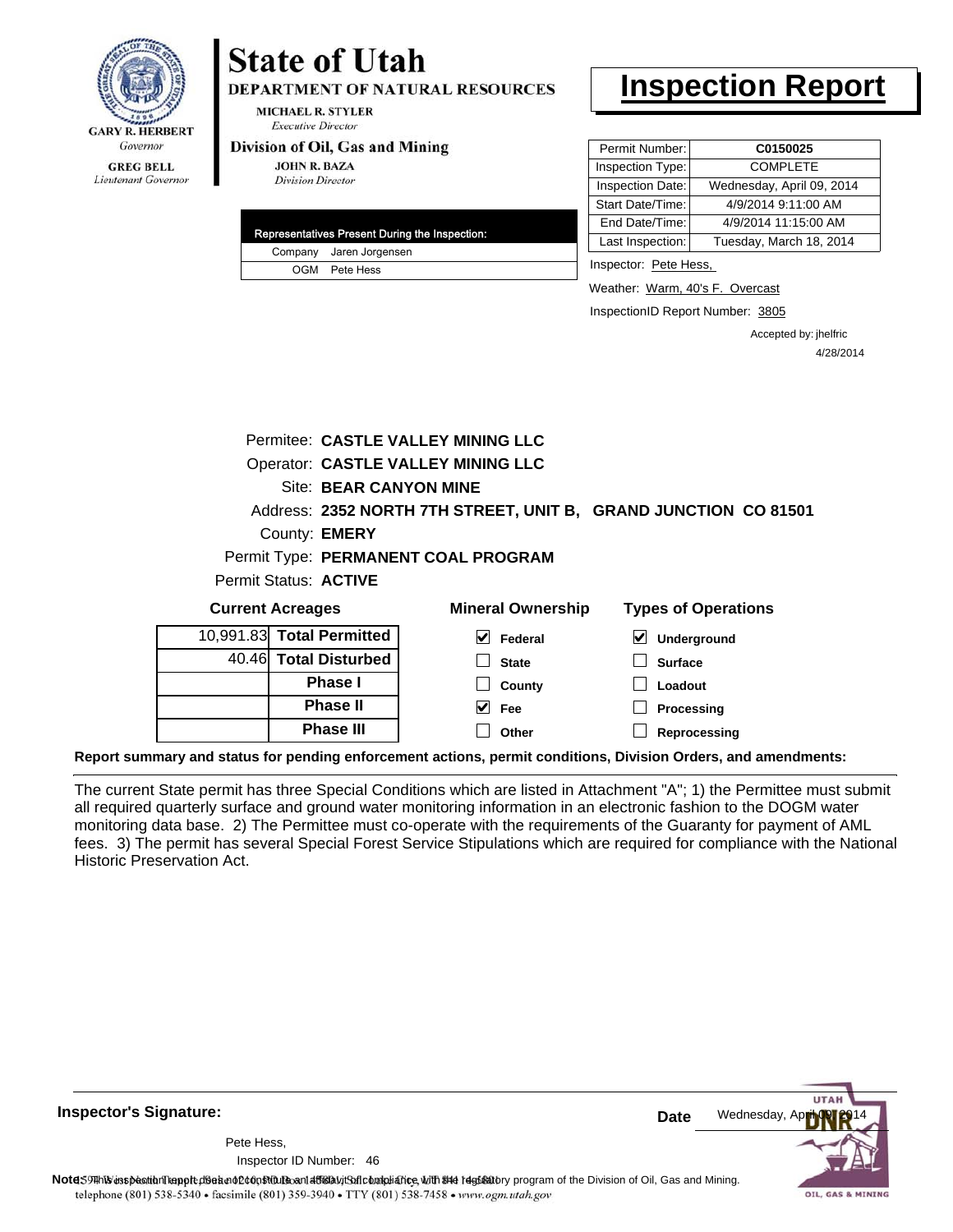#### *REVIEW OF PERMIT, PERFORMANCE STANDARDS PERMIT CONDITION REQUIREMENTS*

*1. Substantiate the elements on this inspection by checking the appropriate performance standard.*

 *a. For COMPLETE inspections provide narrative justification for any elements not fully inspected unless element is not appropriate to the site, in which case check Not Applicable.*

 *b. For PARTIAL inspections check only the elements evaluated.*

*2. Document any noncompliance situation by reference the NOV issued at the appropriate performance standard listed below.*

*3. Reference any narratives written in conjunction with this inspection at the appropriate performace standard listed below.*

|     |                                                               | Evaluated               | Not Applicable Comment  |                         | Enforcement |
|-----|---------------------------------------------------------------|-------------------------|-------------------------|-------------------------|-------------|
| 1.  | Permits, Change, Transfer, Renewal, Sale                      | $\overline{\mathsf{v}}$ |                         | V                       |             |
| 2.  | Signs and Markers                                             | $\overline{\mathbf{v}}$ |                         |                         |             |
| 3.  | Topsoil                                                       | $\overline{\mathbf{v}}$ |                         | $\overline{\mathbf{v}}$ |             |
| 4.a | Hydrologic Balance: Diversions                                | $\blacktriangledown$    |                         |                         |             |
| 4.b | Hydrologic Balance: Sediment Ponds and Impoundments           | $\blacktriangledown$    |                         | V                       |             |
| 4.C | Hydrologic Balance: Other Sediment Control Measures           | $\overline{\mathbf{v}}$ |                         | $\overline{\mathbf{v}}$ |             |
| 4.d | Hydrologic Balance: Water Monitoring                          | $\blacktriangledown$    |                         | $\blacktriangledown$    |             |
| 4.e | Hydrologic Balance: Effluent Limitations                      | $\overline{\mathbf{v}}$ |                         | $\blacktriangledown$    |             |
| 5.  | Explosives                                                    | $\overline{\mathbf{v}}$ |                         |                         |             |
| 6.  | Disposal of Excess Spoil, Fills, Benches                      |                         | $\blacktriangledown$    |                         |             |
| 7.  | Coal Mine Waste, Refuse Piles, Impoundments                   |                         | $\overline{\mathbf{v}}$ |                         |             |
| 8.  | Noncoal Waste                                                 | $\overline{\mathbf{v}}$ |                         | $\overline{\mathsf{v}}$ |             |
| 9.  | Protection of Fish, Wildlife and Related Environmental Issues | $\blacktriangledown$    |                         | $\blacktriangledown$    |             |
| 10. | Slides and Other Damage                                       |                         | $\overline{\mathsf{v}}$ |                         |             |
| 11. | Contemporaneous Reclamation                                   |                         | ⊻                       |                         |             |
| 12. | <b>Backfilling And Grading</b>                                |                         | $\blacktriangledown$    |                         |             |
| 13. | Revegetation                                                  |                         | $\overline{\mathbf{v}}$ |                         |             |
| 14. | Subsidence Control                                            | $\overline{\mathbf{v}}$ |                         | $\overline{\mathbf{v}}$ |             |
|     | 15. Cessation of Operations                                   |                         | ✔                       |                         |             |
|     | 16.a Roads: Construction, Maintenance, Surfacing              | $\overline{\mathbf{v}}$ |                         | $\overline{\mathbf{v}}$ |             |
|     | 16.b Roads: Drainage Controls                                 | $\blacktriangledown$    |                         | $\blacktriangledown$    |             |
|     | 17. Other Transportation Facilities                           | $\overline{\mathbf{v}}$ |                         |                         |             |
| 18. | Support Facilities, Utility Installations                     | $\overline{\mathbf{v}}$ |                         |                         |             |
|     | 19. AVS Check                                                 | $\overline{\mathbf{v}}$ |                         | $\blacktriangledown$    |             |
|     | 20. Air Quality Permit                                        | $\blacktriangledown$    |                         | $\blacktriangledown$    |             |
|     | 21. Bonding and Insurance                                     | $\overline{\mathbf{v}}$ |                         | $\blacktriangledown$    |             |
|     | 22. Other                                                     | $\overline{\mathbf{v}}$ |                         | $\overline{\mathbf{v}}$ |             |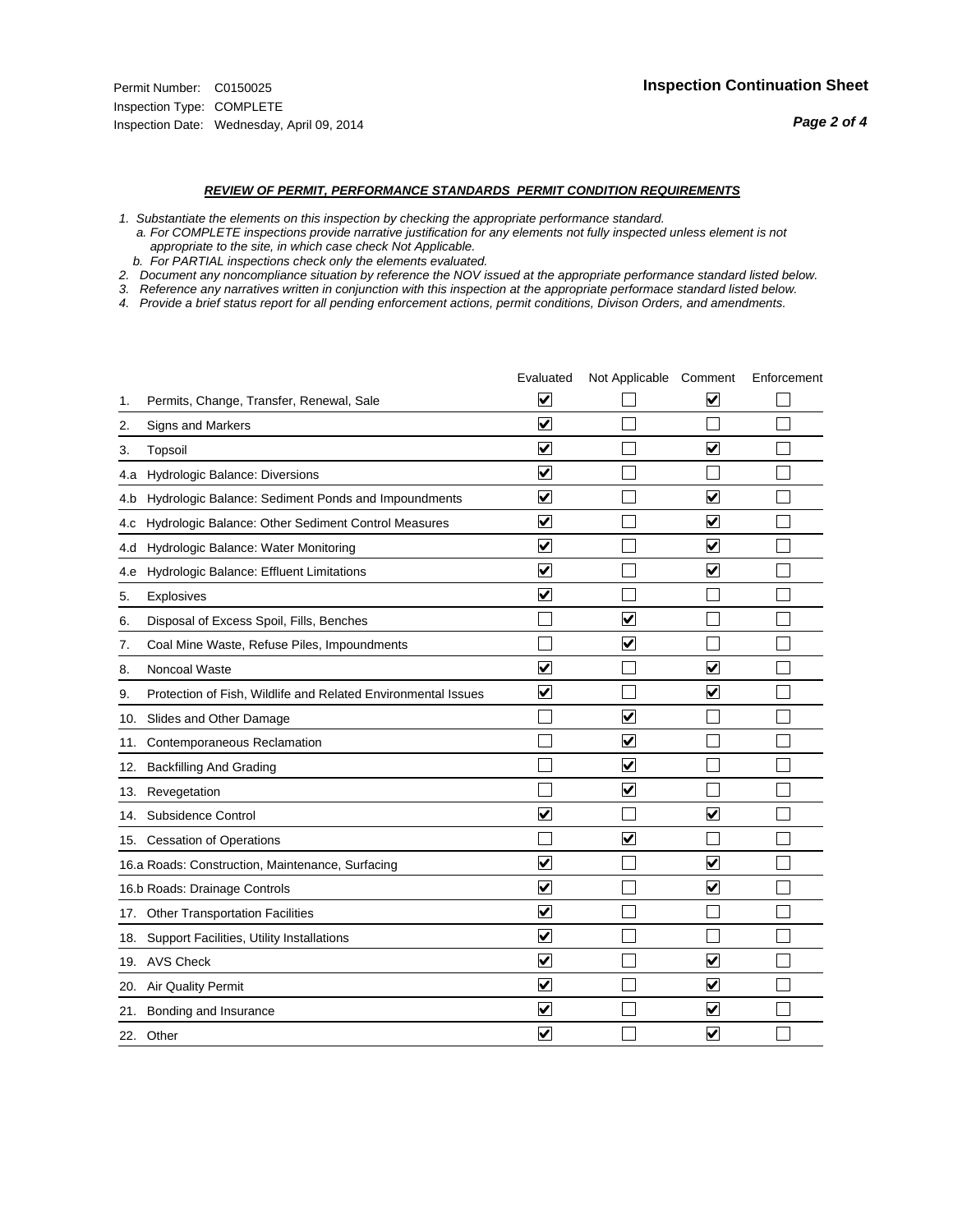#### **1. Permits, Change, Transfer, Renewal, Sale**

The current State issued mining permit will expire on November 2, 2015. The SPCC plan for the Baer Canyon site was last certified on January 26, 2011 by Mr. J.T. Paluso, Utah registered professional engineer.

#### **3. Topsoil**

The new Permittee has not recovered any additional topsoil volumes since taking over the C/015/025 permit. No new roads or portal areas have been constructed.

#### **4.b Hydrologic Balance: Sediment Ponds and Impoundments**

Mr. Jorgensen conducted the 1st Quarter 2014 Impoundment Inspections for ponds A, B, C, and D on March 18, 2014. All ponds were cleaned in December, 2013. All ponds were observed as dry, with no obvious compliance issues.

#### **4.c Hydrologic Balance: Other Sediment Control Measures**

The treatment at the dicharge end of D-30U (See Plate 7-1F) had new star bales placed, and a silt fence was being installed west of the bales. This needed completion. The silt fence on the north side of the reclaimed drilling road just WSW of the terminus of ditch D-37D was observed as blown out, and needing repair. Mr. Jorgensen assigned personnel to make this repair during the course of the inspection.

#### **4.d Hydrologic Balance: Water Monitoring**

The Division completed a review of the 3rd Quarter 2013 surface and ground water monitoring information for the Bear Canyon Mine permit area on March 14, 2014. No issues were identified with that data. The flow in Bear Creek was very low, probably about 5 GPM.

#### **4.e Hydrologic Balance: Effluent Limitations**

DMR's for March of 2014 were reviewed. All outfalls were reported as "no Flow" with UPDES outfall 004A (mine water discharge) being the exception. It was reported as having a daily discharge rate of 129,000 gallons. No exceedances were noted.

#### **8. Noncoal Waste**

The #3 Mine portal / material pad area was well organised; cleanup of non-coal waste items is ongoing. The dumpsters are changed out on a regular basis.

#### **9. Protection of Fish, Wildlife and Related Environmental Issues**

No wildlife was observed during today's inspection.

#### **14. Subsidence Control**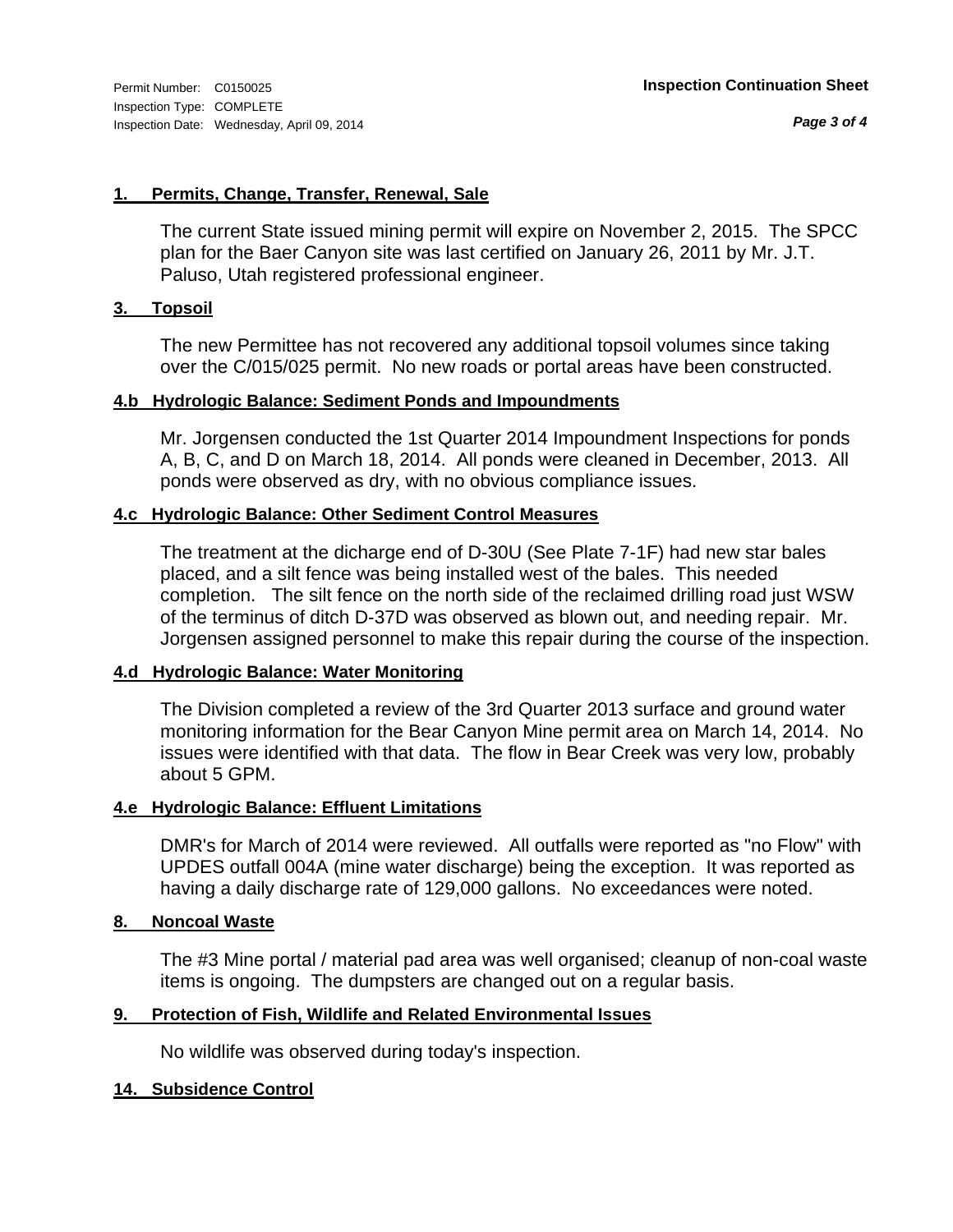*Page 4 of 4*

#### **16.a Roads: Construction, Maintenance, Surfacing**

The access to the Wild Horse Ridge area had been graded.

#### **16.b Roads: Drainage Controls**

The culvert identifed as

#### **19. AVS Check**

There have been no changes in the ownership and control information for Rhino Resource Partners, LP.

#### **20. Air Quality Permit**

DAQE-GN0102400005-10 was transferred from the previous Permittee to Castle Valley Mining, LLC when Rhino Resource Partners, LP acquired the State issued mining permit.

#### **21. Bonding and Insurance**

The Permittees current general liability insurance will expire on June 1, 2014. Coverage for damage incurred from the use of explosives is provided. Coverage amounts for the each occurrence and general aggregate categories is adequate to meet the requirements of R645-301-890. The cancellation clause provides for notification to the Division of cancellation in accordance with the policy provisions. The Permittee has posted a \$ 2,002,000 surety recllamation bond with the Division and OSMRE through the Western Surety Company.

#### **22. Other**

Clean up of the coal spilled by the #1 belt is progressing; two men were observed working on the cleanup during the inspection. More time is needed to complete this. A small amount of coal spillage was observed down gradient of the inlet of culvert C-34D (located in small canyon below the #3 Mine belt portal). The Division requested that this also be cleaned up .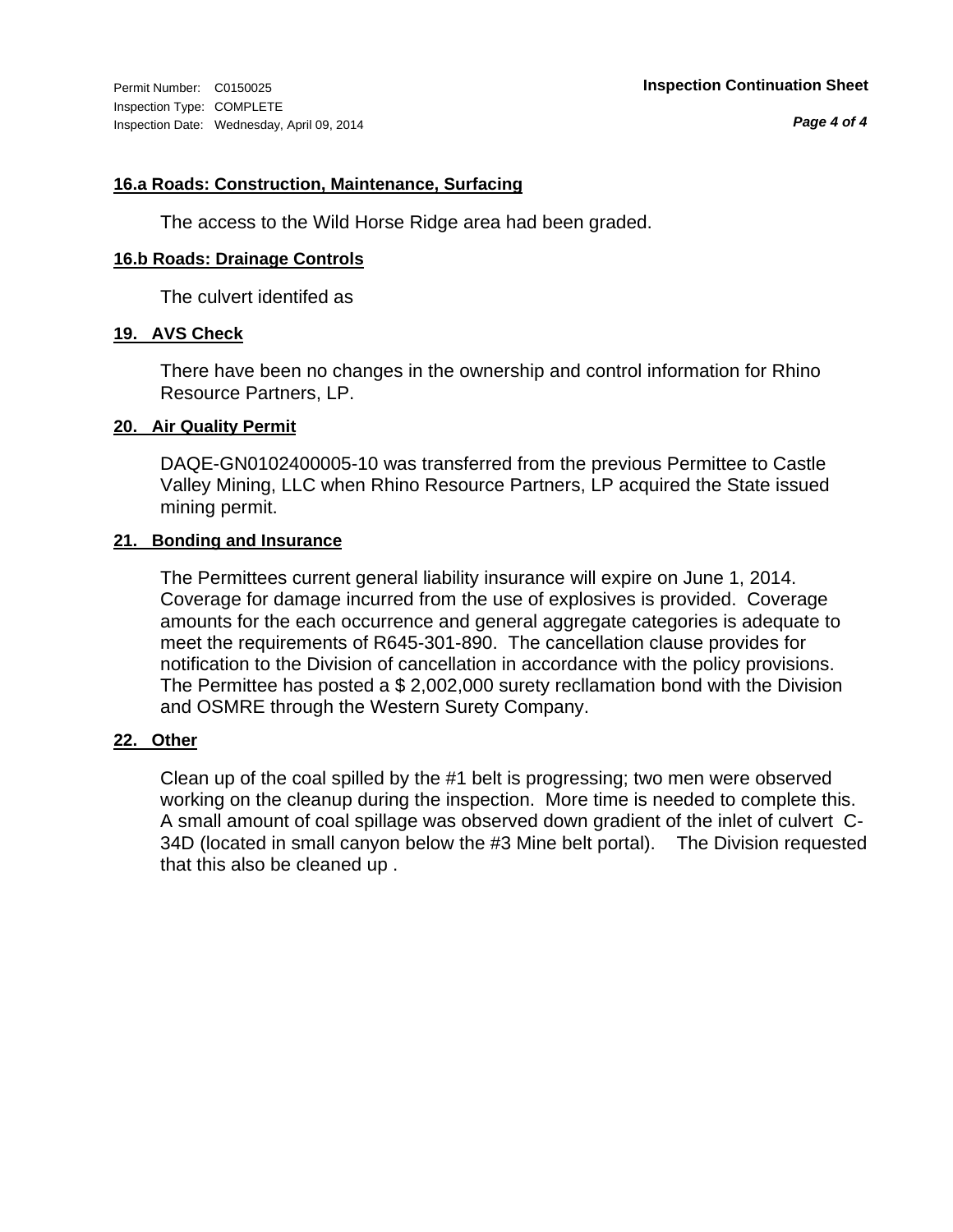![](_page_58_Picture_0.jpeg)

**DEPARTMENT OF NATURAL RESOURCES** 

**MICHAEL R. STYLER Executive Director** 

#### Division of Oil, Gas and Mining

**JOHN R. BAZA Division Director** 

|  | Representatives Present During the Inspection: |
|--|------------------------------------------------|
|  | Company Jay Marshall                           |
|  | OGM Pete Hess                                  |

### **Inspection Report**

| Permit Number:   | C0150032                  |
|------------------|---------------------------|
| Inspection Type: | <b>COMPLETE</b>           |
| Inspection Date: | Wednesday, April 23, 2014 |
| Start Date/Time: | 4/23/2014 8:18:00 AM      |
| End Date/Time:   | 4/23/2014 1:00:00 PM      |
| Last Inspection: | Tuesday, March 25, 2014   |
|                  |                           |

Inspector: Pete Hess,

Weather: Breezy, cold; overcast AM / clear PM

InspectionID Report Number: 3815

Accepted by: jhelfric 4/28/2014

|          | Permitee: GENWAL RESOURCES INC                 |                                     |                            |  |  |
|----------|------------------------------------------------|-------------------------------------|----------------------------|--|--|
|          | Operator: GENWAL RESOURCES INC                 |                                     |                            |  |  |
|          | <b>Site: CRANDALL CANYON MINE</b>              |                                     |                            |  |  |
|          | Address: PO BOX 910, EAST CARBON UT 84520-0910 |                                     |                            |  |  |
|          | County: <b>EMERY</b>                           |                                     |                            |  |  |
|          |                                                | Permit Type: PERMANENT COAL PROGRAM |                            |  |  |
|          | Permit Status: <b>ACTIVE</b>                   |                                     |                            |  |  |
|          | <b>Current Acreages</b>                        | <b>Mineral Ownership</b>            | <b>Types of Operations</b> |  |  |
| 6,295.06 | <b>Total Permitted</b>                         | V<br>Federal                        | M<br>Underground           |  |  |
| 34.47    | <b>Total Disturbed</b>                         | <b>State</b>                        | <b>Surface</b>             |  |  |
| 11.89    | Phase I                                        | County                              | Loadout                    |  |  |
|          | <b>Phase II</b>                                | Fee                                 | Processing                 |  |  |
|          | <b>Phase III</b>                               | Other                               | Reprocessing               |  |  |
|          |                                                |                                     |                            |  |  |

**Report summary and status for pending enforcement actions, permit conditions, Division Orders, and amendments:**

Travel to the West Ridge Mine to meet Jay Marshall for conducting an unannounced complete inspection. Mr. Marshall was at the Lila Canyon Mine at the initiation of the inspection. Mr. Marshall was contacted and told that the Division needed to conduct a complete inspection. He instructed the Division reclamation specialist to obtain the Crandall Canyon inspection book from Mr. J.D. Leonards office. This was done and the records were reviewed while awaiting his return to the West Ridge Mine.

Flow rate of North Crandall mine water into treatment pond = 372 GPM.

Field parameters for UPDES outfall 002 /  $pH = 7.73$ ; Fe+2 = 1.6 mg/l; conductivity = 960 ; Temperature = 10.7 degrees  $C$ ; T iron = .364; 02 = 7.5.

Field parameters for pre-treat  $002 / pH = 7.03$ ; Fe +2 = 0.0; Conductivity = 993; Temperature = 11.5 degrees C; O2 = 8.1 ; Total Fe = 1.564 mg/l . Pictures were taken during the inspection and these are attached to this report. Flocculant PPM MMU = 2.02 Coagulant PPM = 18.53

One Hour Average Flow = 372.3 GPM

**Inspector's Signature:**

Wednesday, A **Date**

46 Inspector ID Number:Pete Hess,

Note59#h% inspection report does not constitute an affidavit of compliance, with the regulatory program of the Division of Oil, Gas and Mining. telephone (801) 538-5340 · facsimile (801) 359-3940 · TTY (801) 538-7458 · www.ogm.utah.gov

OIL, GAS & MINING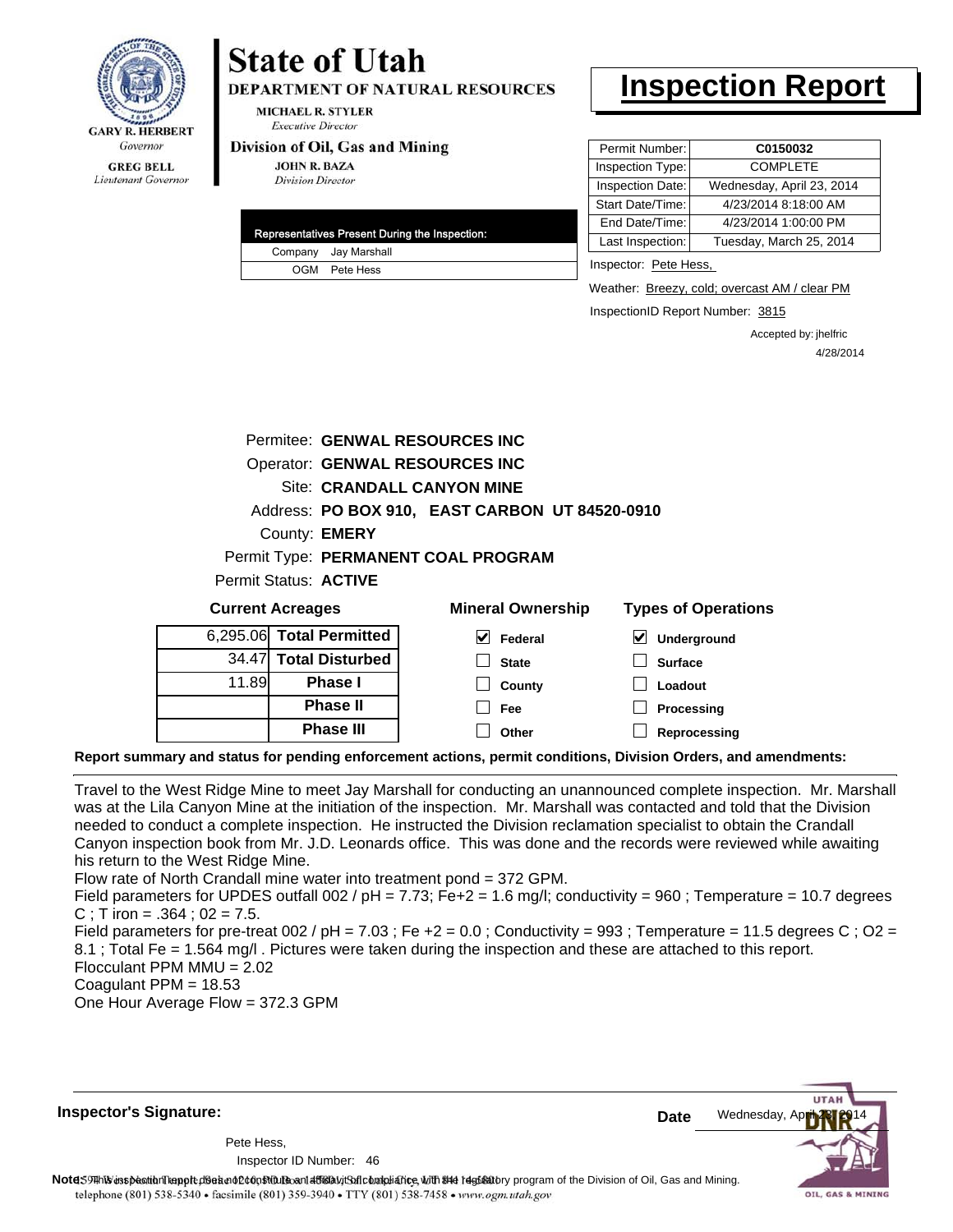#### *REVIEW OF PERMIT, PERFORMANCE STANDARDS PERMIT CONDITION REQUIREMENTS*

*1. Substantiate the elements on this inspection by checking the appropriate performance standard.*

 *a. For COMPLETE inspections provide narrative justification for any elements not fully inspected unless element is not appropriate to the site, in which case check Not Applicable.*

 *b. For PARTIAL inspections check only the elements evaluated.*

*2. Document any noncompliance situation by reference the NOV issued at the appropriate performance standard listed below.*

*3. Reference any narratives written in conjunction with this inspection at the appropriate performace standard listed below.*

|     |                                                               | Evaluated               | Not Applicable Comment  |                         | Enforcement |
|-----|---------------------------------------------------------------|-------------------------|-------------------------|-------------------------|-------------|
| 1.  | Permits, Change, Transfer, Renewal, Sale                      | ⊻                       |                         | V                       |             |
| 2.  | Signs and Markers                                             | $\overline{\mathbf{v}}$ |                         |                         |             |
| 3.  | Topsoil                                                       | $\overline{\mathbf{v}}$ |                         | $\overline{\mathbf{v}}$ |             |
| 4.a | <b>Hydrologic Balance: Diversions</b>                         | $\overline{\mathsf{v}}$ |                         | $\blacktriangledown$    |             |
| 4.b | Hydrologic Balance: Sediment Ponds and Impoundments           | $\blacktriangledown$    |                         | $\blacktriangledown$    |             |
| 4.C | Hydrologic Balance: Other Sediment Control Measures           | $\checkmark$            |                         |                         |             |
| 4.d | Hydrologic Balance: Water Monitoring                          | $\overline{\mathbf{v}}$ |                         |                         |             |
| 4.e | Hydrologic Balance: Effluent Limitations                      | $\overline{\mathbf{v}}$ |                         | $\blacktriangledown$    |             |
| 5.  | <b>Explosives</b>                                             | $\overline{\mathbf{v}}$ | $\overline{\mathbf{v}}$ |                         |             |
| 6.  | Disposal of Excess Spoil, Fills, Benches                      |                         | $\blacktriangledown$    |                         |             |
| 7.  | Coal Mine Waste, Refuse Piles, Impoundments                   |                         | $\overline{\mathbf{v}}$ |                         |             |
| 8.  | Noncoal Waste                                                 | $\overline{\mathbf{v}}$ |                         |                         |             |
| 9.  | Protection of Fish, Wildlife and Related Environmental Issues | $\blacktriangledown$    |                         | ✓                       |             |
| 10. | Slides and Other Damage                                       |                         | $\overline{\mathbf{v}}$ |                         |             |
| 11. | Contemporaneous Reclamation                                   |                         | ⊻                       |                         |             |
| 12. | <b>Backfilling And Grading</b>                                |                         | $\blacktriangledown$    |                         |             |
| 13. | Revegetation                                                  |                         | $\overline{\mathbf{v}}$ |                         |             |
| 14. | Subsidence Control                                            | $\overline{\mathbf{v}}$ |                         | $\blacktriangledown$    |             |
|     | 15. Cessation of Operations                                   | $\blacktriangledown$    |                         | $\blacktriangledown$    |             |
|     | 16.a Roads: Construction, Maintenance, Surfacing              | $\overline{\mathsf{v}}$ |                         | $\overline{\mathbf{v}}$ |             |
|     | 16.b Roads: Drainage Controls                                 | $\blacktriangledown$    |                         |                         |             |
| 17. | <b>Other Transportation Facilities</b>                        | $\overline{\mathbf{v}}$ |                         |                         |             |
| 18. | Support Facilities, Utility Installations                     | $\overline{\mathbf{v}}$ |                         | $\blacktriangledown$    |             |
|     | 19. AVS Check                                                 | $\overline{\mathbf{v}}$ |                         | $\blacktriangledown$    |             |
| 20. | <b>Air Quality Permit</b>                                     | $\checkmark$            |                         | $\blacktriangledown$    |             |
| 21. | Bonding and Insurance                                         | $\overline{\mathbf{v}}$ |                         | $\blacktriangledown$    |             |
|     | 22. Other                                                     |                         |                         |                         |             |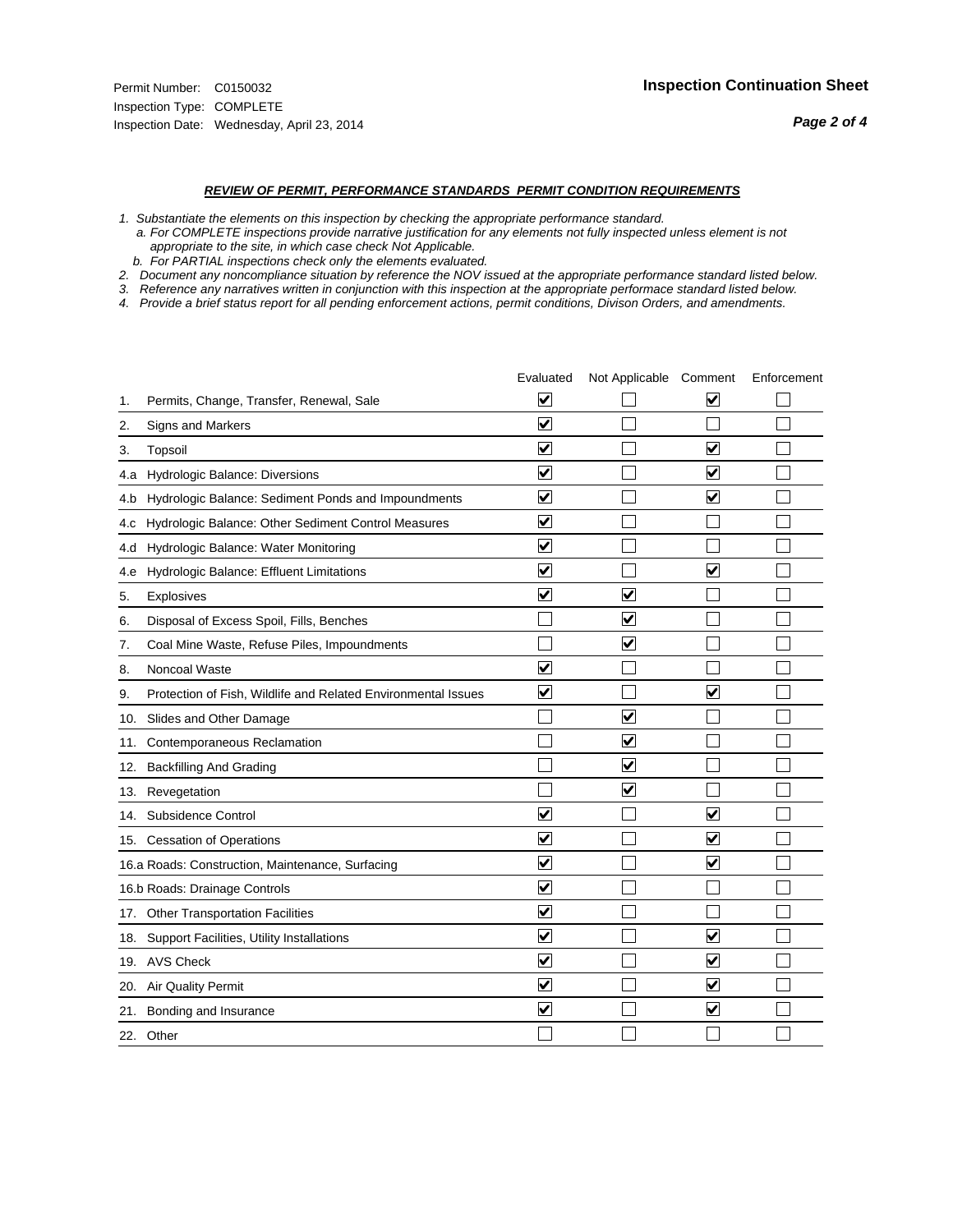#### **1. Permits, Change, Transfer, Renewal, Sale**

The current Utah coal mining and reclamation permit expires on May 13, 2018. The current UPDES permit will remain in effect until April 30, 2016. The SPCC plan was last certified in September 2010.

#### **3. Topsoil**

Topsoil piles are stable; no erosion was identified.

#### **4.a Hydrologic Balance: Diversions**

The Permittee had completed the spring cleanup of the Mine site and all culvert inlets and ditches appeared capable of functioning as designed.

#### **4.b Hydrologic Balance: Sediment Ponds and Impoundments**

The first quarter 2014 impoundment inspections for the Burma evaporation pond and the Mine site sediment pond were conducted on March 26, 2014. There were no unstable conditions or other hazards reported for either of the impounding structures. The water elevation in the Burma pond had dropped about 8 inches (per Mr. Marshall). The Permittee notified the Division on April 15, 2014 that it was their intent to decant the Mine site sediment pond starting on April 17. Mr. Marshall obtained a grab sample off the pond water and confirmed that it was within UPDES compliance prior to the initiation of decant. As observed this day, all ice had melted off the pond, and the two sediment markers were visible. No water was exiting the emergency spillway. No compliance issues were identified. Mr. Marshall verified his qualifications on both impoundment inspection forms on March 27, 2014.

#### **4.e Hydrologic Balance: Effluent Limitations**

The current SPCC plan is dated November 2, 2009.

#### **9. Protection of Fish, Wildlife and Related Environmental Issues**

No wildlife was observed during today's inspection.

#### **14. Subsidence Control**

Subsidence monitoring information for 2013 was submitted as part of the 2013 Annual Report. There has been no mining since 2007.

#### **15. Cessation of Operations**

There is no activity at the site, other than general upkeep and water treatment of the North Crandall mine water discharge.

#### **16.a Roads: Construction, Maintenance, Surfacing**

The accesses to the Mine site and the Burma pond are paved or graded and are in good repair.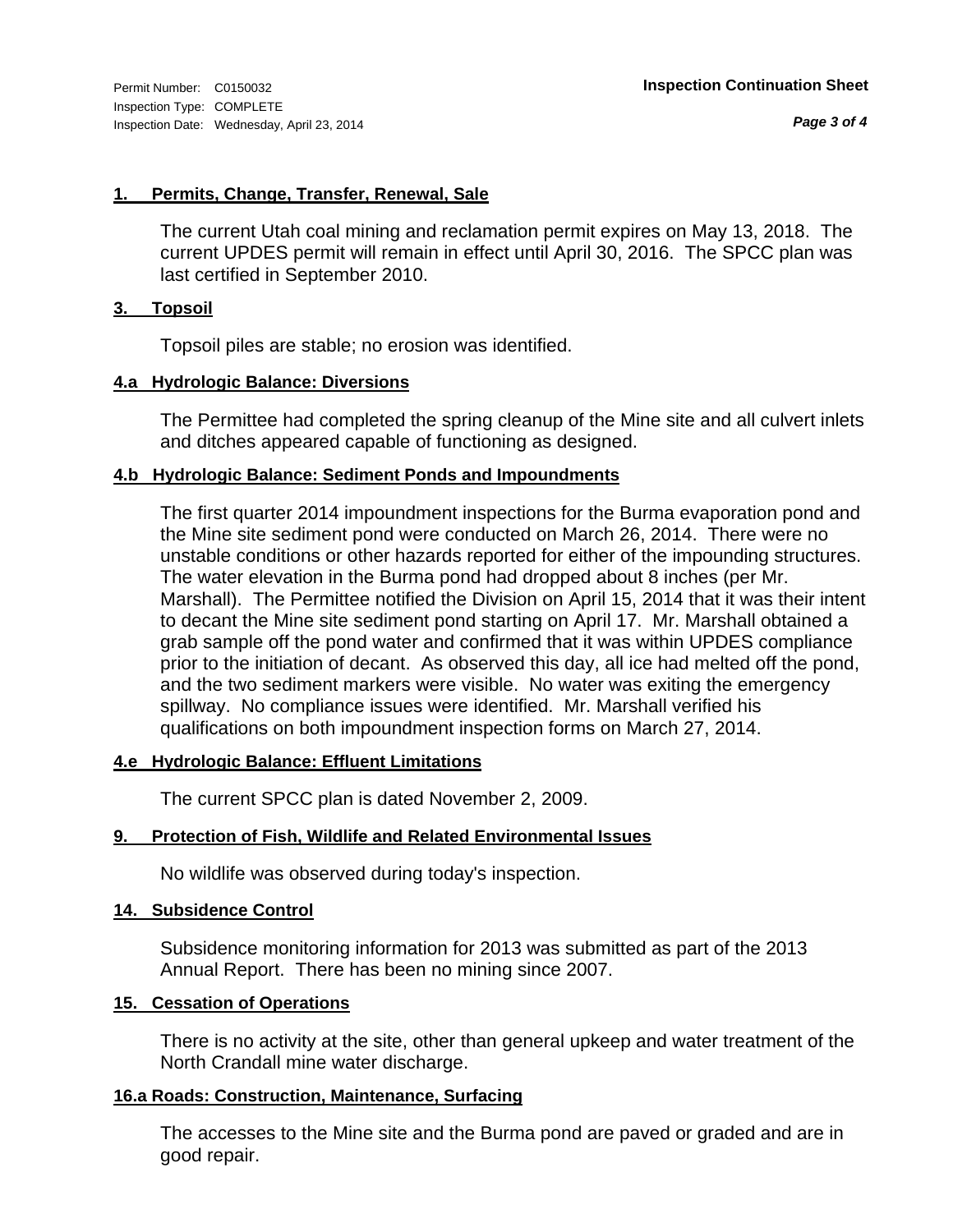#### **18. Support Facilities, Utility Installations**

AC power remains on at the site to power the water treatment pumps and the warehouse facilities.

#### **19. AVS Check**

There have not been any permit amendments submitted to change the ownership and control information for UtahAmerican Energy, GenWal Resources, or Murray Energy Corporation.

#### **20. Air Quality Permit**

The permit issued for the Crandall Canyon Mine by the Utah Division of Air Quality (DAQE-AN0225003-03) was issued on March 20, 2003. No coal has been mined since August 6, 2007.

#### **21. Bonding and Insurance**

The Permittees general liability insurance remains in effect until June 1, 2014. Coverage amounts for the each occurrence and general aggregate categories exceed the requirements of the R645 Coal Mining Rules. Coverage for damage incurred from the use of explosives is included under the general liability coverage. Cancellation notification is to be delivered to the Division in accordance with the policy provisions. The surety bond held by the Division and the OSMRE amounts to \$ 2,082,910 for the reclamation work; an additional surety bond in the amount of \$ 720,000 is held to provide for the perpetual water treatment of the North Crandall Mine water discharge.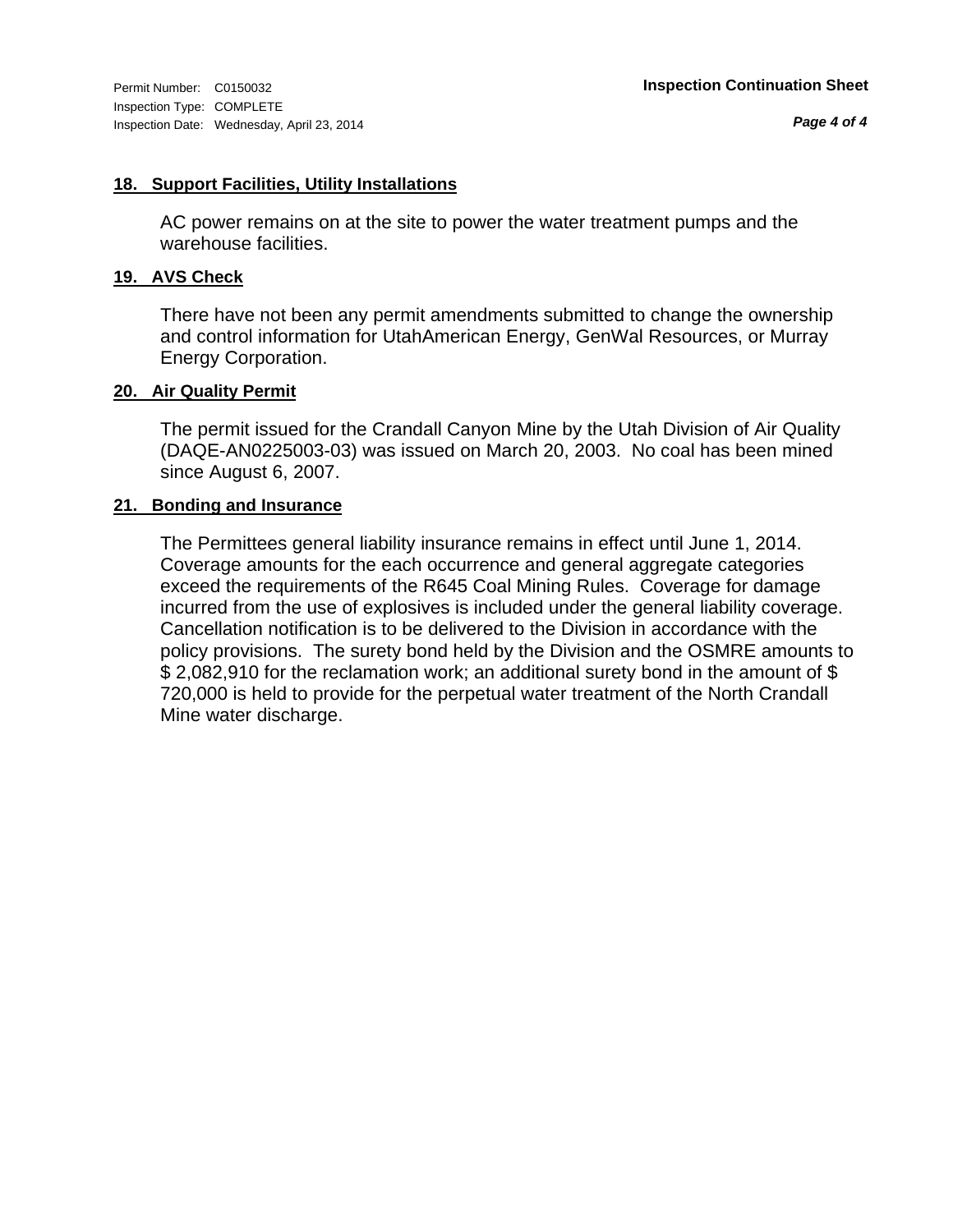![](_page_62_Picture_0.jpeg)

#### **GREG BELL** Lieutenant Governor

# **State of Utah**

**DEPARTMENT OF NATURAL RESOURCES** 

**MICHAEL R. STYLER Executive Director** 

#### Division of Oil, Gas and Mining

**JOHN R. BAZA Division Director** 

| Representatives Present During the Inspection: |
|------------------------------------------------|
| OGM Priscilla Burton                           |
| OGM Steve Christensen                          |
| OGM Anna Daniel                                |
| Company Kirk Nicholes                          |

### **Inspection Report**

| Permit Number:   | C0250005                  |
|------------------|---------------------------|
| Inspection Type: | <b>PARTIAL</b>            |
| Inspection Date: | Wednesday, April 23, 2014 |
| Start Date/Time: | 4/23/2014 8:30:00 AM      |
| End Date/Time:   | 4/23/2014 2:00:00 PM      |
| Last Inspection: | Tuesday, March 18, 2014   |
|                  |                           |

Inspector: Priscilla Burton,

Weather: overcast, windy, 45 F

InspectionID Report Number: 3819

Accepted by:

|                         |                        | Permitee: ALTON COAL DEVELOPMENT LLC                      |                            |
|-------------------------|------------------------|-----------------------------------------------------------|----------------------------|
|                         |                        | Operator: ALTON COAL DEVELOPMENT LLC                      |                            |
|                         | Site: COAL HOLLOW      |                                                           |                            |
|                         |                        | Address: 463 North 100 West, Suite 1, CEDAR CITY UT 84720 |                            |
|                         | County: <b>KANE</b>    |                                                           |                            |
|                         |                        | Permit Type: PERMANENT COAL PROGRAM                       |                            |
|                         | Permit Status: ACTIVE  |                                                           |                            |
| <b>Current Acreages</b> |                        | <b>Mineral Ownership</b>                                  | <b>Types of Operations</b> |
|                         | 721.00 Total Permitted | M<br>Federal                                              | <b>Underground</b>         |
|                         | 329.00 Total Disturbed | <b>State</b>                                              | <b>Surface</b>             |

| 721.00 Total Permitted |
|------------------------|
| 329.00 Total Disturbed |
| <b>Phase I</b>         |
| <b>Phase II</b>        |
| <b>Phase III</b>       |

| eral Ownership               | <b>Types of Op</b>      |  |  |
|------------------------------|-------------------------|--|--|
| $\sqrt{\phantom{a}}$ Federal | $\Box$ Undergro         |  |  |
| $\Box$ State                 | $\triangledown$ Surface |  |  |
| $\Box$ County                | $\Box$ Loadout          |  |  |
| $\vee$ Fee                   | $\Box$ Processi         |  |  |

**Processing Reprocessing Other**

**Report summary and status for pending enforcement actions, permit conditions, Division Orders, and amendments:**

Pit 23 is mined out on the west side. Overburden removal is occuring in Pits 22 and 23 east side. Auger mining was underway in Pit 9. Refer to Dwg 5-10 for pit locations. Backfilling of Pit 6 from Pit 22 overburden was ongoing. Exploration drilling was ongoing in the vicinity of Pit 14. The 2013 reclaimed areas were walked and photgraphed, refer to Map 5-38A dated 3/14/14. Ponds and diversions were observed, refer to Dwg 5-3 for locations.

![](_page_62_Picture_20.jpeg)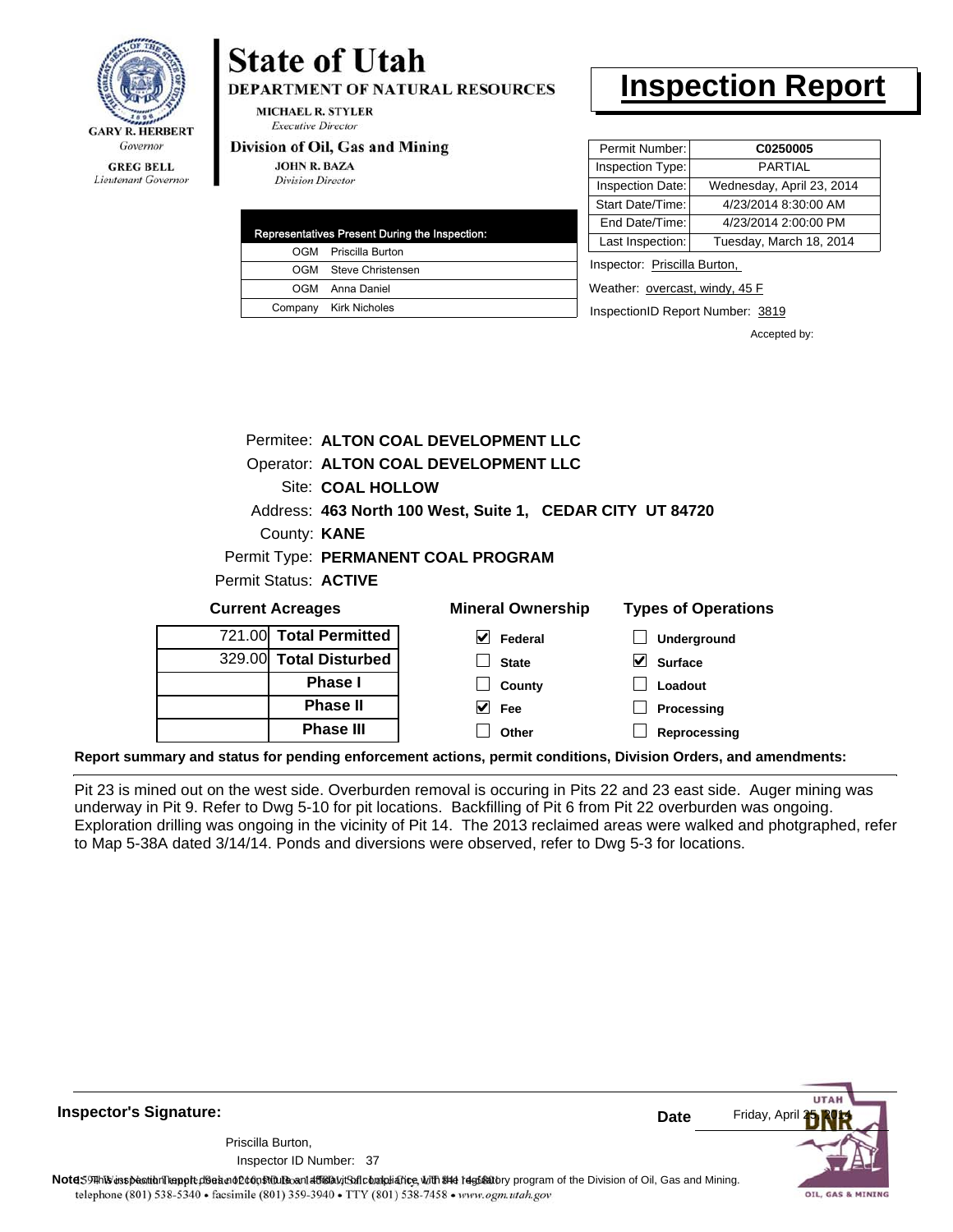#### *REVIEW OF PERMIT, PERFORMANCE STANDARDS PERMIT CONDITION REQUIREMENTS*

*1. Substantiate the elements on this inspection by checking the appropriate performance standard.*

 *a. For COMPLETE inspections provide narrative justification for any elements not fully inspected unless element is not appropriate to the site, in which case check Not Applicable.*

 *b. For PARTIAL inspections check only the elements evaluated.*

*2. Document any noncompliance situation by reference the NOV issued at the appropriate performance standard listed below.*

*3. Reference any narratives written in conjunction with this inspection at the appropriate performace standard listed below.*

|     |                                                               | Evaluated               | Not Applicable Comment |                         | Enforcement             |
|-----|---------------------------------------------------------------|-------------------------|------------------------|-------------------------|-------------------------|
| 1.  | Permits, Change, Transfer, Renewal, Sale                      |                         |                        |                         |                         |
| 2.  | <b>Signs and Markers</b>                                      | $\overline{\mathbf{v}}$ |                        | $\overline{\mathbf{v}}$ |                         |
| 3.  | Topsoil                                                       | $\overline{\mathbf{v}}$ |                        | $\overline{\mathbf{v}}$ |                         |
| 4.a | Hydrologic Balance: Diversions                                | ⊽                       |                        | $\blacktriangledown$    |                         |
| 4.b | Hydrologic Balance: Sediment Ponds and Impoundments           | $\blacktriangledown$    |                        | ⊻                       |                         |
| 4.C | Hydrologic Balance: Other Sediment Control Measures           |                         |                        |                         |                         |
| 4.d | Hydrologic Balance: Water Monitoring                          |                         |                        |                         |                         |
| 4.e | Hydrologic Balance: Effluent Limitations                      |                         |                        |                         |                         |
| 5.  | Explosives                                                    |                         |                        |                         |                         |
| 6.  | Disposal of Excess Spoil, Fills, Benches                      |                         |                        |                         |                         |
| 7.  | Coal Mine Waste, Refuse Piles, Impoundments                   |                         |                        |                         |                         |
| 8.  | Noncoal Waste                                                 |                         |                        |                         |                         |
| 9.  | Protection of Fish, Wildlife and Related Environmental Issues |                         |                        |                         |                         |
| 10. | Slides and Other Damage                                       |                         |                        |                         |                         |
| 11. | Contemporaneous Reclamation                                   | ⊽                       |                        | $\overline{\mathbf{v}}$ |                         |
| 12. | <b>Backfilling And Grading</b>                                | $\overline{\mathbf{v}}$ |                        | $\blacktriangledown$    |                         |
| 13. | Revegetation                                                  |                         |                        |                         |                         |
| 14. | Subsidence Control                                            |                         |                        |                         |                         |
|     | 15. Cessation of Operations                                   |                         |                        |                         |                         |
|     | 16.a Roads: Construction, Maintenance, Surfacing              |                         |                        |                         |                         |
|     | 16.b Roads: Drainage Controls                                 | ⊽                       |                        | V                       |                         |
|     | 17. Other Transportation Facilities                           |                         |                        |                         |                         |
| 18. | Support Facilities, Utility Installations                     |                         |                        |                         |                         |
|     | 19. AVS Check                                                 |                         |                        |                         |                         |
| 20. | Air Quality Permit                                            |                         |                        |                         |                         |
| 21. | Bonding and Insurance                                         | V                       |                        | $\blacktriangledown$    | $\overline{\mathbf{v}}$ |
|     | 22. Other                                                     | $\overline{\mathbf{v}}$ |                        | $\overline{\mathbf{v}}$ |                         |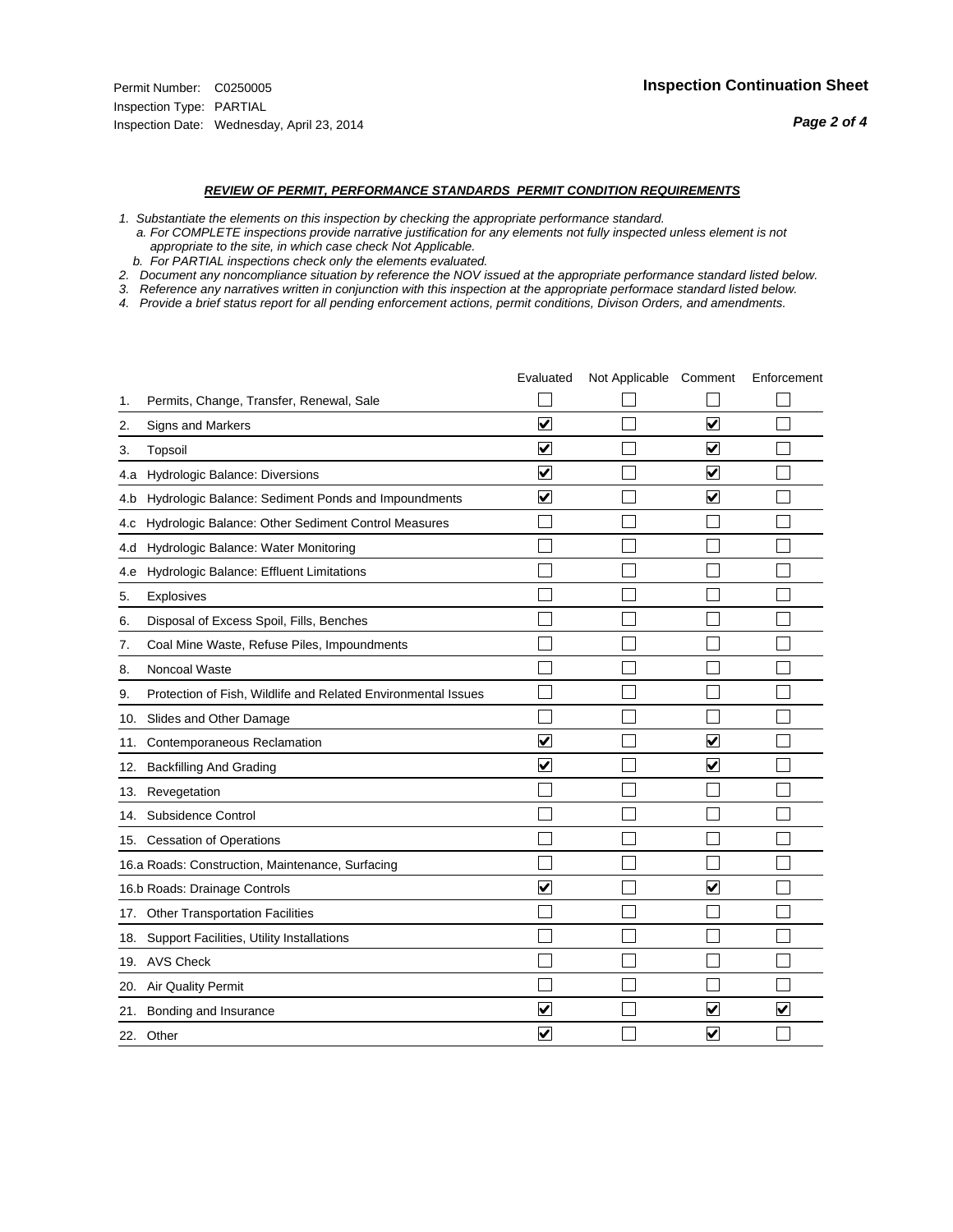#### **2. Signs and Markers**

A disturbed area boundary sign is needed along the berm on the Lower Robinson Creek side of the road in the location of the storage yard.

#### **3. Topsoil**

The recent grading on topsoil pile #2 has helped to eliminate the low spot that was accumulating salts. Additional work on the pile was requested to smooth out piles placed on the south west end of the pile and to spread out piles of grubbed vegetation.

Topsoil recently salvaged from Pit 22 and 23 that came from soil map unit 12 was noted on the surface of graded pits 3 & 5. This topsoil is drived from shale and is of lesser quality than the rest of the topsoil being used in reclamation of pits 3 & 5. Blending the soils from map unit 12 with the adjacent stockpiled material was determined to be the best way to get the depth and quality required for final reclamation of the pits.

#### **4.a Hydrologic Balance: Diversions**

Ditch 4 to Pond 3 was dry (see Dwg 5-34 for ditch design). At the access to Dame property, undisturbed ditch 1 was flowing at about 1 - 2 gal/min. Refer to Dwg 7-15 for road access location and Dwg 5-33 for as-built ditch design. Both Ditch 4 and Ditch 1 were completed in 2013. Ditch 1 berm was seeded in July 2013.

#### **4.b Hydrologic Balance: Sediment Ponds and Impoundments**

Mainenance is required on the ditch and inlet to pond 2 (Dwg 5-34 for design). The recent grading work on the slope adjacent to Pond 2 will be seeded with an interim mix to control erosion at the site.

Overflowing water storage tanks are sending a large amount of water through culvert 7 along a ditch that flows to Pond 1A (see Dwg 5-3A for configuration of ditch flow). The storage tank water valve should be repaired ASAP and flow along this ditch should be watched because it is downcutting the ditch and creating a meanders in the ditch.

#### **11. Contemporaneous Reclamation**

Reclamation completed in 2013 was photographed. A small area along the surface of the spoil pile should be reworked to remove equipment tracks, mulched and seeded this year. The topsoil berm left along the lower Robinson Creek diversion should be smoothed out or used in the 2014 reclamation of adjacent area.

#### **12. Backfilling And Grading**

Backfilling of Pit 6 from Pit 22 overburden was ongoing.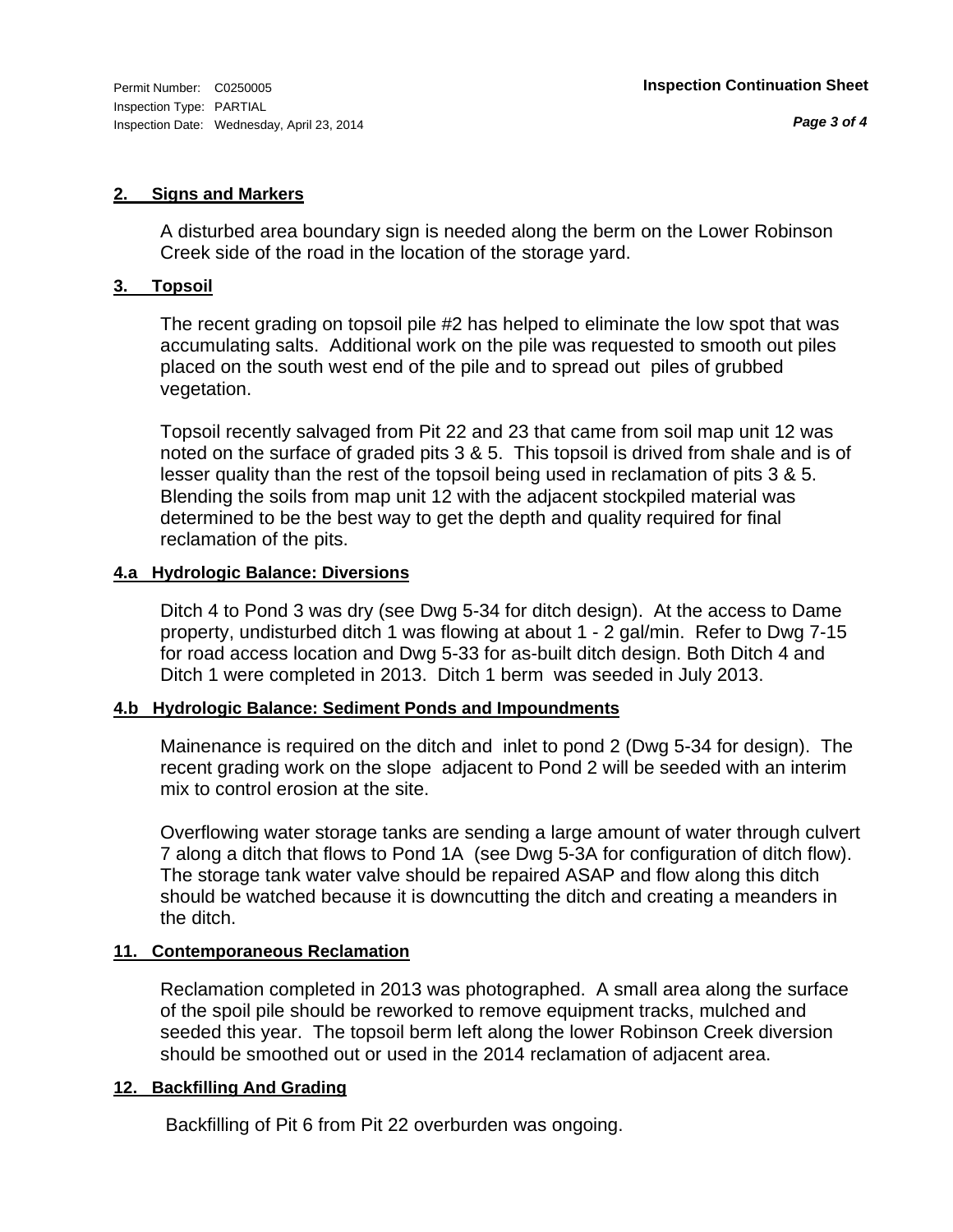*Page 4 of 4*

#### **16.b Roads: Drainage Controls**

Topsoil access road berm requires maintenance on the north side of the road, upper section and on the south side above culvert 10. In addition, the berm running behind the storage units along the north side of the topsoil access road needs maintenance to prevent encroachment of mining activity into the undisturbed area and to separate the undisturbed and disturbed drainage. See Dwg 5-23 for berm design along this road.

#### **21. Bonding and Insurance**

Auger mining was underway in Pit 9. Pit 23 is mined out on the west side. Overburden removal is occuring in Pits 22 and 23 east side. Pit 22 is approximately the northern most bonded area in Phase II. Refer to Dwg 5-10 for pit locations and Dwg 5-3 for bonding phases. Advance to Pit 21 will require additional bonding.

#### **22. Other**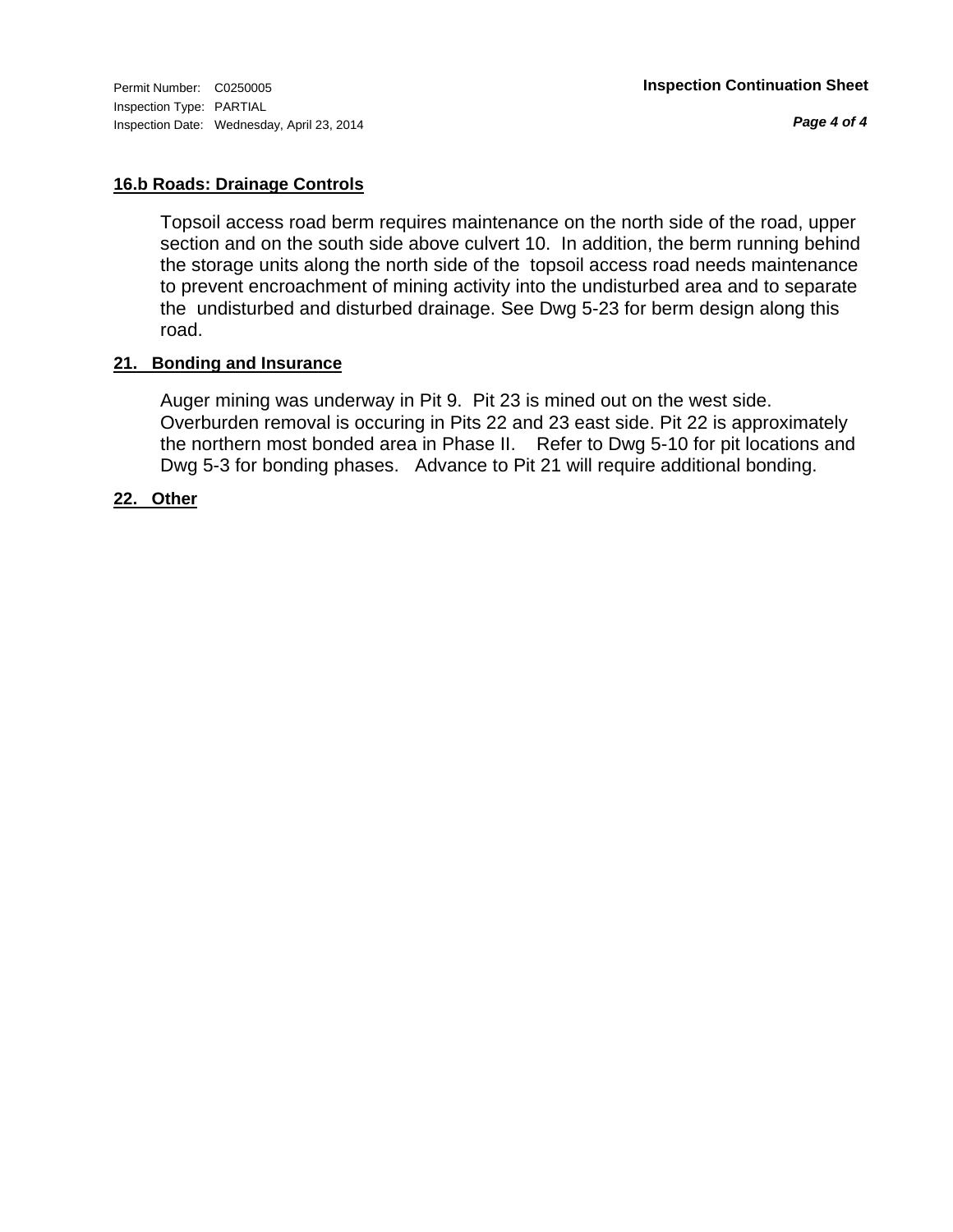![](_page_66_Picture_0.jpeg)

**DEPARTMENT OF NATURAL RESOURCES** 

**MICHAEL R. STYLER Executive Director** 

#### Division of Oil, Gas and Mining

**Phase III**

**JOHN R. BAZA Division Director** 

|  | Representatives Present During the Inspection: |
|--|------------------------------------------------|
|  | Company Amanda Richard                         |
|  | Company Vicky Miller                           |
|  | OGM Joe Helfrich                               |

### **Inspection Report**

| Permit Number:   | C0410002                  |
|------------------|---------------------------|
| Inspection Type: | PARTIAI                   |
| Inspection Date: | Wednesday, April 23, 2014 |
| Start Date/Time: | 4/23/2014 12:00:00 PM     |
| End Date/Time:   | 4/23/2014 2:30:00 PM      |
| Last Inspection: | Tuesday, March 25, 2014   |
|                  |                           |

Inspector: Joe Helfrich,

Weather: Windy 60

InspectionID Report Number: 3822

**Reprocessing**

Accepted by: jhelfric 4/28/2014

|                         |                                          | Permitee: CANYON FUEL COMPANY       |  |             |                          |   |                            |
|-------------------------|------------------------------------------|-------------------------------------|--|-------------|--------------------------|---|----------------------------|
|                         |                                          | Operator: CANYON FUEL COMPANY       |  |             |                          |   |                            |
|                         | Site: SUFCO MINE                         |                                     |  |             |                          |   |                            |
|                         | Address: 597 SOUTH SR24, SALINA UT 84654 |                                     |  |             |                          |   |                            |
|                         |                                          | County: SEVIER                      |  |             |                          |   |                            |
|                         |                                          | Permit Type: PERMANENT COAL PROGRAM |  |             |                          |   |                            |
|                         |                                          | Permit Status: ACTIVE               |  |             |                          |   |                            |
| <b>Current Acreages</b> |                                          |                                     |  |             | <b>Mineral Ownership</b> |   | <b>Types of Operations</b> |
|                         |                                          | 720.48 Total Permitted              |  | V           | Federal                  | M | Underground                |
|                         |                                          | 49.66 Total Disturbed               |  | $ v $ State |                          |   | <b>Surface</b>             |
|                         |                                          | <b>Phase I</b>                      |  |             | County                   |   | Loadout                    |
|                         |                                          | <b>Phase II</b>                     |  | Fee         |                          |   | Processing                 |

**Other**

 $\Box$ 

**Report summary and status for pending enforcement actions, permit conditions, Division Orders, and amendments:**

The Purpose of this site visit was to conduct a partial inspection of the Convulsion Canyon mine. There is one amendment currently under review by the division, 4581, Vegetation Info and Final Reports for Biological Studies. Topsoil is being removed from the waste rock expansion area, "the wedge".

![](_page_66_Picture_16.jpeg)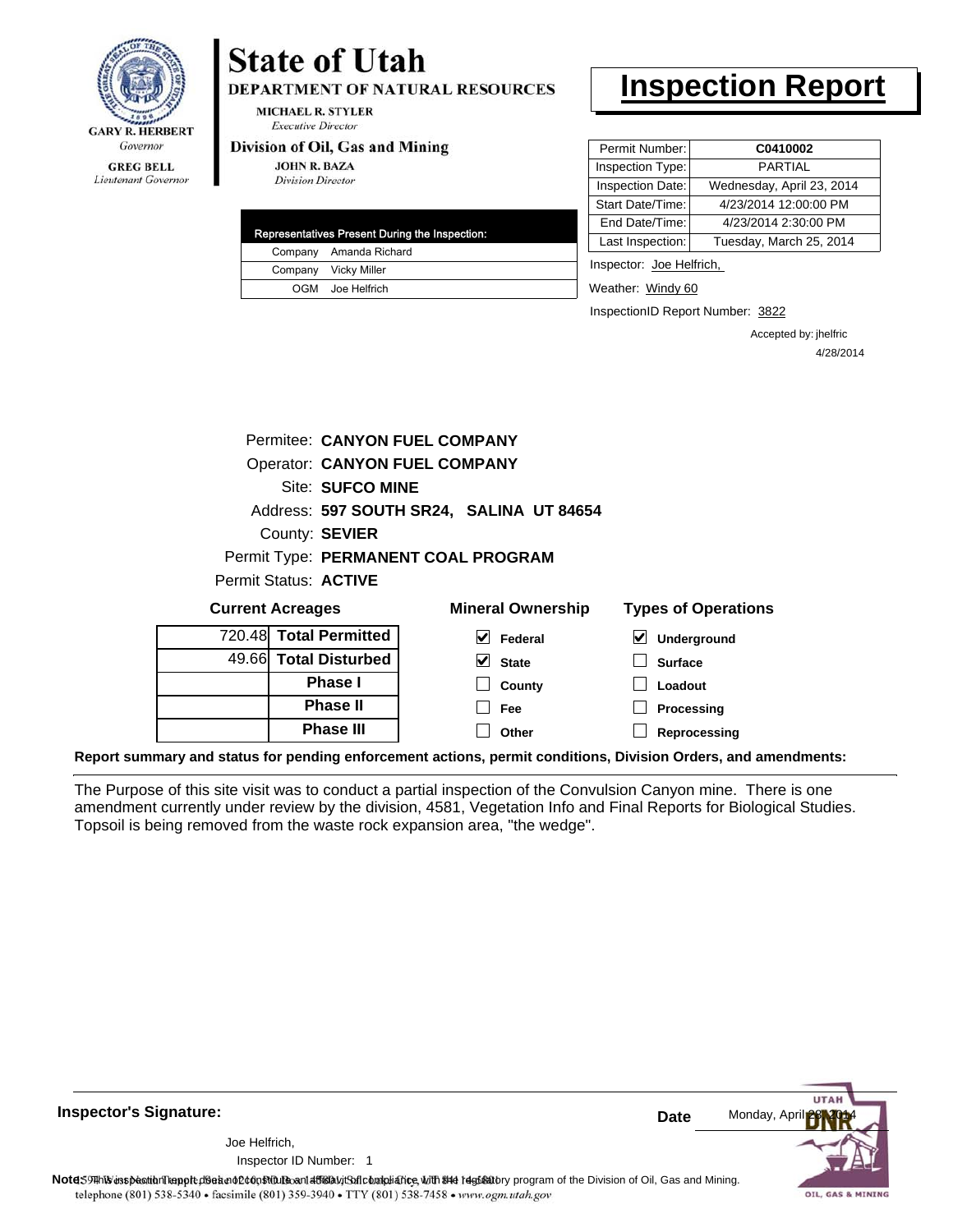#### *REVIEW OF PERMIT, PERFORMANCE STANDARDS PERMIT CONDITION REQUIREMENTS*

*1. Substantiate the elements on this inspection by checking the appropriate performance standard.*

 *a. For COMPLETE inspections provide narrative justification for any elements not fully inspected unless element is not appropriate to the site, in which case check Not Applicable.*

 *b. For PARTIAL inspections check only the elements evaluated.*

*2. Document any noncompliance situation by reference the NOV issued at the appropriate performance standard listed below.*

*3. Reference any narratives written in conjunction with this inspection at the appropriate performace standard listed below.*

|     |                                                               | Evaluated               | Not Applicable Comment |                         | Enforcement |
|-----|---------------------------------------------------------------|-------------------------|------------------------|-------------------------|-------------|
| 1.  | Permits, Change, Transfer, Renewal, Sale                      | ⊻                       |                        | V                       |             |
| 2.  | <b>Signs and Markers</b>                                      |                         |                        |                         |             |
| 3.  | Topsoil                                                       | $\overline{\mathbf{v}}$ |                        | $\overline{\mathbf{v}}$ |             |
| 4.a | Hydrologic Balance: Diversions                                |                         |                        |                         |             |
| 4.b | Hydrologic Balance: Sediment Ponds and Impoundments           |                         |                        |                         |             |
| 4.C | Hydrologic Balance: Other Sediment Control Measures           |                         |                        |                         |             |
| 4.d | Hydrologic Balance: Water Monitoring                          |                         |                        |                         |             |
| 4.e | Hydrologic Balance: Effluent Limitations                      |                         |                        |                         |             |
| 5.  | Explosives                                                    |                         |                        |                         |             |
| 6.  | Disposal of Excess Spoil, Fills, Benches                      |                         |                        |                         |             |
| 7.  | Coal Mine Waste, Refuse Piles, Impoundments                   |                         |                        |                         |             |
| 8.  | Noncoal Waste                                                 |                         |                        |                         |             |
| 9.  | Protection of Fish, Wildlife and Related Environmental Issues |                         |                        |                         |             |
| 10. | Slides and Other Damage                                       |                         |                        |                         |             |
| 11. | Contemporaneous Reclamation                                   |                         |                        |                         |             |
| 12. | <b>Backfilling And Grading</b>                                |                         |                        |                         |             |
| 13. | Revegetation                                                  |                         |                        |                         |             |
| 14. | Subsidence Control                                            |                         |                        |                         |             |
| 15. | <b>Cessation of Operations</b>                                |                         |                        |                         |             |
|     | 16.a Roads: Construction, Maintenance, Surfacing              |                         |                        |                         |             |
|     | 16.b Roads: Drainage Controls                                 |                         |                        |                         |             |
| 17. | <b>Other Transportation Facilities</b>                        |                         |                        |                         |             |
| 18. | Support Facilities, Utility Installations                     |                         |                        |                         |             |
|     | 19. AVS Check                                                 |                         |                        |                         |             |
| 20. | Air Quality Permit                                            |                         |                        |                         |             |
| 21. | Bonding and Insurance                                         |                         |                        |                         |             |
|     | 22. Other                                                     |                         |                        |                         |             |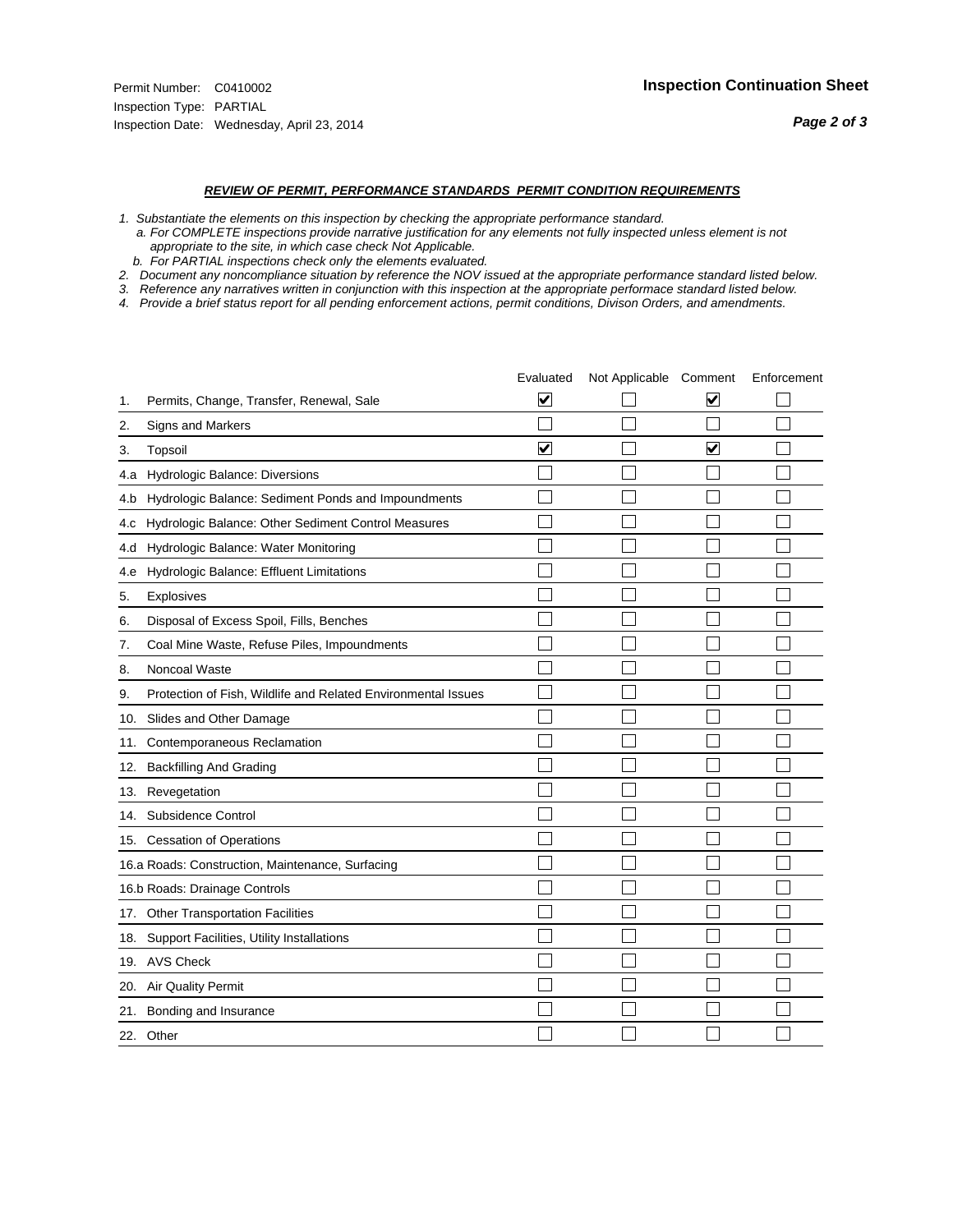*Page 3 of 3*

#### **1. Permits, Change, Transfer, Renewal, Sale**

The Division received the response to the minor deficiencies noted in the review of the Vegetation Information & Final Reports for Biological Studies amendment on April 21st. The initial review indicated the deficiencies had been adequately addressed. The end of the comment period for the Green's Hollow EIS is scheduled for Monday, April 28, 2014.

#### **3. Topsoil**

Topsoil was being removed from the wedge area for expansion of the waste rock site. This area is located between the existing waste rock site and the county road storage pad.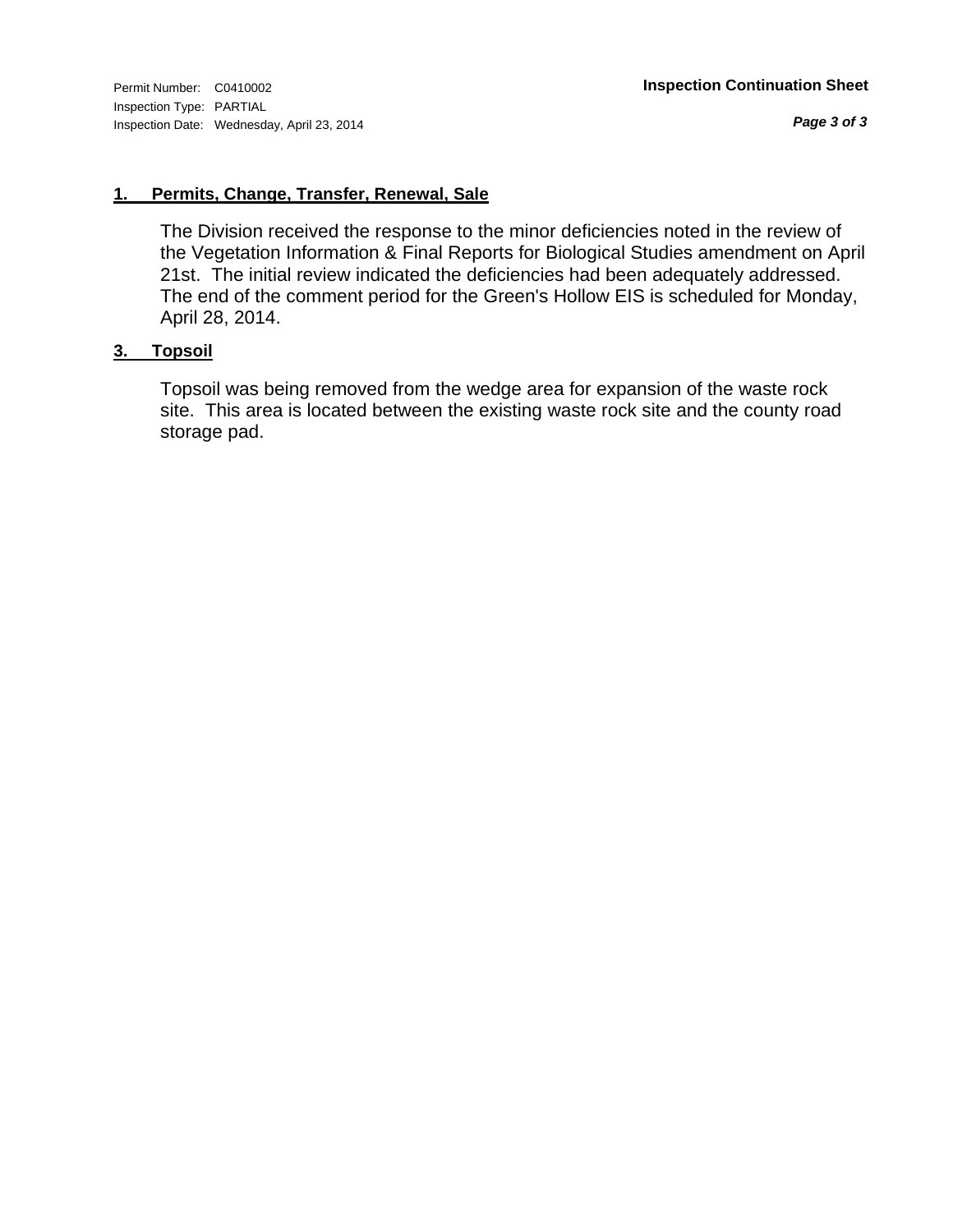![](_page_69_Picture_0.jpeg)

MICHAEL R. STYLER

**DEPARTMENT OF NATURAL RESOURCES** 

**GARY R. HERBERT** Governor **SPENCER J. COX** 

Lieutenant Governor

Executive Director Division of Oil, Gas and Mining **JOHN R. BAZA** Division Director

April 1, 2014

**CERTIFIED MAIL** 701 2970 0001 8829 0018

**Bennett Bayer** Landrum& Shouse, LLC 106 West Vine Street P.O. Box 951 Lexington, Kentucky 40588-0951

### Subject: Informal Assessment Conference, NOV 10135, Alton Coal Development, C/025/0005, Coal Hollow Mine

Dear Mr. Bayer:

In accordance with R645-401-700 and your request dated March 21, 2014 please be advised that an informal assessment conference for Violation, NOV N10135, has been established for Friday April11, 2014, beginning at 11:00 .am (MDT)1:00pm (EDT). This informal conference is to review the fact of violation and proposed assessment on the violation,

Pertinent, written material you wish reviewed before the conference can be forwarded to John Baza, Director and Assessment Conference Officer, at the address listed below.

The conference will be a phone conference. We will call you at 1-859-255-2424 ext 243.

Sincerely,

Vickie Southwick **Executive Secretary** 

**VS** Daron Haddock cc: Dana Dean John Baza Joe Helfrich H:\Assessment confenence\Alton Coal\Alton Coal ..doc

![](_page_69_Picture_16.jpeg)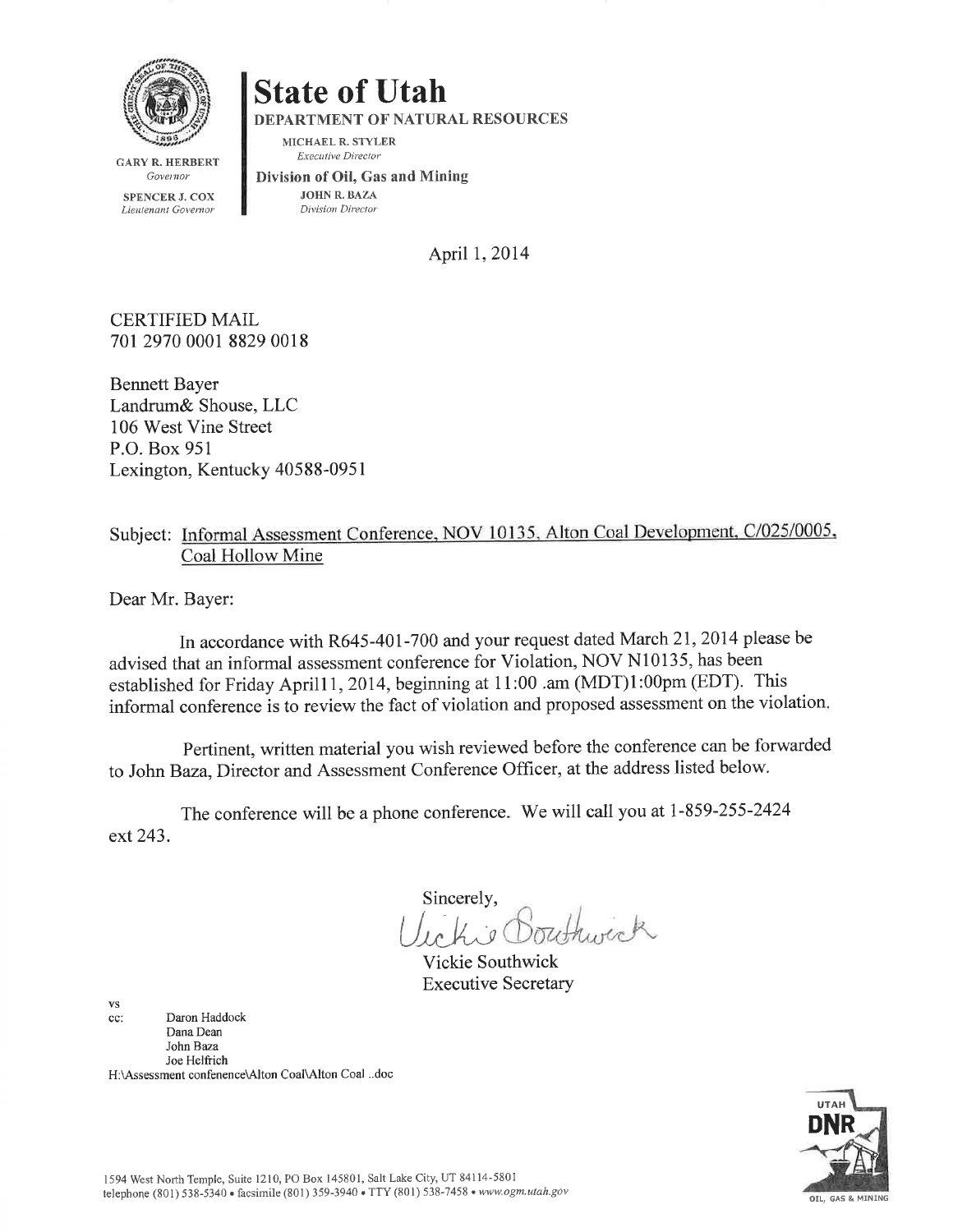| <b>U.S. Postal ServiceTM</b><br><b>CERTIFIED MAIL™ RECEIPT</b><br>(Domestic Mail Only; No Insurance Coverage Provided) |      |
|------------------------------------------------------------------------------------------------------------------------|------|
| DIDIA<br>For delivery information visit our website at www.usps.coma<br>经外部 化丁二酸 计数据                                   | 184. |
| 8888<br>Letter Dated April 1, 2014                                                                                     |      |
| <b>Bennett Bayer</b><br>Alton Coal Development                                                                         |      |
| Coal Hollow Mine NOV 10135                                                                                             | mark |
| 0001<br>C0250005                                                                                                       | Ire  |
| (Endorsement Required)                                                                                                 |      |
| 2970                                                                                                                   |      |
| <b>Bennett Bayer</b><br>106 West Vine Street                                                                           |      |
| P.O. Box 951                                                                                                           |      |
| Lexington, Kentucky 40588-0951                                                                                         |      |
|                                                                                                                        |      |

 $\label{eq:1.1} \mathbf{a} = \mathbf{a} + \mathbf{b} + \mathbf{c} + \mathbf{c} + \mathbf{c} + \mathbf{c} + \mathbf{c} + \mathbf{c} + \mathbf{c} + \mathbf{c} + \mathbf{c} + \mathbf{c} + \mathbf{c} + \mathbf{c} + \mathbf{c} + \mathbf{c} + \mathbf{c} + \mathbf{c} + \mathbf{c} + \mathbf{c} + \mathbf{c} + \mathbf{c} + \mathbf{c} + \mathbf{c} + \mathbf{c} + \mathbf{c} + \mathbf{c} + \mathbf{c} + \mathbf{c} + \$ 

 $\sim$ 

 $\overline{v}$  and  $\overline{v}$ 

 $\widetilde{\mathbf{x}}_t = \mathbf{y}_t + \mathbf{y}_t + \mathbf{y}_t$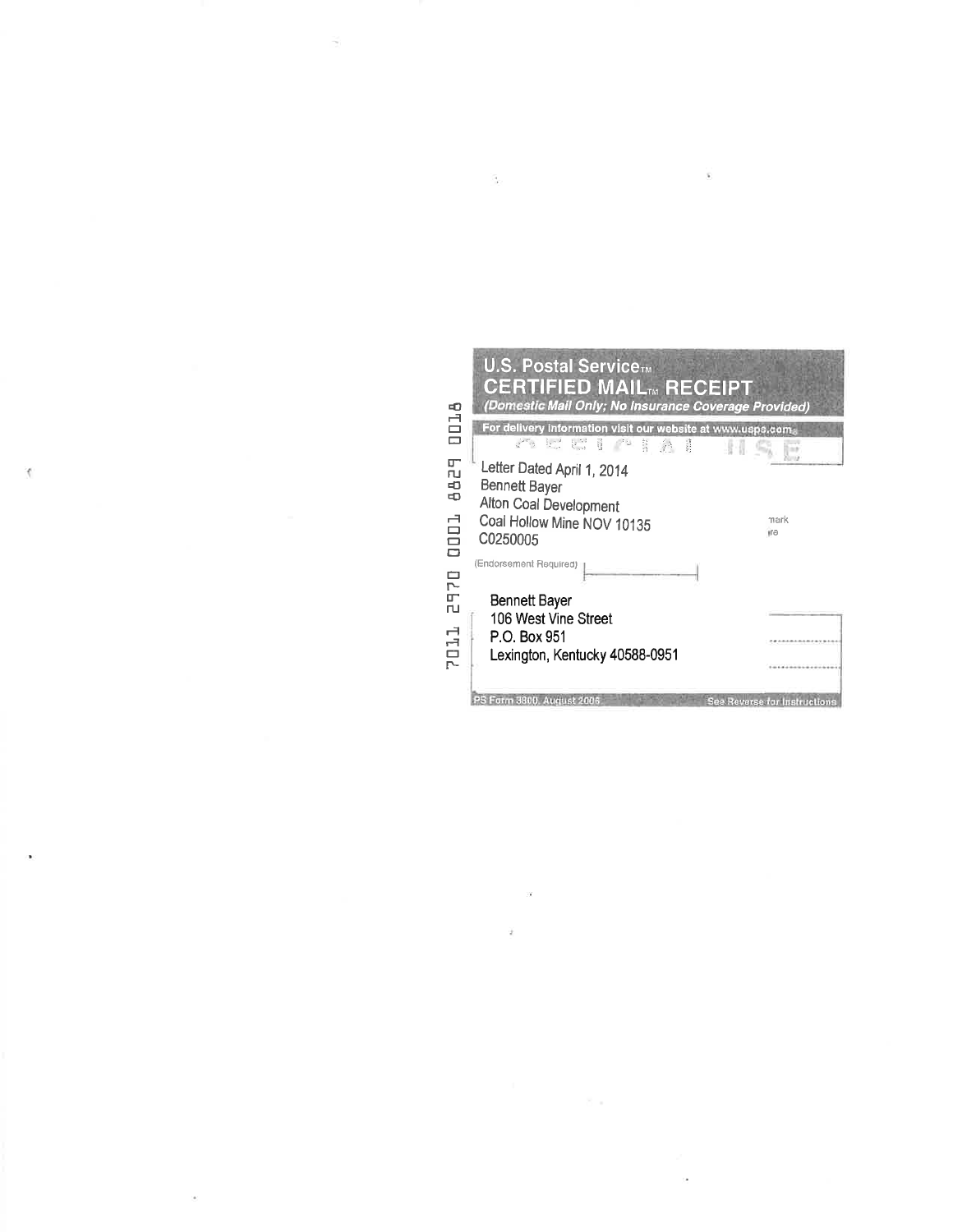![](_page_71_Picture_0.jpeg)

**DEPARTMENT OF NATURAL RESOURCES** 

MICHAEL R. STYLER Executive Director

**GARY R. HERBERT** Governor **SPENCER J. COX** Lieutenant Governor

Division of Oil, Gas and Mining **JOHN R. BAZA Division Director** 

April 14, 2014

CERTIFIED MAIL 70101670000148103379

Bennett E. Bayer Landrum & Shouse, LLP 106 West Vine Street, Suite 800 PO Box 951 Lexington, KY 40588-0951

#### Subject: Findings of Fact, Conclusions, and Order for Violation #10135 Alton Coal Development, LLC, Coal Hollow Mine, C/025/0005

Dear Mr. Bayer:

On April 11, 2014, an Informal Conference was held to review the assessment for Violation #10135. As a result of a review of all pertinent data and facts, including those presented in the Informal Conference, the attached document constitutes the findings of fact, conclusions, and order.

Within fifteen (15) days of your receipt of this letter, you or your agent may make a written appeal to the Board of Oil, Gas and Mining. To do so, you must escrow the assessed civil penalties with the Division within thirty (30) days of receipt of this letter, but in all cases prior to the Board Hearing. Failure to comply with this requirement will result in a waiver of your right of further recourse.

If no timely appeal is made, this assessed civil penalty of \$110.00 must be tendered within thirty (30) days of your receipt of this letter. Please remit payment to the Division of Oil, Gas and Mining, c/o Vickie Southwick at the address listed below.

Sincerely. John R. Baza

Director **Assessment Conference Officer** 

JRB:dd/er Enclosures Cc: Larry Johnson **Kirk Nicholes** 

![](_page_71_Picture_17.jpeg)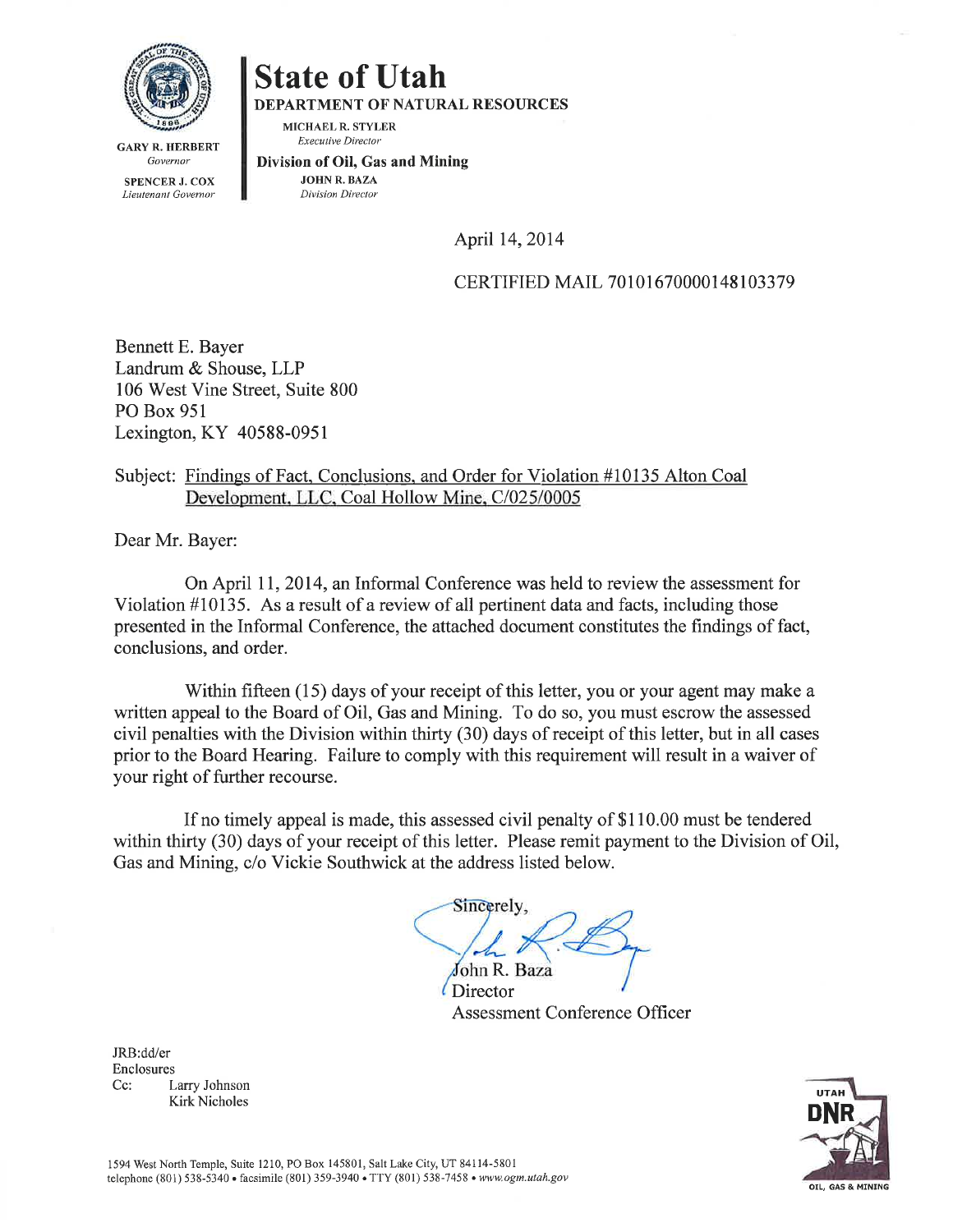## BEFORE THE DIVISION OF OIL, GAS AND MINING DEPARTMENT OF NATURAL RESOURCES **STATE OF UTAH**

 $-00000$ **IN THE MATTER OF THE**  $\ddot{\phantom{a}}$ **INFORMAL ASSESSMENT FINDINGS of FACT, CONFERENCE for PROPOSED**  $\ddot{\cdot}$ **ASSESSMENT; VIOLATION No.**  $\ddot{\phantom{a}}$ **CONCLUSIONS OF LAW AND ORDER** N10135, ALTON COAL DEVELOPMENT, COAL **HOLLOW MINE, C/025/0005, CAUSE NO. C/0025/0005 KANE COUNTY, UTAH** 

#### $-000000$

On April 11, 2014, the Division of Oil, Gas and Mining (Division) held an Informal Assessment Conference as provided for by R645-401-700 Utah Administrative Code (2013) in response to the written request by Alton Coal Development (ACD) to review the fact of violation and amount assessment for Notice of Violation N10135 (NOV), issued to it on January 15, 2014 for operations at the Coal Hollow Mine, C/025/0005, Kane County, Utah.

#### **ISSUES**

The Division in its Notice of Violation found that rule R645-301-553 had been violated. This rule requires that rough backfilling and grading will follow coal removal by not more than 60 days or 1500 linear feet. The Division assessed a fine of \$440.00.

#### **PARTIES**

John R. Baza, Director of the Division of Oil, Gas and Mining served as the hearing officer. The hearing was conducted as an informal adjudicative proceeding. Lynn Kunzler represented Joe C. Helfrich, Assessment Officer, in presenting the arguments concerning the determination of the assessment amount. Dana Dean, Associate Director was in attendance and participated for the Division. Bennett Bayer, Larry Johnson, and Kirk Nicholes represented ACD and presented the position and arguments on its behalf.

No recording or transcript of the conference was made.

#### **FINDINGS OF FACT**

Based on the information provided at the conference, the statements presented by those speaking, and on information in the files of the Division the following Findings and Conclusions were made.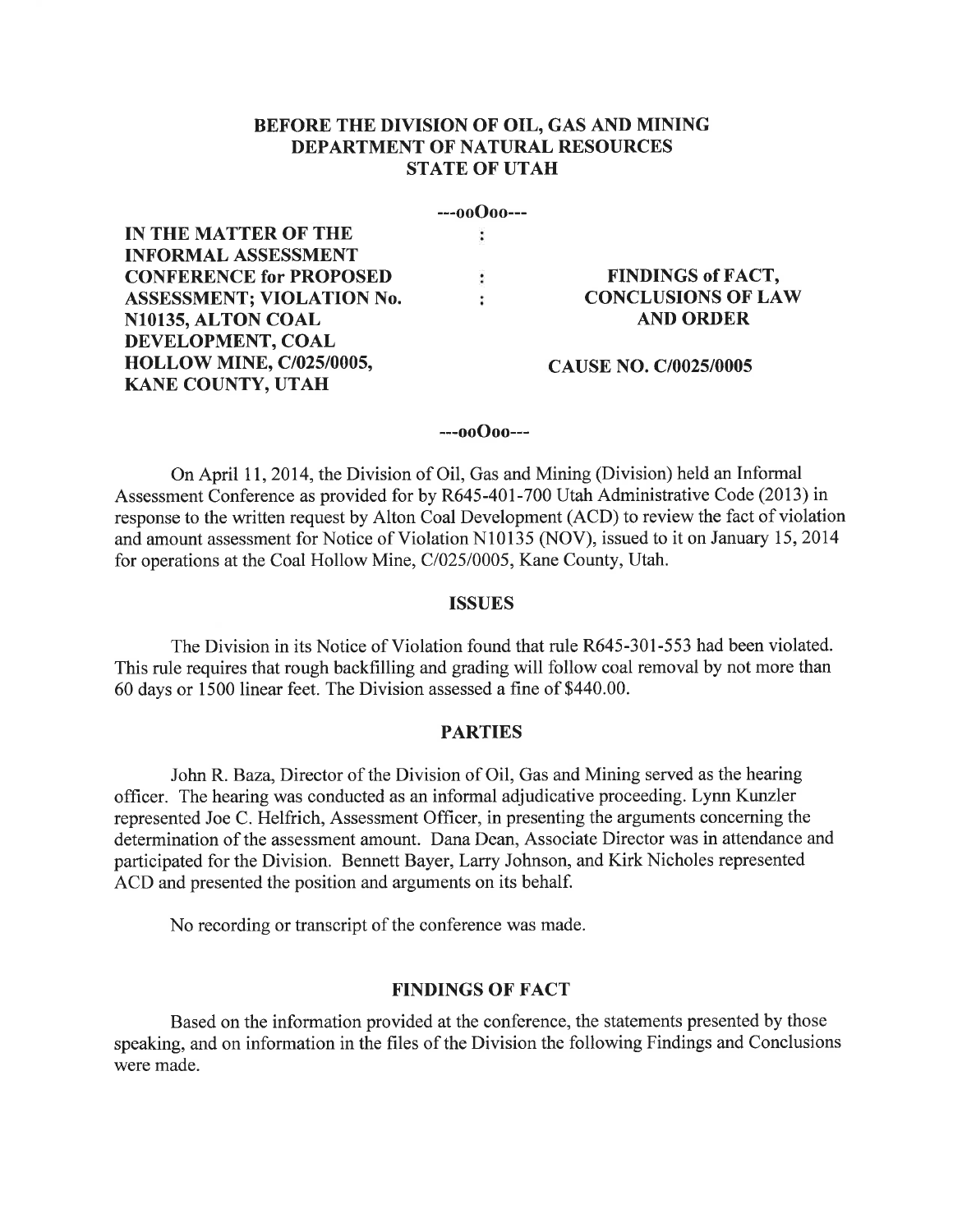- The Request for an informal assessment conference was delivered to the Division on  $\bullet$ March 20, 2014.
- Notice of the Informal Assessment Conference was provided as required on April 1,  $\bullet$ 2014.
- Pits 6 and 9 were not rough backfilled and graded within 60 days of mining the coal in  $\bullet$ those pits.
- Pit 9 is no longer required to be filled at this time due to a recently approved permit  $\bullet$ amendment.
- ACD had been sending material to pit 6 since at least October 16, 2013.  $\bullet$
- The swell factor used to design the mine was overestimated and ACD stopped sending  $\bullet$ material to the spoils pile as soon as they realized they did not have enough to fill pit 6.

## **CONCLUSIONS OF LAW**

- 1. Pits #6 and 9 were not rough backfilled and graded within 60 days or 1500 linear feet.
- 2. The fact of the violation should stand.
- 3. Based on Mr. Johnson's testimony, and the actions ACD is taking to fill pit 6 the negligence points should be reduced to 0.
- 4. Because the violation is not yet abated no good faith points should be awarded.

## **ORDER**

## NOW THEREFORE, it is ordered that:

- 1. The fact of the violation is upheld.
- 2. The proposed assessment of \$440.00 is now finalized at \$110.00.

SO DETERMINED AND ORDERED this 11<sup>th</sup> day of April, 2014.

John R. Baza, Director

U Division of Oil, Gas and Mining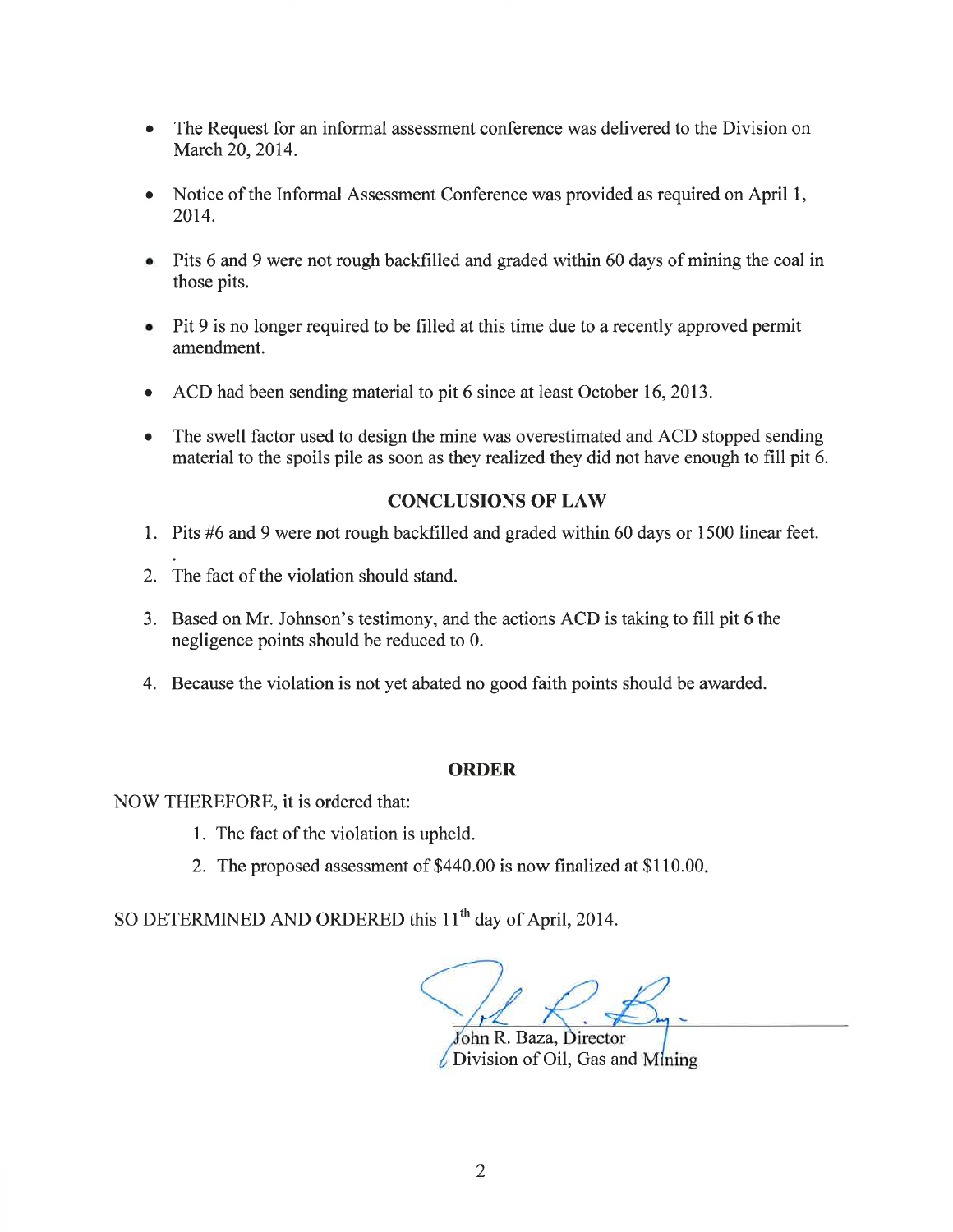# UTAH DIVISION OF OIL, GAS AND MINING<br>WORKSHEET FOR FINAL ASSESSMENT OF PENALTIES

COMPANY: Alton Coal Development  $C/025/0005$ PERMIT: **VIOLATION: 10135** 

## ASSESSMENT CONFERENCE OFFICER: John Baza

|     |                             |                     | Proposed<br>Assessment | Final<br>Assessment |
|-----|-----------------------------|---------------------|------------------------|---------------------|
| (1) | History/Previous Violations |                     | $\boldsymbol{0}$       | 0                   |
| (2) | Seriousness                 |                     | 5                      | 5                   |
| (3) | Negligence                  |                     | 20                     | $\bf{0}$            |
| (4) | Good Faith                  |                     | $\mathbf{0}$           | $\mathbf{0}$        |
|     |                             | <b>Total Points</b> | 25                     |                     |

TOTAL ASSESSED FINE \$110.00